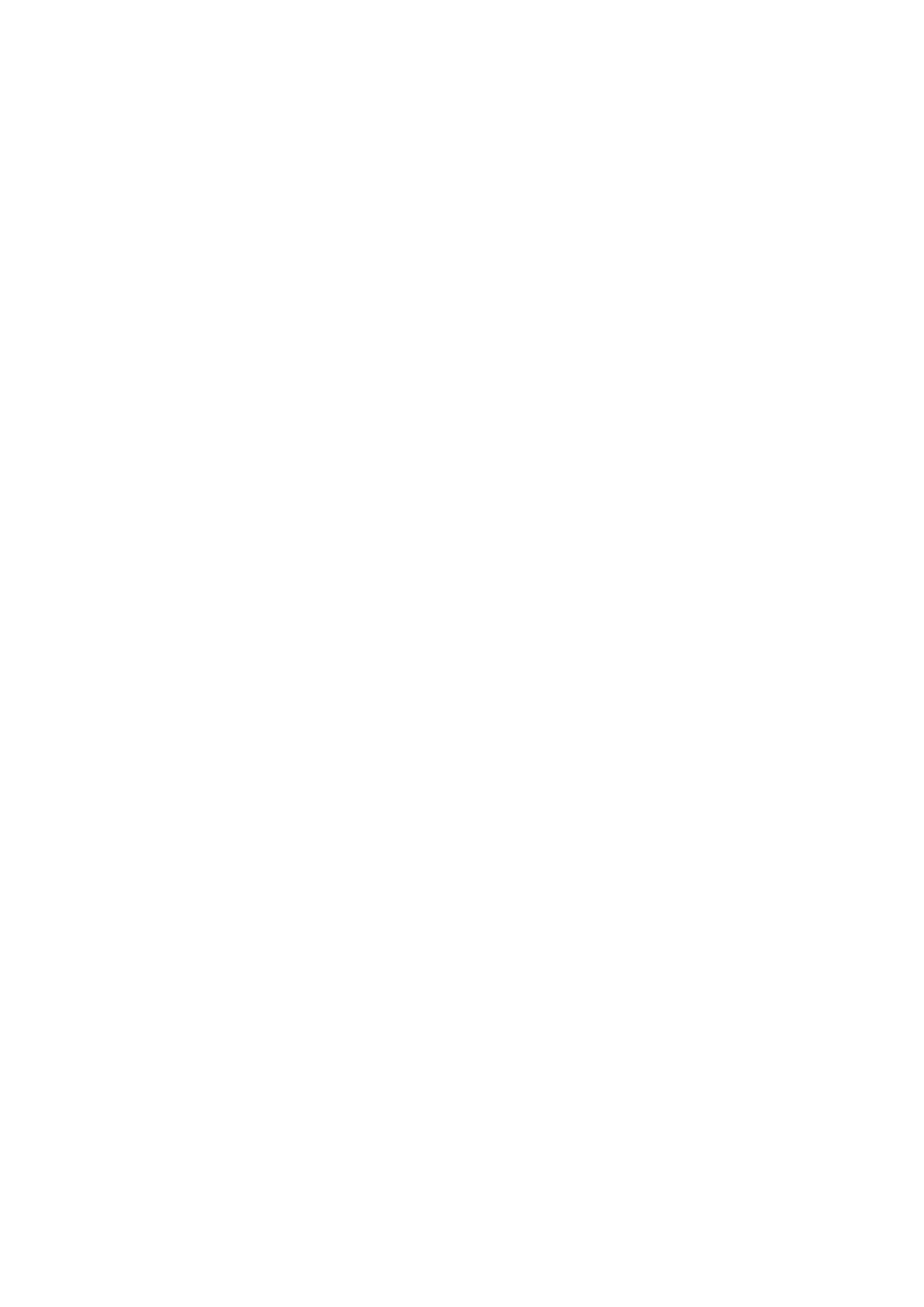# MÉLYKÚTI Bence

# The Mixing Rate of Markov Chain Monte Carlo Methods and some Applications of MCMC Simulation in Bioinformatics

Thesis

for the degree MSc in mathematics

Eötvös Loránd University Faculty of Science Budapest, Hungary

Advisors:

MIKLÓS István (Department of Plant Taxonomy and Ecology) MÁRKUS László (Department of Probability Theory and Statistics)

2006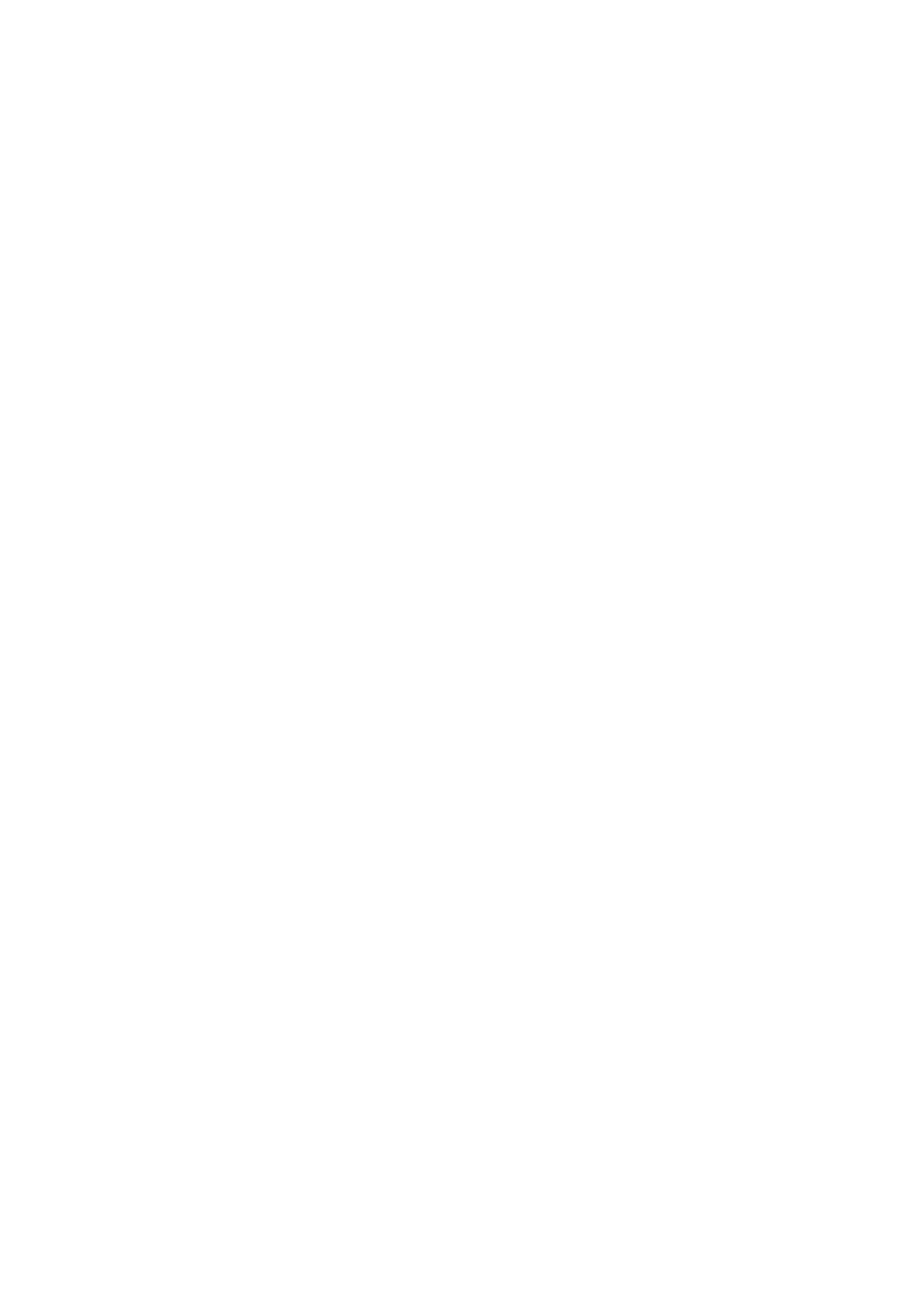# **Contents**

| 1                       | 7<br>Summary                                 |                                                                          |    |  |  |  |
|-------------------------|----------------------------------------------|--------------------------------------------------------------------------|----|--|--|--|
| $\overline{2}$          | Introduction                                 |                                                                          |    |  |  |  |
|                         | 2.1                                          | Sorting signed permutations by reversals                                 | 10 |  |  |  |
|                         | 2.2                                          |                                                                          | 13 |  |  |  |
|                         | 2.3                                          |                                                                          | 15 |  |  |  |
| 3                       | Markov chain Monte Carlo methods             |                                                                          |    |  |  |  |
|                         | 3.1                                          |                                                                          | 17 |  |  |  |
|                         | 3.2                                          |                                                                          | 21 |  |  |  |
|                         | 3.3                                          | The Metropolis Algorithm $\ldots \ldots \ldots \ldots \ldots \ldots$     | 23 |  |  |  |
|                         | 3.4                                          | The Metropolis–Hastings Algorithm                                        | 24 |  |  |  |
|                         | 3.5                                          | Metropolised Independent Sampler                                         | 25 |  |  |  |
|                         | 3.6                                          |                                                                          | 26 |  |  |  |
|                         | 3.7                                          |                                                                          | 31 |  |  |  |
| $\overline{\mathbf{4}}$ | Theoretical results on the mixing rate<br>33 |                                                                          |    |  |  |  |
|                         | 4.1                                          | Measuring the distance between distributions                             | 33 |  |  |  |
|                         | 4.2                                          |                                                                          | 35 |  |  |  |
|                         | 4.3                                          |                                                                          | 42 |  |  |  |
|                         | 4.4                                          |                                                                          | 44 |  |  |  |
|                         | 4.5                                          | Conductance                                                              | 44 |  |  |  |
|                         | 4.6                                          | Canonical (distinguished) paths, Poincaré coefficient                    | 46 |  |  |  |
|                         | 4.7                                          | Similar bounds with different coefficients $\ldots \ldots \ldots \ldots$ | 49 |  |  |  |
|                         | 4.8                                          |                                                                          | 52 |  |  |  |
|                         | 4.9                                          |                                                                          | 54 |  |  |  |
|                         | 4.10                                         |                                                                          | 55 |  |  |  |
|                         |                                              | 4.11 Convergence rate for the Gibbs Sampler                              | 56 |  |  |  |
|                         |                                              |                                                                          | 57 |  |  |  |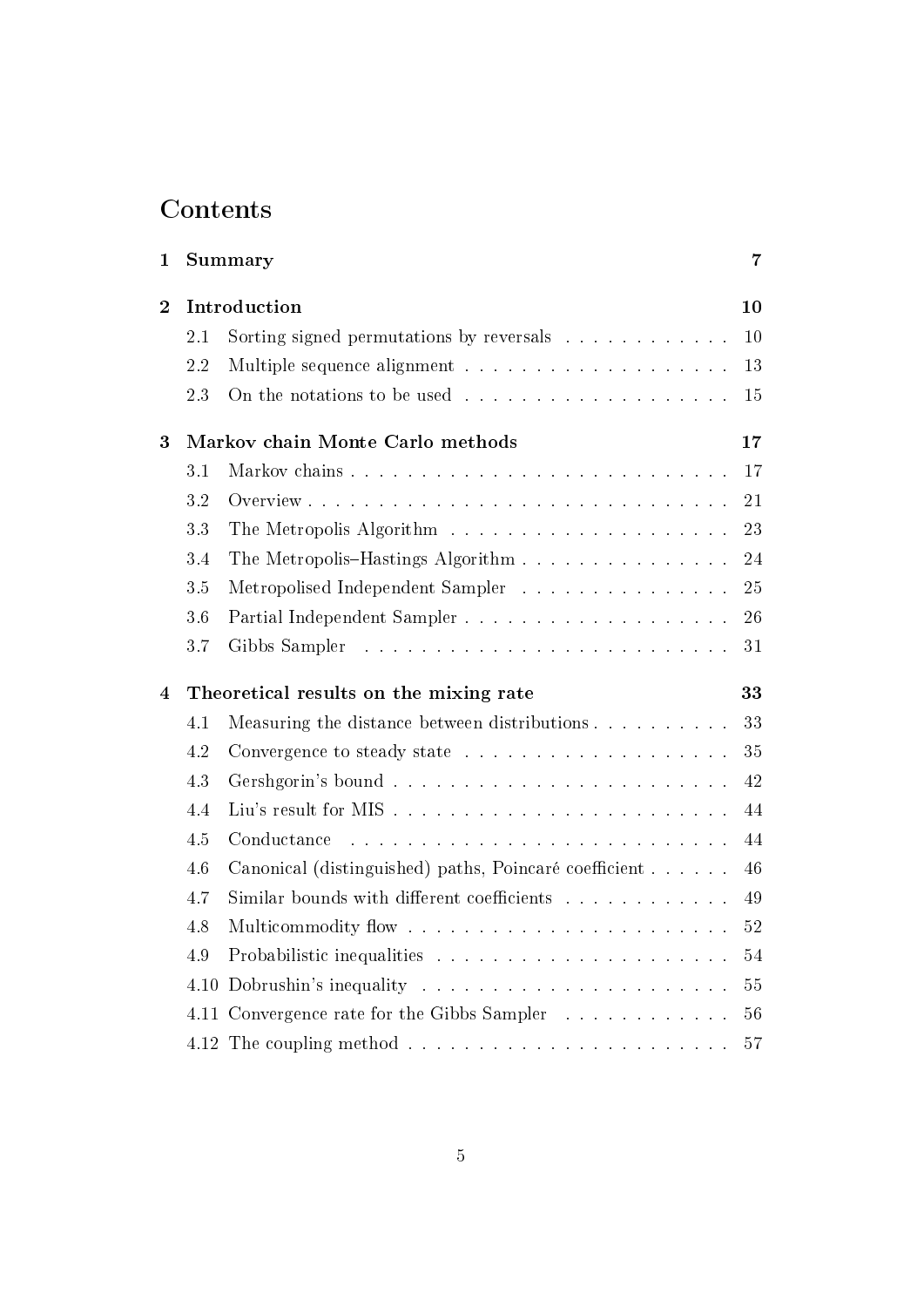| 5                | Applications                                                           |                                                                        |  |  |  |  |  |
|------------------|------------------------------------------------------------------------|------------------------------------------------------------------------|--|--|--|--|--|
|                  | 5.1                                                                    |                                                                        |  |  |  |  |  |
|                  | MIS is slow at sorting by reversals 66<br>5.2                          |                                                                        |  |  |  |  |  |
|                  | 5.3                                                                    |                                                                        |  |  |  |  |  |
|                  | 5.4<br>55<br>The ParIS needs to choose the whole sorting sequence with |                                                                        |  |  |  |  |  |
|                  |                                                                        |                                                                        |  |  |  |  |  |
|                  |                                                                        |                                                                        |  |  |  |  |  |
|                  | 5.6                                                                    | An application of the coupling method $\ldots \ldots \ldots \ldots$ 81 |  |  |  |  |  |
|                  | 5.7                                                                    |                                                                        |  |  |  |  |  |
| Acknowledgements |                                                                        |                                                                        |  |  |  |  |  |
|                  | References                                                             |                                                                        |  |  |  |  |  |
|                  | Abbreviations                                                          |                                                                        |  |  |  |  |  |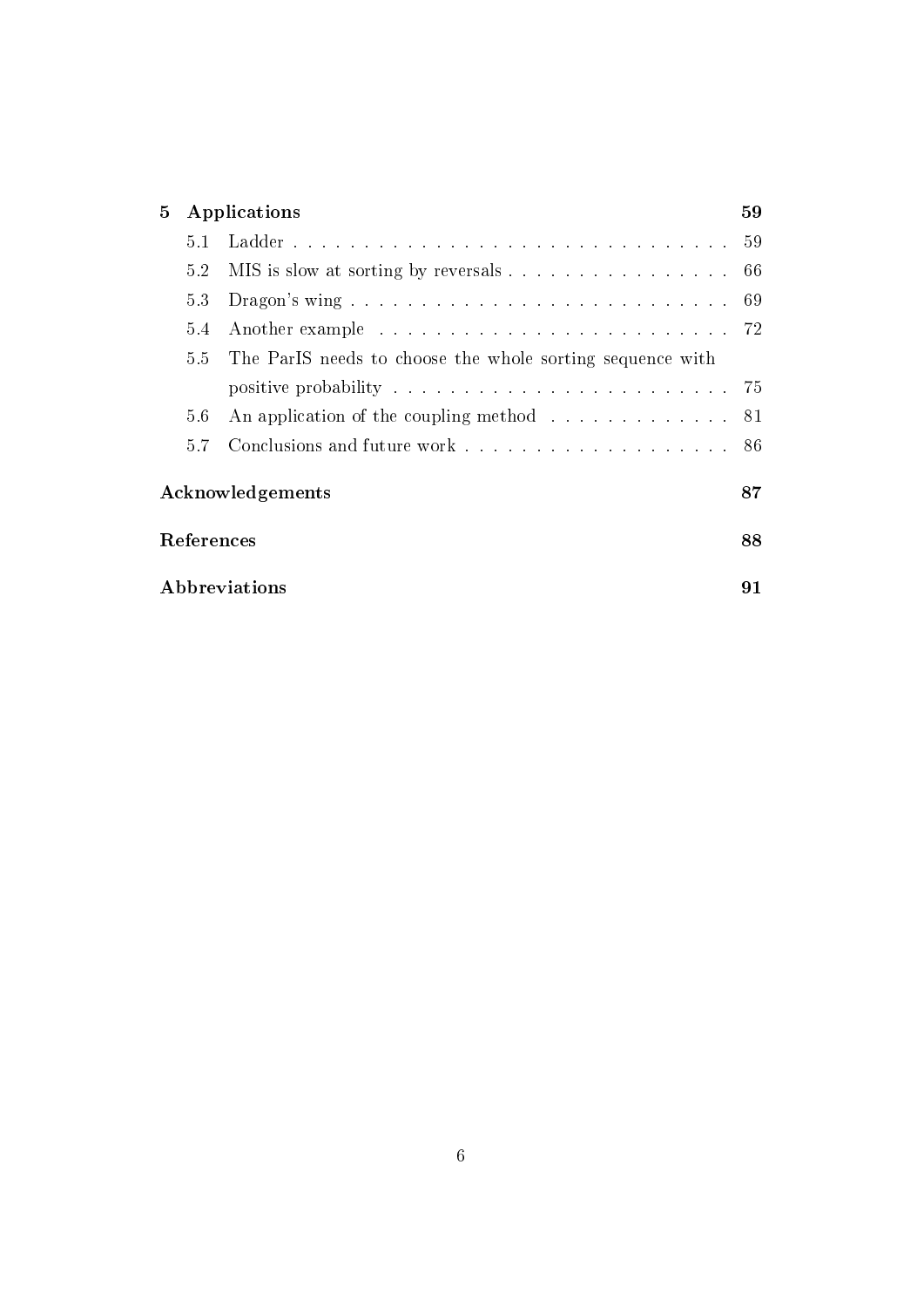### 1 Summary

In the last decades, Markov chain simulation has become an important and widely popular computational paradigm. Its extreme flexibility and power made it an indispensable tool in many application areas, including statistics, computer science, physics, material science, chemistry, biology, engineering, economics and finance.

The chief applications of Markov chain Monte Carlo (MCMC) methods are random sampling from specified probability distributions and estimating the expectation of certain functions.

A common property of all MCMC methods is that one has to iterate a typically simple, stochastic step a large number of times (i.e. make transitions in a Markov chain), and after that, one has to stop the chain and read out the result. If one is interested in random sampling, then the result is the last state of the chain: the probability distribution of this state is an approximation of the target distribution, so the last state is a random sample from a distribution that approximates the target distribution.

However, it is a difficult question, how long the iteration should be run to get sufficiently close to the target distribution, because a Markov chain cannot give any direct indications about this.

The scope of this thesis is twofold. Firstly, we study theoretical results of Markov chain theory in this crucial area, and secondly, we apply some of these results to two problems of biocomputing.

In Section 2 we introduce our motivating problems. We explain two problems of bioinformatics we wish to solve using MCMC techniques. The first problem is to construct a fast algorithm that samples from the set of all optimal sorting sequences of signed permutations, uniformly at random, if reversals are the only allowed sorting transformations. The second problem is sampling from the set of all multiple sequence alignments, uniformly at random. Again, we wish to find a fast, approximative stochastic algorithm.

In the first part of Section 3 we present some notions and theorems of Markov chain theory that we will use in our investigations. After this short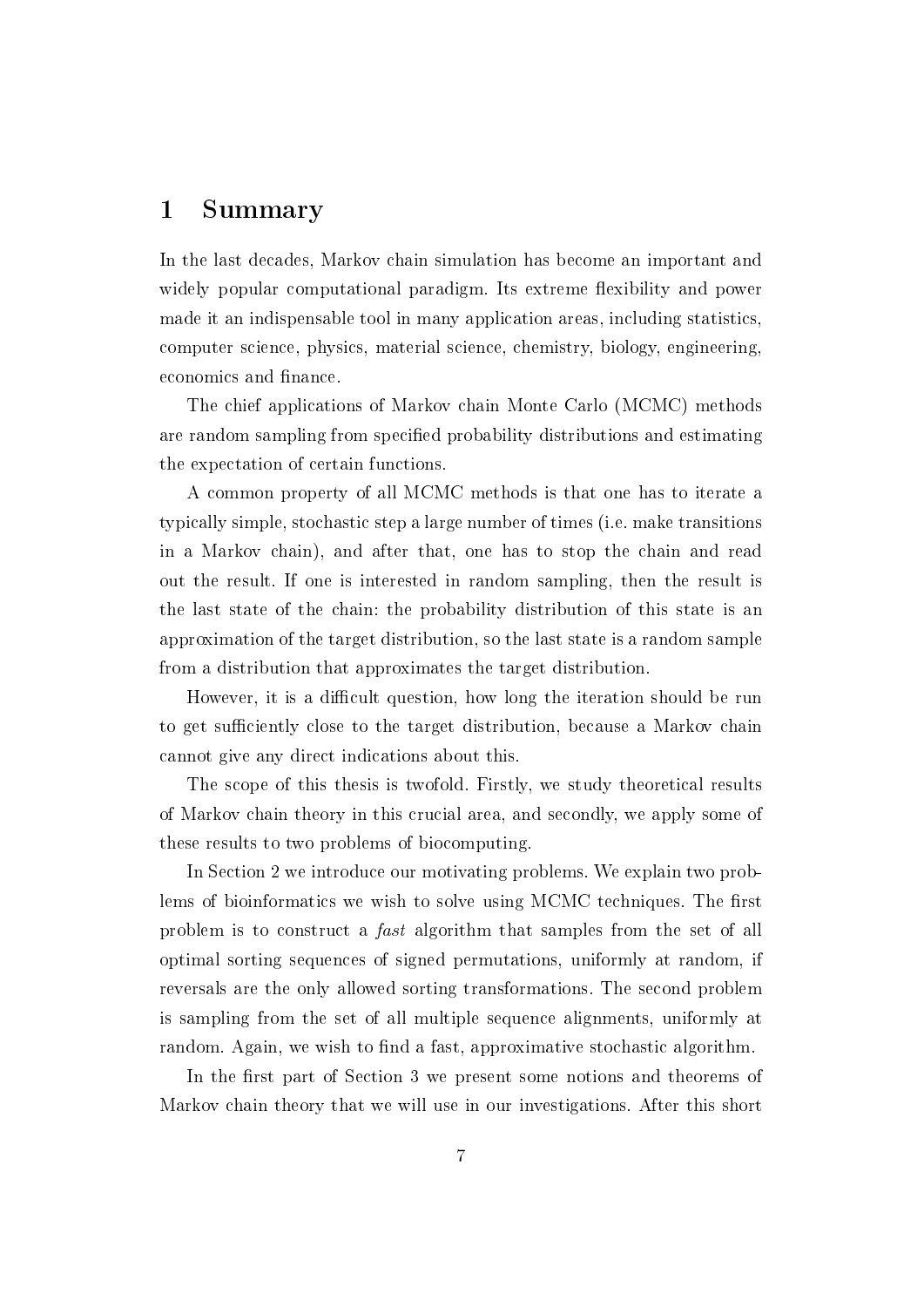introduction, an overview of the most classical MCMC methods is given, and we describe a less known method, the Partial Independent Sampler (ParIS), which becomes fundamental when we investigate our two biologically motivated problems.

In Section 4 we define the *variation distance* of probability distributions, which makes it possible for us to talk about the closeness of distributions. We give a sufficient condition that ensures convergence to a target distribution. Nevertheless, the largest part of this section is a collection of various approaches to bounding the running time a Markov chain (or specifically, an MCMC algorithm) needs to get close to its target distribution. This running time is the so-called *mixing time*.

We present our own results in Section 5.

We prove that there is a signed permutation with the property that the Metropolised Independent Sampler (MIS) is slow (i.e. it has exponential mixing time) at sampling from its optimal sorting sequences (Section 5.2). We suggest that the ParIS is superior to the MIS (Section 5.1).

We conducted investigations what window size the ParIS should use to have an acceptable (i.e. polynomial) mixing time. This question turned out to be a difficult one. We hope, but we could not prove yet, that there exists a window size distribution that results in a fast (polynomially mixing) ParIS algorithm for sampling from the set of all minimum sequences of sorting reversals, uniformly at random.

Section 5.3 shows a graph to which the uniform window size distribution applied gives a fast ParIS method. In contrast, Section 5.4 is about an example which satisfies the converse: even the uniform window size distribution results in a slow ParIS method.

Section 5.5 describes a signed permutation with the property that when sampling from its set of all minimum sequences of sorting reversals the ParIS needs to choose the whole sorting path as a window with positive probability to guarantee the irreducibility of the Markov chain.

As to our other problem, we found a sophisticated argument to prove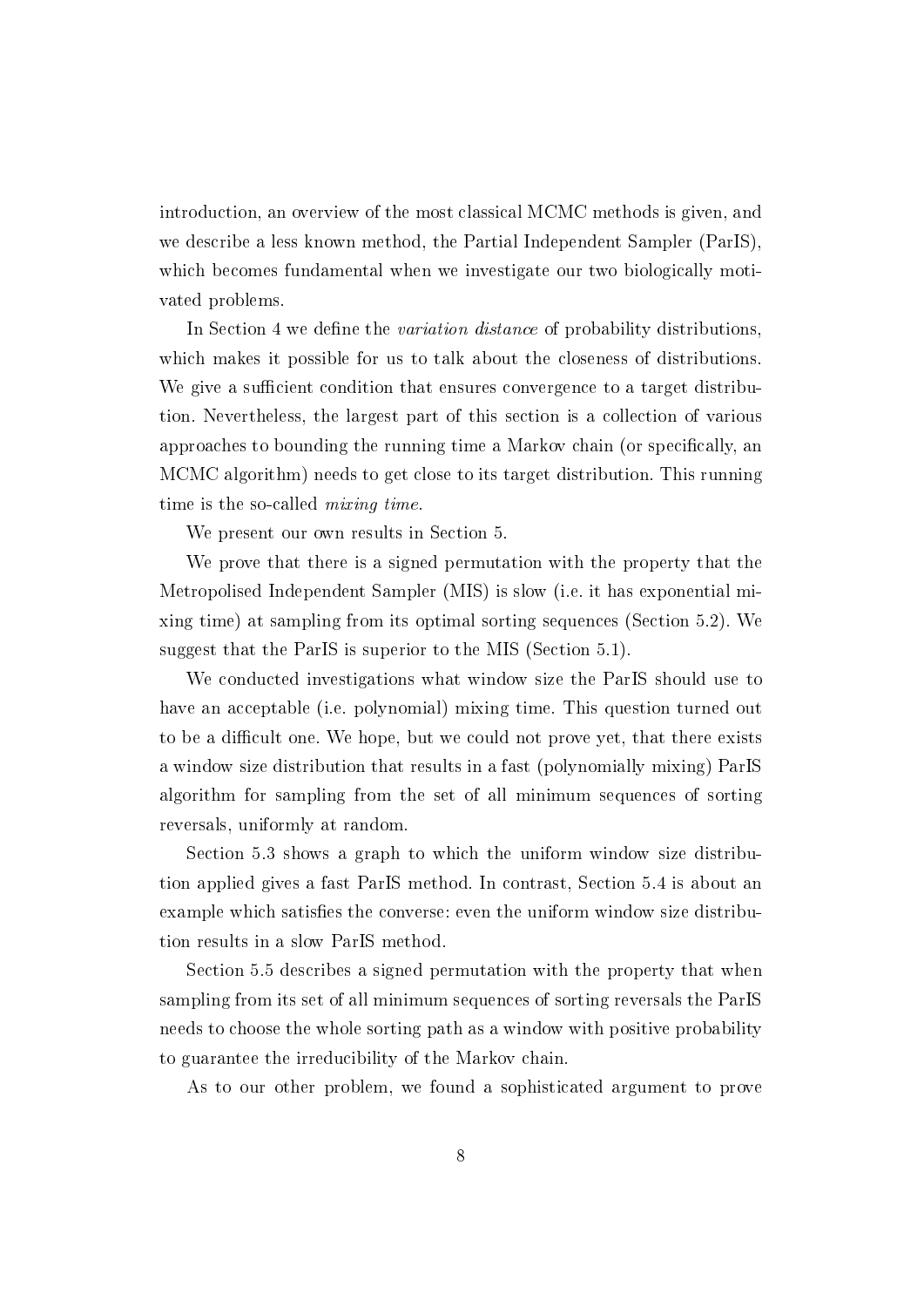that in an oversimplied model of sequence alignments, the ParIS with window size 2, applied to sample from the set of all sequence alignments, has polynomial mixing time (Section 5.6). Admittedly, this result has almost no biological relevance, but from a mathematician's viewpoint its proof is interesting indeed, and the proof might be developed to yield similar bounds for models of more relevance.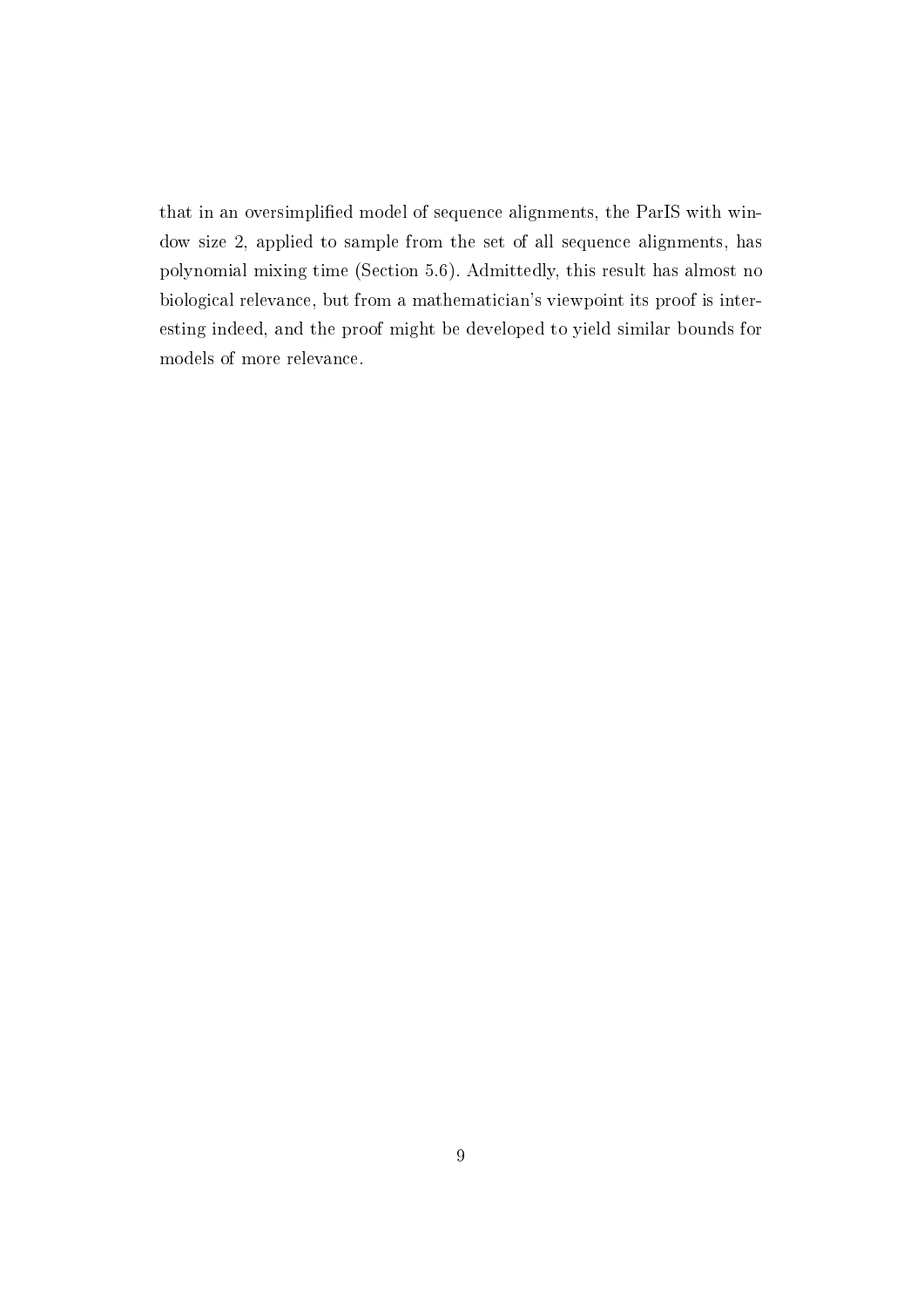## 2 Introduction

First we outline the motivation of our investigations, more precisely, we introduce the problems we would like to solve by using MCMC techniques. To keep it short, these parts are intended to be easily understood, but they are not claimed to be precise in terms of notation techniques.

#### 2.1 Sorting signed permutations by reversals

First, we introduce basics of a mathematical model of genome rearrangements.

A signed permutation is a permutation  $\sigma = (\sigma_1, \ldots, \sigma_n)$  on the set  $\{1, \ldots, n\}$ , where each number is also assigned a sign of plus or minus, e.g.  $(+2, -4, -1, +5, -3)$ . A reversal  $\varrho(i, j)$   $(i \leq j)$  on  $\sigma$  transforms  $\sigma$  to

$$
\sigma'=(\sigma_1,\ldots,\sigma_{i-1},-\sigma_j,-\sigma_{j-1},\ldots,-\sigma_i,\sigma_{j+1},\ldots,\sigma_n).
$$

Biologists often use the word inversion for reversal. Since inversion has a different meaning in mathematics, we shall always use the word *reversal*.

The minimum number of reversals needed to transform one signed permutation into another one is called the reversal distance between them. We can assume that one of the signed permutations is the identity permutation  $id = (+1, +2, \ldots, +n)$  and the other one is defined relative to this one. The problem of sorting signed permutations by reversals is to find, for a given signed permutation  $\sigma$ , a sequence of minimum length of reversals that transforms  $\sigma$  into the identity permutation id.

A transposition is a transformation where a connected part (a block) is cut out of the signed permutation and it is relocated somewhere. In other words, two consecutive blocks are swapped:

$$
(+2,-4,-1,\underline{+5},-3) \longrightarrow (+2,+5,-3,-4,-1).
$$

An inverted transposition is a transposition, in which the moving part is inverted before relocation:

$$
(+2, -4, -1, +5, -3) \longrightarrow (+2, +5, -3, +1, +4).
$$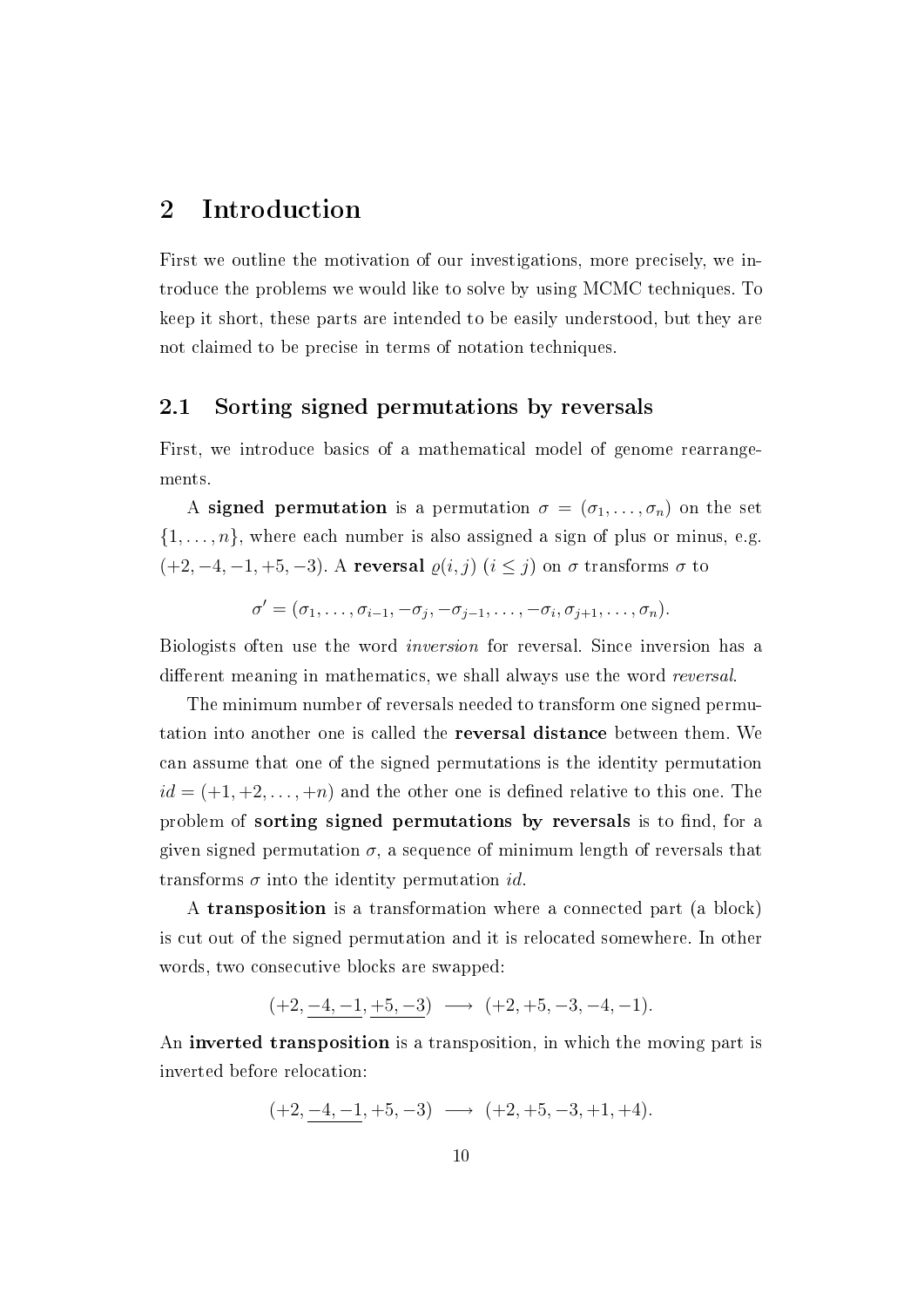Genetic and DNA data on many organisms is accumulating rapidly, and consequently the ability to compare genomes of different species is growing dramatically. Signed permutations and their transformations are useful tools in the comparative study of genomes. A genome of a species can be thought of as a set of ordered sequences of genes, each gene having an orientation. Different species often have similar genes that were inherited from common ancestors. However, these genes have been shuffled by mutations that modified the order and/or the directionality of genes. In this case the gene orders themselves make two species differ. One can find a more detailed explanation of (mitochondrial) genome rearrangements in [14].

A possible mathematical model for comparing two genomes represents genomes by signed permutations. For the sake of simplicity we assume that both genomes consist of exactly one chromosome. We also assume that both genomes share the same genes and each gene has a copy number one. The order of genes are represented by permutations and the orientation of genes in the genome is given by signs of plus and minus. Mutations are the transformations of signed permutations that were defined above.

One usually investigates the problem of sorting by reversals only. There are two reasons for this. First, sorting by reversals is of real biological relevance. It is widely accepted that reversal distance between two genomes (between the two corresponding signed permutations) provides a good estimate of the evolutionary distance between two species.

Secondly, in 1995, Hannenhalli and Pevzner developed a theory that made it possible to work with reversals. They gave a polynomial time algorithm for computing the reversal distance between two signed permutations and finding one of possibly many optimal sorting sequences. The presentation of the Hannenhalli–Pevzner theory is out of the scope of this thesis. The reader is referred to the original paper [10], or the book on computational molecular biology by Pevzner [19]. Much work, including considerable simplications, has been done on the theory since its birth [13, 4, 5, 22].

The model would be more accurate in estimating the evolutionary dis-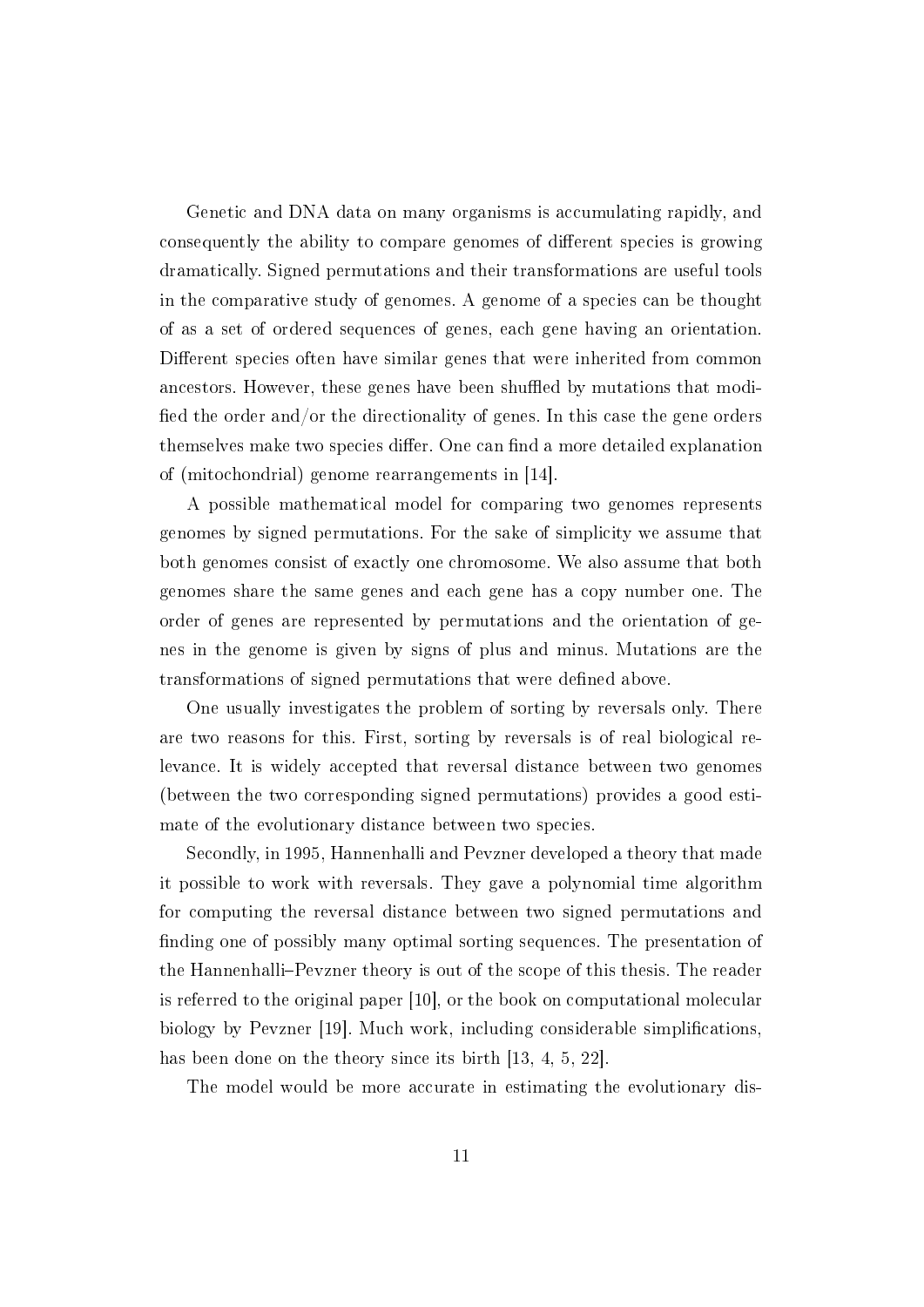tance, if other types of transformations were also allowed. There are approximation algorithms, but, unfortunately, today there is no exact polynomial time algorithm for computing the distance between two signed permutations using reversals plus other transformations. Therefore we restrict our attention to sorting by reversals only.

We aim to find a polynomial mixing time algorithm that samples from the set of all optimal sorting sequences of signed permutations by reversals, uniformly at random.

Suppose that we investigate signed permutations on  $\{1, \ldots, n\}$ . The Hannenhalli-Pevzner theory tells us that the optimal sorting sequence starting from  $\sigma$  consists of not more than  $n+1$  reversals.

Let  $G$  be a directed graph defined as follows. Let the set  $V$  of nodes contain  $\sigma$ , id, and every other signed permutation that can be reached from  $\sigma$  by a sequence of reversals of which each reversal decreases the reversal distance between the current signed permutation and id. There is an oriented edge in the graph from  $\pi$  to  $\pi'$  if and only if the reversal distance between  $\pi'$ and id is one less than the distance between  $\pi$  and id. This definition gives a directed acyclic graph G.

Our problem is equivalent to sampling from the set of directed paths in G leading from  $\sigma$  to id. As we have mentioned, the paths are not longer than  $n+1$ . The difficulty is that there may be loads of them: their number may be exponential in n. This means that we cannot get a polynomial algorithm by enumerating all paths. We shall use MCMC methods instead, and our main concern is what can be said about the running time of these algorithms.

In Section 3.6 it is explained what strategies one can think of to construct an MCMC algorithm to solve this problem. In later sections we shall compare our two algorithms, the MIS and the ParIS.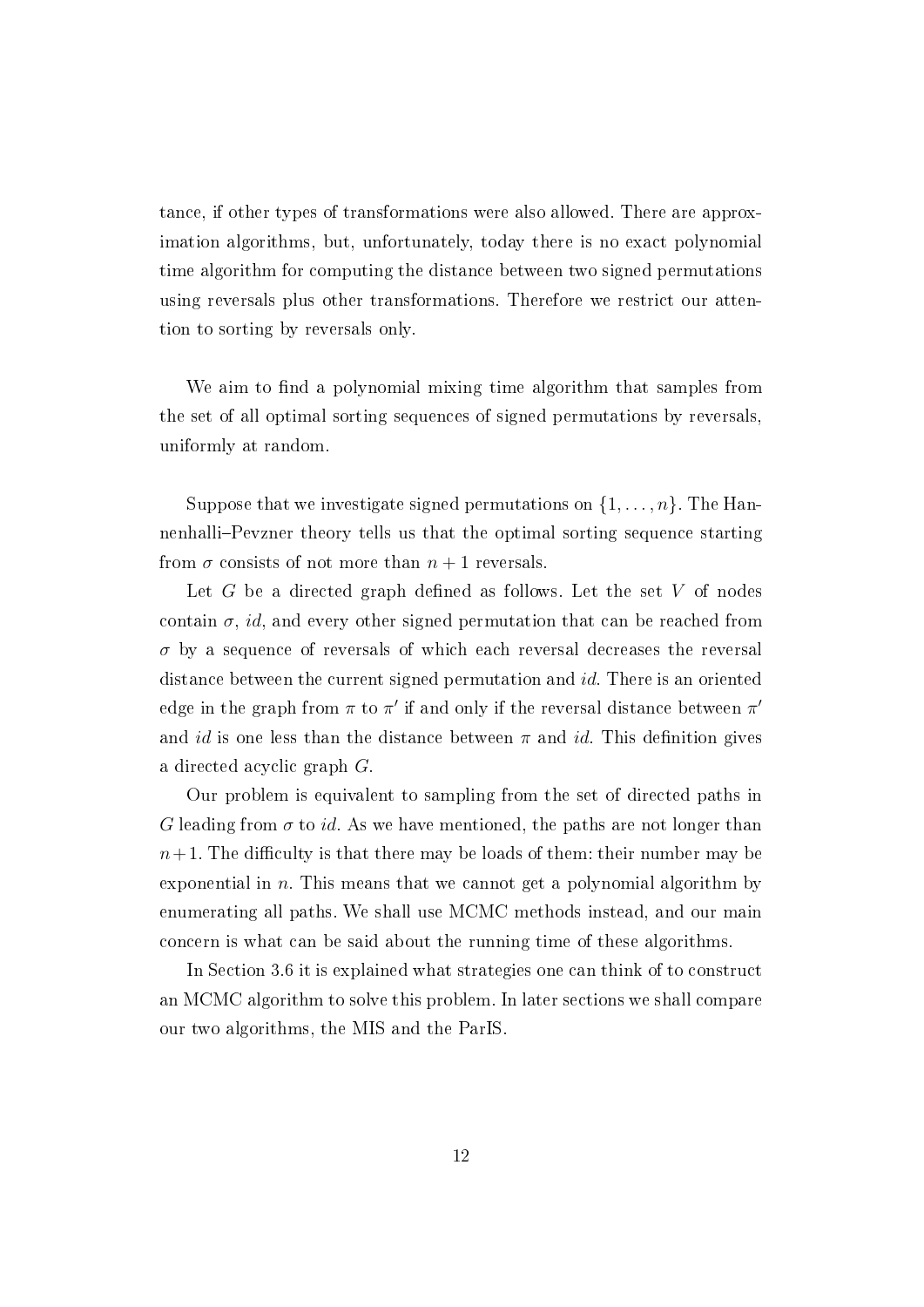#### 2.2 Multiple sequence alignment

A good introduction to this topic can be found in [8].

The problem of sequence alignment is the following: transform one sequence of characters over an alphabet  $\Sigma$  (typically  $\Sigma = \{A, C, G, T\}$ ) into another sequence, or transform d sequences one into another, by the use of three elementary transformations: *insertion*, deletion, substitution. Let  $-$  denote a gap. An insertion is  $a \rightarrow X$ , a deletion is a Y  $\rightarrow$  - transformation. See the example with  $d = 3$ . Lines without the gap signs are the sequences.

| A - G G T C T A |  |  |  |
|-----------------|--|--|--|
| - - G A G C T G |  |  |  |
| A C T - C C - G |  |  |  |

Each alignment has a score. The score represents a distance between sequences: the more they differ, the bigger the distance is. The score is usually defined by a sum of scores over all columns:

$$
\sum_{i \text{ is a column}} \text{score}(i),
$$

where the score of a single column is given by a sum-of-pairs: each column has  $\binom{d}{2}$  $_2^d$ ) pairs of letters, and each type of pairs is given a score. The problem of nding an extremal score alignment is provably NP-complete.

Each sequence alignment is assigned a probability, that is determined by the scores. The problem under our investigations is to sample random elements from this distribution.

The fastest known algorithm to sample from this distribution takes  $O(2^d \prod_j L_j)$ steps, where  $L_1, L_2, \ldots, L_d$  are the lengths of sequences. We wish to find a faster approximative algorithm by using an MCMC method.

A popular approach is the use of parallel tempering. (For a description of the algorithm, see [17].) Parallel tempering runs more different MCMC algorithms simultaneously. Estimating its running time seems to be beyond our reach. However, one can get a lower bound for the running time, if one gives a lower bound for the running time of one of those subalgorithms. For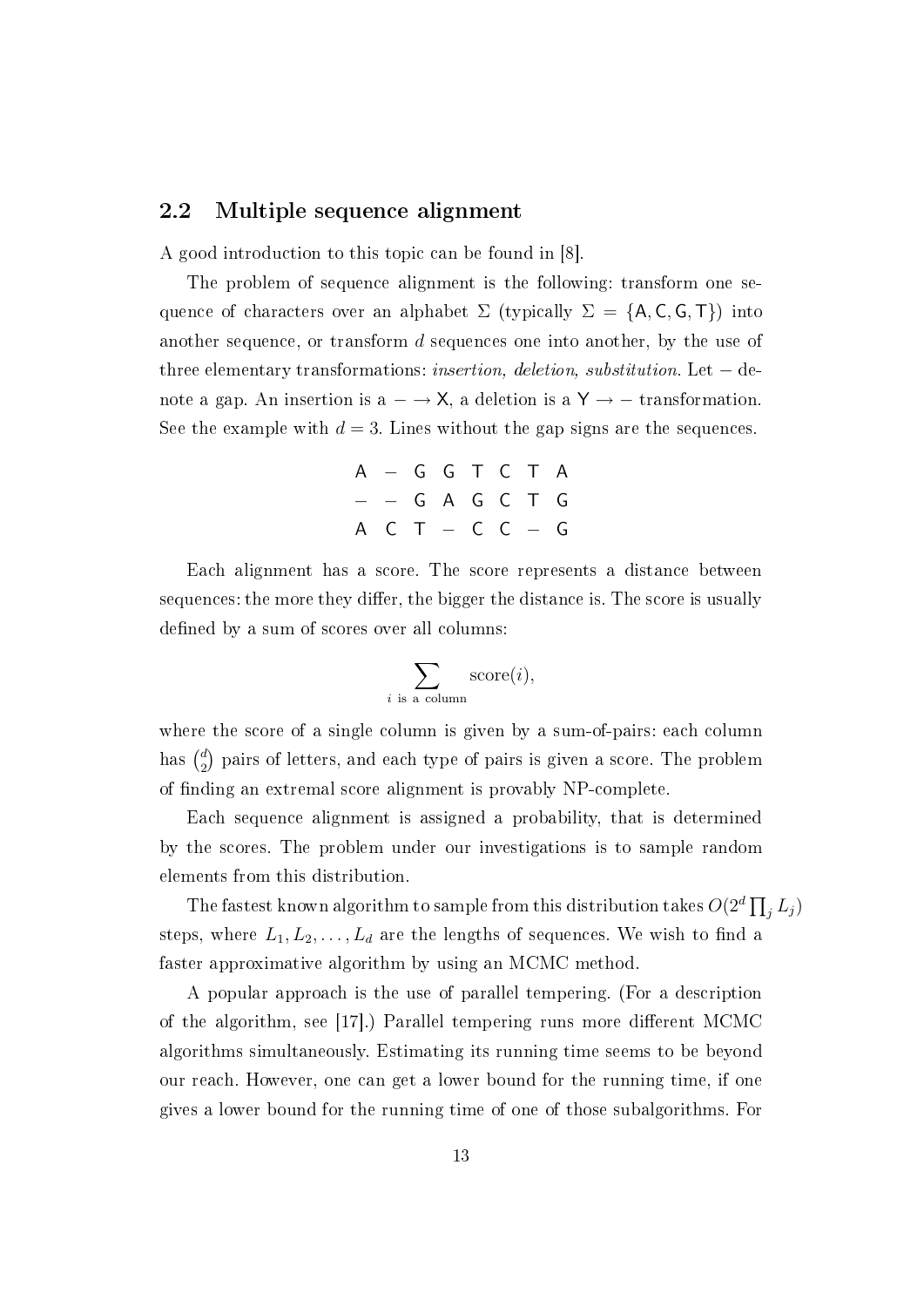that reason, we are going to examine a very special case: sampling from the set of sequence alignments, uniformly at random.



Figure 1: The alignment of two sequences

A sequence alignment can be given graphically. Suppose that  $d = 2$ . Pick the rectangle in  $\mathbb{Z}^2$  with edge lengths  $L_1$  and  $L_2$ , and vertices  $(0; 0)$ ,  $(L_1; 0)$ ,  $(L_1; L_2)$  and  $(0; L_2)$ . We associate the edge at the bottom with the first sequence and the edge on the left with the second one, with orientation given by the following rule: the first character of the first sequence is associated with the left end of the edge, the last one with the right. The second sequence is positioned with its first character at the bottom, the last one at the top. An alignment is represented by a path that connects  $(0,0)$  and  $(L_1; L_2)$ . The path starts at  $(0,0)$ . It consists of steps from a point in  $\mathbb{Z}^2$  to another one. The points that it crosses represent the gradual alignment of the sequences. Each step is of the following three kinds:  $\rightarrow$ ,  $\uparrow$ ,  $\nearrow$  (or equivalently, (+1;0),  $(0; +1)$ ,  $(+1; +1)$ ). From the viewpoint of the first sequence,  $\uparrow$  is an insertion,  $\rightarrow$  is a deletion and  $\nearrow$  is a substitution or no transformation (depending on what the corresponding letters are: they may be different or identical). From the viewpoint of the second sequence,  $\uparrow$  is a deletion,  $\rightarrow$  is an insertion.

Figure 1 is the graphical representation of the following sequence alignment:

> − − G A G C T G A C T − C C − G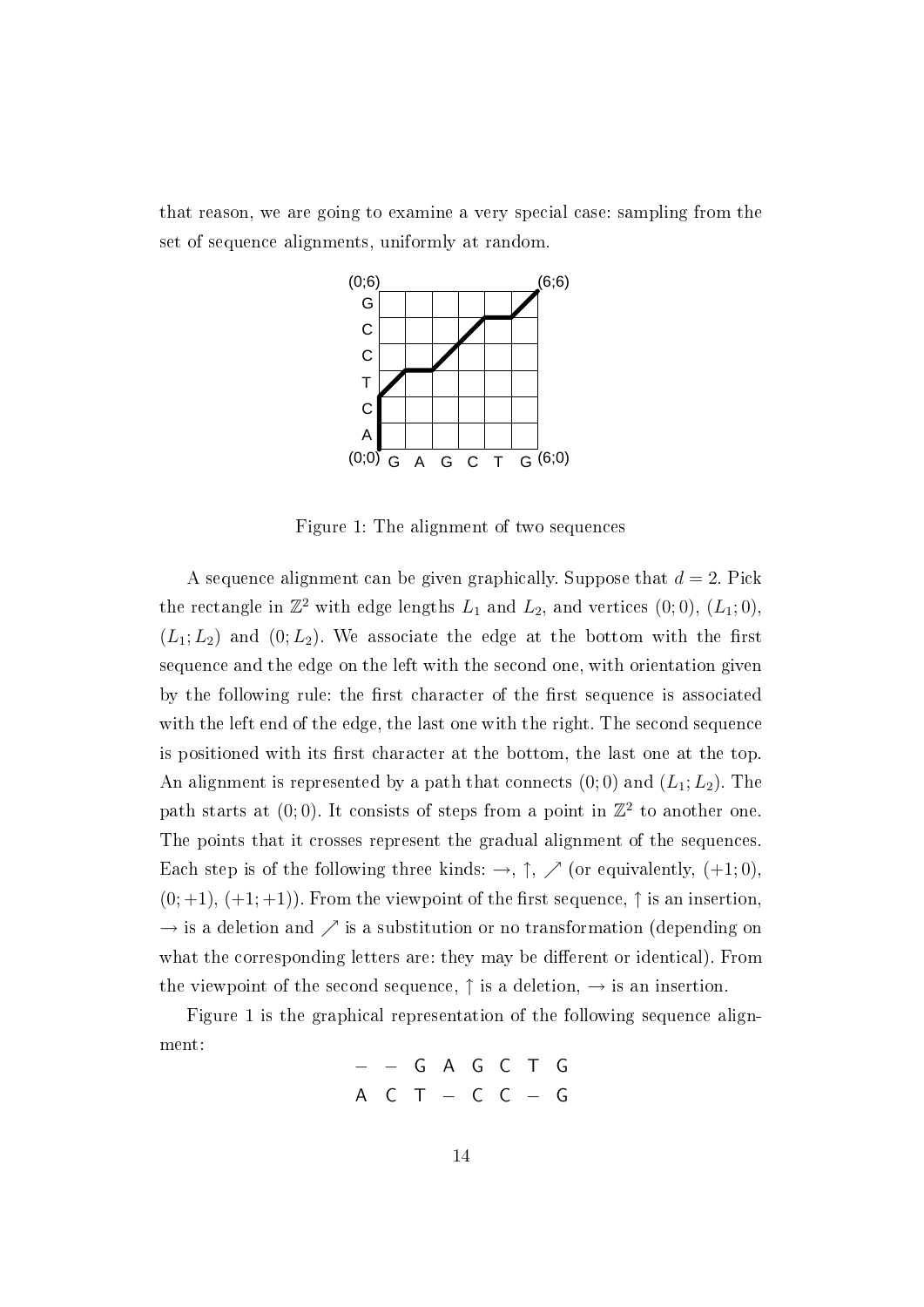For  $d \geq 3$ , one can follow a similar method in a d dimensional space.

We found the problem to sample from the set of sequence alignments, uniformly at random, too difficult to handle. Hence, we made significant simplifications. We hope, but cannot prove that our simplified model is of real relevance in the environment described above.

Our model is the one that is represented by a square in  $\mathbb{Z}^2$ , or a d dimensional hypercube in  $\mathbb{Z}^d$ . The other condition is far more restrictive: we use two types of steps only,  $\rightarrow$  and  $\uparrow$ . It is clear that this approach is inspired by the geometrical interpretation, and it does not have much sense in the world of DNA sequence alignments.

In fact, there is a perfect sampling method for this greatly simplified model. One can always easily calculate how many paths lead through a given point in  $\mathbb{Z}^2$ , so one can compute the ratio between these quantities of any two points. Choosing each step between the two possible directions with probability distribution proportional to these quantities, one can build up a random path, with uniform distribution on the set of all paths, as one desired.

We are more concerned in this thesis with local decisions that arise in random walks (see the random walk procedure of Section 3.6) than with global ones of methods like the perfect sampling. The reason is that we do not hope that we can develop a global description of optimal sorting sequences in the problem of sorting signed permutations by reversals, or that we can perfectly understand the problem of sampling from the set of sequence alignments.

#### 2.3 On the notations to be used

Giving value to a variable will be expressed by the combination of a colon and an equality sign, with the positioning of the colon indicating the new expression. For instance,  $b =: a/5$  is to mean 'whatever b is, choose a such that it satisfies the equality  $b = a/5'$ .

In certain cases we will use the notation wedge for the minimum, vee for the maximum of two numbers. Symbolically,  $a \wedge b := \min\{a, b\}$  and  $a \vee b := \max\{a, b\}.$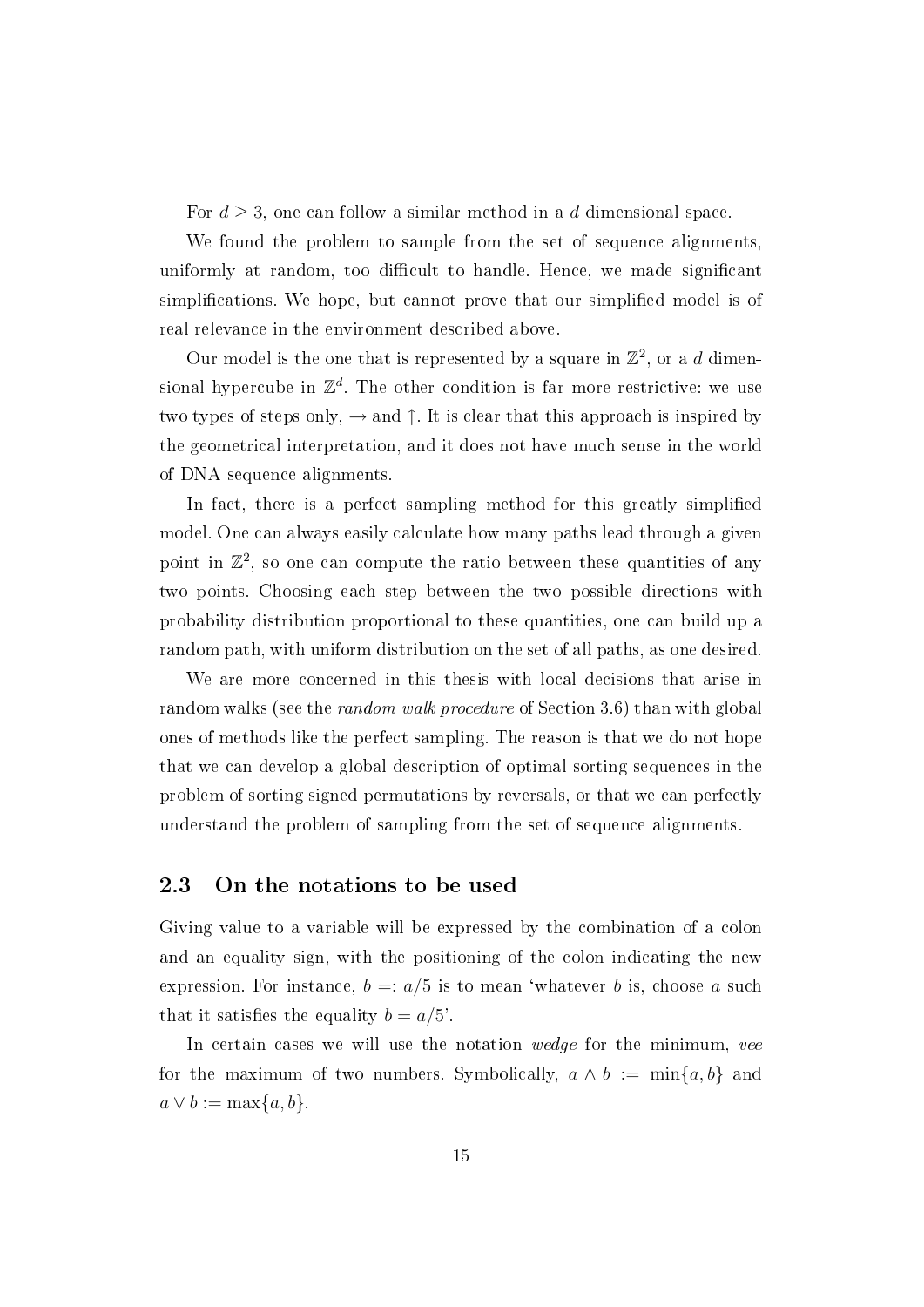In some cases the sign  $\cdot$  (dot) will be used to express multiplication.  $\chi_S$  denotes the indicator function of set  $S:$ 

$$
\chi_S(x) = \begin{cases} 1, & \text{if } x \in S, \\ 0, & \text{if } x \notin S. \end{cases}
$$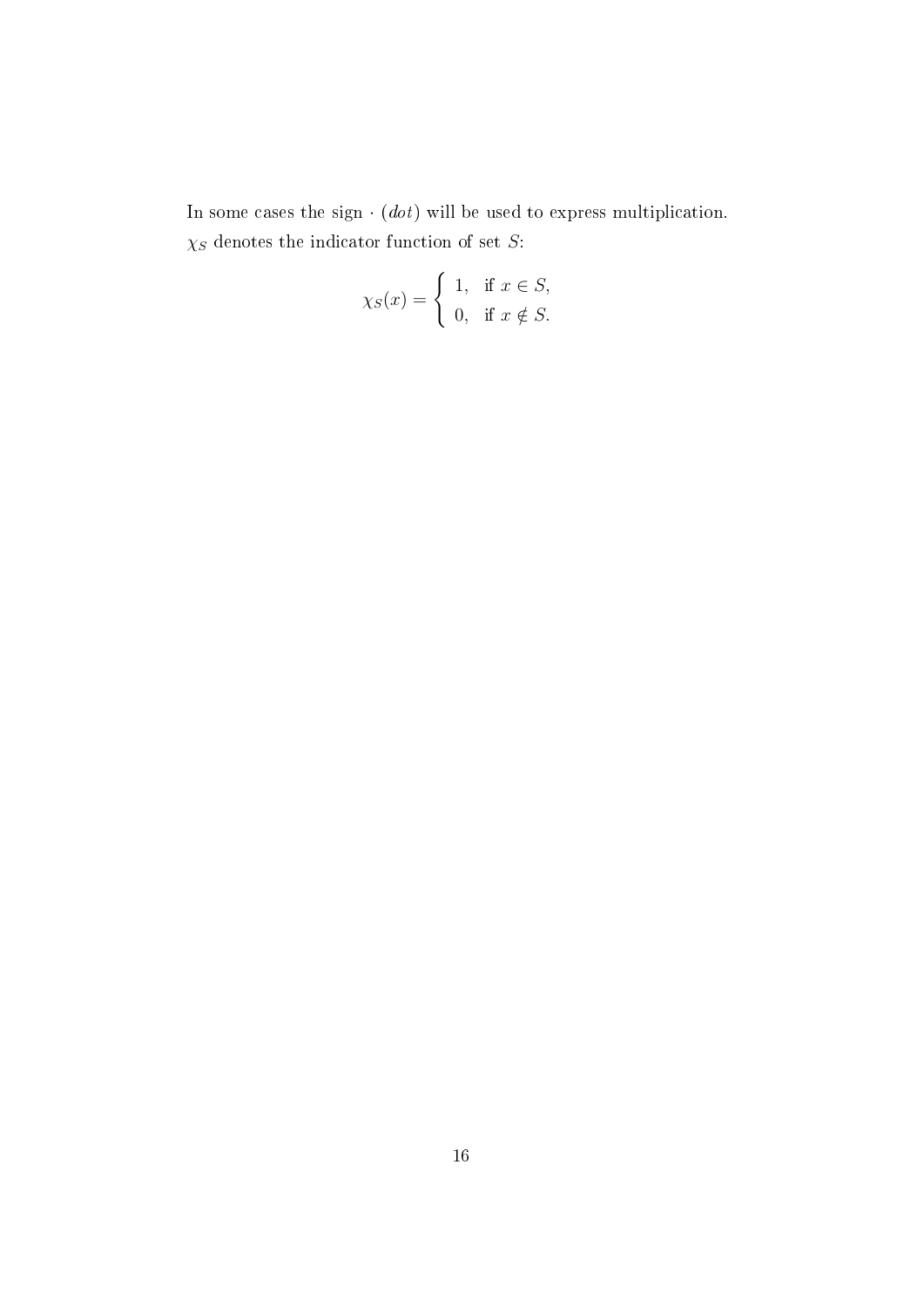## 3 Markov chain Monte Carlo methods

#### 3.1 Markov chains

Throughout this work we will assume familiarity with the elementary theory of Markov chains. For those who have difficulties with this subject we advise studying the appropriate parts of Brémaud's textbook [6], which is a useful book and starts from the very basics of probability theory. First, let us recall some well-known definitions.

**Definition 3.1.1** Let  $(\Omega, \mathcal{A}, P)$  be a probability space, I a nonempty countable set (later to be called the **state space**) and  $X_n : \Omega \to I$  a random variable for all  $n \in \mathbb{N}$ . If for all choices of nonnegative integers  $n_1 < n_2 < \cdots < n_k < m$ , and for all  $B \subseteq I$  and  $i_1, i_2, \ldots, i_k \in I$ 

$$
P(X_m \in B \mid X_{n_1} = i_1, X_{n_2} = i_2, \dots, X_{n_k} = i_k) = P(X_m \in B \mid X_{n_k} = i_k),
$$

(in other words,  $(X_n)$  has the **Markov property**), then the sequence  $(X_n)$ is called a Markov chain.

If for all  $n \in \mathbb{N}$ ,  $i, j \in I$ 

$$
P(X_{n+1}=j | X_n=i)=p_{ij}
$$

(that is,  $P(X_{n+1} = j | X_n = i)$  does not depend on n), then it is a **homoge**neous Markov chain. The matrix  $P = ((p_{ij}))_{i,j\in I}$  is the **transition matrix** of the homogeneous Markov chain. (One should be aware that P will denote both the probability measure and the transition matrix.)

In all cases we will examine homogeneous Markov chains, and for this reason, we will omit the word homogeneous.

**Definition 3.1.2** The square matrix  $P$  indexed by  $I$  is a stochastic matrix if for all  $i, j \in I$ 

$$
p_{ij} \ge 0, \quad \sum_{k \in I} p_{ik} = 1.
$$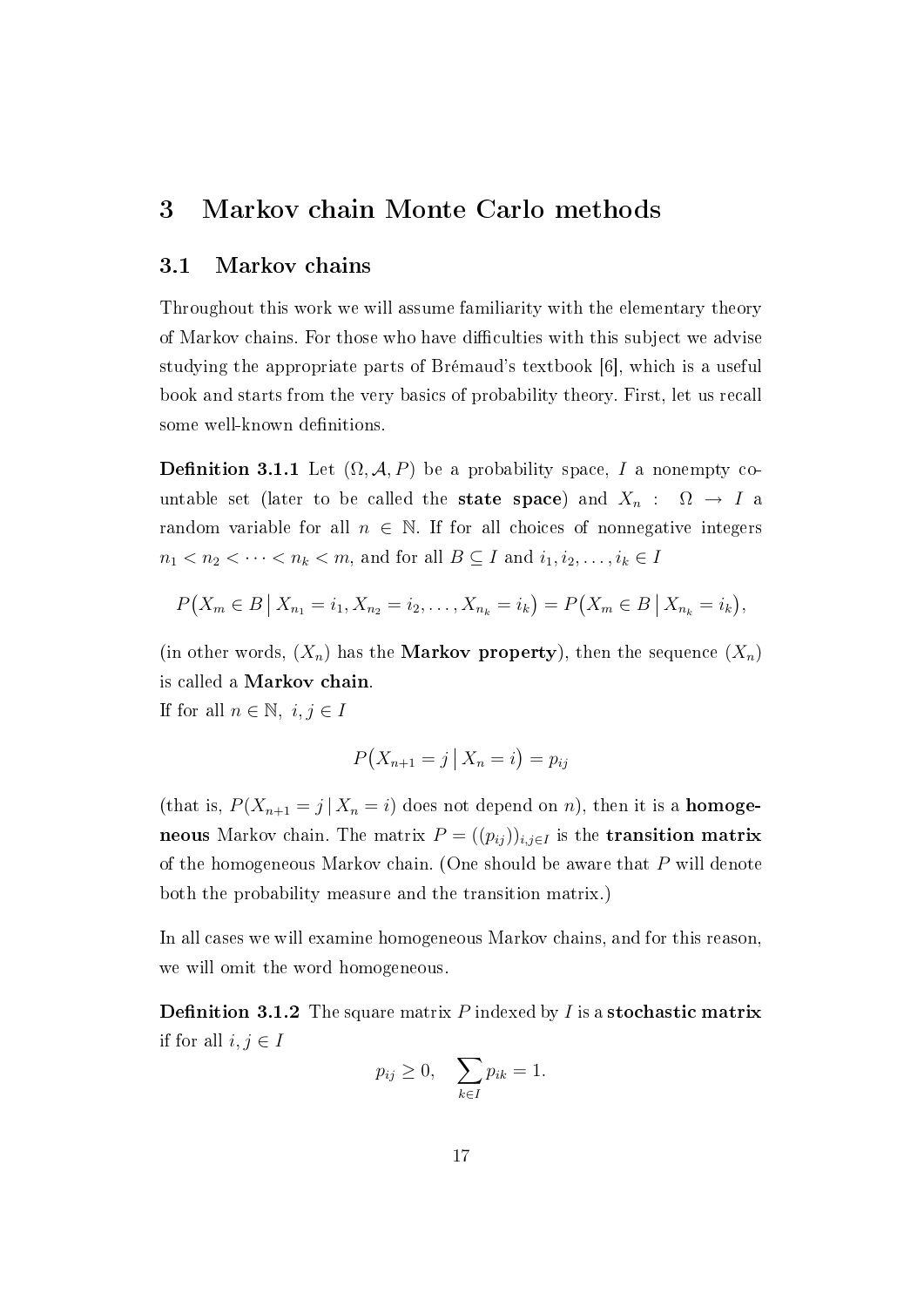**Theorem 3.1.3** Every transition matrix is a stochastic matrix. And conversely, for every stochastic matrix  $P$ , there exists a Markov chain, such that its transition matrix is P.

**Definition 3.1.4** The **transition graph** of a Markov chain defined by transition matrix  $P$  is a graph whose nodes are the states of the chain. There is an oriented edge in the graph from i to j if and only if  $p_{ij} > 0$ , in which case this edge is labelled by  $p_{ij}$ .

**Definition 3.1.5** State  $j \in I$  is **accessible** from state  $i \in I$  if there exists some  $n \in \mathbb{N}$  such that

$$
p_{ij}^{(n)} := P(X_{m+n} = j \mid X_m = i) > 0.
$$

States i and j are said to **communicate**, if j is accessible from i and i is accessible from j.

**Definition 3.1.6** A Markov chain is **irreducible**, if all its states communicate.

**Definition 3.1.7** The **period** of state  $i \in I$  is

$$
d(i) := \gcd\left\{n \ge 1 \, \big| \, p_{ii}^{(n)} > 0\right\}.
$$

If  $d(i) = 1$ , then i is said to be **aperiodic**. Since communicating states have the same period, it makes sense to call an irreducible Markov chain aperiodic, if all its states are aperiodic.

**Remark 3.1.8** Given  $A \in \mathcal{A}$ ,  $i \in I$ , we will sometimes abbreviate  $P(A | X_0 =$ *i*) to  $P_i(A)$ . If  $\mu$  is a probability distribution on *I*, then  $P_{\mu}(A) := \sum_{i \in I} \mu(i) P_i(A)$ , which is the probability of  $A$  starting from an initial state chosen according to the distribution  $\mu$ .

**Definition 3.1.9** State  $i \in I$  is called recurrent if

$$
\sum_{n=1}^{\infty} P_i(X_1 \neq i, X_2 \neq i, \dots, X_{n-1} \neq i, X_n = i) = 1,
$$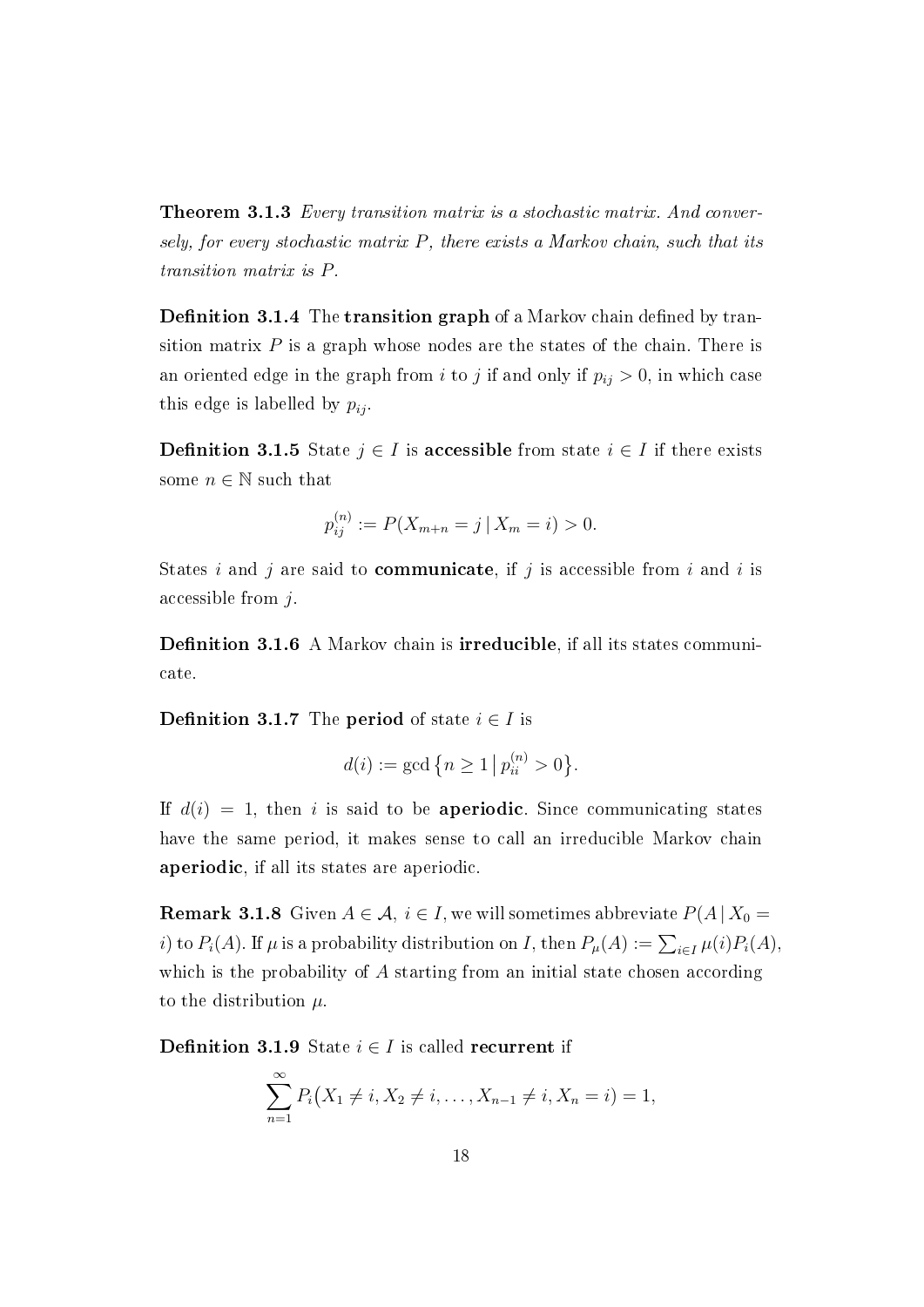and otherwise it is called **transient**. We call a recurrent state  $i$  **positive** recurrent if

$$
\sum_{n=1}^{\infty} n P_i(X_1 \neq i, X_2 \neq i, \dots, X_{n-1} \neq i, X_n = i) < \infty,
$$

and otherwise null recurrent.

Proposition 3.1.10 An irreducible Markov chain with finite state space is positive recurrent.

**Definition 3.1.11** A Markov chain is **ergodic** if it is irreducible, positive recurrent and aperiodic.

**Definition 3.1.12** A probability distribution  $\pi$  satisfying

$$
\pi^T = \pi^T P
$$

is called a stationary distribution of the transition matrix  $P$ , or of the corresponding Markov chain.

Remark 3.1.13 If a Markov chain is started with a stationary distribution, then it keeps this probability distribution during all forthcoming steps. In this case we say that the chain is stationary, or equivalently, the chain is in a stationary regime, in equilibrium or in steady state.

There is a useful technical extension of the notion of stationary distribution.

**Definition 3.1.14** A nonnegative, nonnull vector  $x = (x_i)_{i \in I}$  is called an **invariant measure** of the stochastic matrix  $P$ , if

$$
x^T = x^T P.
$$

Theorem 3.1.15 Let P be the transition matrix of an irreducible, recurrent Markov chain. Then there exists an invariant measure of  $P$ , whose each entry is positive.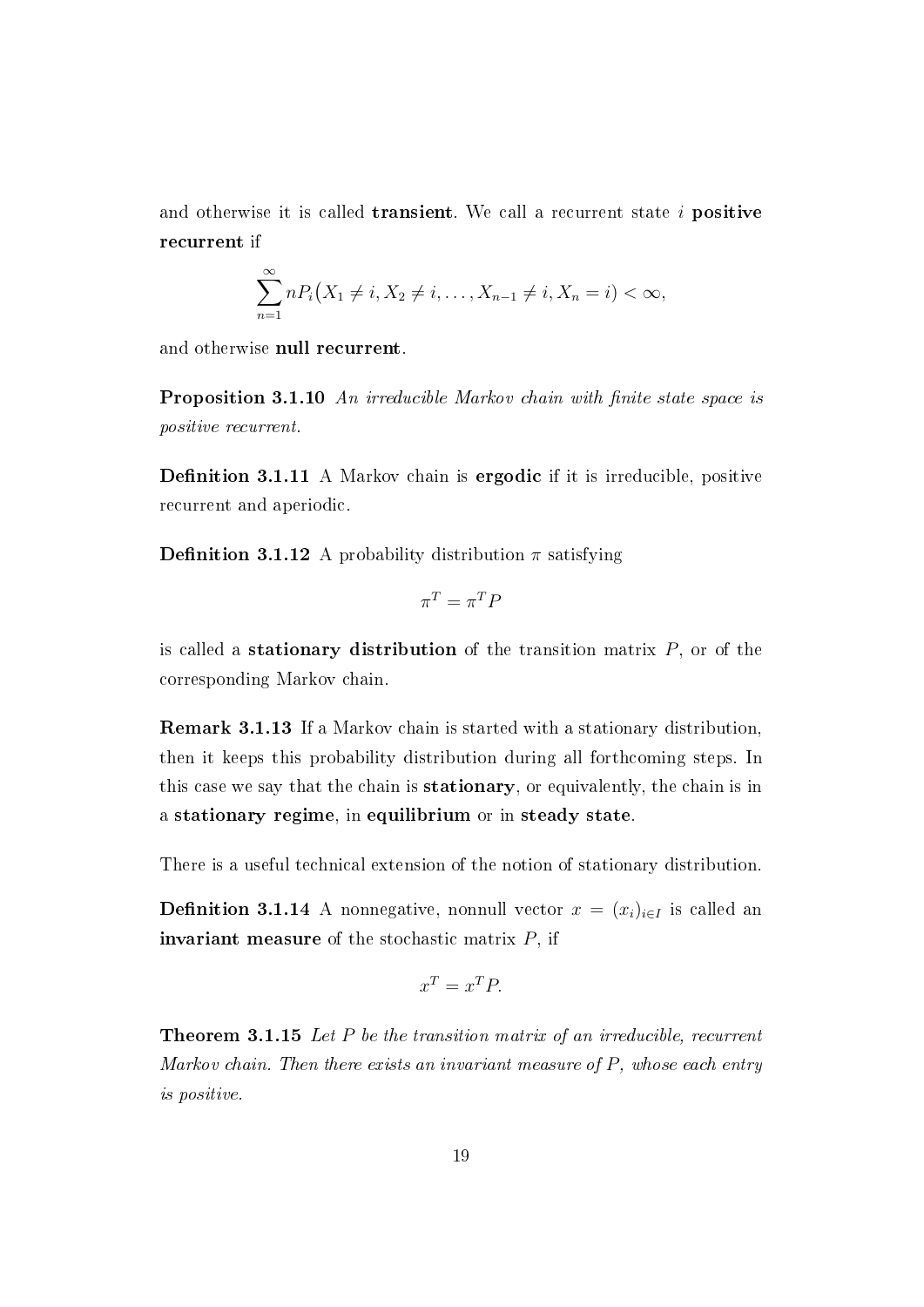Theorem 3.1.16 The invariant measure of an irreducible, recurrent stochastic matrix is unique up to a multiplicative factor.

Corollary 3.1.17 Every irreducible, recurrent Markov chain has a stationary distribution, and this distribution is unique.

**Theorem 3.1.18 (Ergodic theorem)** Let  $(X_n)$  be an irreducible, positive recurrent Markov chain with the stationary distribution  $\pi$ , and let  $f: I \to \mathbb{R}$ be such that

$$
\sum_{i\in I}|f(i)|\pi(i)<\infty.
$$

Then for any initial distribution  $\mu$ ,  $P_{\mu}$ -almost-surely

$$
\lim_{N \to \infty} \frac{1}{N} \sum_{k=0}^{N-1} f(X_k) = \sum_{i \in I} f(i) \pi(i).
$$

**Corollary 3.1.19** Let  $(X_n)$  be an irreducible, positive recurrent Markov chain with the stationary distribution  $\pi$ , and let  $f = \chi_{\{i\}}$  for a fixed  $i \in I$ . Then for any initial distribution  $\mu$ ,  $P_{\mu}$ -almost-surely

$$
\lim_{N \to \infty} \frac{1}{N} \sum_{k=0}^{N-1} \chi_{\{X_k = i\}} = \pi(i).
$$

Corollary 3.1.20 By Proposition 3.1.10, in an irreducible Markov chain with finite state space the relative frequency of visits to certain states converges to the distribution  $\pi$ . More generally, this proposition is true for any irreducible positive recurrent Markov chains. Obviously, this includes ergodic chains.

**Definition 3.1.21** Suppose that  $\pi$  is a positive stationary distribution of a Markov chain. If for all  $i, j \in I$  the **detailed balance equation** is satisfied:

$$
\pi(i)p_{ij} = \pi(j)p_{ji},
$$

then the Markov chain is said to be **reversible** with respect to  $\pi$ .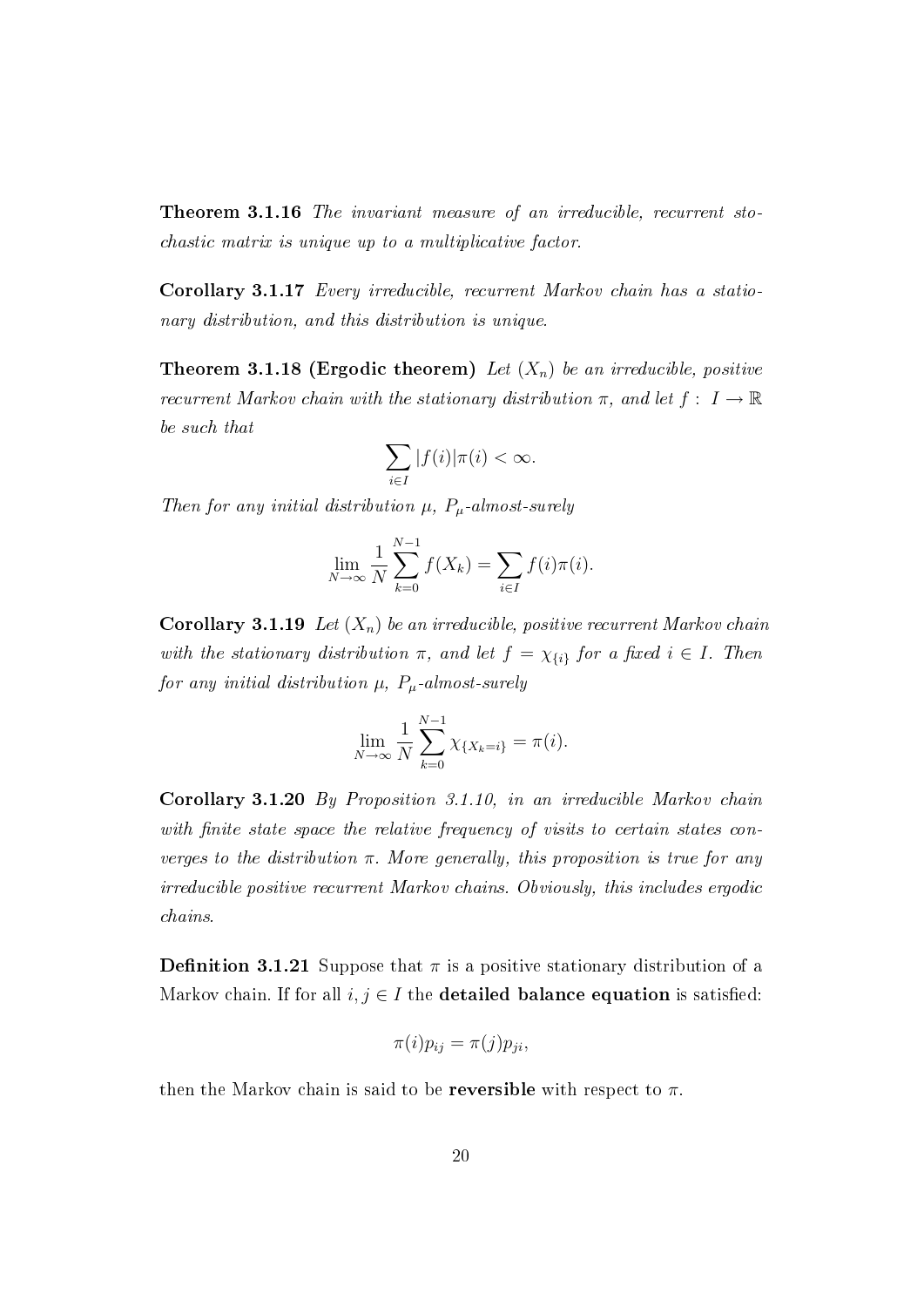**Proposition 3.1.22** If a Markov chain is reversible with respect to  $\pi$ , then  $\pi$  is a stationary distribution of the Markov chain.

**Definition 3.1.23** Let  $\pi$  be a positive probability distribution on I. One can define  $L_2(\pi)$  as a real vector space  $\mathbb{R}^I$  endowed with the scalar product

$$
\langle x, y \rangle_{\pi} := \sum_{i \in I} x(i) y(i) \pi(i),
$$

for  $x = (x(i))_{i \in I}$ ,  $y = (y(i))_{i \in I}$ .

#### 3.2 Overview

Markov chain simulation is a powerful algorithmic tool for random sampling (especially of combinatorial structures) from a specified probability distribution. The main idea is as follows.

Suppose that we would like to generate samples from a large but finite set I of structures from a distribution  $\pi$  (later to be called the **target dist**ribution), or we wish to estimate the expectation of a scalar valued function  $f$  on  $I$ .

First, construct a Markov chain which converges asymptotically to the stationary distribution  $\pi$ . Start the chain from an arbitrary state, and simulate it *long enough*, until it gets close to steady state. Stopping the chain, the distribution of the final state will be close to the desired distribution  $\pi$ .

For the second problem, calculate the empirical average of values of f in the visited states weighted by the number of visits to these states. By Ergodic theorem 3.1.18, this quantity (the empirical average) converges to the expectation value almost surely. Faster convergence can be realized by summing only after an initialization period (or  $burn-in$  period) of m steps:

$$
\lim_{N \to \infty} \frac{1}{N} \sum_{k=m+1}^{m+N} f(X_k) = \sum_{i \in I} f(i) \pi(i).
$$

Obviously, the simulation needs a lot of computational work, and therefore it is always done using computers.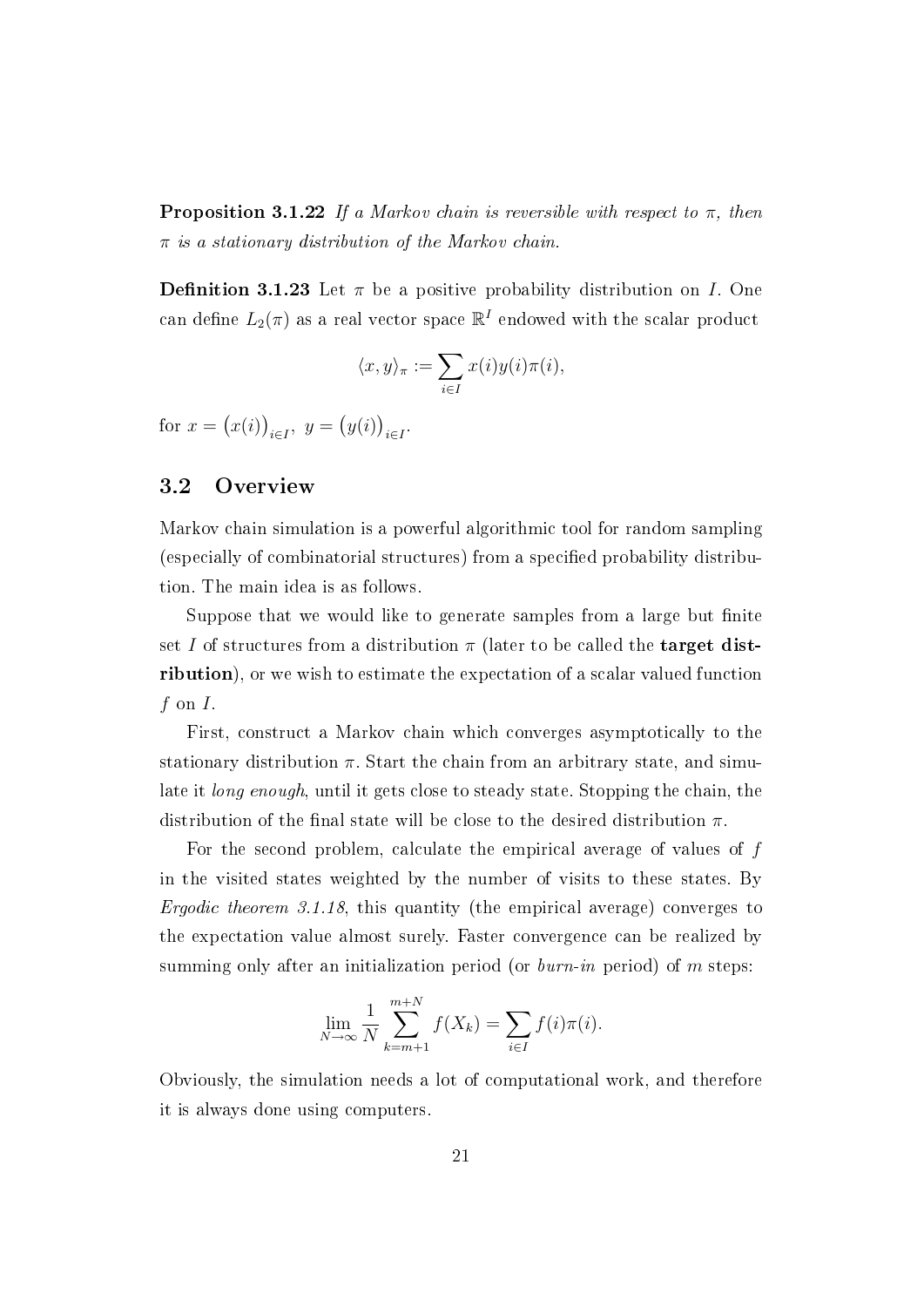One might ask, what does *long enough* mean. This turns out to be a very delicate question. There is no direct indication of the chain being close to equilibrium.

A trivial approach in applications of MCMC simulation to the second problem is to run the simulation more times starting from different states, for the same number of steps. If one gets similar estimates for the expectation value in these different simulations, one may feel that this number of steps are enough. If one gets estimates significantly different, then it is obvious that results are worthless and one needs considerably longer run.

In the first problem, there are statistical methods to monitor the samples. However, they can only prove that one needs to run the simulation longer, but cannot prove that the simulation can be terminated.

Indications of such monitoring can be misleading. Suppose that the transition graph of the Markov chain consists of two almost separated halves, with only a very small number of edges with tiny transition probabilities between the two halves. Picturesquely speaking, the chain has a *bottleneck*. In this case, it is likely that the chain started from a certain state remains in one half of the state space for the whole simulation. This means that although our monitoring methods indicate that we can already use the chain to take samples, we should not, because we will not get samples from the other half of states.

The main concern of this thesis are to find out what theoretical results are in the literature on the running time needed, and how they can be applied to our problems.

Before getting down to this subject, let us study some of the most widely known MCMC methods. We will rely mostly on Liu's book [17] in this topic.

In most cases we shall omit the proof of convergence to the target distribution. With Metropolis-type algorithms these proofs are easy: one has to prove reversibility with respect to the target distribution, and apply Proposition 3.1.22.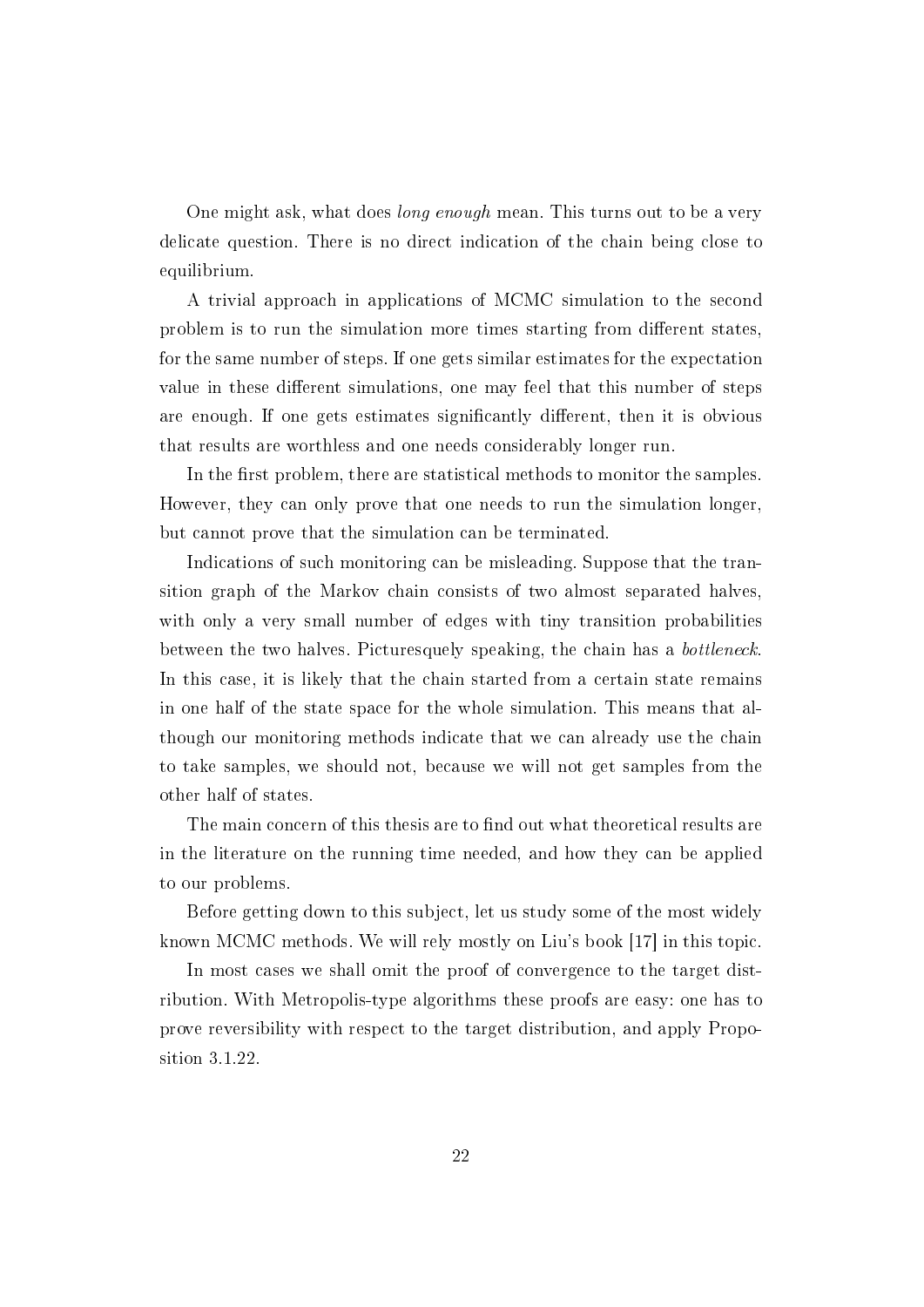#### 3.3 The Metropolis Algorithm

Metropolis et al. [18] introduced the fundamental idea of evolving a Markov process to achieve the sampling of a probability distribution. Note that in Markov chain theory one usually knows the transition rule of a certain chain and investigates its properties, e.g. what its stationary distribution is. In MCMC simulation one is given a distribution and wants to find an efficient transition rule of a Markov chain, of which the stationary distribution is at hand. An immanent property of most MCMC sampling methods is that they can only provide statistically dependent samples, often highly correlated ones. Various attempts have been made in specific fields of application to overcome this problem.

The Metropolis algorithm can be used to generate random samples from distribution  $\pi$ , that is known only up to a normalizing constant, or only the proportions of probabilities  $\pi(i)$   $(i \in I = \{1, 2, ..., r\})$  are known. Assume that  $b(1), \ldots, b(r) > 0$ , and the target distribution has the form  $\pi(i) = b(i)/B$ . Evaluating  $B = \sum_{i \in I} b(i)$  is trivial in theory, but in practice it is often more difficult, than the original problem of sampling from the distribution  $\pi$  was: either because r is too big, or because only the proportions of values  $b(i)$  are known. That is the reason why an indirect sampling method is needed, for instance, the Metropolis algorithm.

#### Metropolis Algorithm

Starting with an initial state  $i_0$ , the Metropolis algorithm iterates the following two steps.

- 1. Propose a small, random `unbiased perturbation' of the current state  $i_t$  so as to generate a new one j. More accurately, generate j from a symmetric probability transition function (i.e. for all  $i, j \, p_{ij} \geq 0$ ,  $\sum_k p_{ik} = 1$  and  $p_{ij} = p_{ji}$ ).
- 2. Generate a random variable  $U \sim$  Uniform[0,1] independently from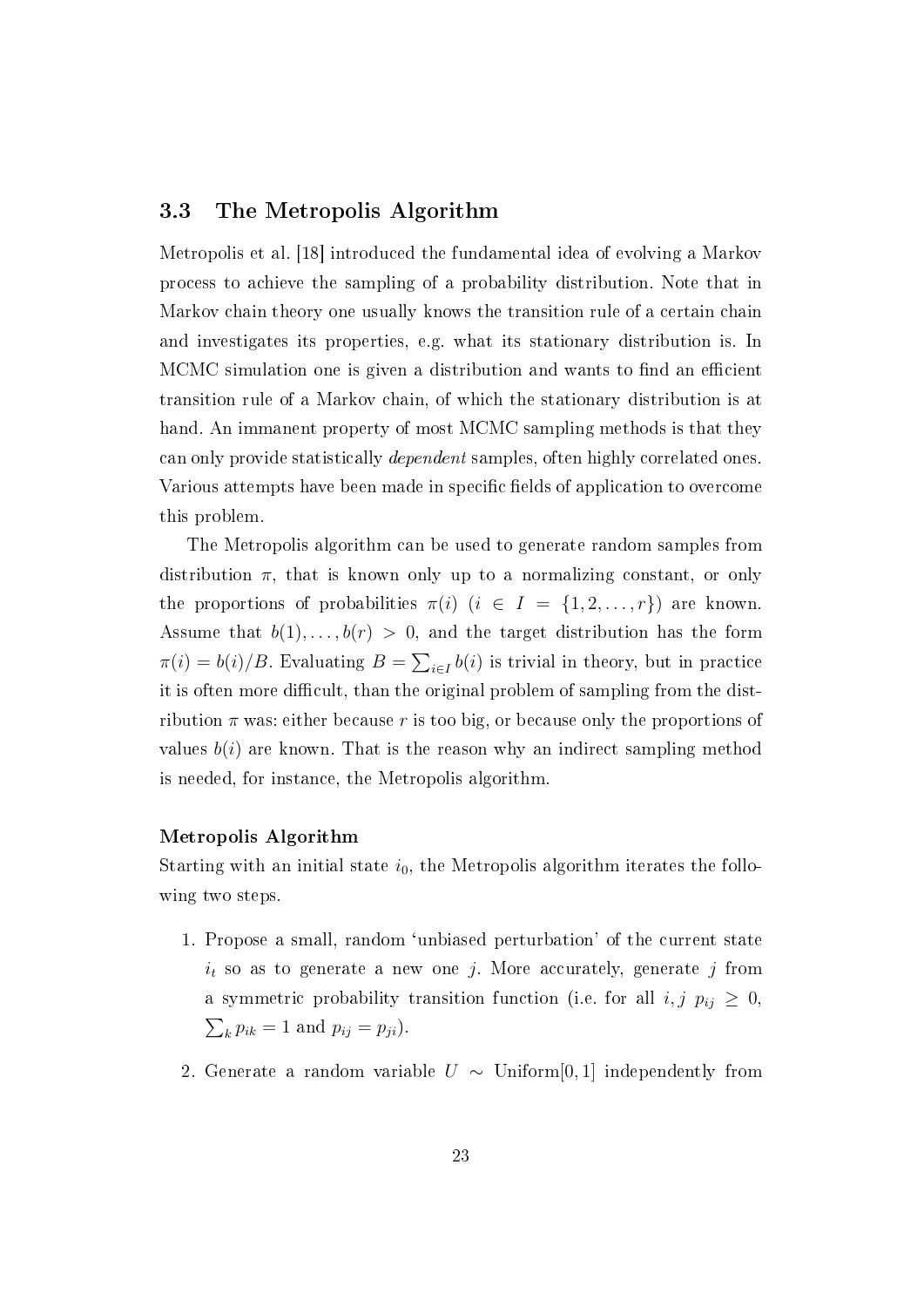earlier variables.

$$
i_{t+1} := \begin{cases} j, & \text{if } U \le \pi(j)/\pi(i_t) = b(j)/b(i_t), \\ i_t, & \text{otherwise.} \end{cases}
$$

In other words, accept the new state with probability min $\{1, \pi(j)/\pi(i_t)\}.$ If it is not accepted, then reject it.

The symmetric probability transition function of Step 1 is often called the proposal function. Intuitively, the symmetry requirement means that there is no 'trend bias' at the proposal step.

#### 3.4 The Metropolis–Hastings Algorithm

Hastings' algorithm [11] is a generalization of the Metropolis algorithm. It omits the requirement of symmetry of the transition rule. There are new restrictions, though. These will be formulated right after the definition of the algorithm.

Suppose that the target distribution  $\pi$  is given on a set of r elements. First, define an irreducible Markov chain on  $I = \{1, 2, \ldots, r\}$  with transition matrix P. Using P one can define a new transition matrix  $Q$  on the same state space. For this, let us introduce for all  $i, j \in I$ ,  $i \neq j$  quantities

$$
\alpha_{ij} := \min\left\{1, \frac{\pi(j)p_{ji}}{\pi(i)p_{ij}}\right\} = \min\left\{1, \frac{b(j)p_{ji}}{b(i)p_{ij}}\right\},\
$$

namely the acceptance probabilities.

#### Metropolis-Hastings Algorithm

Start with an initial state  $i_0$ , and iterate the following two steps.

- 1. After t steps, visiting state  $i_t$ , generate j from the proposal distribution  $p_{i_tj}$ .
- 2. Draw a random variable  $U \sim$  Uniform[0, 1].

$$
i_{t+1} := \begin{cases} j, & \text{if } U \le \alpha_{i_t j}, \\ i_t, & \text{otherwise.} \end{cases}
$$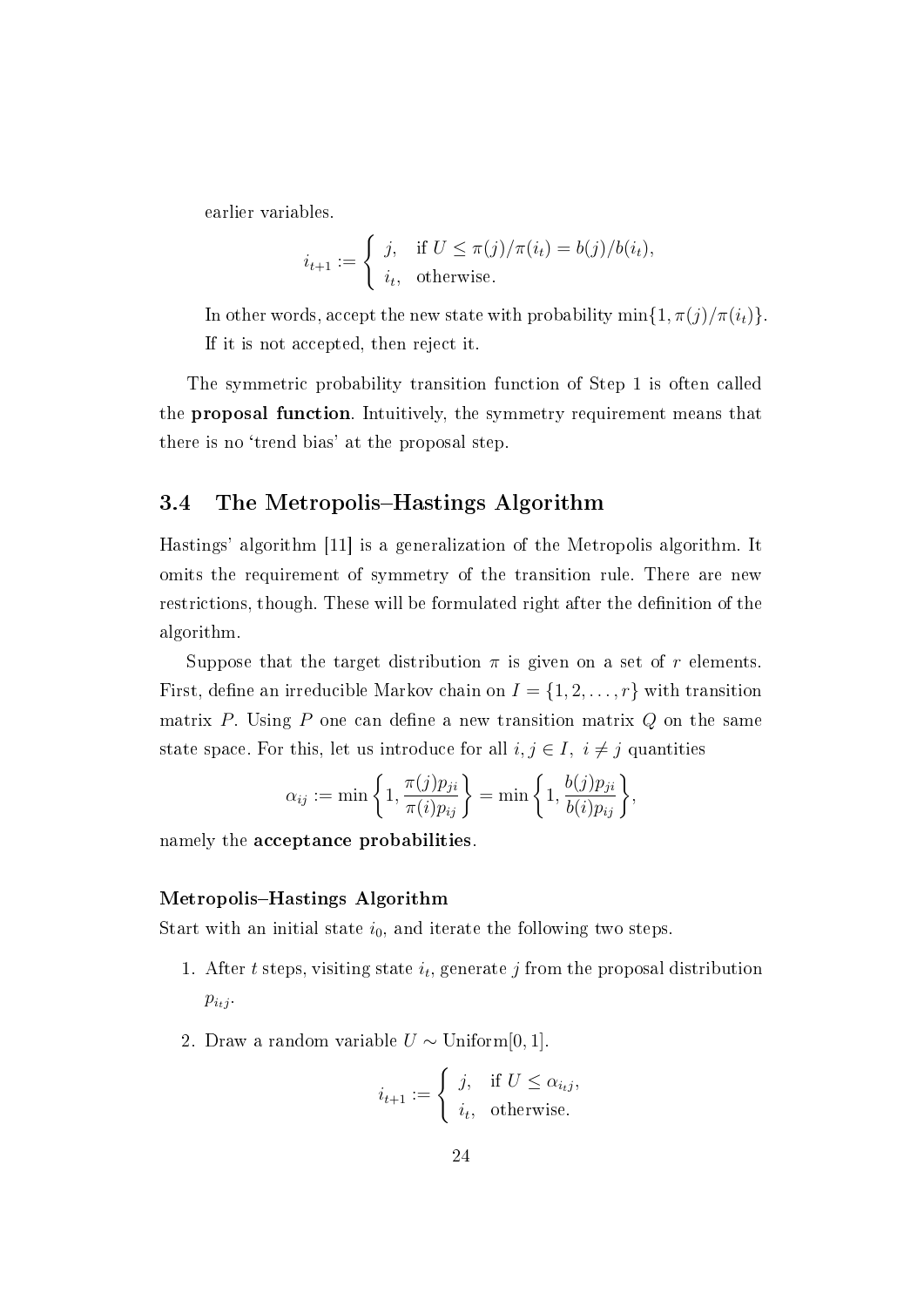In other words, accept the new state with the acceptance probability  $\alpha_{i_tj}$ . If it is not accepted, then reject it.

One can easily check that the transition matrix  $Q$  defined by this algorithm is the following:

$$
q_{ij} = p_{ij}\alpha_{ij} = \min\left\{p_{ij}, \frac{\pi(j)}{\pi(i)}p_{ji}\right\}, \quad \text{if } i \neq j,
$$
  

$$
q_{ii} = p_{ii} + \sum_{k \neq i} p_{ik}(1 - \alpha_{ik}) = 1 - \sum_{k \neq i} p_{ik}\alpha_{ik}.
$$

This new Markov chain is to be used for the sampling. If P is chosen to meet the following two requirements:

$$
i, j \in I \quad p_{ij} > 0 \Rightarrow p_{ji} > 0,
$$
  

$$
\exists i \in I: \ p_{ii} > 0,
$$

then Q is irreducible and aperiodic, and it converges to the equilibrium distribution  $\pi$ . This is a sufficient, but not necessary condition.

#### 3.5 Metropolised Independent Sampler

This specialized version of the Metropolis–Hastings algorithm was also proposed by Hastings, in [11].

Assume that we have a strictly positive *trial distribution*  $p$  on  $I$  at hand. that is thought to be 'similar' to the strictly positive target distribution  $\pi$ . from which we can draw independent samples. The Metropolised Independent Sampler (or MIS, for short) generates its proposed moves *independently* of the current state of the chain. In comparison to Metropolis–Hastings algorithms, which usually make dependent local moves, MIS makes independent global jumps. We define the algorithm by giving the transition matrix  $Q$  of the corresponding Markov chain.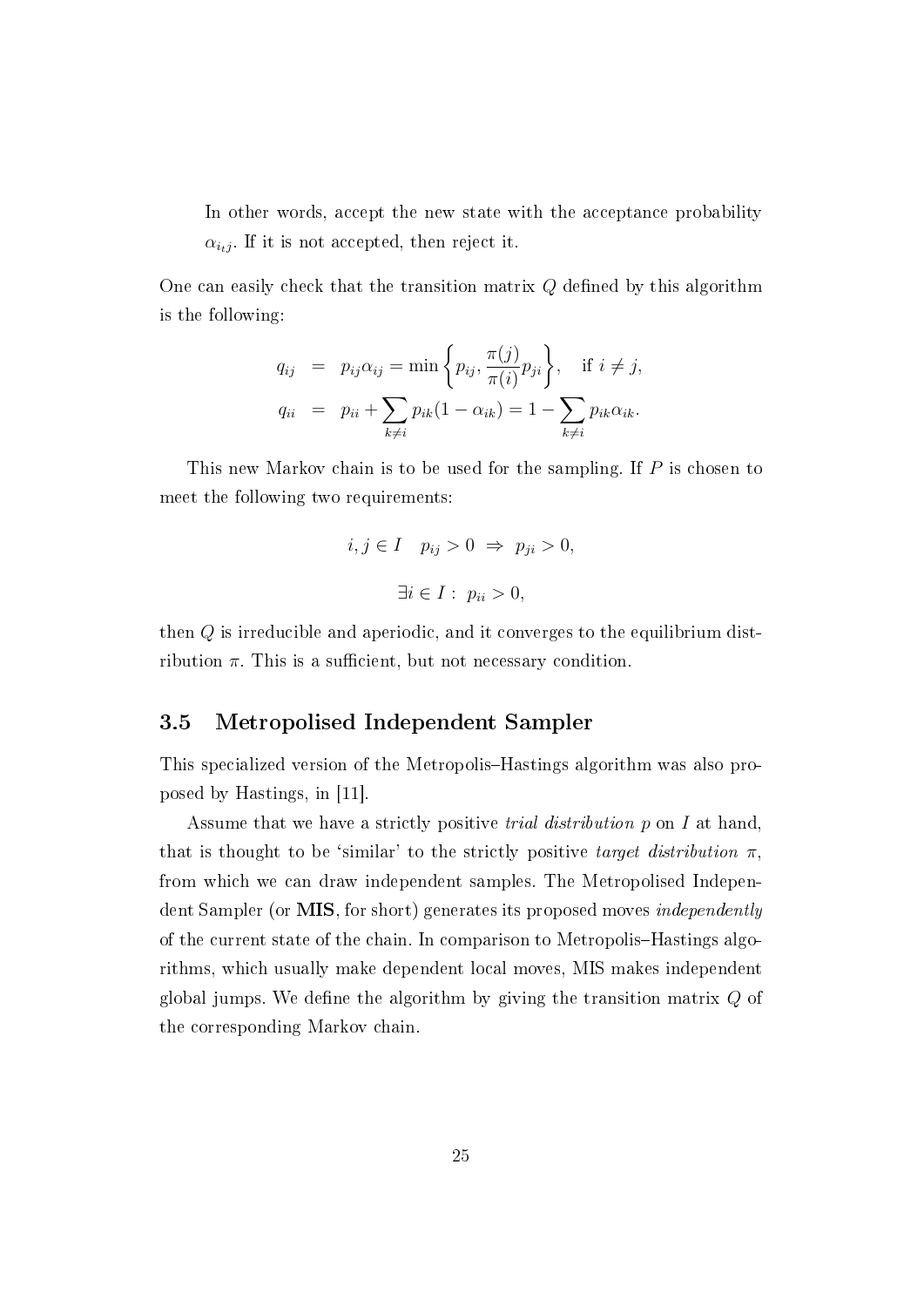#### Metropolised Independent Sampler

Start with an initial state  $i_0$ , and choose forthcoming states using the following transition rule:

$$
q_{ij} = p(j) \min\left\{1, \frac{\pi(j)p(i)}{\pi(i)p(j)}\right\}, \quad \text{if } i \neq j,
$$
  

$$
q_{ii} = 1 - \sum_{k \neq i} p(k) \min\left\{1, \frac{\pi(k)p(i)}{\pi(i)p(k)}\right\}.
$$

A frequently used notion related to MIS is the importance weight, or **importance ratio**: for  $i \in I$ ,  $w(i) := \pi(i)/p(i)$ .

The intuition behind this algorithm is that a transition from  $i$  to  $j$  is accomplished by drawing an independent sample from  $p$ , and 'thinning it down' based on a comparison of the corresponding importance weights  $w(j)$ and  $w(i)$ .

#### 3.6 Partial Independent Sampler

Partial Independent Sampler (or **ParIS**, for short) is a modification of MIS for solving problems of a special family of combinatorial problems. This method will be explained using the problem sorting signed permutations by reversals.

Let us investigate signed permutations of the set  $\{1, \ldots, n\}$ . Our objective is to sample elements from all optimal sorting sequences, uniformly at random. In Section 2.1 we explained how these sequences can be represented by paths in an oriented graph  $G$ : nodes of the graph are signed permutations. its edges connect two signed permutations if and only if one can be obtained from the other by exactly one reversal that leads closer to the target signed permutation (in most cases, id).

The main difficulty is that in general, this graph is not known entirely. We only know that from a certain node (which represents a signed permutation), which other nodes lead one step closer to the target, more strictly speaking, we can calculate this in polynomial time. It is clear that there are  $\binom{n+1}{2}$  $\binom{+1}{2}$ possible reversals that act on a given signed permutation. This gives an  $O(n^2)$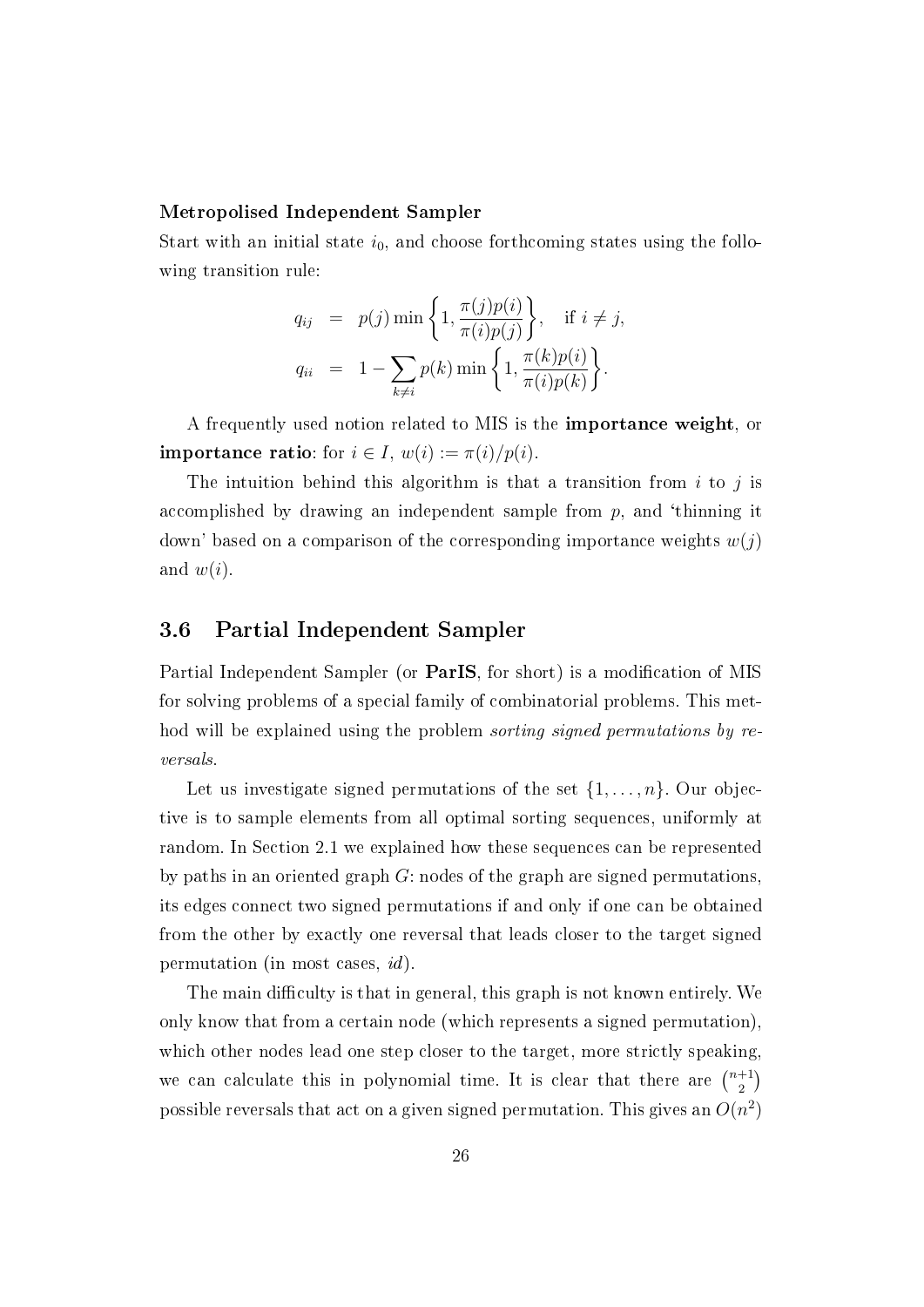upper bound for the out-degree of each node: there are  $\binom{n+1}{2}$  $\binom{+1}{2} = O(n^2)$  possible neighbours. The reversal distance between a signed permutation and id can be calculated in  $O(n)$  time [4]. Consequently, there is an algorithm to find (or simply, count) all neighbours of a given node in  $O(n^3)$  steps.

One can hardly find any better idea to draw samples from these paths uniformly at random, than to start from the initial signed permutation  $\sigma$ . and choose next state from its neighbours that are closer to the target signed permutation, uniformly at random. And iterate this process, always take a step leading closer to the target. Let us call this method the random walk procedure.

It is obvious that this algorithm can do very poorly. Imagine that we have two neighbours of the initial signed permutation to start with, but the structure of the underlying graph is such that there is only one path starting with one neighbour and there are many paths starting with the other. In this case the method would yield samples from a distribution that is far from being uniform: the first path would have probability  $1/2$ , the others would have much smaller probabilities.

The idea is to use MCMC simulation for sampling. The states of the chain will be the optimal sorting sequences. This definition often causes confusion, so we emphasize once again that the states are specific sequences of signed permutations and not the signed permutations themselves. Target distribution  $\pi$  is usually the uniform distribution. We need an effective transition rule to define our Markov chain.

MIS seems to be an applicable one. Trial distribution  $p$  is defined by the probabilities of paths in the graph of signed permutations under the random walk procedure. Starting from the initial signed permutation  $\sigma$ ,  $p(i)$  for a path  $i$  can be computed by multiplying the probabilities of each step one after another. Assume that i leads through nodes  $i^0(=\sigma), i^1, i^2, \ldots, i^n(=id)$ . Then

$$
p(i) = \prod_{k=0}^{n-1} \frac{1}{d(i^k)},
$$

where  $d(i^k)$  is the number of neighbours of  $i^k$  that are one step closer to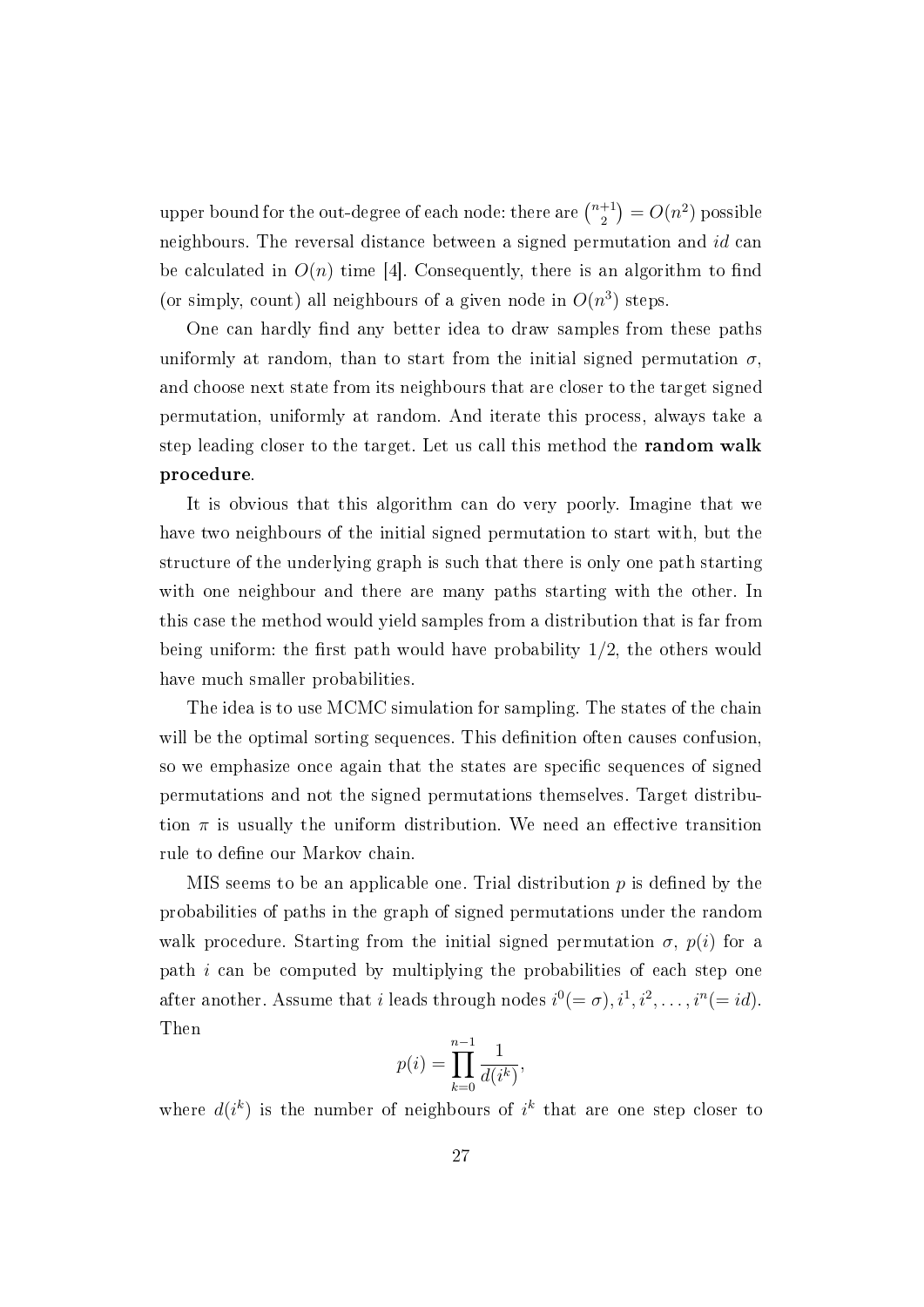$i^n$ , than  $i^k$ . We will present three examples in Section 5.1, Section 5.2, and Section 5.3, in which MIS is too slow in terms of computational complexity.

ParIS is a sophisticated version of MIS, which is intended to be faster than MIS. The concept is that we do not go back to start from scratch in every step of the Markov chain and draw independent samples, as with MIS, we only modify the path that corresponds to the current state of the Markov chain by cutting a part out of it (a `window') and by replacing it with a new (preferably different) subsequence. The new subsequence has to be of the same length to get an optimal sorting sequence again.

We introduce the following notation: for states  $i, j$  and window  $w$ ,

$$
p_{ij}^w := P^{\text{proposal}}(X_{t+1} = j, w | X_t = i),
$$

that is, the proposal probability of transition to state j using window  $w$ , conditioned that the chain is in i.

#### Partial Independent Sampler

Choose an initial state (path)  $i_0$  with the random walk procedure, and iterate the following two steps.

1. Pick a connected part (a window w) of  $i := i_t$  at random, say,

$$
w = \langle i^k, i^{k+1}, \dots, i^{k+m} \rangle \subseteq \langle i^0, i^1, \dots, i^n \rangle.
$$

Using the random walk procedure, pick an optimal sorting sequence from  $i^k$  to  $i^{k+m}$ , for example

$$
\langle i^k, j^{k+1}, \dots, j^{k+m-1}, i^{k+m} \rangle.
$$

2. Accept the new state (path)

$$
j = \langle i^0, i^1, \dots, i^k, j^{k+1}, \dots, j^{k+m-1}, i^{k+m}, \dots, i^n \rangle
$$

with acceptance probability

$$
\alpha_{ij}^w := \min\bigg\{1, \frac{\pi(j)p_{ji}^w}{\pi(i)p_{ij}^w}\bigg\}.
$$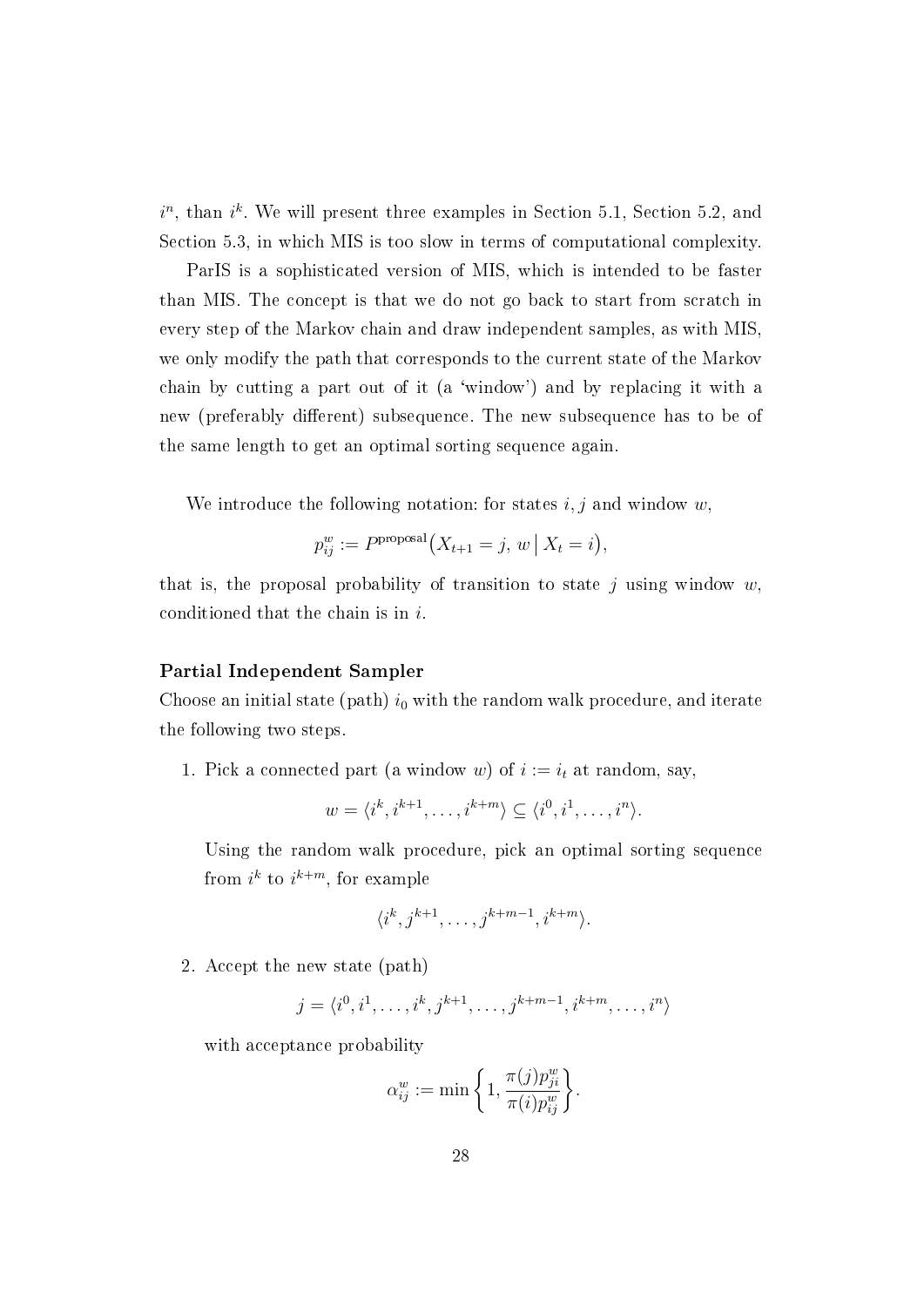Equivalently, the transition probabilities of the ParIS are

$$
q_{ij} = \sum_{w} p_{ij}^{w} \alpha_{ij}^{w}, \text{ if } i \neq j,
$$
  

$$
q_{ii} = 1 - \sum_{k \neq i} q_{ik}.
$$

**Proposition 3.6.1** This Markov chain is reversible with respect to  $\pi$ . Consequently, if it is irreducible and recurrent, then its unique stationary distribution is  $\pi$ .

PROOF We can use Proposition 3.1.22. Indeed,

$$
\pi(i)q_{ij} = \pi(i) \sum_{w} p_{ij}^{w} \alpha_{ij}^{w} = \pi(i) \sum_{w} p_{ij}^{w} \min \left\{ 1, \frac{\pi(j) p_{ji}^{w}}{\pi(i) p_{ij}^{w}} \right\} = \sum_{w} \min \left\{ \pi(i) p_{ij}^{w}, \pi(j) p_{ji}^{w} \right\},
$$

what equals to  $\pi(j)q_{ji}$  because of the symmetry of the last term.

Step 1 can be done using different strategies. One can bind oneself to pick windows with fixed length, or one can draw a window size at random from a fixed distribution. Any strategy works, as long as  $p_{ij}^w$  is a fixed, well-defined quantity.

It has turned out that in the problem of sorting signed permutations by reversals, the probability of cutting the whole path out must be positive, otherwise it can happen that the Markov chain is not irreducible. (See Section 5.5). This means that applying ParIS to this problem cannot be done with a fixed window size, only if the size is the entire path, but this is not ParIS any more, but the MIS itself.

There are  $n - m + 1$  possibilities to pick a window of length m from a path of length  $n$  ( $m \leq n$ ). We have not carried out any investigations on which the optimal distribution is for possible locations of the window, we will always use uniform distribution.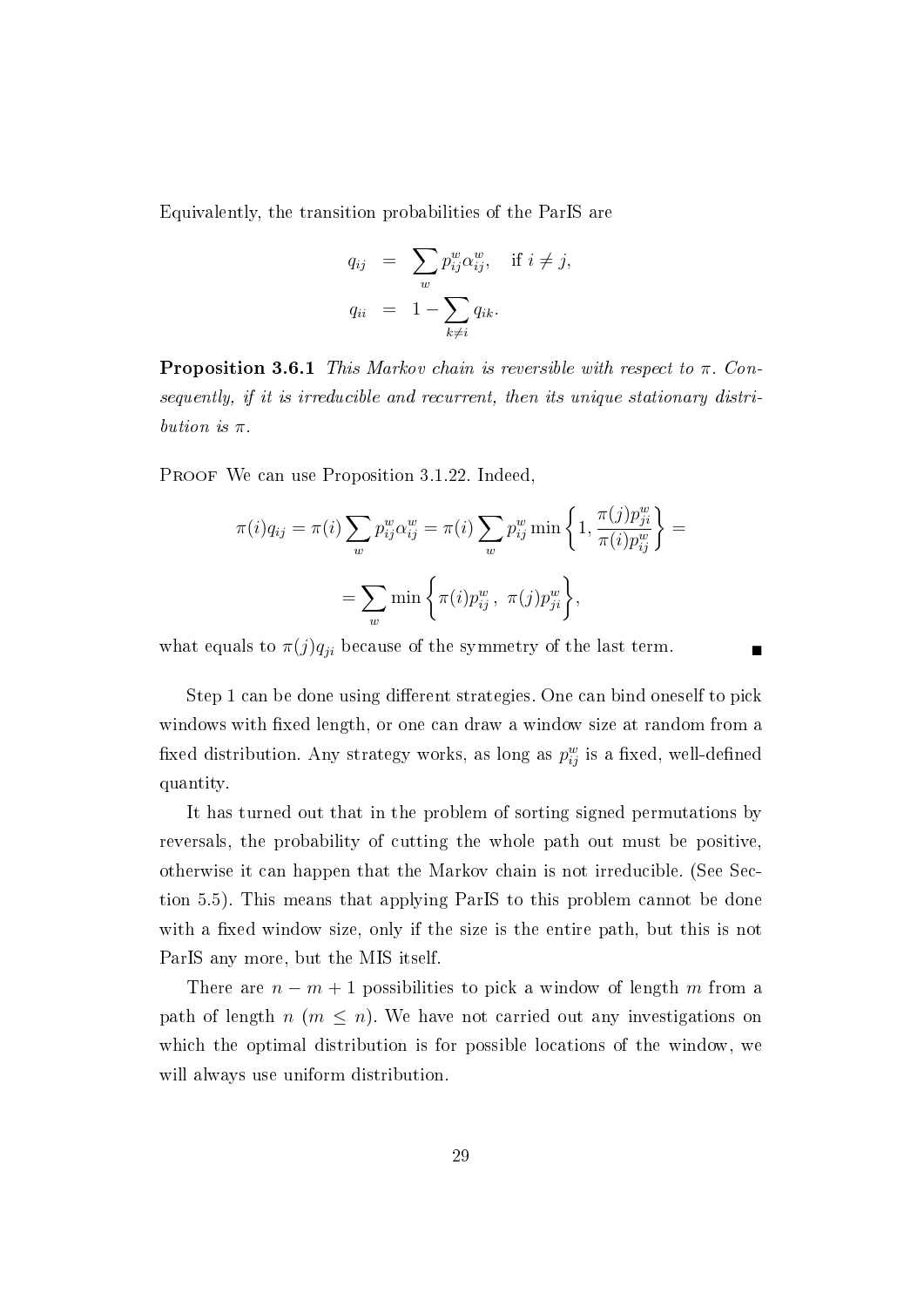If one is interested in sampling from the set of optimal sequences of sorting reversals, uniformly at random; if it is assumed that a certain window size distribution is fixed; the window is positioned in a place chosen from the possibilities uniformly at random; and the new subsequence is drawn by the random walk procedure, then the description of the algorithm can be simplified. In this case, if i can be transformed into j by cutting window  $w$ out, and the random window size  $W$  of  $w$  is  $m$ , then

$$
p_{ij}^w = P(W = m) \frac{1}{n - m + 1} p(\langle i^k, j^{k+1}, \dots, j^{k+m-1}, i^{k+m} \rangle),
$$

consequently,

$$
\frac{\pi(j)p_{ji}^w}{\pi(i)p_{ij}^w} = \frac{p(\langle i^k, i^{k+1}, \dots, i^{k+m-1}, i^{k+m}\rangle)}{p(\langle i^k, j^{k+1}, \dots, j^{k+m-1}, i^{k+m}\rangle)} =
$$
\n
$$
= \frac{\prod_{s=k+1}^{k+m-1} d(i^s)^{-1}}{\prod_{s=k+1}^{k+m-1} d(j^s)^{-1}} = \frac{\prod_{s=0}^{n-1} d(i^s)^{-1}}{\prod_{s=0}^{n-1} d(j^s)^{-1}} = \frac{p(i)}{p(j)}.
$$

Note that using the central term,  $p(i)/p(j)$  can be evaluated in  $O(mn^3)$  steps.

#### Partial Independent Sampler for this problem

Choose an initial state (path)  $i_0$  with the random walk procedure, and iterate the following two steps.

1. Pick a connected part (a window w) of  $i := i_t$  at random, say,

$$
w = \langle i^k, i^{k+1}, \dots, i^{k+m} \rangle \subseteq \langle i^0, i^1, \dots, i^n \rangle.
$$

Using the random walk procedure, pick an optimal sorting sequence from  $i^k$  to  $i^{k+m}$ , for example

$$
\langle i^k, j^{k+1}, \dots, j^{k+m-1}, i^{k+m} \rangle.
$$

2. Accept the new state (path)

$$
j = \langle i^0, i^1, \dots, i^k, j^{k+1}, \dots, j^{k+m-1}, i^{k+m}, \dots, i^n \rangle
$$

with acceptance probability

$$
\alpha_{ij}^w := \min\bigg\{1, \frac{p(i)}{p(j)}\bigg\}.
$$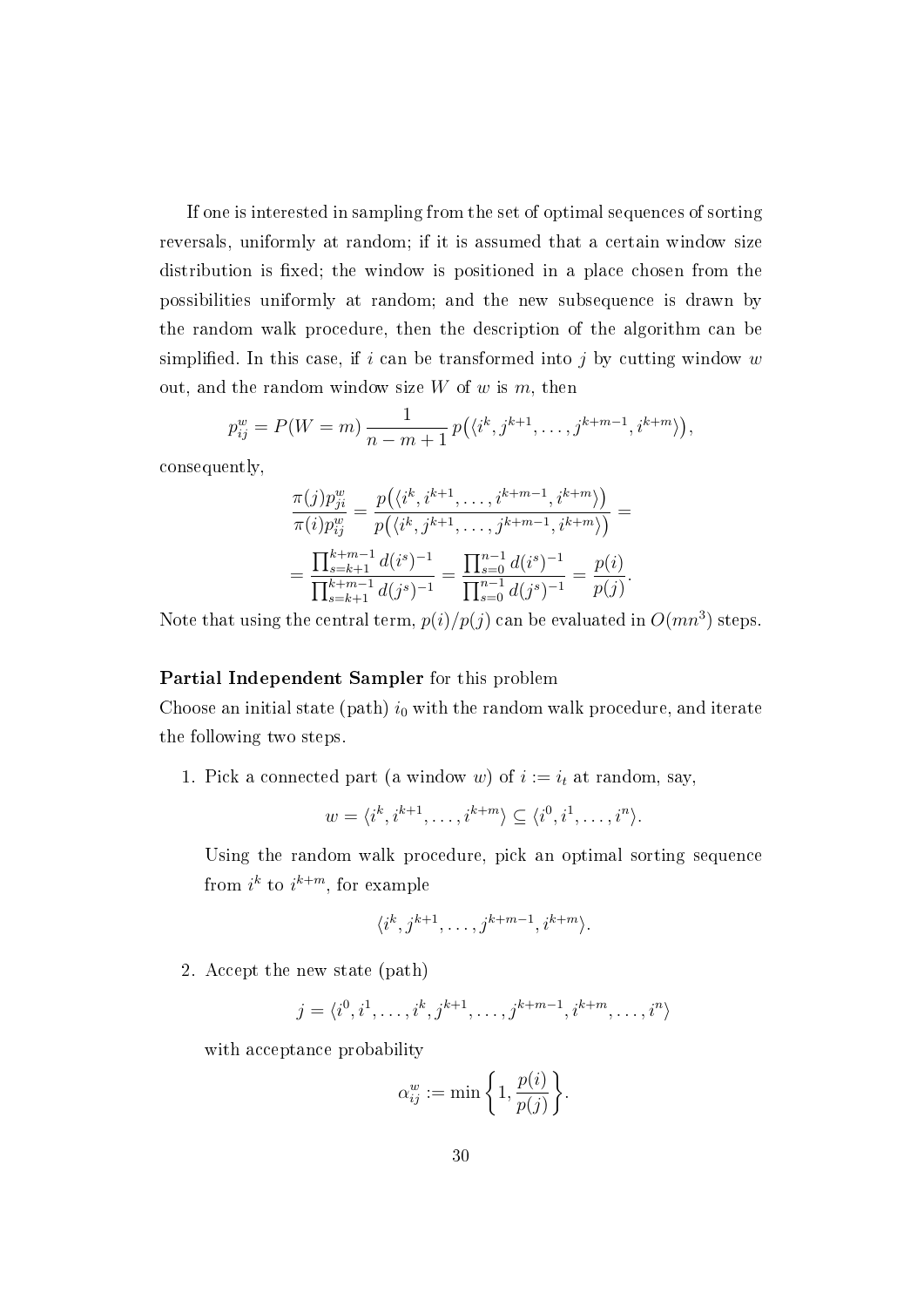The transition probabilities of this specific ParIS method are:

$$
q_{ij} = \sum_{w} p_{ij}^{w} \min \left\{ 1, \frac{p_{ji}^{w}}{p_{ij}^{w}} \right\} = \sum_{w} \min \left\{ p_{ij}^{w}, p_{ji}^{w} \right\} =
$$
  
\n
$$
= \sum_{w} P(W = m) \frac{1}{n - m + 1} \cdot \min \left\{ p(\langle i^{k}, j^{k+1}, \dots, j^{k+m-1}, i^{k+m} \rangle), p(\langle i^{k}, i^{k+1}, \dots, i^{k+m} \rangle) \right\}, \text{ if } i \neq j,
$$
  
\n
$$
q_{ii} = 1 - \sum_{k \neq i} q_{ik}.
$$

#### 3.7 Gibbs Sampler

Gibbs sampling can be applied to draw samples from a multidimensional probability distribution  $\pi$ , if the conditional distributions of specific coordinates given the rest of coordinates are known.

Assume that we can decompose the random variable which we want to simulate into d components:  $X = (X_1, \ldots, X_d)$ . A d dimensional random variable is a special case of this. In Gibbs sampling one chooses a coordinate index by a certain strategy (either randomly or systematically in a welldetermined order), say  $k$ , and then updates the corresponding coordinate with a sample drawn from the conditional distribution  $\pi$  given  $X_{[-k]}$ , where  $X_{[-k]}$  means  $(X_1, \ldots, X_{k-1}, \cdot, X_{k+1}, \ldots, X_d)$ .

#### Random-Scan Gibbs Sampler

Start with an initial state  $i_0$ , and after t iterations, being in state  $i_t =$  $(i_{t,1}, \ldots, i_{t,d})$ , conduct the following two steps:

- 1. Pick a coordinate k randomly from  $\{1, \ldots, d\}$  according to a fixed, strictly positive probability vector  $(\alpha_1, \ldots, \alpha_d)$  (e.g.  $(1/d, \ldots, 1/d)$ ).
- 2. Draw  $i_{t+1,k}$  from the conditional distribution  $\pi(\cdot \mid i_{t,[-k]})$  and leave the remaining components unchanged, that is

$$
i_{t+1} := (i_{t,1}, \ldots, i_{t,k-1}, i_{t+1,k}, i_{t,k+1}, \ldots, i_{t,d}).
$$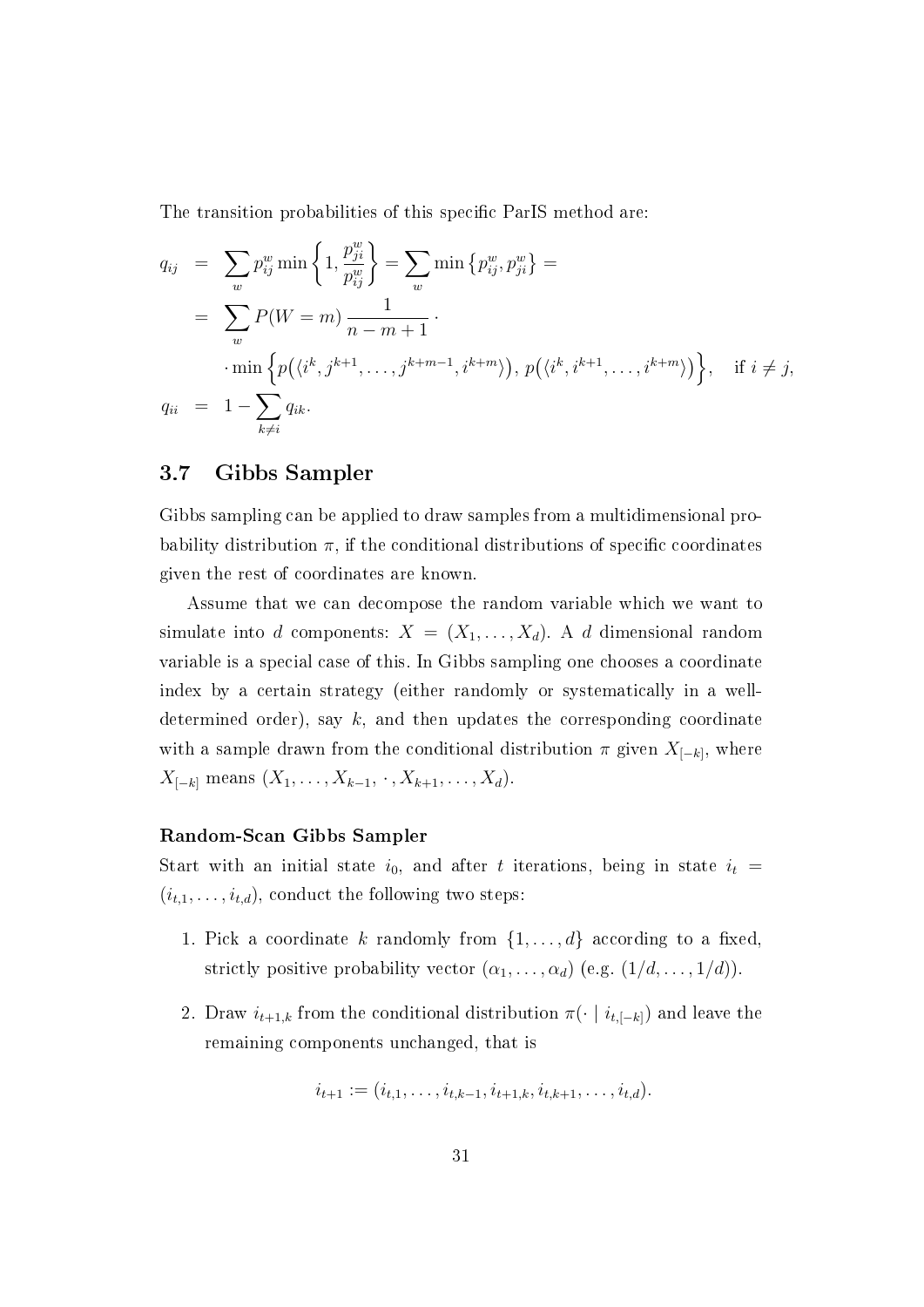#### Systematic-Scan or Periodic Gibbs Sampler

Fix a permutation  $\sigma$  on the set  $\{1, \ldots, d\}$ . Let  $\widetilde{t}$  denote t mod d. Start with an initial state  $i_0$ , and after t iterations, being in state  $i_t = (i_{t,1}, \ldots, i_{t,d})$ :<br>
• Draw  $i_{t+1,\sigma(\tilde{t})}$  from the conditional distribution  $\pi(\cdot | i_{t,[-\sigma(\tilde{t})]})$  and le initial state  $i_0$ , and after t iterations, being in state  $i_t = (i_{t,1}, \ldots, i_{t,d})$ :<br>
• Draw  $i_{t+1,\sigma(\tilde{t})}$  from the conditional distribution  $\pi(\cdot \mid i_{t,[-\sigma(\tilde{t})]})$  and leave

the remaining components unchanged, that is<br>  $i_{t+1} := (i_{t,1}, \ldots, i_{t,\sigma(\tilde{t})-1}, i_{t+1,\sigma(\tilde{t})}, i_{t,\sigma(\tilde{t})-1})$  $\begin{aligned} \text{at is} \ \quad, i_{t,\sigma(\widetilde{t})+1},\ldots, i_{t,d}). \end{aligned}$ 

$$
i_{t+1} := (i_{t,1},\ldots,i_{t,\sigma(\tilde{t})-1},i_{t+1,\sigma(\tilde{t})},i_{t,\sigma(\tilde{t})+1},\ldots,i_{t,d}).
$$

For details, the reader is referred to [6] or [17].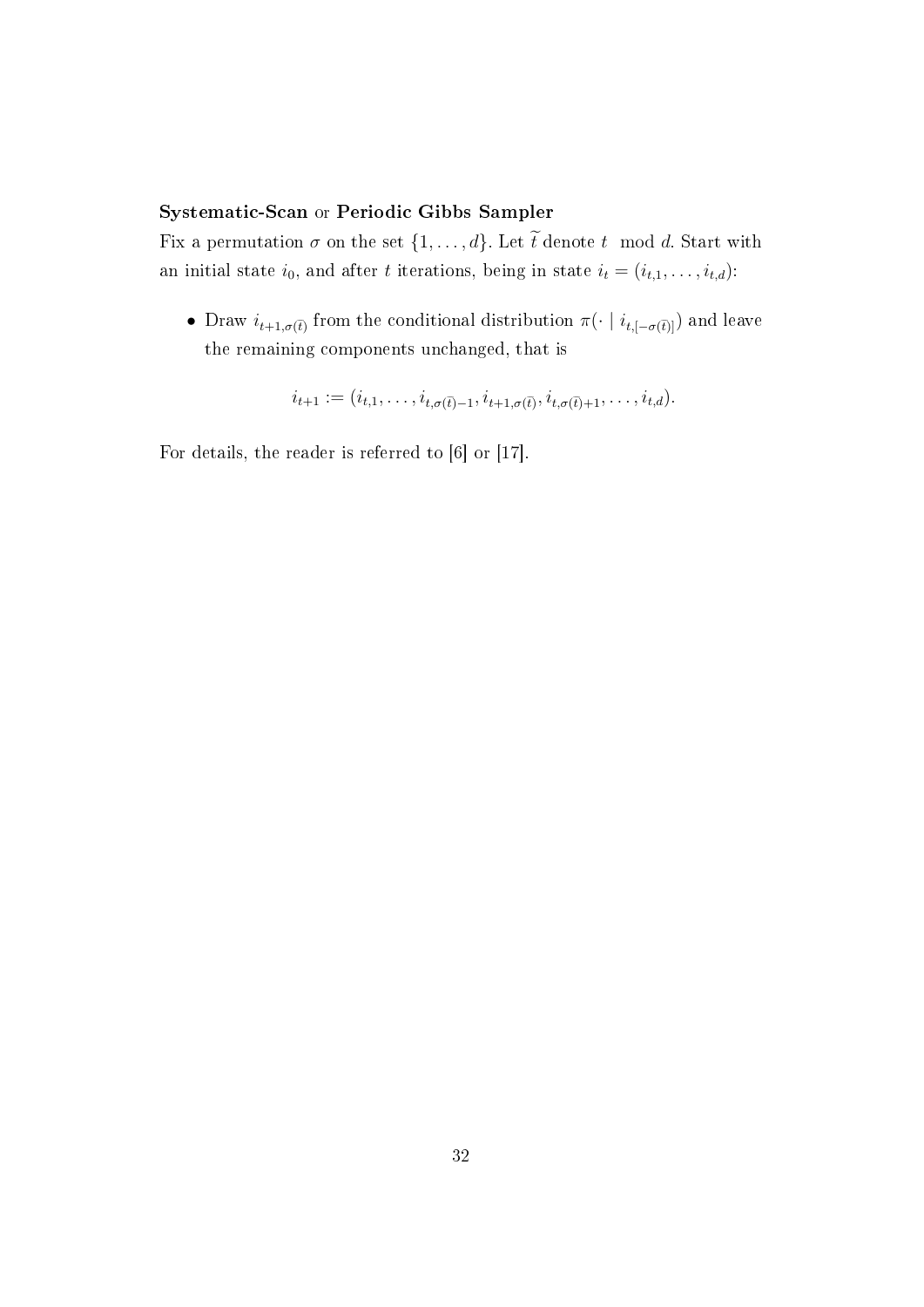### 4 Theoretical results on the mixing rate

We have mentioned earlier that our main concern is the mixing rate of Markov chains, especially those that are used in Monte Carlo simulation methods. Mixing rate means the number of simulation steps a Markov chain needs to get sufficiently close to its equilibrium distribution.  $n$  denoting the size of a problem under investigation, we shall call a chain informally rapidly mixing, if this number is bounded by a polynomial in  $n$ . It is worth mentioning that the Markov chain corresponding to this problem typically has a number of states exponential in  $n$ . So mixing rapidly usually means the need for a number of steps being dramatically less, than the size of the state space itself. To have an efficient algorithm it is essential that the chain is rapidly mixing. However, one has to keep in mind that polynomial bounds with large exponents are only theoretically satisfying, and they are worthless for practical purposes.

We shall see that the mixing rate of a Markov chain on a finite state space is closely related to the second largest eigenvalue modulus of its transition matrix.

In this section we will use various sources of information, and for that reason, references will be given more precisely than before.

#### 4.1 Measuring the distance between distributions

Since we are interested in the rate of convergence to steady state in Markov chains, we have to define what sort of convergence we are investigating. Therefore we define a distance between two distributions. There are more approaches to this.

Let I be a countable space and let  $\alpha$  and  $\beta$  be two probability distributions on I.

**Definition 4.1.1** The variation distance  $d_V(\alpha, \beta)$  between  $\alpha$  and  $\beta$  is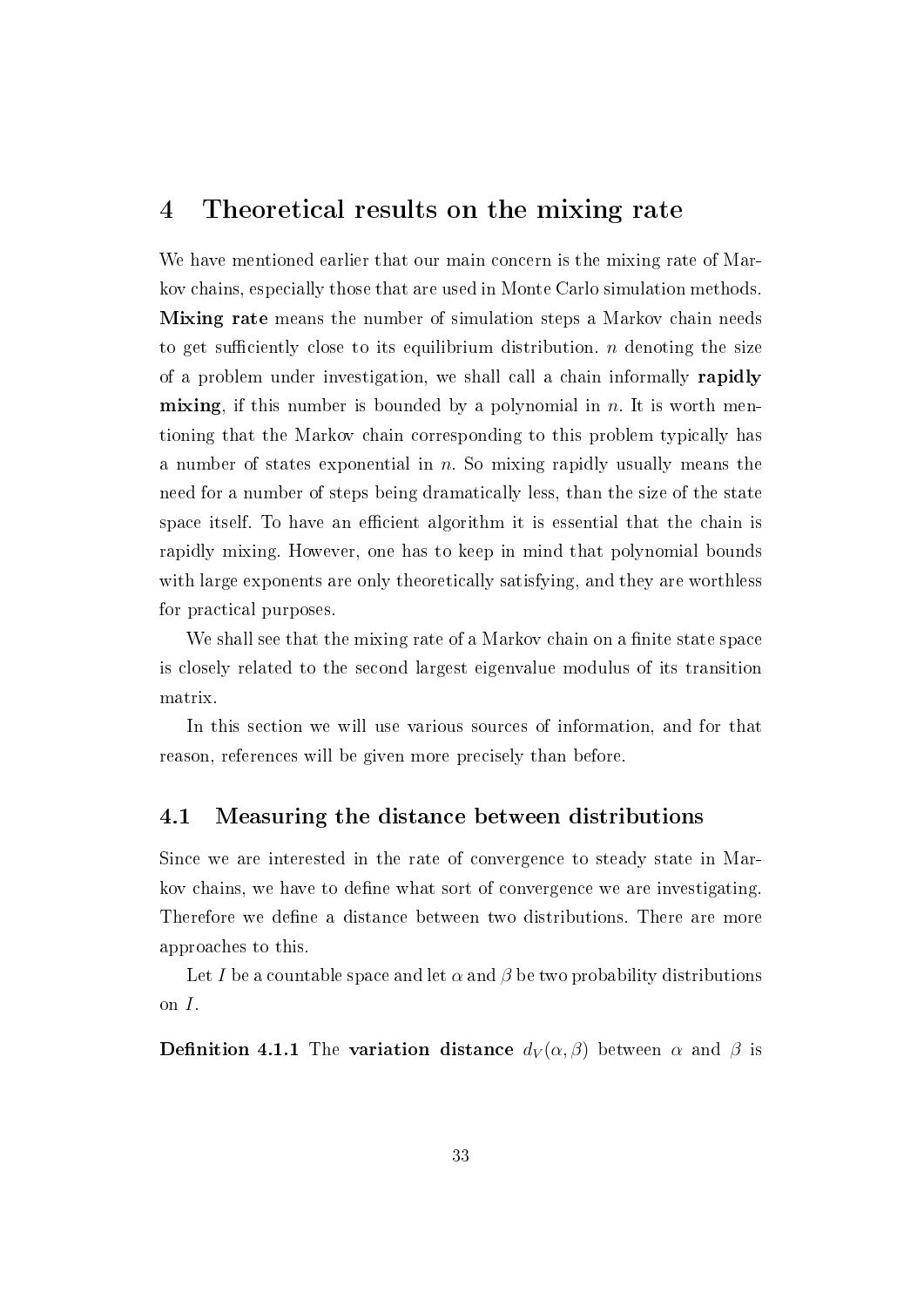defined by

$$
d_V(\alpha, \beta) := \frac{1}{2} ||\alpha - \beta||_{\ell_1} = \frac{1}{2} \sum_{i \in I} |\alpha(i) - \beta(i)|.
$$

Proposition 4.1.2 The variation distance is a distance indeed, and it has another form:

$$
d_V(\alpha, \beta) = \sup_{S \subseteq I} |\alpha(S) - \beta(S)|.
$$

PROOF This proposition is basically Lemma 1.1, in [6], Chapter 4.

**Definition 4.1.3** The relative pointwise distance of  $\alpha$  with respect to  $\beta$ is

$$
\Delta(\alpha, \beta) := \sup_{i \in I} \frac{|\alpha(i) - \beta(i)|}{\beta(i)}.
$$

For example, this definition is used in [12], with  $\alpha(i) = p_{hi}^{(n)}$ , maximizing also over all  $h \in I$ , and  $\beta = \pi$ , the stationary distribution.

**Definition 4.1.4** The  $\chi^2$ -distance (or  $\chi^2$ -contrast)  $\chi^2(\alpha,\beta)$  of  $\alpha$  with respect to  $\beta$  is given by

$$
\chi^2(\alpha, \beta) := \sum_{i \in I} \frac{(\alpha(i) - \beta(i))^2}{\beta(i)}
$$

.

 $\chi^2$ -distance is 'stronger' than variation distance; that means, if a Markov chain converges to the target distribution geometrically in  $\chi^2$ -distance, then it also converges geometrically in variation distance. The reason for this is that for any two probability distributions  $\alpha$  and  $\beta$  on I

$$
4d_V(\alpha,\beta)^2 \le \chi^2(\alpha,\beta).
$$

This can easily be proved using the Cauchy-Schwarz inequality. See [6], Chapter 6, proof of Theorem 3.2 for the short calculation.

In the future, we shall use the notion *variation distance* only.

If X is a random variable with values in I, let  $\mathcal{L}(X)$  denote the distribution of X. If  $\mu$  is a probability distribution on I, let  $d_V(X, \mu)$  denote  $d_V(\mathcal{L}(X), \mu)$  for short.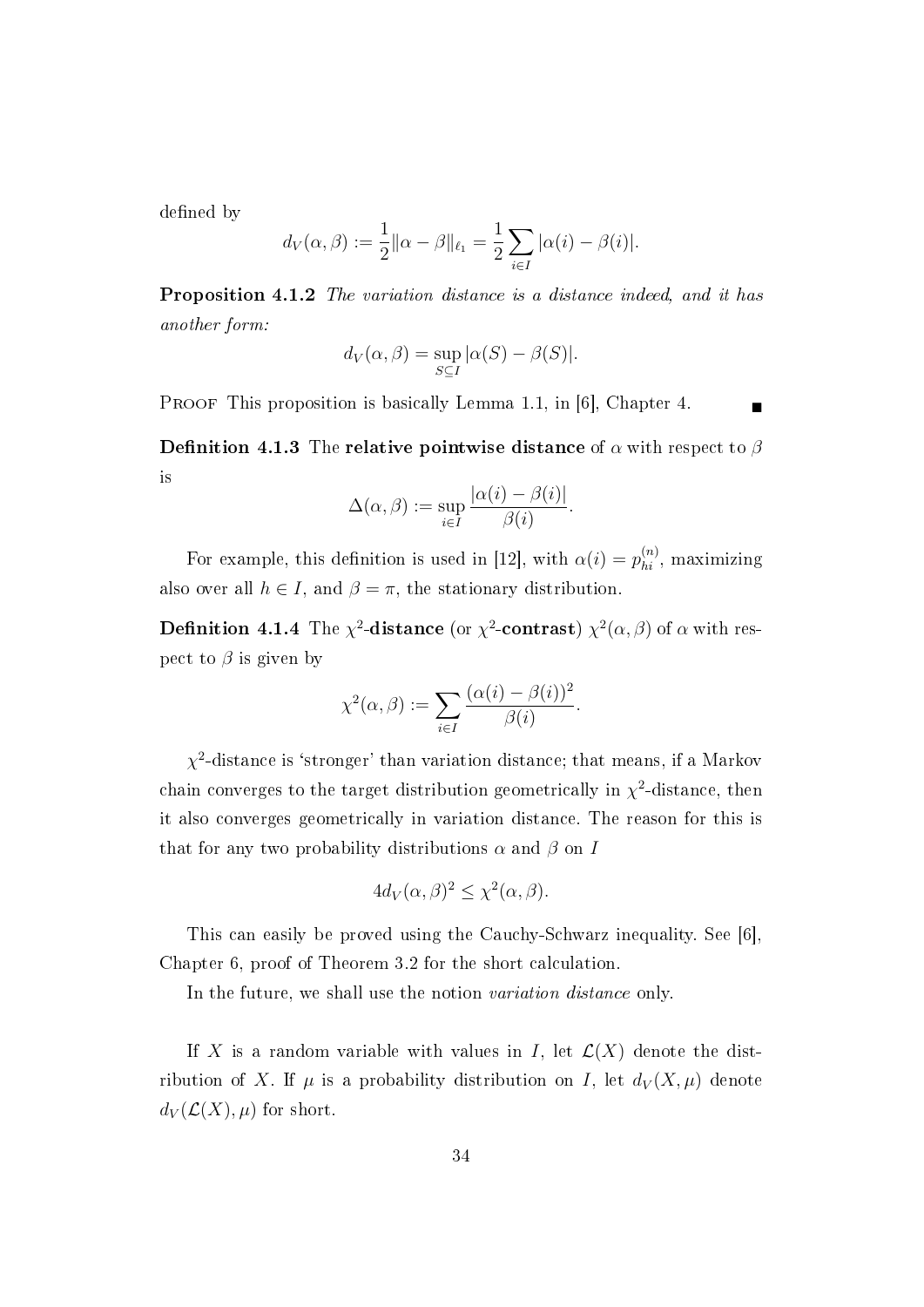If the Markov chain  $(X_n)$  converges in variation to  $\pi$ , which means

$$
\lim_{n \to \infty} d_V(X_n, \pi) = 0,
$$

or equivalently,

$$
\lim_{n \to \infty} \sum_{i \in I} |P(X_n = i) - \pi(i)| = 0,
$$

then

$$
\lim_{n \to \infty} E(f(X_n)) = \sum_{i \in I} f(i)\pi(i)
$$

for all bounded functions  $f: I \to \mathbb{R}$ . The proof is straightforward. Suppose that M is an upper bound of  $|f|$ . Then

$$
\left| E(f(X_n)) - \sum_{i \in I} f(i)\pi(i) \right| = \left| \sum_{i \in I} f(i) \left( P(X_n = i) - \pi(i) \right) \right| \le
$$
  
 
$$
\le M \sum_{i \in I} |P(X_n = i) - \pi(i)| \longrightarrow 0.
$$

#### 4.2 Convergence to steady state

The main qualitative result concerns ergodic Markov chains. The reader is advised to recall Corollary 3.1.20, and compare it with the following theorem.

Theorem 4.2.1 Let P be the transition matrix of an ergodic Markov chain on the countable state space I. Let  $\mu$  and  $\nu$  be probability distributions on I. Then,

$$
\lim_{n \to \infty} d_V(\mu^T P^n, \nu^T P^n) = 0.
$$

In particular, if  $\nu$  is the stationary distribution  $\pi$ , then

$$
\lim_{n \to \infty} d_V(\mu^T P^n, \pi^T) = 0.
$$

If  $\mu = \delta_j$  ( $\delta_j$  is the Dirac-delta, that puts all its mass onto state j), then

$$
\lim_{n \to \infty} \sum_{k \in I} |p_{jk}^{(n)} - \pi(k)| = 0.
$$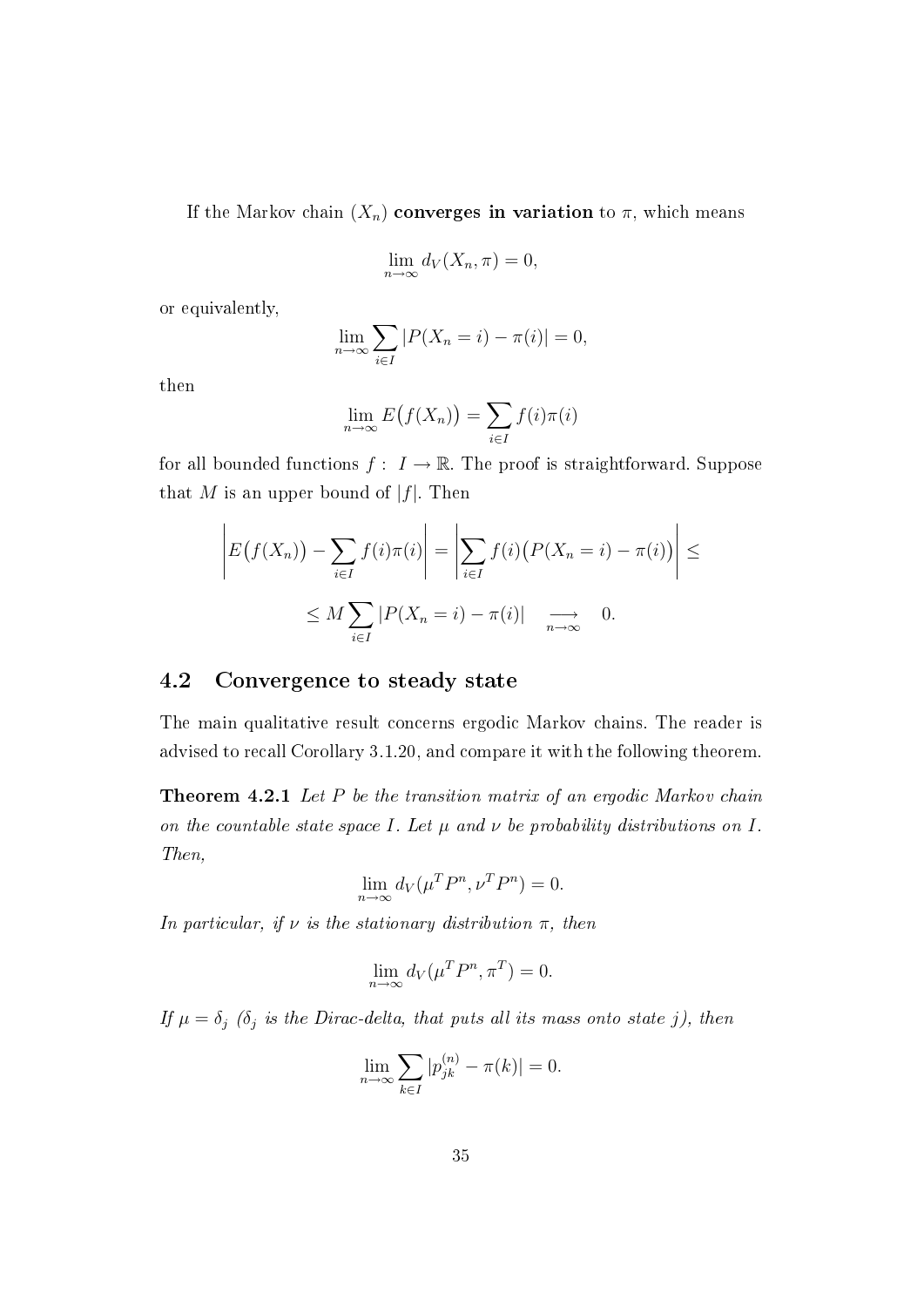PROOF The proof, which uses a coupling argument, can be found in [6]. Chapter 4, proof of Theorem 2.1.

When the state space is finite, much more can be said about the asymptotic behaviour of Markov chains, because one can use the full machinery of linear algebra. In fact, the asymptotic behaviour of the distribution at time  $n$  depends only on the asymptotic behaviour of the  $n$ -step transition matrix  $P<sup>n</sup>$ , and consequently, on the eigenstructure of  $P$ . Building on this, we will be able to carry out a quantitative analysis of the convergence rate.

The Perron-Frobenius theorem plays a central role in these investigations. This theorem is of linear algebra, not of Markov chain theory. Although we want to formulate it with conditions as general as possible, we have to use some notions of Markov chain theory. Before formulating the theorem, some definitions have to be introduced. We continue using Brémaud's book [6] for this part, as well.

**Definition 4.2.2** The matrix M with real coefficients is called **nonnegative** (respectively, positive) if all its entries are nonnegative (resp., positive). A nonnegative square matrix  $M$  is called **primitive** if there exists a positive integer  $k$  such that  $M^k$  is positive.

The definition of the communication graph is very similar to that of the transition graph (Definition 3.1.4).

**Definition 4.2.3** The **communication graph** of a nonnegative square matrix  $M = ((m_{ij}))_{i,j=1}^r$  is the oriented graph whose nodes are  $\{1,2,\ldots,r\}$ . There is an oriented edge from node i to node j if and only if  $m_{ij} > 0$ .

**Definition 4.2.4** A nonnegative square matrix  $M$  is called **irreducible** (resp., aperiodic) if it has the same communication graph as the transition matrix of an irreducible (resp., aperiodic) Markov chain.

Proposition 4.2.5 A nonnegative square matrix is primitive if and only if it is irreducible and aperiodic.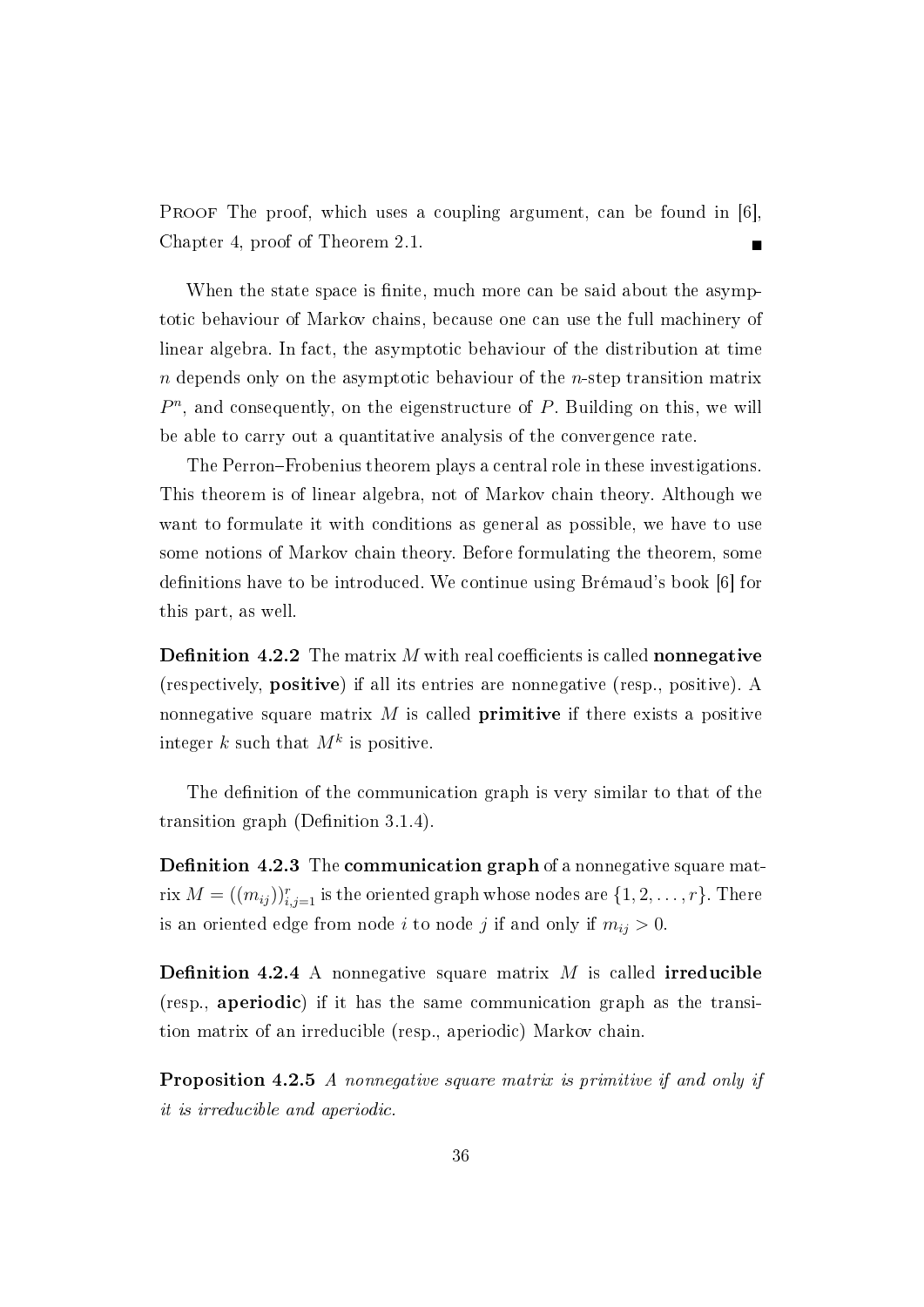Now we are ready to formulate the main theorem.

**Theorem 4.2.6 (Perron–Frobenius theorem)** Let M be a nonnegative primitive  $r \times r$  matrix. There exists a real eigenvalue  $\mu_1$  with algebraic as well as geometric multiplicity one, such that  $\mu_1 > 0$  and  $\mu_1 > |\mu_j|$  for any other eigenvalue  $\mu_j$ . Moreover, the left eigenvector  $u_1$  and the right eigenvector  $v_1$  associated with  $\mu_1$  can be chosen positive and such that  $u_1^T v_1 = 1$ .

Let  $\mu_2, \mu_3, \ldots, \mu_r$  be the eigenvalues of M other than  $\mu_1$  ordered in such a way that

$$
\mu_1 > |\mu_2| \geq \cdots \geq |\mu_r|,
$$

and if  $|\mu_2| = |\mu_j|$  for some  $j \geq 3$ , then  $m_2 \geq m_j$ , where  $m_j$  is the algebraic multiplicity of  $\mu_j$ . Then

$$
M^{n} = \mu_{1}^{n} v_{1} u_{1}^{T} + \Theta(n^{m_{2}-1}|\mu_{2}|^{n}), \qquad (1)
$$

elementwise, where for  $f: \mathbb{N} \to \mathbb{R}_+$ ,  $\Theta(f(n))$  represents a function of n such that there exist  $c_1, c_2 \in \mathbb{R}$ ,  $0 < c_1 \leq c_2$ , such that  $c_1 f(n) \leq \Theta(f(n)) \leq c_2 f(n)$ for all  $n$  sufficiently large.

If in addition, M is stochastic, then  $\mu_1 = 1$ .

If M is stochastic but not irreducible, then the algebraic and geometric multiplicities of the eigenvalue 1 are equal to the number of communication classes. If M is stochastic and irreducible with period  $d > 1$ , then there are exactly d distinct eigenvalues of modulus 1, namely the dth roots of unity, and all other eigenvalues have modulus strictly less than 1.

PROOF The proof can be found in Seneta's book [21].

Some easy consequences for transition matrices are immediate.

Let P be an irreducible aperiodic  $r \times r$  transition matrix, and let  $\lambda_1, \lambda_2$ ,  $\ldots, \lambda_r$  denote its eigenvalues. We already know that  $\lambda_1 = 1$  is among them. (The corresponding right eigenvector is the one whose all entries are 1. Let 1 denote this vector.) It is also known that with the exception of  $\lambda_1 = 1$ , all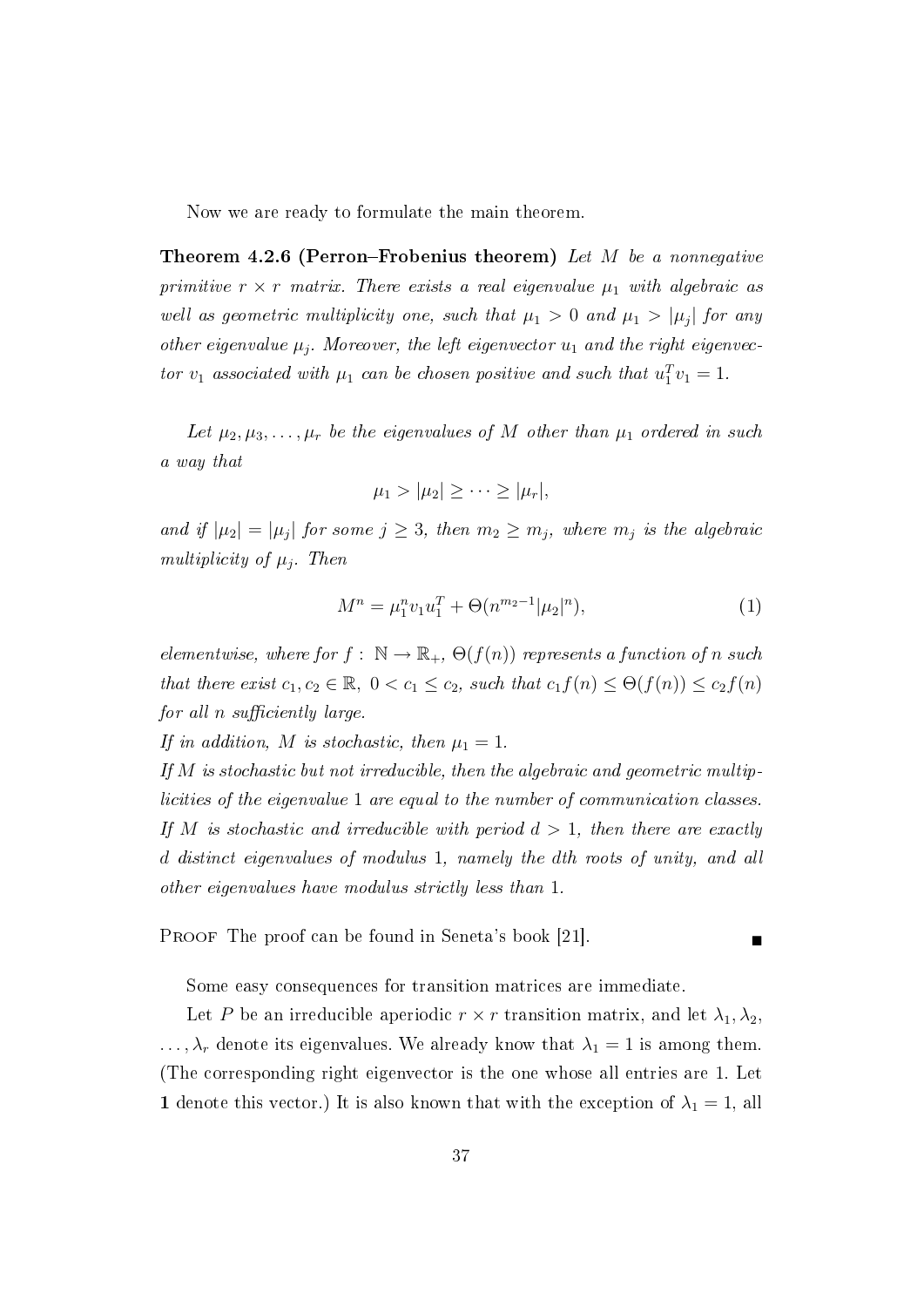eigenvalues are in the open unit disk of  $\mathbb{C}$ , and in the reversible case, they are all real<sup>1</sup>. Therefore, with proper ordering,

$$
1 = \lambda_1 > \lambda_2 \geq \cdots \geq \lambda_r > -1.
$$

We also know from the theorem that  $\lambda_r = -1$  if and only if the chain is periodic of period 2.

We will abbreviate second largest eigenvalue  $(\lambda_2)$  to **SLE. SLEM** will stand for second largest eigenvalue modulus, that is

$$
\rho := \max\left\{\lambda_2, |\lambda_r|\right\}.
$$

These quantities are crucial when investigating the mixing rate of Markov chains.

Applying (1) of the Perron-Frobenius theorem for the transition matrix of an irreducible aperiodic Markov chain on a finite state space, one gets the following corollary.

Corollary 4.2.7 If P is a transition matrix on  $I = \{1, 2, ..., r\}$  that is irreducible and aperiodic, then

$$
v_1=\mathbf{1},\ u_1=\pi,
$$

where  $\pi$  is the unique stationary distribution. Therefore

$$
P^{n} = \mathbf{1}\pi^{T} + \Theta(n^{m_{2}-1}\rho^{n}).
$$

<sup>1</sup>Suppose that P is reversible with respect to  $\pi$ . The operator P given by

$$
(P\varphi)(i) := \sum_{j=1}^r p_{ij}\varphi(j), \quad i \in \{1, \ldots, r\}
$$

is a self-adjoint operator on  $L_2(\pi)$ . Indeed,

$$
\langle P\varphi, \psi \rangle_{\pi} = \sum_{i} (P\varphi)(i)\psi(i)\pi(i) = \sum_{i} \sum_{j} p_{ij} \varphi(j)\psi(i)\pi(i),
$$

by swapping  $i$  for  $j$ , and applying the *detailed balance equation*,

$$
= \sum_{i,j} \varphi(i) p_{ji} \psi(j) \pi(j) = \sum_i \varphi(i) \sum_j p_{ij} \psi(j) \pi(i) = \langle \varphi, P \psi \rangle_{\pi}.
$$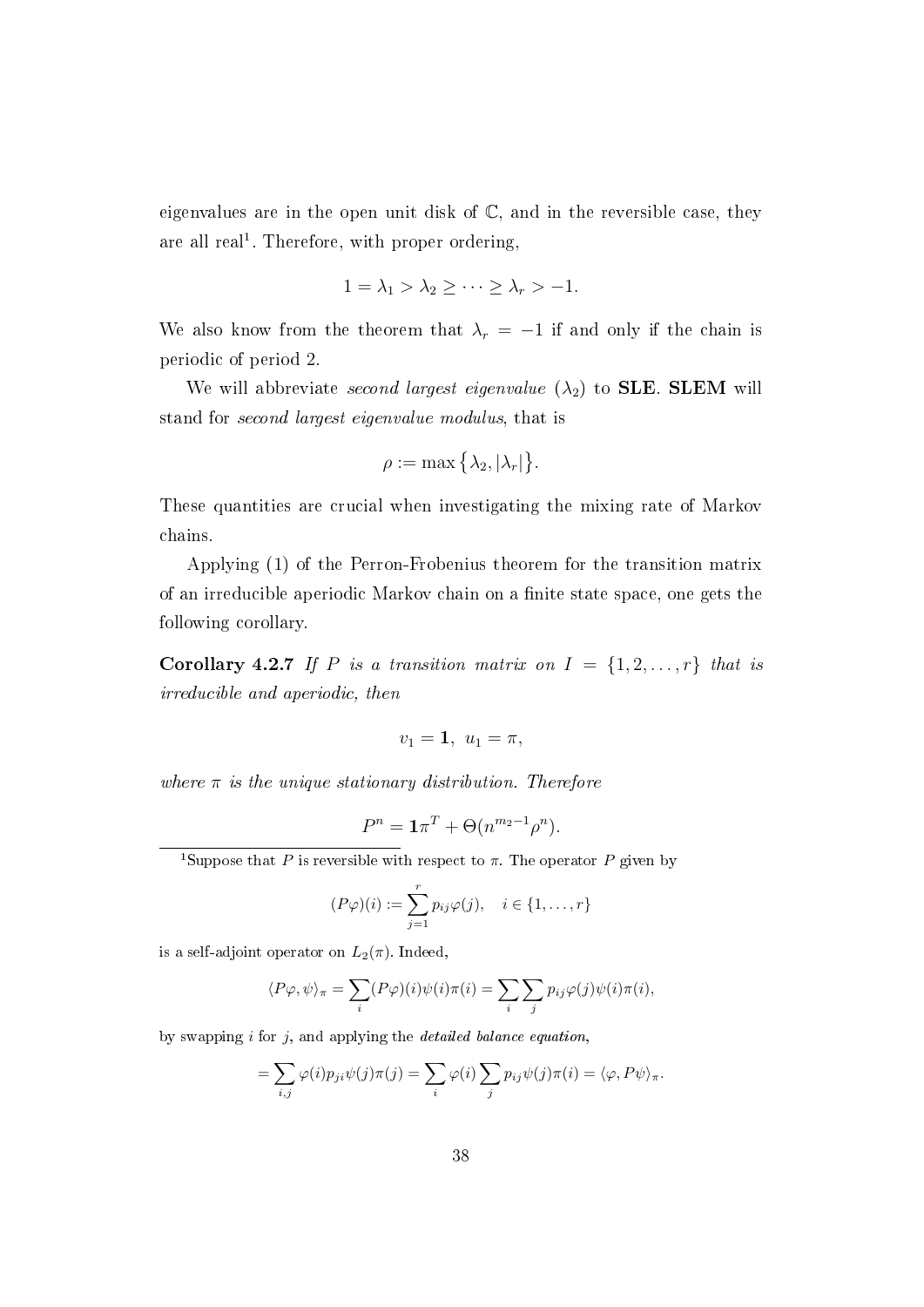It can already be seen that convergence to equilibrium of an irreducible aperiodic finite state space Markov chain is geometric, with relative speed equal to the SLEM. The SLEM can be interpreted as the asymptotic rate of convergence to the stationary distribution. We make this statement more precise.

**Theorem 4.2.8** If P is a transition matrix on  $I = \{1, 2, ..., r\}$  that is irreducible and reversible with the stationary distribution  $\pi$ , then for all  $n \geq 1$ and all  $i \in I$ ,

$$
d_V(\delta_i^T P^n, \pi^T) \le c(P, \pi)\rho^n,
$$

where

$$
c(P, \pi) = \min \left\{ \frac{1}{\rho} \left( \frac{p_{ii}^{(2)}}{\pi(i)} \right)^{\frac{1}{2}}, \frac{1}{2} \left( \frac{1 - \pi(i)}{\pi(i)} \right)^{\frac{1}{2}} \right\},\,
$$

and  $c(P, \pi)$  does not depend on n. Recall that

$$
\delta_i^T P^n = (p_{i1}^{(n)}, p_{i2}^{(n)}, \dots, p_{ir}^{(n)}),
$$

which is the distribution of the nth state starting the chain from initial state i.

PROOF This theorem is basically a combination of Theorem 3.1 and Theorem 3.3 of [6], Chapter 6. The proofs can be found there.

There are different quantities in the literature to characterize the mixing rate or the convergence rate of a Markov chain. We give only a few examples. A good description of these can be found in [2], Chapter 4, where they are compared to other parameters of a Markov chain (maximal mean commute time, average hitting time and a 'flow' parameter). Aldous and Fill prove a number of inequalities that describe the relationships between these parameters, they give illustrations of properties of chains which are closely connected to the parameters, and they present methods of bounding the parameters.

Aldous and Fill define the variation threshold time by

$$
\tau_1 := \min\big\{n \in \mathbb{N} : \max_{i,j \in I} d_V\big(\delta_i^T P^n, \delta_j^T P^n\big) \le e^{-1}\big\},\
$$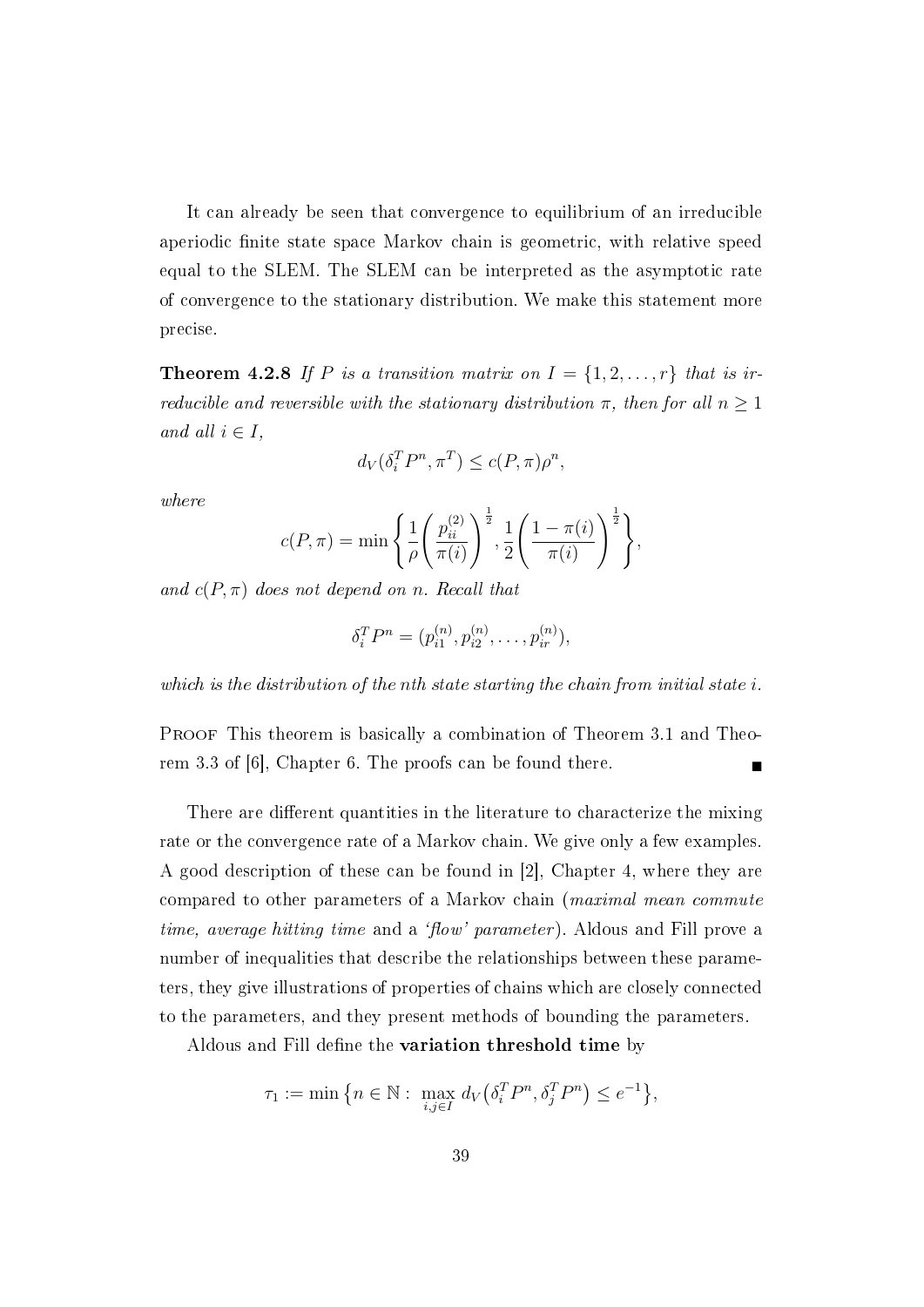and the relaxation time by

$$
\tau_2 := \frac{1}{1 - \lambda_2}.
$$

 $\tau_1$  is of a 'worst-case' approach, while  $\tau_2$  is more of an 'average-case' approach.

Sinclair in [23] uses the function  $\tau_i(\varepsilon)$   $(i \in I)$  defined by

$$
\tau_i(\varepsilon) := \min \left\{ n_0 \in \mathbb{N} : d_V(\delta_i^T P^n, \pi^T) \le \varepsilon \text{ for all } n \ge n_0 \right\}
$$

for  $\varepsilon > 0$  and stationary distribution  $\pi$ .

**Theorem 4.2.9** The quantity  $\tau_i(\varepsilon)$  satisfies

1.  $\tau_i(\varepsilon) \leq \frac{1}{1-\varepsilon}$  $\frac{1}{1-\rho}(\ln \pi(i)^{-1} + \ln \varepsilon^{-1}),$ 2. max<sub>i∈I</sub>  $\tau_i(\varepsilon) \geq \frac{\rho}{2(1-\rho)}$  $\frac{\rho}{2(1-\rho)}\ln(2\varepsilon)^{-1}.$ 

PROOF Part 1 follows from Proposition 3 of [7]. Part 2 is a discrete-time version of Proposition 8 of [3].

Part 1 gives an upper bound on the time to reach steady state from initial state *i*. The converse, part 2 says that convergence cannot be rapid unless  $\rho$ is bounded away from 1.

It is interesting to note that in the latter bound there is a maximization over initial states. It is possible that a chain converges to equilibrium fast from certain states even when  $\rho$  is close to 1. However, even if such a state exists, finding it requires more detailed information about the chain than is usually available in more complex applications.

In our applications we shall use  $\tau_i(\varepsilon)$  in Section 5.6 and the SLE (consequently,  $\tau_2$ ) in every other example.

There are two more issues we discuss in this section. First, we explain how theorems like Theorem 4.2.8 can inspire the definition of relaxation time  $\tau_2$ . The second is that we investigate under what conditions the SLEM can be exchanged for SLE in formulae, for example, why we defined relaxation time with  $\lambda_2$  instead of  $\rho$ .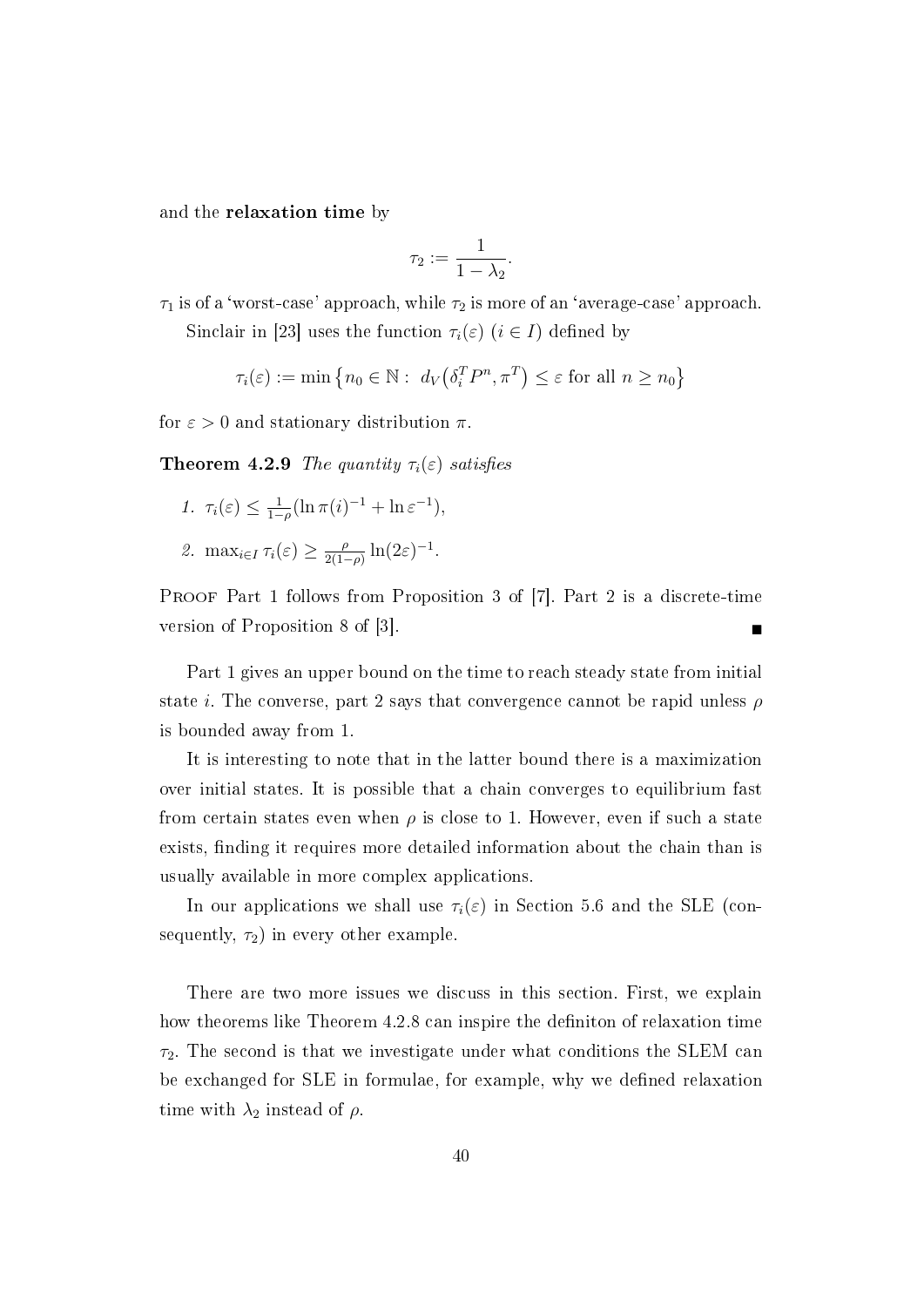**Definition 4.2.10** The value  $1 - \rho$  is called the **spectral gap**.

Suppose that we have an infinite sequence of problems that are very similar but have different, strictly increasing sizes. As we have already defined,  $n$ denoting the size of a problem in this sequence, we shall call the sequence of Markov chains corresponding to the sequence of these problems rapidly mixing, if the number of simulation steps the appropriate Markov chain needs to get sufficiently close to its equilibrium distribution is bounded by a polynomial in  $n$ , with one fixed polynomial for the entire sequence.

We present a typical setting in which the sequence of Markov chains is rapidly mixing.

Let  $\rho(n)$  denote the SLEM of the Markov chain corresponding to the unique problem of the sequence of size  $n$ . If the spectral gap corresponding to  $\rho(n)$  is  $1/q(n)$ , where  $q(x) = a_k x^k + a_{k-1} x^{k-1} + \cdots + a_0$   $(a_k > 0)$  is a fixed polynomial, then

$$
\lim_{n \to \infty} \rho(n)^{q(n)} = \lim_{n \to \infty} \left( 1 - \frac{1}{q(n)} \right)^{q(n)} = e^{-1} > 0,
$$

but for any  $\varepsilon > 0$ , defining  $q'(x) := x^{k+\varepsilon}$ ,

$$
\lim_{n \to \infty} \rho(n)^{q'(n)} = \lim_{n \to \infty} \left(1 - \frac{1}{q(n)}\right)^{q'(n)} = 0.
$$

This means that if spectral gaps of SLEMs  $\rho(n)$  have lower bounds of the form  $1/q(n)$  for a polynomial  $q(x) = a_k x^k + \cdots + a_0$   $(a_k > 0)$ , then Theorem 4.2.8 yields that the sequence is rapidly mixing.

It is a little nuisance that one must consider the SLEM when investigating the mixing rate. It would be easier if one could forget about  $\lambda_r$ , and focus attention on the SLE only. Moreover, there are better tools to estimate the SLE than  $\lambda_r$ , as we shall see. We present a crude approach to overcome this problem.

Suppose that one adds a holding probability of 1/2 to each state, in other words, one replaces the transition matrix P with  $P' := \frac{1}{2}(P + I)$ , where I is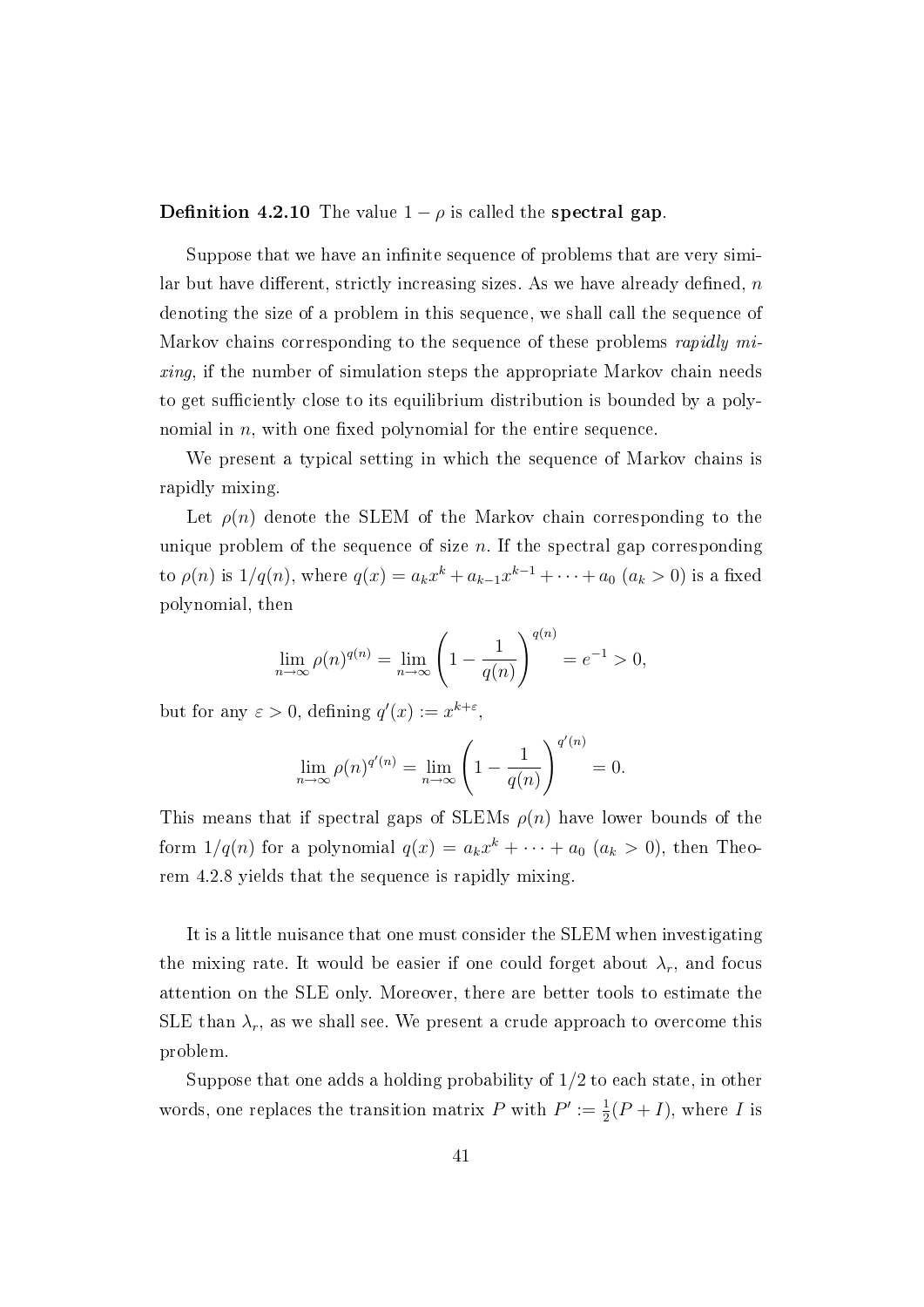the  $r \times r$  identity matrix. P' is irreducible and aperiodic, just as P. It can easily be verified that  $\pi$  remains the unique stationary distribution of  $P'$ . Eigenvalues of  $P'$  are

$$
\lambda'_i = \frac{\lambda_i + 1}{2}, \text{ for all } i \in \{1, 2, \dots, r\}.
$$

This ensures that all eigenvalues are positive, while the spectral gap decreases only by a factor of 2. Consequently, one can use the new Markov chain for MCMC simulation and the mixing rate remains not much worse than the original was.

In Section 4.6 we shall prove that in the reversible case, if for all  $i \in$  $\{1, 2, \ldots, r\}$   $p_{ii} \geq 1/2$ , then all eigenvalues are nonnegative. In our applications when using variants of the Metropolis–Hastings algorithm, we will have symmetric transition matrices with uniform distribution as the target distribution. This guarantees reversibility. The latter condition will also be met in most of our examples and hence we will have  $\rho = \lambda_2$ .

In applications it is typically very hard, practically impossible, to calculate the SLEM explicitly. Therefore other methods are needed to investigate the mixing rate. In the coming sections we are to collect the most important representatives of these methods.

#### 4.3 Gershgorin's bound

Gershgorin's bound is a surprising theorem of linear algebra that is sometimes applicable in Markov chain theory. The proof can be found in books on numerical analysis or in [6].

**Theorem 4.3.1** Let A be an  $r \times r$  matrix with complex entries. Let us introduce the following notations: for  $i, j \in \{1, 2, \ldots, r\}$ 

$$
r_i := \sum_{j \neq i} |a_{ij}|, \quad s_j := \sum_{i \neq j} |a_{ij}|.
$$

Then for any eigenvalue  $\lambda$ , there exists a  $k \in \{1, 2, \ldots, r\}$  such that

 $|\lambda - a_{kk}| \leq r_k$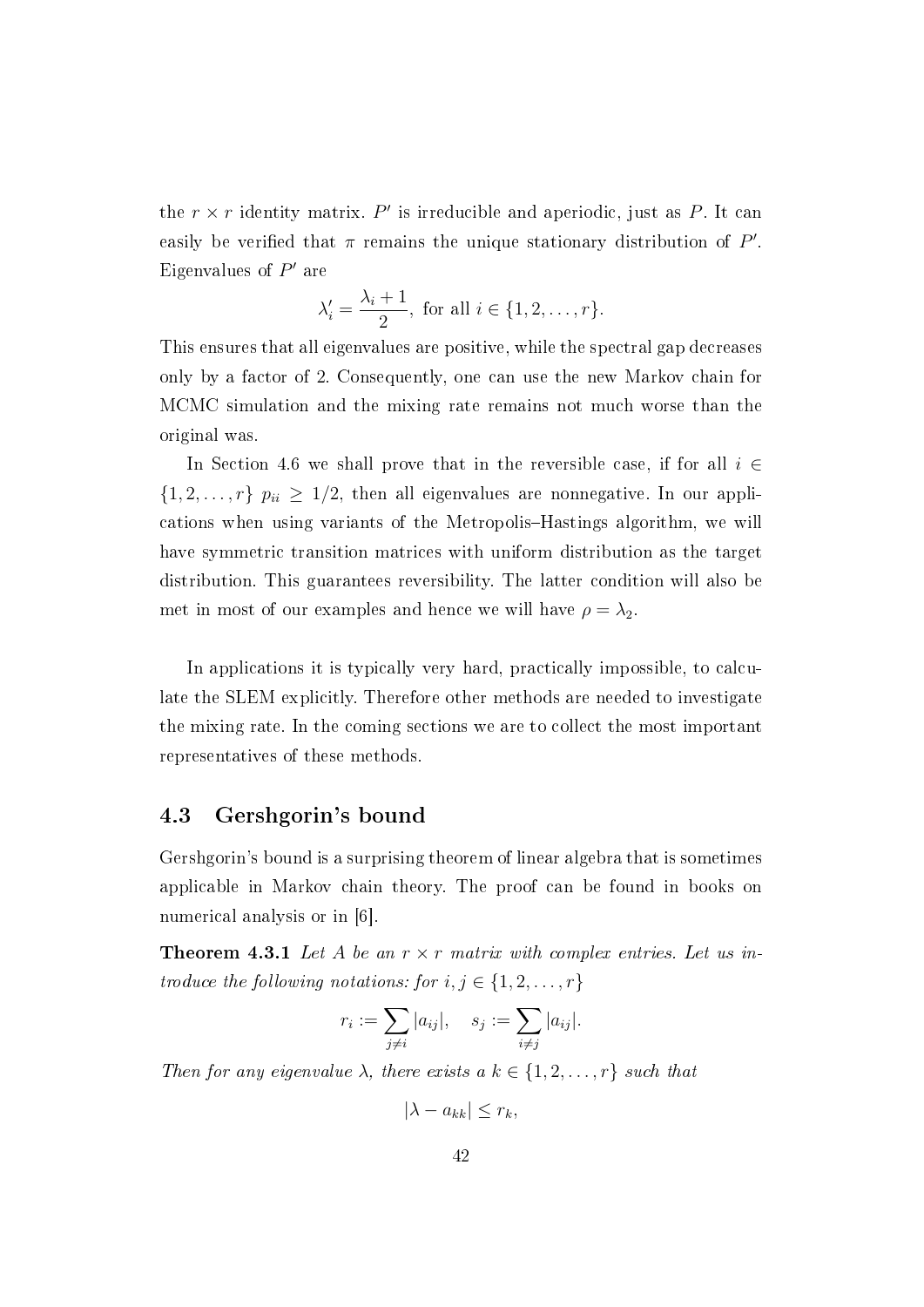and there exists a  $k' \in \{1, 2, \ldots, r\}$  such that

$$
|\lambda - a_{k'k'}| \le s_{k'}.
$$

In other words, all eigenvalues can be located within the union of  $r$  discs on the complex plane with centres  $a_{kk}$ .

**Corollary 4.3.2** Let P be an  $r \times r$  stochastic matrix. Then, for all eigenvalues  $\lambda$ , there exists a  $k \in \{1, 2, \ldots, r\}$  such that

$$
|\lambda - p_{kk}| \le 1 - p_{kk}.\tag{2}
$$

When the eigenvalue  $\lambda$  is real, then

$$
-1 + 2\min_{i} p_{ii} \le \lambda.
$$
 (3)

PROOF (2) follows from the fact that for a stochastic matrix  $r_k = 1 - p_{kk}$ .

If  $\lambda$  is real, then either  $\lambda - p_{ii} < 0$  for all i or there exists an i such that  $\lambda - p_{ii} \geq 0.$ 

In the first case,  $|\lambda - p_{ii}| = p_{ii} - \lambda$  for all *i*. By (2)

$$
p_{kk} - \lambda \le 1 - p_{kk}
$$

for some  $k$ , which proves  $(3)$ :

$$
-1 + 2\min_{i} p_{ii} \le -1 + 2p_{kk} \le \lambda.
$$

If  $\lambda - p_{ii} \geq 0$  for some i, then  $\lambda - \min_i p_{ii} \geq 0$ . Using this inequality and  $-1 + \min_i p_{ii} \leq 0$  we get (3).

Unfortunately, Theorem 4.3.1 cannot be used to prove that a Markov chain Monte Carlo is rapidly mixing because it cannot bound the SLE away from 1. The largest eigenvalue  $\lambda_1 = 1$  is also contained in a disc, whose centre ( $p_{ii}$  for some i) is a real number, moreover  $p_{ii} \in [0, 1]$ . The radius of this disc must be positive, otherwise the chain would not be irreducible: the chain could not leave or could not enter state i (if, indirectly, we used the bound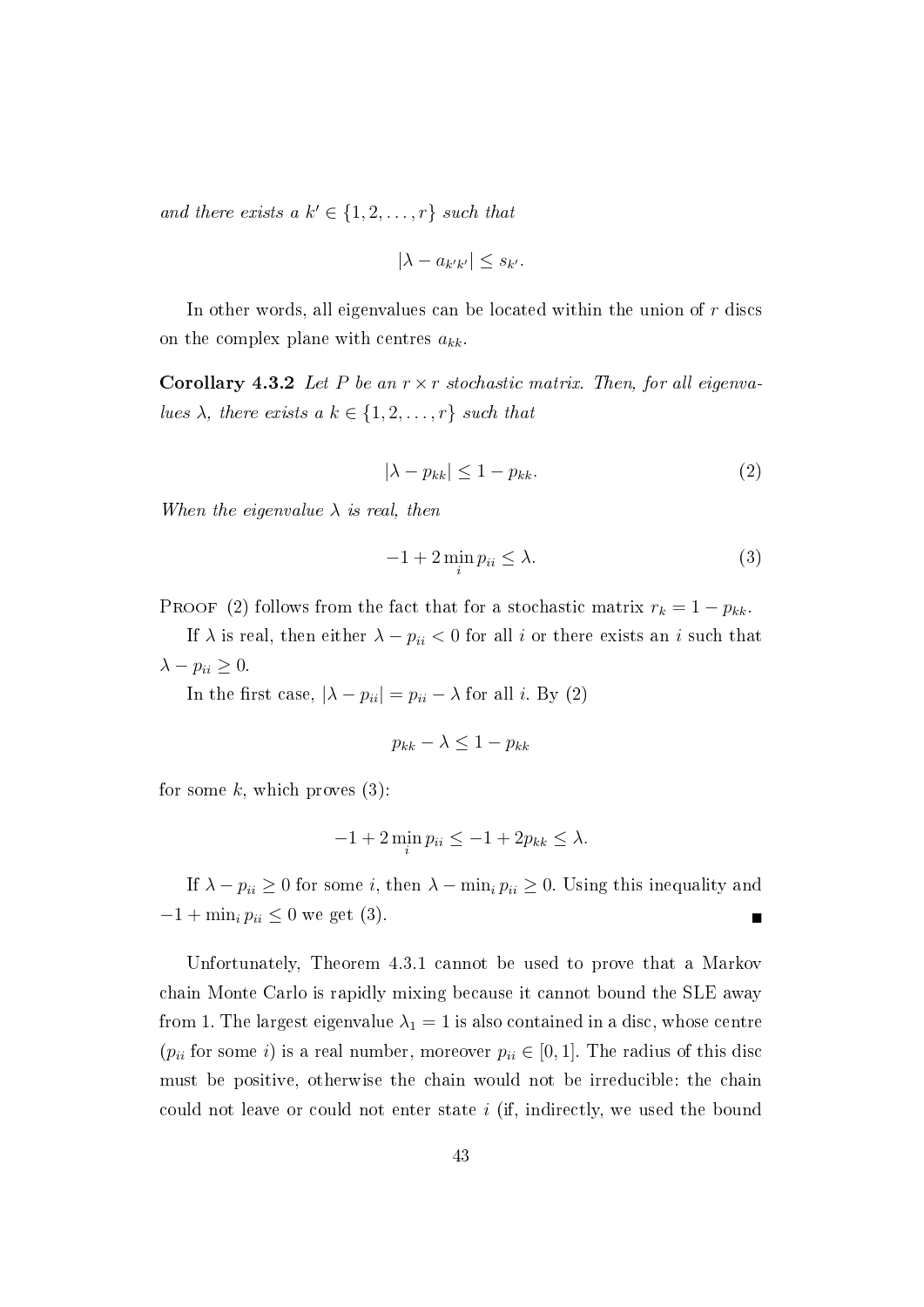with  $r_k$  or  $s_{k'}$ , respectively). If this radius is positive, then this disc contains real numbers arbitrarily close to 1, and each of them is a potential SLE.

Corollary 4.3.2 can be used to refute rapid mixing. Let  $\varepsilon := 1/2^r$ ,  $p_{ii} :=$  $1 - \varepsilon$  for all  $i \in \{1, ..., r\}$  and  $p_{ij} := \varepsilon/(r - 1)$ , if  $i \neq j$ . It is obvious that this chain converges in variation to the uniform distribution, and it can be seen that it does this very slowly. Indeed, Corollary 4.3.2 proves  $\lambda_2 \geq 1 - 2\varepsilon = 1 - 2/2^r.$ 

## 4.4 Liu's result for MIS

Liu [16] managed to identify the eigenvalues and corresponding right eigenvectors of the transition matrix in the very special case of Metropolised Independent Sampling. Recall from Section 3.5 that for  $i \in I$ , the importance weight is defined by  $w(i) := \pi(i)/p(i)$ . Without loss of generality, we assume that  $I = \{1, 2, \ldots, r\}$  and the states are labelled according to the magnitudes of their importance weights:

$$
w(1) \ge w(2) \ge \cdots \ge w(r).
$$

In this case, the eigenvalues are  $1 = \lambda_1 > \lambda_2 \ge \cdots \ge \lambda_r \ge 0$ , where for  $k \ge 2$ 

$$
\lambda_k = \sum_{i=k}^r \left( p(i) - \frac{\pi(i)}{w(k-1)} \right) = \sum_{i=k}^r \pi(i) \left( \frac{1}{w(i)} - \frac{1}{w(k-1)} \right).
$$

It is easy to check that the SLEM is

$$
\rho = \lambda_2 = \sum_{i=2}^r \left( p(i) - \frac{\pi(i)}{w(1)} \right) = \sum_{i=1}^r \left( p(i) - \frac{\pi(i)}{w(1)} \right) = 1 - \frac{1}{w(1)}.
$$

#### 4.5 Conductance

The first analyses of the efficiency of more complex Markov chains arising in combinatorial applications were carried out using a quantity called conductance. The conductance  $\Phi$  is essentially the *edge expansion* of the transition graph. Φ may be viewed as the probability that the chain in steady state escapes from a subset  $S \subseteq I$  in one step, minimized over all subsets S. It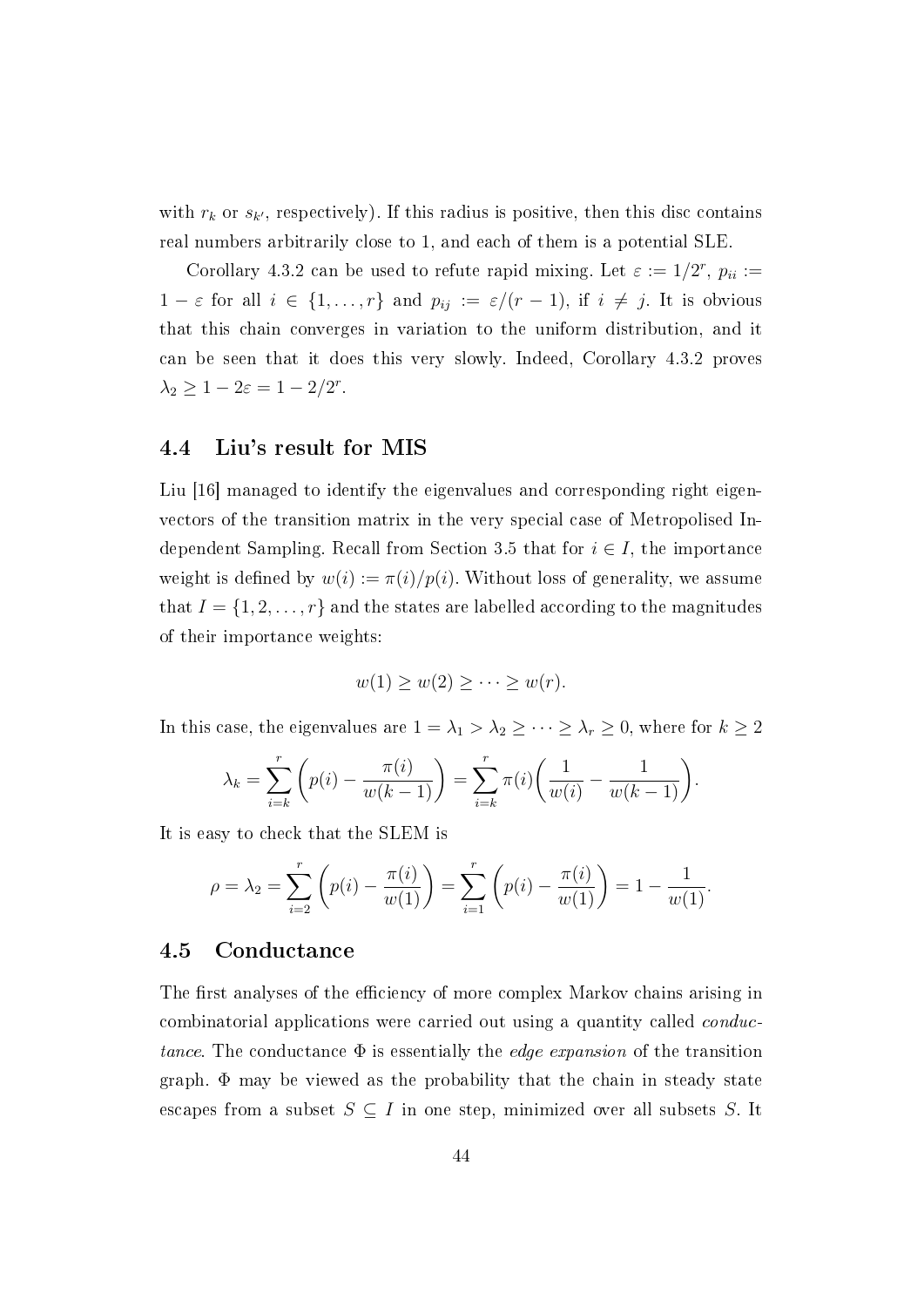is intuitively reasonable that  $\Phi$  is related to the mixing rate: if this escape probability is small for some S then the cut edges separating S from  $I \setminus S$ form a bottleneck, which prevents rapid convergence to steady state. Conversely, if  $\Phi$  has a large value, then the chain cannot be trapped by any small region of the state space, and hence it should mix rapidly. After we gave some explanation on what was about to happen, we now introduce the definition of conductance.

For a nonempty set  $S \subseteq I = \{1, 2, ..., r\}$  the **capacity** of S is

$$
\pi(S) := \sum_{i \in S} \pi(i),
$$

and the **ergodic flow** out of S is

$$
F(S) := \sum_{i \in S, \ j \in I \setminus S} \pi(i) p_{ij}.
$$

Note that  $0 \leq F(S) \leq \pi(S) \leq 1$ .

**Definition 4.5.1** One defines the **conductance** of a pair  $(P, \pi)$  by

$$
\Phi := \min\left\{ \frac{F(S)}{\pi(S)} \; \middle| \; S \subset I, \; 0 < \pi(S) \le \frac{1}{2} \right\}.
$$

If the SLEM is the SLE, then  $\Phi$  characterizes the rapid mixing property by giving an upper and also a lower bound for the SLE.

Theorem 4.5.2 (Cheeger's inequality) The SLE  $\lambda_2$  satisfies

$$
1 - 2\Phi \le \lambda_2 \le 1 - \frac{\Phi^2}{2}.
$$

PROOF The proof can be found in [6], Chapter 6, Section 4.2, or in [7]. The latter gives historical remarks and references where refinements can be found.

We see that a Markov chain is rapidly mixing if and only if  $\Phi \geq 1/p(n)$ for some polynomial  $p$  with a positive leading coefficient.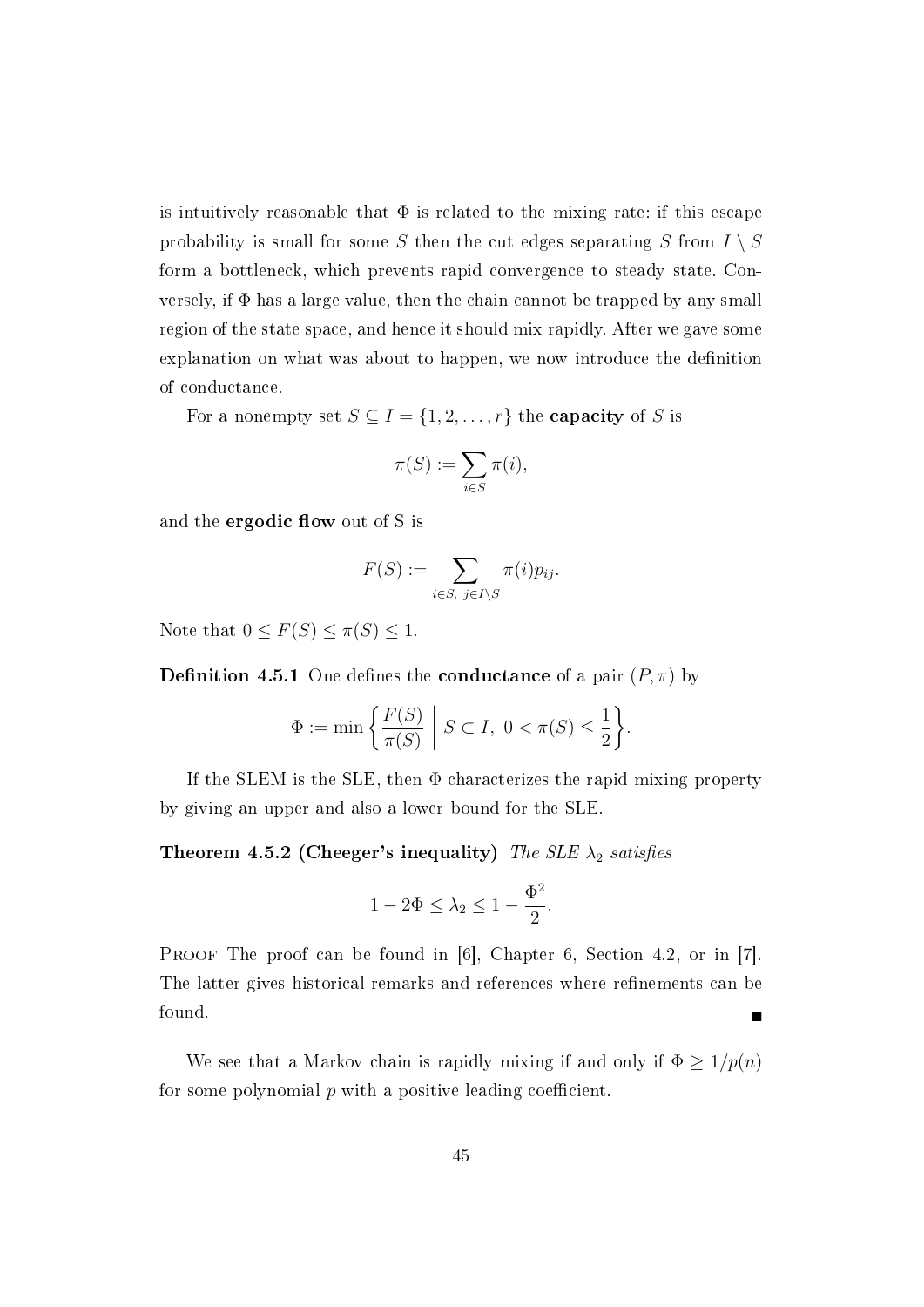## 4.6 Canonical (distinguished) paths, Poincaré coefficient

If one wants to prove positive propositions (i.e. a certain chain is rapidly mixing), one has to give good lower bounds on  $\Phi$ . In some cases such bounds can be obtained directly, using elementary arguments or geometric ideas. (For such investigations, see the references given by Sinclair in [23].) However, this is not typical.

A strong technique was introduced by Jerrum and Sinclair in [12] (and in Sinclair's PhD thesis). The idea is to choose a *canonical path*  $\gamma_{ij}$  in the transition graph for each ordered pair  $(i, j) \in I \times I$   $(i \neq j)$ . If the paths can be chosen in such a way that no edge is overloaded by paths, then the chain cannot contain a bottleneck, so  $\Phi$  is not too small. (The existence of a constriction would imply that for any choice of canonical paths, the edges in the bottleneck must be overloaded.) Some applications of this technique can be found in their paper.

They use an interesting approach to bounding the number of canonical paths that use a given edge. Instead of counting these directly, they set up an injective mapping for each oriented edge, from the set of canonical paths containing this edge into the state space. They call it an encoding technique, since the paths (or pairs of endpoints of paths) are encoded by single states.

Although being powerful, using this technique is not easy, since one always has to start from scratch. That means one has to prove that a good choice of canonical paths means a good lower bound for the conductance.

Diaconis and Stroock [7] found a `user-friendly interface' to use a similar argument. They observed that canonical path arguments can lead directly to bounds on the relaxation time, independently of the conductance Φ. First, we present a theorem they used to prove their result.

The **variance** of x with respect to  $\pi$  is given by

$$
\text{Var}_{\pi}(x) := \langle x, x \rangle_{\pi} - \langle x, \mathbf{1} \rangle_{\pi}^2.
$$

Recall that the inner product  $\langle \cdot, \cdot \rangle_{\pi}$  was defined in Section 3.1, Definition 3.1.23.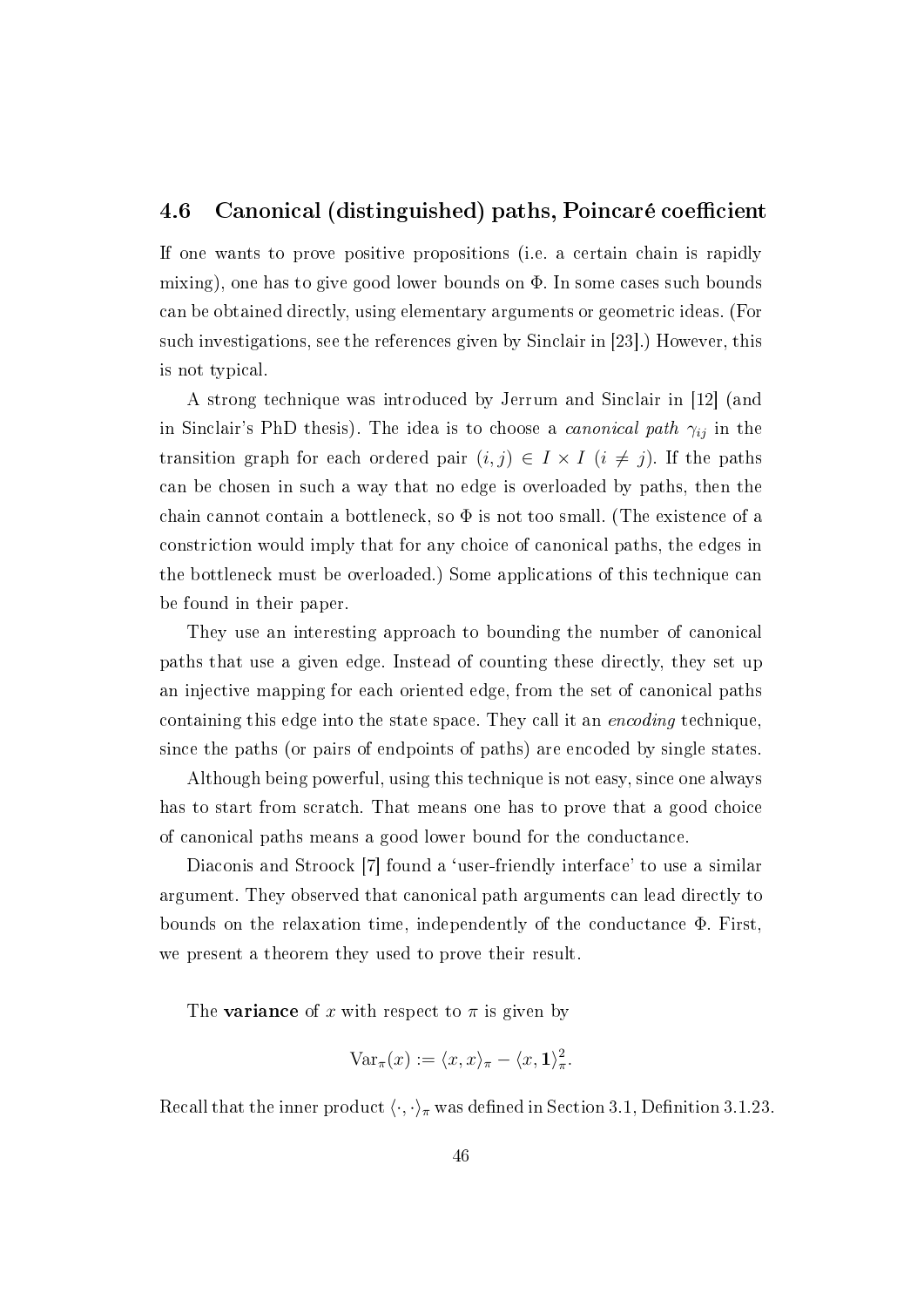Let I denote the  $r \times r$  identity matrix. (Admittedly, we create some confusion by denoting both the state space and the identity matrix by I. However, we are sure that the reader can always tell which is the one under consideration.) The Dirichlet form associated with a reversible pair  $(P, \pi)$ is defined by

$$
\mathcal{E}_{\pi}(x,x) := \langle (I-P)x, x \rangle_{\pi},
$$

and it equals

$$
\mathcal{E}_{\pi}(x,x) = \frac{1}{2} \sum_{i,j \in I} (x(i) - x(j))^2 \pi(i) p_{ij}.
$$

Rayleigh's theorem gives a characterization of the eigenvalues of P using the notions of variance and Dirichlet form, given the right eigenvectors  $v_i$  $(i \in I = \{1, 2, \ldots, r\})$  associated with eigenvalues  $\lambda_i$ , respectively.

**Theorem 4.6.1 (Rayleigh's theorem)** Let  $P$  be the transition matrix of an irreducible Markov chain on a finite state space, and let  $\pi$  be its stationary distribution. Assume that P is reversible with respect to  $\pi$ . Then, for  $i \geq 2$ 

$$
1 - \lambda_i = \inf \left\{ \frac{\mathcal{E}_\pi(x, x)}{\text{Var}_\pi(x)} \middle| x \neq 0, \text{ for all } j \in \{1, \dots, i-1\} \langle x, v_j \rangle_\pi = 0 \right\}.
$$

Any vector achieving the infimum above is an eigenvector of  $P$  corresponding to the eigenvalue  $\lambda_i$ .

Specifically, since  $v_1 = 1$ ,

$$
1 - \lambda_2 = \inf \left\{ \frac{\mathcal{E}_\pi(x, x)}{\text{Var}_\pi(x)} \middle| x \neq 0, \ \langle x, \mathbf{1} \rangle_\pi = 0 \right\},\
$$

and the fact that  $\mathcal{E}_{\pi}(x, x) = \mathcal{E}_{\pi}(x - c\mathbf{1}, x - c\mathbf{1})$  for any  $c \in \mathbb{R}$ , implies that this is equivalent to

$$
1 - \lambda_2 = \inf \left\{ \frac{\mathcal{E}_{\pi}(x, x)}{\text{Var}_{\pi}(x)} \middle| x \text{ is nonconstant} \right\}.
$$

PROOF The proof of this theorem can be found in [6], Chapter 6, Section  $2.2.$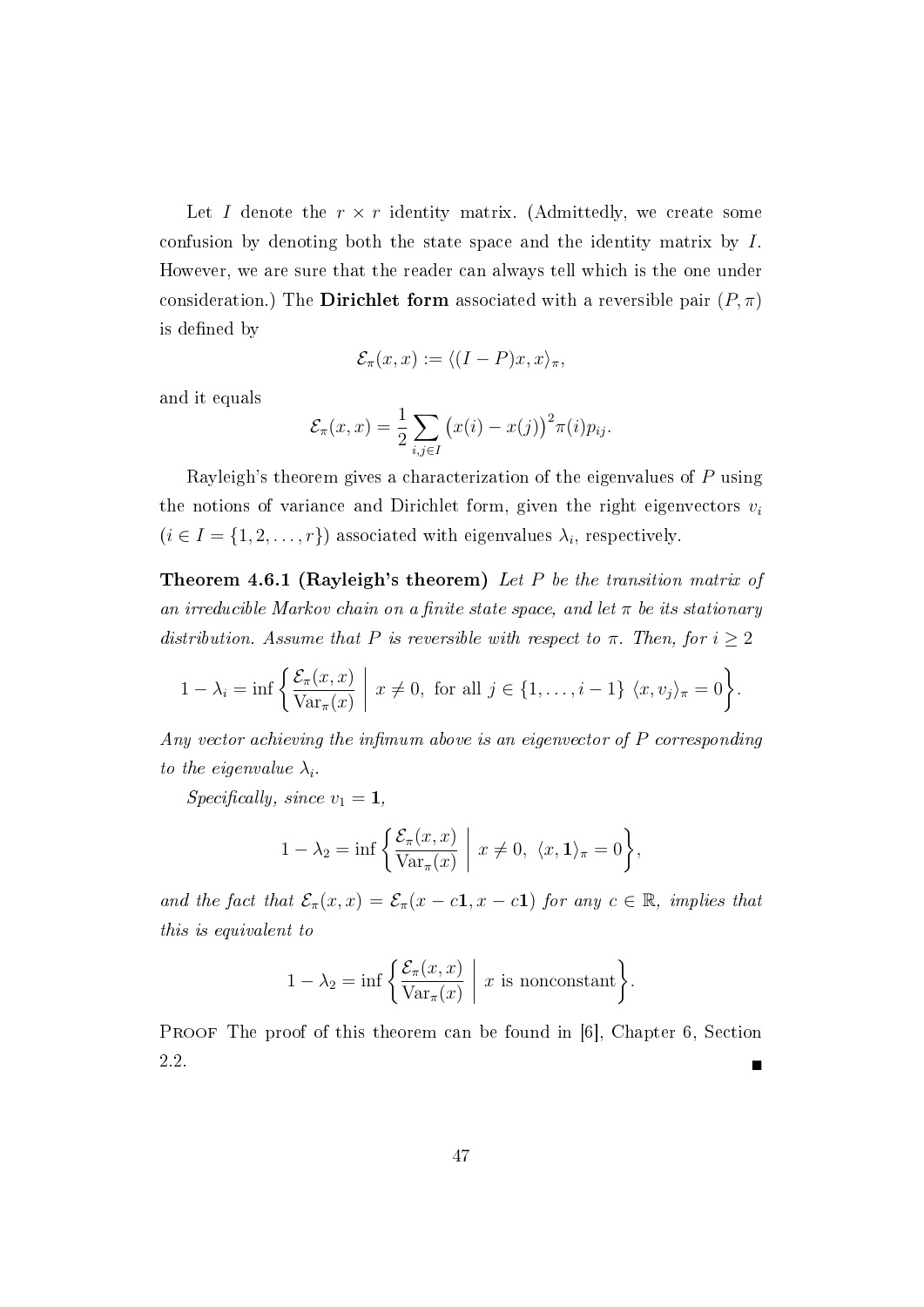We are now ready to proceed to formulate Diaconis and Stroock's results. usually referred as geometric bounds.

In the transition graph associated with transition matrix  $P$  on the state space  $I = \{1, 2, \ldots, r\}$ , we shall denote an oriented edge  $i \to j$  by e. Define for any such oriented edge e,

$$
Q(e) := \pi(i) p_{ij}.
$$

For each ordered pair of distinct states  $(i, j) \in I \times I$ , select arbitrarily one and only one path from i to j, that is a sequence  $i, i_1, \ldots, i_m, j$  such that  $p_{ii_1}, p_{i_1 i_2}, \ldots, p_{i_m j} > 0$ , which does not use the same edge twice. Let  $\Gamma$  be the set of paths so selected. For a path  $\gamma_{ij} \in \Gamma$ , let

$$
|\gamma_{ij}|_Q := \sum_{e \in \gamma_{ij}} \frac{1}{Q(e)} = \frac{1}{\pi(i)p_{ii_1}} + \frac{1}{\pi(i_1)p_{i_1i_2}} + \cdots + \frac{1}{\pi(i_m)p_{i_mj}}.
$$

Definition 4.6.2 The Poincaré coefficient is defined by

$$
\kappa := \kappa(\Gamma) := \max_{e} \sum_{\gamma_{ij}\ni e} |\gamma_{ij}|_Q \pi(i) \pi(j).
$$

(The sum goes for all paths that contain a fixed edge  $e$ .)

Theorem 4.6.3 (Diaconis, Stroock) Let P be an irreducible transition matrix on the finite state space I, with stationary distribution  $\pi$ , and assume that P is reversible with respect to  $\pi$ . Denoting by  $\lambda_2$  its SLE,

$$
\lambda_2 \leq 1 - \frac{1}{\kappa}.
$$

We can also give a lower bound of the smallest eigenvalue. For each state  $i \in I$ , select exactly one closed path  $\sigma_i$  from i to i that does not pass twice through the same edge, and it consists of an *odd* number of edges (for this to be possible, we assume that P is aperiodic). Let  $\Sigma$  be the collection of paths so selected. For a path  $\sigma_i \in \Sigma$ , let

$$
|\sigma_i|_Q:=\sum_{e\in\sigma_i}\frac{1}{Q(e)}.
$$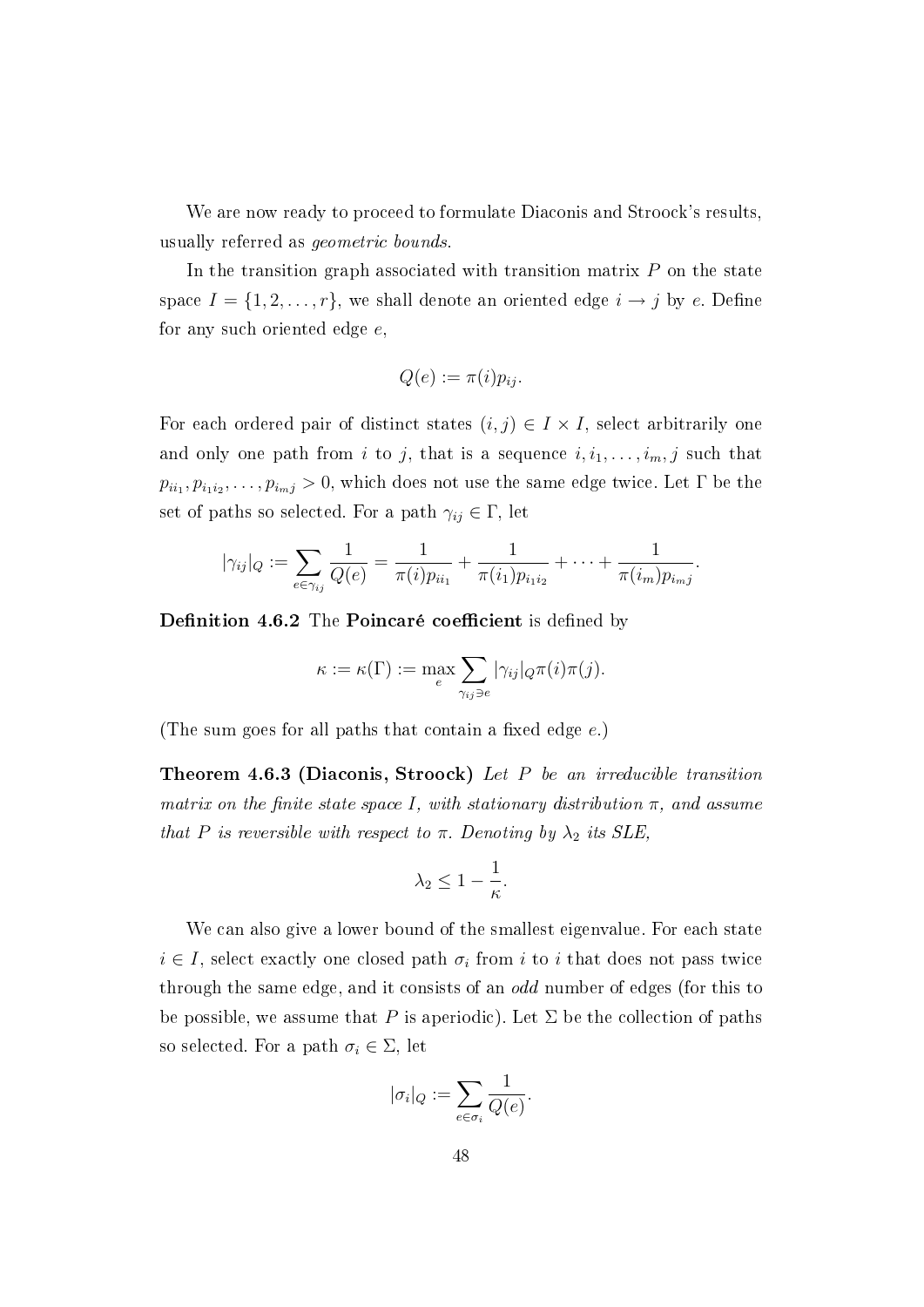Define

$$
\alpha := \alpha(\Sigma) := \max_{e} \sum_{\sigma_i \ni e} |\sigma_i|_Q \pi(i).
$$

**Theorem 4.6.4 (Diaconis, Stroock)** Let P be an irreducible and aperiodic transition matrix on the finite state space  $I$ , with stationary distribution  $\pi$ , and assume that P is reversible with respect to  $\pi$ . Then

$$
\lambda_r \ge -1 + \frac{2}{\alpha}.
$$

At the end of Section 4.2 we announced proving that in a reversible Markov chain if for all  $i \in \{1, 2, ..., r\}$   $p_{ii} \geq 1/2$ , then all eigenvalues are nonnegative, hence the SLEM and the SLE are identical. We can present this implication as an easy corollary of the last theorem.

**Proposition 4.6.5** If an irreducible Markov chain with state space  $I =$  $\{1, 2, \ldots, r\}$  is reversible with respect to  $\pi$  and has the property that for all  $i \in I$   $p_{ii} \geq 1/2$ , then all eigenvalues of its transition matrix are nonnegative.

PROOF We shall use the last theorem of which the conditions are satisfied. For all  $i \in I$  we choose the single  $i \to i$  edge as path  $\sigma_i$ . Then

$$
\alpha = \max_{e} \sum_{\sigma_i \ni e} \frac{1}{\pi(i) p_{ii}} \pi(i) = \max_{i \in I} \frac{1}{p_{ii}} = \frac{1}{\min_{i \in I} p_{ii}} \le 2,
$$

and consequently

$$
\lambda_r \ge -1 + \frac{2}{\alpha} \ge -1 + 1 = 0.
$$

## 4.7 Similar bounds with different coefficients

We shall investigate a modification of Theorem 4.6.3 that Sinclair developed and presented in [23].

He also gave a short formula how the canonical path approach can give a bound of the conductance. We use the notation  $\Gamma$  of the previous section. The *maximum loading* of any edge is measured by the quantity

$$
\vartheta := \vartheta(\Gamma) := \max_{e} \frac{1}{Q(e)} \sum_{\gamma_{ij}\ni e} \pi(i)\pi(j).
$$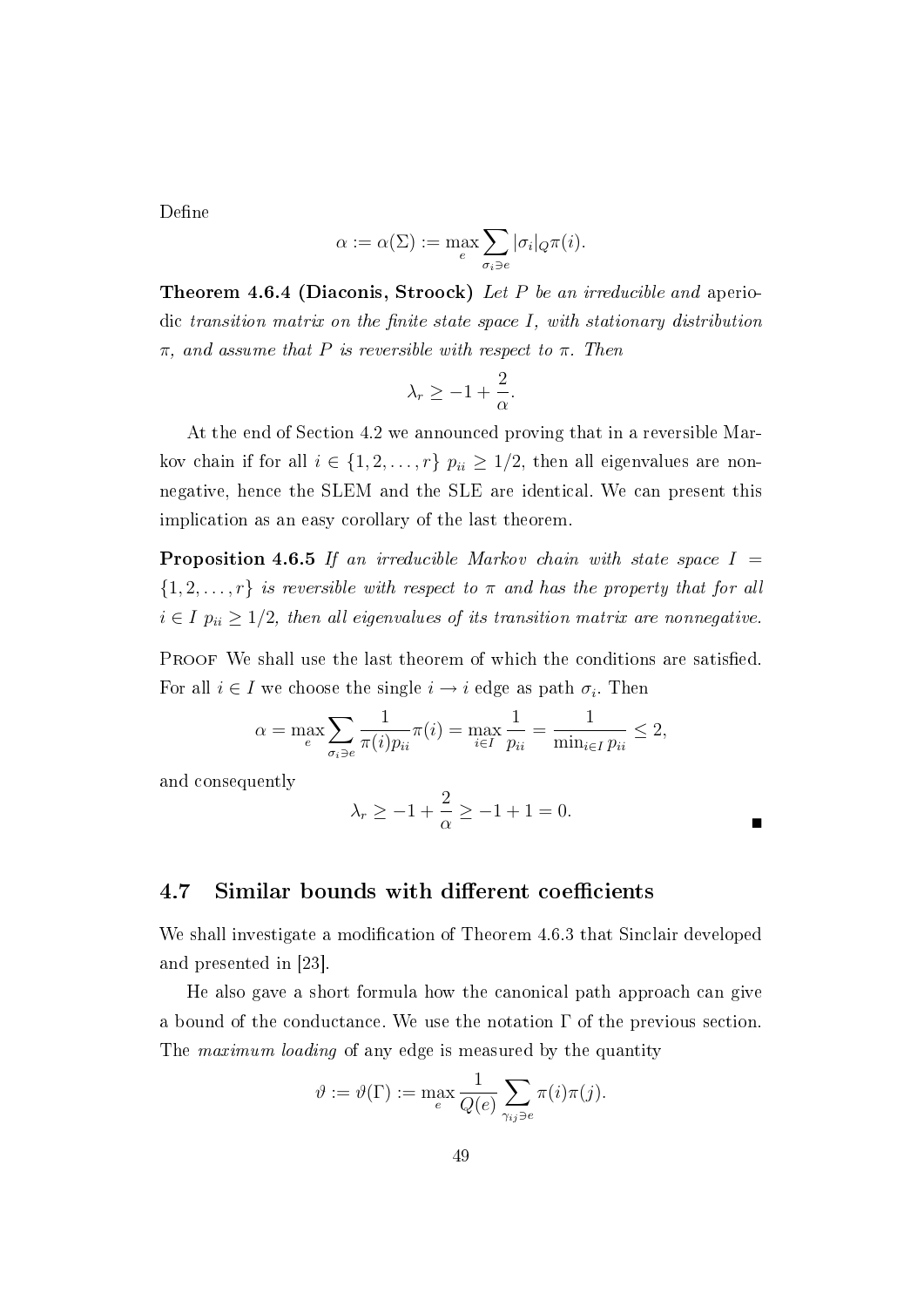Sinclair says that we may view the Markov chain as a flow network, in which  $\pi(i)\pi(j)$  units of flow travel from i to j along  $\gamma_{ij}$ , and  $Q(e)$  plays the role of the capacity of e. The quantity  $\vartheta$  measures the maximum flow along any edge as a fraction of its capacity. Note that this picture is somewhat misleading: it may happen that  $\vartheta > 1$ , that is, the flow along the edge exceeds the capacity.

The following result shows that the existence of a good choice of paths implies a large value for the conductance.

**Proposition 4.7.1** Let  $P$  be an irreducible transition matrix on the finite state space I, with stationary distribution  $\pi$ , and assume that P is reversible with respect to  $\pi$ . With any choice of canonical paths,

$$
\Phi \ge \frac{1}{2\vartheta}.
$$

This can be combined with Cheeger's inequality, Theorem 4.5.2.

**Corollary 4.7.2** Let P be an irreducible transition matrix on the finite state space I, with stationary distribution  $\pi$ , and assume that P is reversible with respect to  $\pi$ . With any choice of canonical paths, the SLE satisfies

$$
\lambda_2 \le 1 - \frac{1}{8\vartheta^2}.
$$

This bound may be rather weak because of the square in the denominator. Obviously, this is not a problem for someone trying to prove polynomial mixing time, only for those who try to get sharp estimates.

We turn to Sinclair's modified geometric bound. We replace  $\kappa$  with

$$
K := K(\Gamma) := \max_{e} \frac{1}{Q(e)} \sum_{\gamma_{ij} \ni e} |\gamma_{ij}| \pi(i) \pi(j),
$$

where  $|\gamma_{ij}|$  is the length (i.e. the number of edges) of the path  $\gamma_{ij}$ .

**Theorem 4.7.3** Let P be an irreducible transition matrix on the finite state space I, with stationary distribution  $\pi$ , and assume that P is reversible with respect to  $\pi$ . Then

$$
\lambda_2 \le 1 - \frac{1}{K}.
$$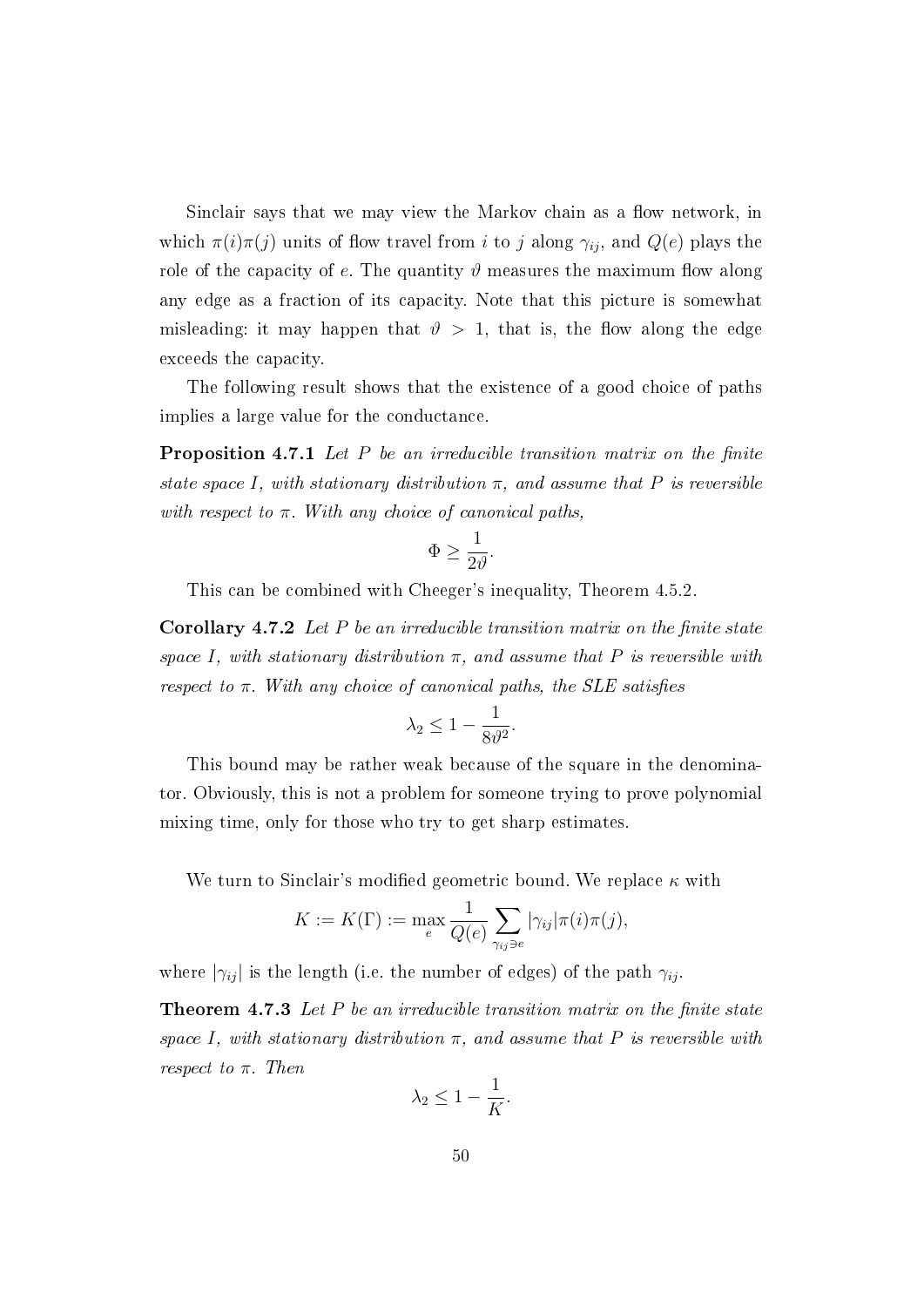The following simplified form is an easy consequence that is often useful.

**Corollary 4.7.4** Let  $P$  be an irreducible transition matrix on the finite state space I, with stationary distribution  $\pi$ , and assume that P is reversible with respect to  $\pi$ . Let

$$
\ell:=\ell(\Gamma):=\max_{\gamma\in\Gamma}|\gamma|,
$$

that is the length of a longest path in  $\Gamma$ . With any choice of canonical paths, the  $SLE$  satisfies

$$
\lambda_2 \leq 1 - \frac{1}{\ell \vartheta}.
$$

This corollary can be applied in the same situations as Corollary 4.7.2. However, the maximum path length  $\ell$  is often less than the estimate obtained for  $\vartheta$ . In such cases, Corollary 4.7.4 will give a sharper bound than Corollary 4.7.2. Sinclair presents examples that confirm this observation.

Sinclair also argues that K and  $\ell \vartheta$  are usually more useful quantities to work with in practice than Diaconis and Stroock's  $\kappa$ .

When one tries to apply these theorems to a certain Markov chain with a more complicated transition graph, one might encounter the problem, that any definition of paths will result in  $\Gamma$  having a very symmetrical structure. This might mean that the majority of edges in the transition graph are hardly used in any paths, but some edges are really overloaded. Because of the maximization over edges in the formulae, any overload results in a large  $\kappa(\Gamma)$  or  $K(\Gamma)$ , and a useless upper bound of the SLE. Although there may exist a good choice of paths, if we cannot find it, we only get weak upper bounds.

One may have the fuzzy idea why not pick paths at random to avoid choosing a  $\Gamma$  with a symmetrical structure. In fact, there are results in this spirit. We continue the investigation of bounding the relaxation time of Markov chains with these results.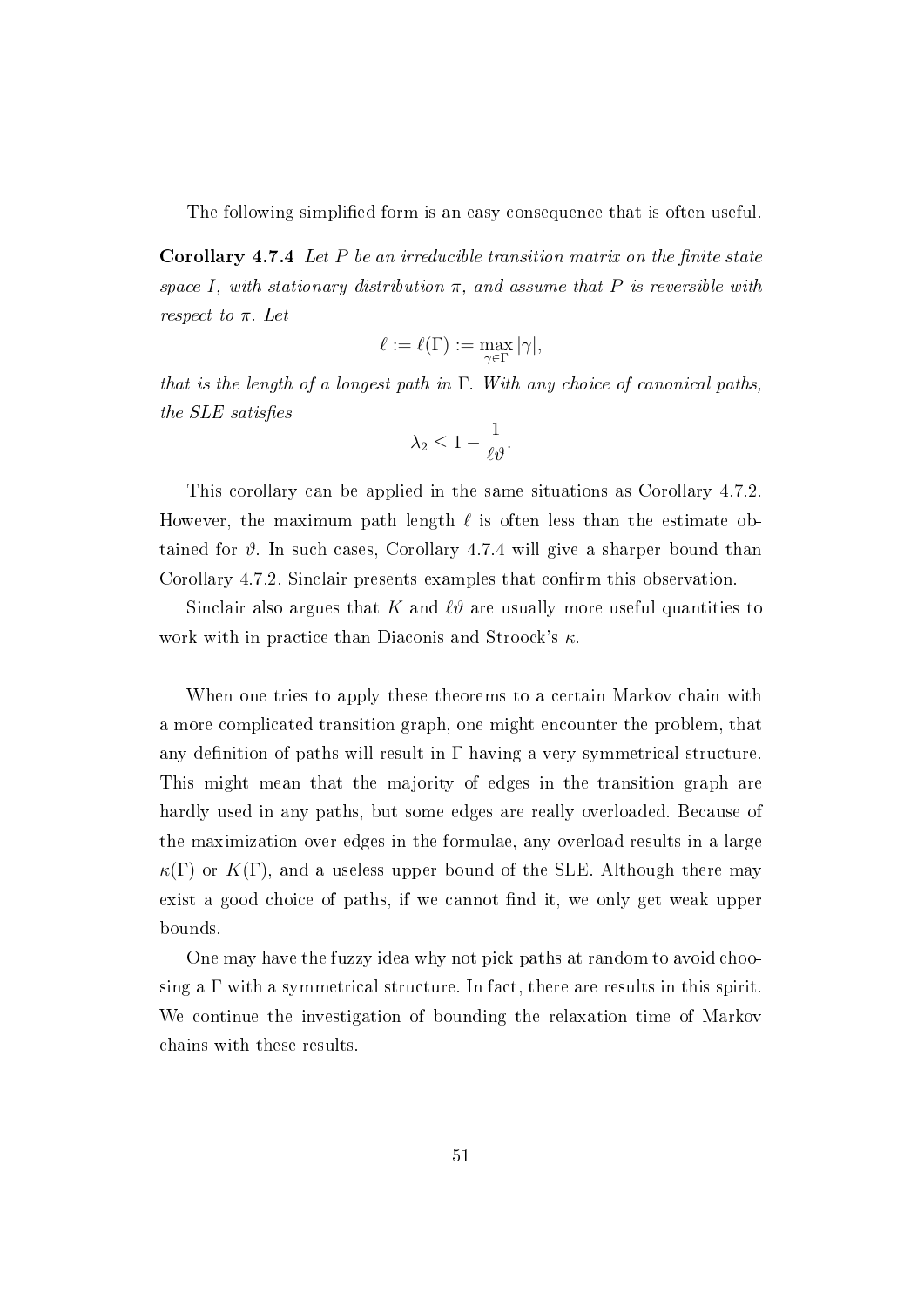### 4.8 Multicommodity flow

The following theorems about multicommodity flows are due to Sinclair, and they can be found in the same paper [23]. These can be seen as natural generalizations of the path-counting ideas of the last sections.

Let us view the transition graph  $G$  as a flow network by assigning the capacity  $Q(e) = \pi(i)p_{ij}$  to each oriented edge e whose initial and end vertices are i and j. Suppose that for each ordered pair of distinct vertices i and j, a quantity  $\pi(i)\pi(j)$  of some commodity denoted by  $(i, j)$  is to be transported from  $i$  to  $j$  along the edges of the network. The task is to construct a flow which minimizes the total throughput through any oriented edge  $e$  in  $G$  as a fraction of its capacity  $Q(e)$ . Recall that the flow through an edge may exceed its capacity. This viewpoint is already familiar from the previous section. But now we are allowing multiple rather than canonical paths between vertices. Fortunately we can get very similar bounds and proofs can be carried over quite easily.

**Definition 4.8.1** Let  $\Pi_{ij}$  be the set of all directed paths from i to j in the transition graph G. Let  $\Pi := \bigcup_{i \neq j} \Pi_{ij}$ . A flow in G is a function  $f : \Pi \to$  $[0,\infty]$  which satisfies

$$
\sum_{\gamma \in \Pi_{ij}} f(\gamma) = \pi(i)\pi(j)
$$

for all  $i, j \in I$ ,  $i \neq j$ .

 $f$  can be extended to a function on all oriented edges by setting

$$
f(e) := \sum_{\gamma \ni e} f(\gamma),
$$

that is,  $f(e)$  is the total flow routed by f through e.

We introduce the quantity  $\vartheta(f)$  analogous to  $\vartheta$ :

$$
\vartheta(f) := \max_{e} \frac{f(e)}{Q(e)}.
$$

As we have suggested, Proposition 4.7.1 and Corollary 4.7.2 carry over immediately to this more general setting.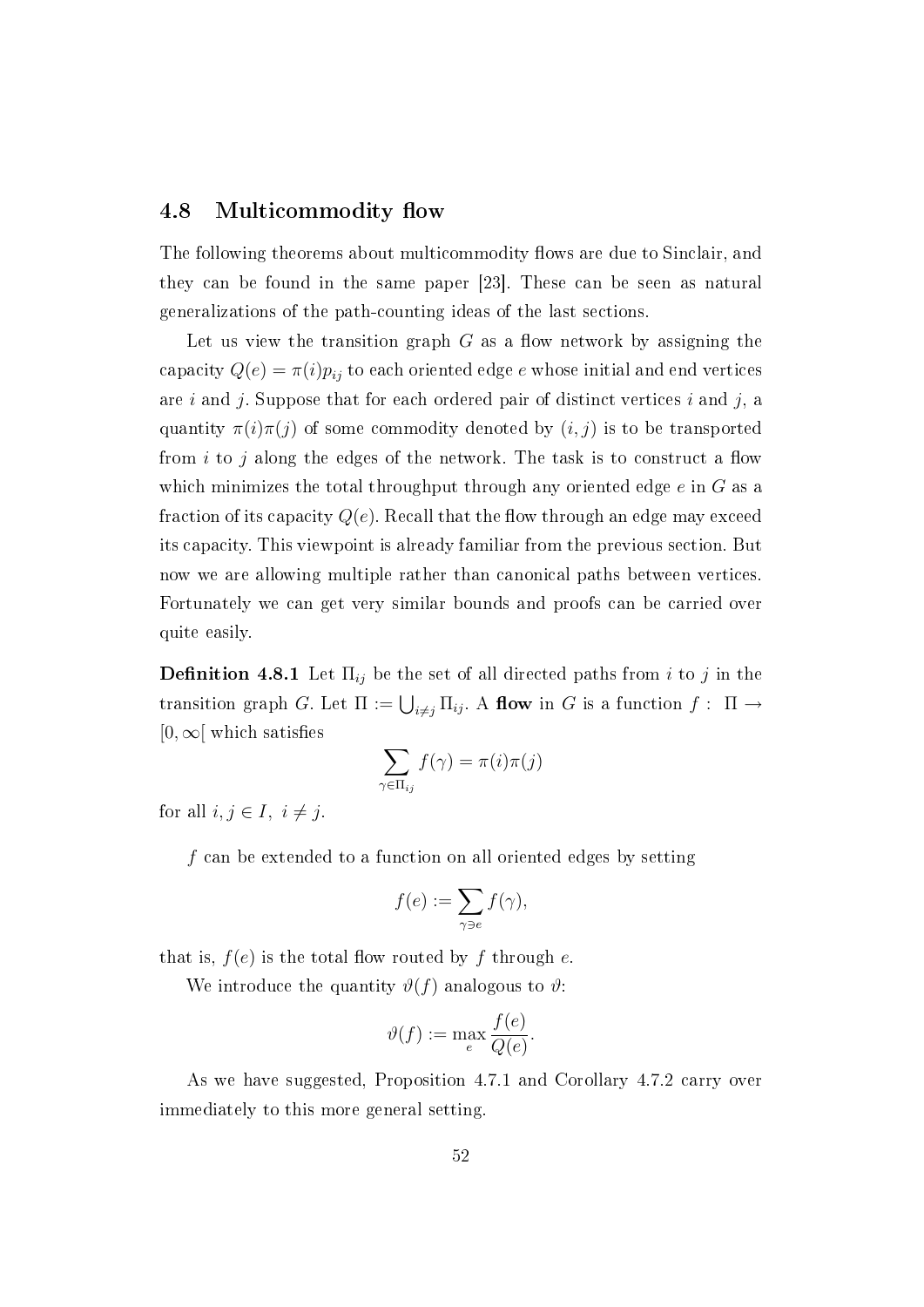**Proposition 4.8.2** Let  $P$  be an irreducible transition matrix on the finite state space I, with stationary distribution  $\pi$ , and assume that P is reversible with respect to  $\pi$ . With any flow f,

$$
\Phi \ge \frac{1}{2\vartheta(f)}.
$$

Corollary 4.8.3 Let  $P$  be an irreducible transition matrix on the finite state space I, with stationary distribution  $\pi$ , and assume that P is reversible with respect to  $\pi$ . With any flow f, the SLE satisfies

$$
\lambda_2 \le 1 - \frac{1}{8\vartheta(f)^2}.
$$

We can also generalize the quantity K to a flow f. Let a function  $\bar{f}$  be defined on all oriented edges by

$$
\bar{f}(e) := \sum_{\gamma \ni e} f(\gamma) |\gamma|,
$$

where  $|\gamma|$  is the length of the path  $\gamma$ . (Sinclair uses the expression *elongated flow* through e for  $\bar{f}(e)$ .) Let

$$
K(f) := \max_{e} \frac{\bar{f}(e)}{Q(e)}.
$$

Again, Theorem 4.7.3 and Corollary 4.7.4 carry over, and one can get the following.

**Theorem 4.8.4** Let  $P$  be an irreducible transition matrix on the finite state space I, with stationary distribution  $\pi$ , and assume that P is reversible with respect to  $\pi$ . Then, with any flow f,

$$
\lambda_2 \le 1 - \frac{1}{K(f)}.
$$

**Corollary 4.8.5** Let  $P$  be an irreducible transition matrix on the finite state space I, with stationary distribution  $\pi$ , and assume that P is reversible with respect to  $\pi$ . Let

$$
\ell(f) := \max_{\gamma \in \Pi, \ f(\gamma) > 0} |\gamma|.
$$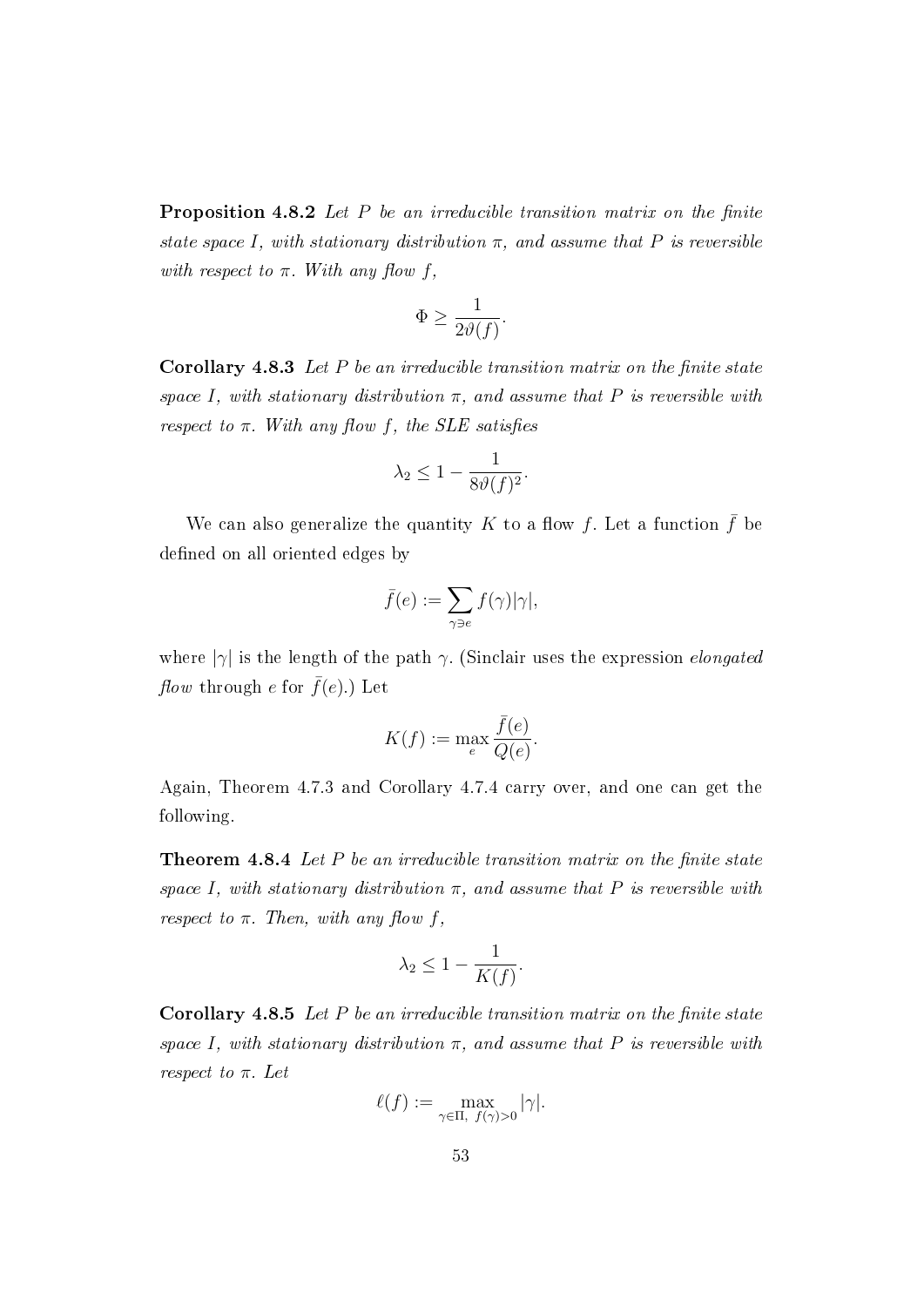With any flow f, the SLE satisfies

$$
\lambda_2 \le 1 - \frac{1}{\ell(f)\vartheta(f)}.
$$

There are examples in  $[23]$  for the use of multicommodity flows and they show that the flexibility provided by flows can yield better bounds than canonical path approaches.

## 4.9 Probabilistic inequalities

Aldous and Fill ([2], Chapter 4) proved a probabilistic version of inequalities that we discussed in previous sections.

For each ordered pair of distinct states  $(i, j) \in I \times I$ , let  $\gamma_{ij}$  be a random path from i to j of the form  $i = I_0, I_1, \ldots, I_M = j$  of random length  $M = |\gamma_{ij}|$ , such that no edge is traversed more than once.

**Theorem 4.9.1** Let  $P$  be an irreducible transition matrix on the finite state space I, with stationary distribution  $\pi$ , and assume that P is reversible with respect to  $\pi$ . Then

$$
\lambda_2 \leq 1 - \bigg( \max_{e} \frac{1}{Q(e)} \sum_{i \in I} \sum_{j \in I} \pi(i) \pi(j) E\bigg(|\gamma_{ij}| \chi_{\{e \in \gamma_{ij}\}}\bigg) \bigg)^{-1}.
$$

Schweinsberg [20] proved a corollary of this theorem, which can be useful if one can easily define a short path  $\gamma_{ij}$  only when j is in some subset  $B \subseteq I$ . He used this result to study a Markov chain on the set of  $n$ -leaf cladograms.

**Corollary 4.9.2** Let  $P$  be an irreducible transition matrix on the finite state space I, with stationary distribution  $\pi$ , and assume that P is reversible with respect to  $\pi$ . Let B be a subset of I. Suppose, for all  $i \in I$  and  $j \in B$ , that  $\gamma_{ij}$  is a path from i to j, possibly random, which has at most L edges. Then

$$
\lambda_2 \leq 1 - \left(\frac{4L}{\pi(B)} \max_e \frac{1}{Q(e)} \sum_{i \in I} \sum_{j \in B} \pi(i)\pi(j)P(e \in \gamma_{ij})\right)^{-1}.
$$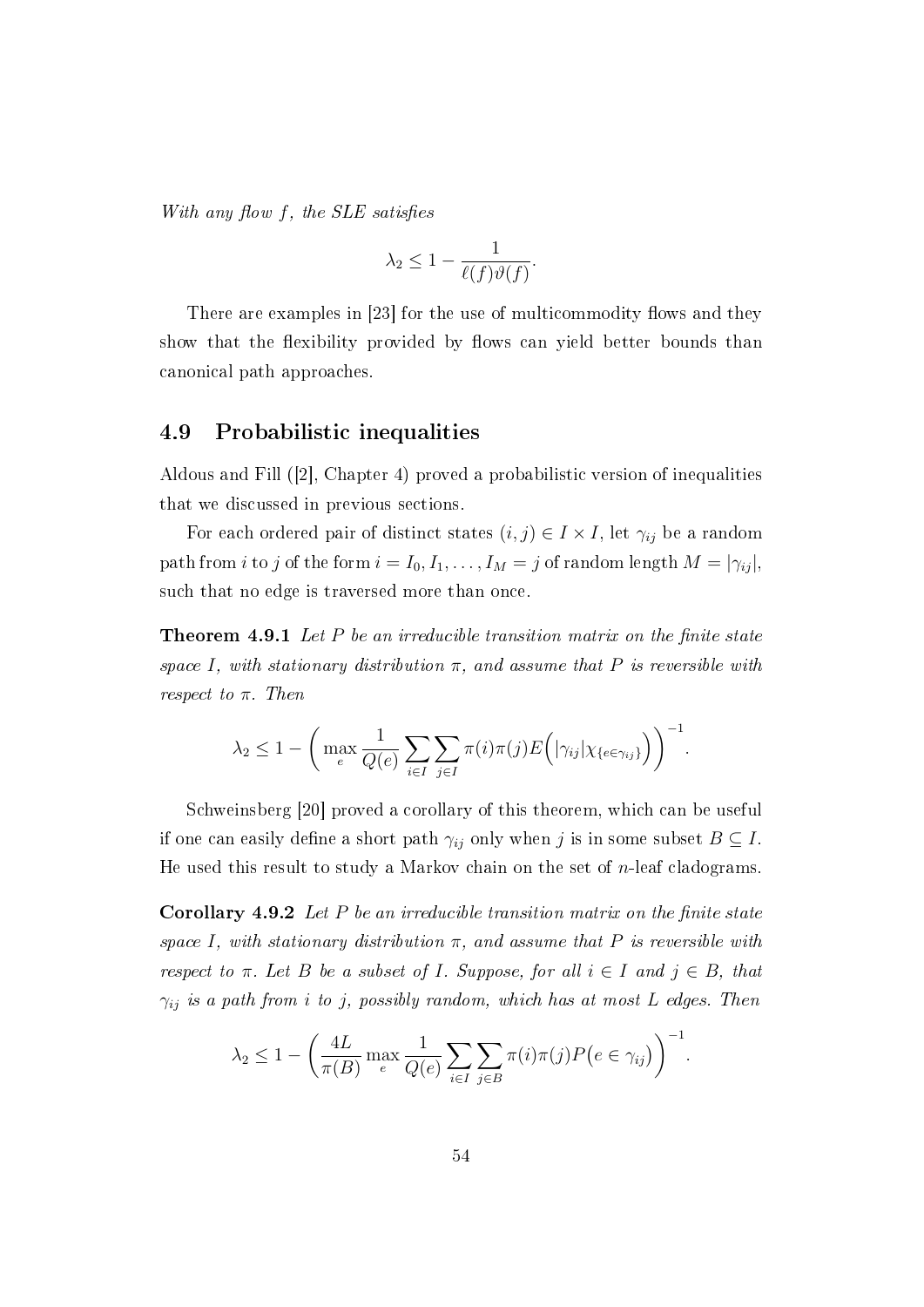## 4.10 Dobrushin's inequality

We already know that the SLEM determines the rate of convergence to steady state. Various methods were presented in previous sections for obtaining upper bounds of the SLEM. For theoretical purposes, there is another upper bound for the SLEM due to R. L. Dobrushin, that is often very tractable. If the state space is finite and the chain is ergodic, it guarantees a computable geometric rate of convergence to equilibrium.

In this section we follow Brémaud's book [6]. The reader is directed to this book for references.

Let  $G, H, I$  denote countable sets.

**Definition 4.10.1** Let P be a stochastic matrix indexed by  $H \times G$ . Its Dobrushin's ergodic coefficient  $\delta(P)$  is defined by

$$
\delta(P) := \frac{1}{2} \sup_{i,j \in H} \sum_{k \in G} |p_{ik} - p_{jk}| = \sup_{i,j \in H} d_V(p_i, p_j).
$$

First, note that  $0 \leq \delta(P) \leq 1$ . If the stochastic matrix P has two orthogonal rows (e.g.  $i, j \in H$ , such that for all  $k \in G$   $p_{ik}p_{jk} = 0$ ), then  $\delta(P) = 1$ , which is totally useless as we shall see shortly. This happens quite often: when H is infinite, it is typical that  $P$  has orthogonal rows. However, for finite state spaces this notion is usually very powerful.

**Theorem 4.10.2 (Dobrushin's inequality)** Let  $P_1 = ((a_{ij}) )$  and  $P_2 =$  $((b_{ij}))$  denote two stochastic matrices indexed by  $H \times G$  and  $I \times H$ , respectively. Let  $P_2P_1 = ((c_{ij}))$  be their product indexed by  $I \times G$  just as one would expect:

$$
c_{ij} := \sum_{k \in H} b_{ik} a_{kj}.
$$

Then

$$
\delta(P_2P_1) \le \delta(P_2)\delta(P_1).
$$

One can get a geometric convergence rate in terms of Dobrushin's coefficient.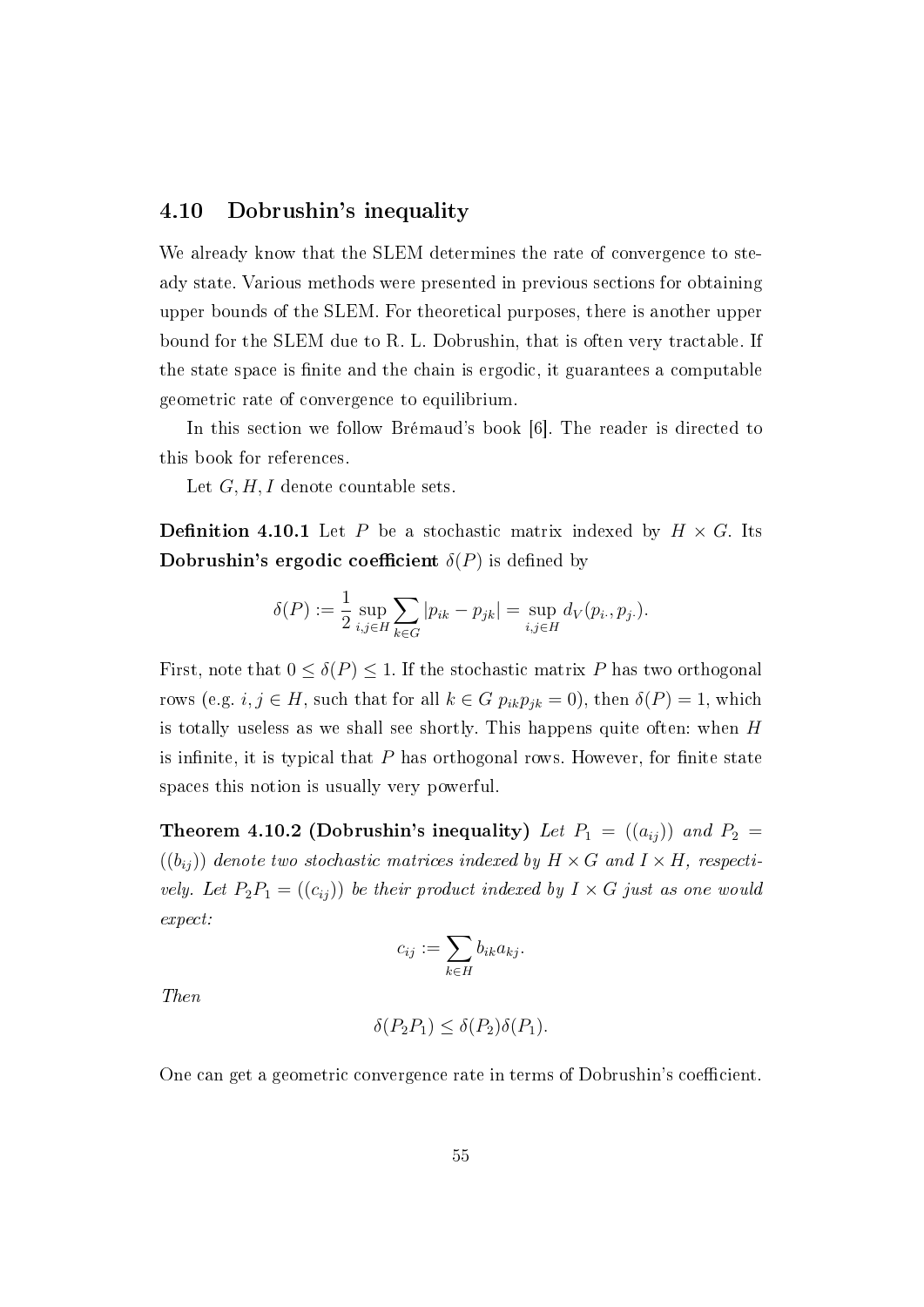**Theorem 4.10.3** Let P be a stochastic matrix indexed by I. Let  $\mu$  and  $\nu$  be probability distributions on I. Then

$$
d_V(\mu^T P^n, \nu^T P^n) \le d_V(\mu^T, \nu^T) \delta(P)^n.
$$

Proofs of both theorems can be found in [6], Chapter 6, Section 7.1.

#### 4.11 Convergence rate for the Gibbs Sampler

One can find in  $[6]$  how Theorem 4.10.3 can prove a geometric rate of convergence of the Periodic Gibbs Sampler (for the latter, see Section 3.7). Recall that the random variable was demanded to be decomposable, namely, into d components.

**Theorem 4.11.1** Let P be the transition matrix of a Periodic Gibbs Sampler. Let  $\pi$  denote its stationary distribution and let  $\mu$  be a probability distribution on its state space. Then

$$
d_V(\mu^T P^n, \pi^T) \le \frac{1}{2} d_V(\mu^T, \pi^T) (1 - e^{-d\Delta})^n,
$$

where  $\Delta$  depends on  $\pi$  and can be given explicitly.

It is more surprising that the distance in variation to the target distribution decreases in every step.

**Theorem 4.11.2** Let  $\mu$  be a probability distribution on the state space and let  $\nu$  be the probability distribution obtained by applying a Gibbs step at an arbitrary component. Then  $d_V(\nu^T, \pi^T) \leq d_V(\mu^T, \pi^T)$ .

Brémaud's textbook claims that it is an experimental fact that the Gibbs Sampler is not the best MCMC simulation algorithm. Brémaud suggests that the monotonicity property is not an advantage but a possible indicator of short-sighted strategies.

Jun S. Liu's thesis may have more information on this topic (Correlation Structure and Convergence Rate of the Gibbs Sampler, Ph.D. thesis, University of Chicago, 1991).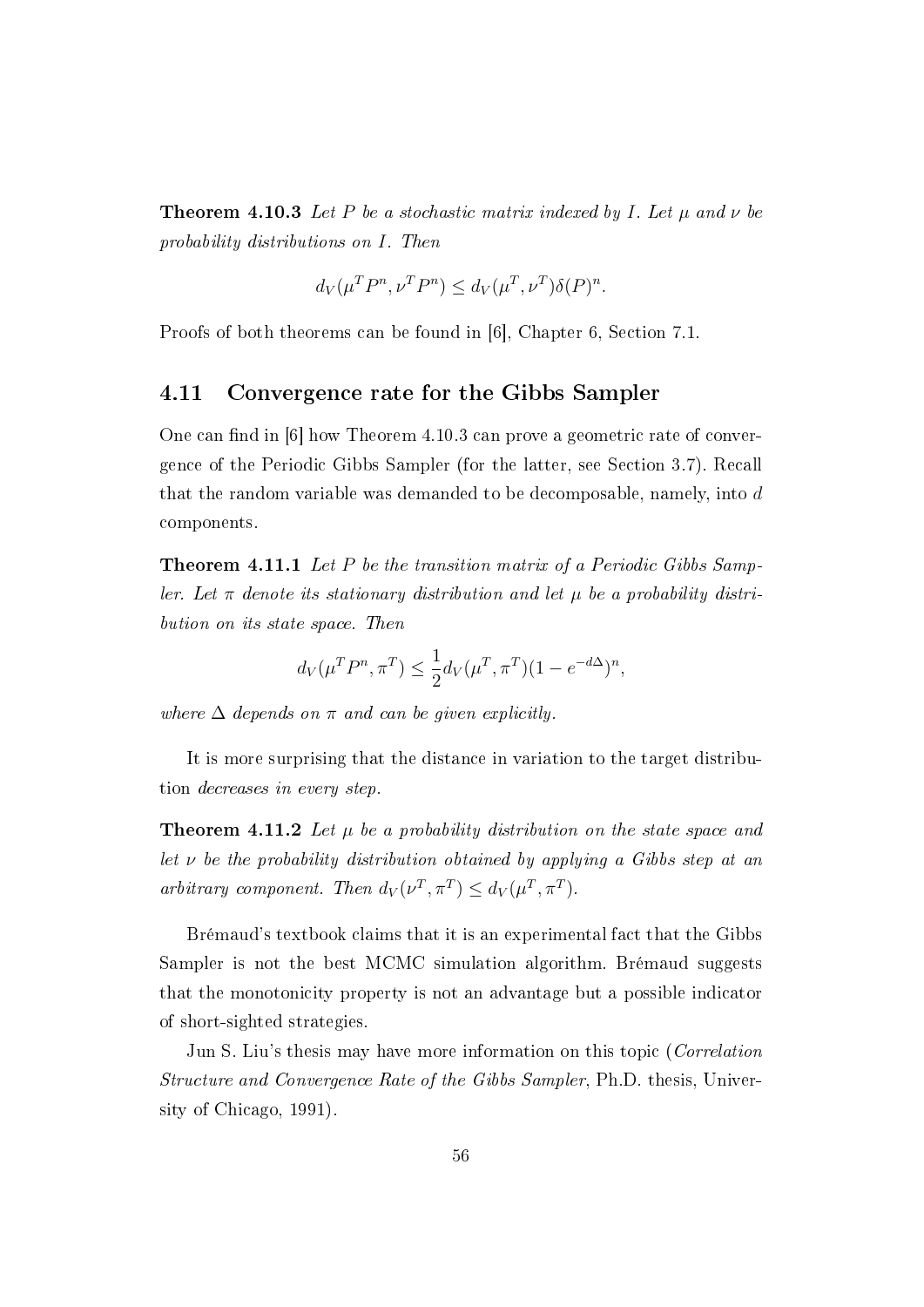## 4.12 The coupling method

Coupling is an old idea of W. Doeblin from 1938 that was revived in Markov chain theory in the 1970s.

Recall from Section 4.1 that if X is a random variable with values in  $I$ ,  $\mathcal{L}(X)$  denotes the distribution of X.  $d_V(X_1, X_2)$  denotes  $d_V(\mathcal{L}(X_1), \mathcal{L}(X_2))$ for short.

In Section 4.1 one can also find that the definition of *convergence* in variation concerns only the marginal distributions of the Markov chain, not the process itself. Therefore, if there exist two Markov chains  $(X_n)$  and  $(X'_n)$ with  $\mathcal{L}(X_n) = \mathcal{L}(X'_n)$  for all  $n \in \mathbb{N}$ , and there exists a third one  $(X''_n)$ , such that  $\mathcal{L}(X_n'') = \pi$  for all  $n \in \mathbb{N}$ , then

$$
\lim_{n \to \infty} d_V(X'_n, X''_n) = 0
$$

is sufficient to yield

$$
\lim_{n \to \infty} \sum_{i \in I} |P(X_n = i) - \pi(i)| = 0,
$$

or in other words, to provide the convergence of  $(X_n)$  in variation to  $\pi$ .

This trivial observation is useful because of the freedom in the choice of  $(X'_n)$  and  $(X''_n)$ . The most interesting case is when one uses dependent versions and there exists a finite random time  $\tau$  such that  $X'_n = X''_n$  for all  $n \geq \tau$ .

 $\tau$  is finite if and only if  $\lim_{n\to\infty} P(\tau > n) = 0$ . In this case, the *coupling inequality* implies that  $(X_n)$  converges in variation to  $\pi$ .

 $\mathbf D$ efinition 4.12.1 Let  $(X_n')$  and  $(X_n'')$  be two stochastic processes that take their values in the same countable state space. They are said to couple, if there exists an almost surely finite random time  $\tau$  such that if  $n \geq \tau$ , then  $X'_n = X''_n$ . The random variable  $\tau$  is called a **coupling time** of the two processes.

Theorem 4.12.2 (Coupling inequality) If  $\tau$  is a coupling time for  $(X'_n)$ and  $(X_n'')$ , then

$$
d_V(X'_n, X''_n) \le P(\tau > n).
$$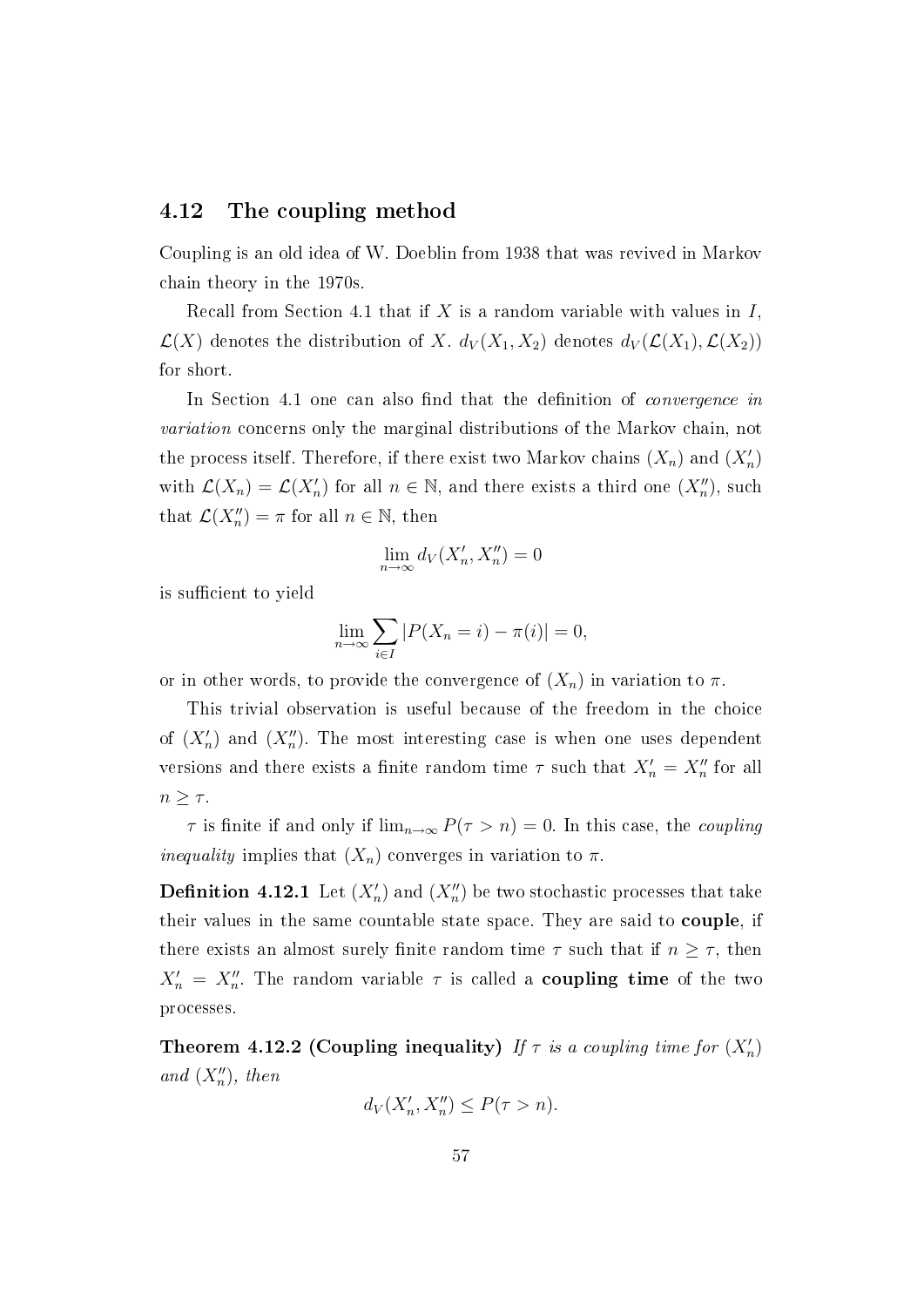PROOF The proof can be found in [6], Chapter 4, Section 1.

Combining previous observations, one can prove the convergence of  $(X_n)$ in variation to  $\pi$  by giving appropriate Markov chains  $(X'_n)$  and  $(X''_n)$  and proving that they couple. This method can be carried out in many situations and there are many applications of it.

For historical comments, typical applications and additional information, see Lindvall's textbook [15].

In the following section (Section 5, Applications), a number of results described in Section 4 are applied to our examples. The Applications section can be seen as a collection of examples of applications of these ideas.

Liu's theorem of Section 4.4 is used in Sections 5.1, 5.2 and 5.3. Canonical paths arguments of Section 4.6 are used in Section 5.1 and 5.3. An argument based on the notion conductance of Section 4.5 is used in Section 5.4. We shall use a coupling argument (Section 4.12) to prove the bound of Section 5.6.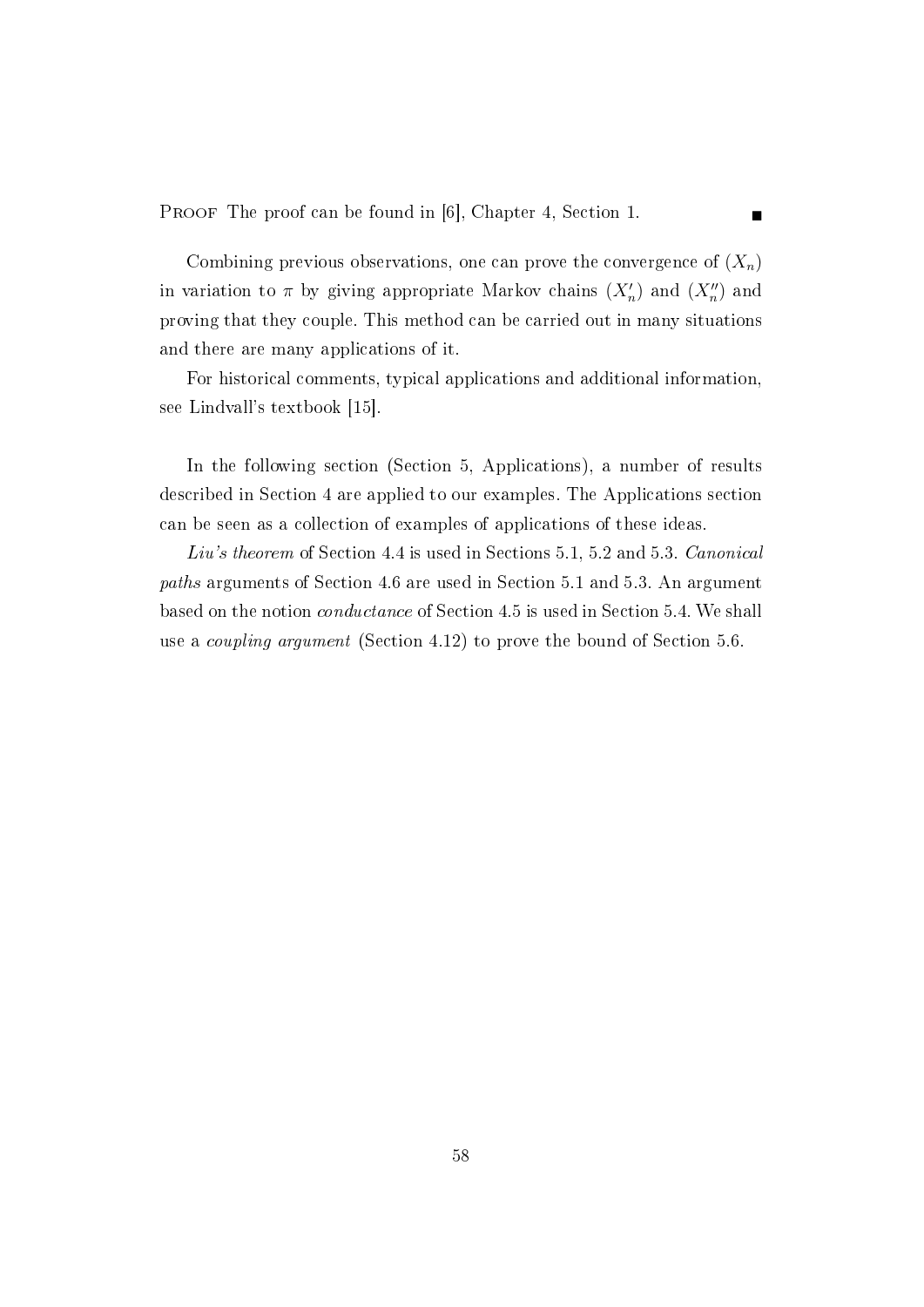# 5 Applications

The purpose of this section is twofold. We present results of our investigations into applying MCMC methods in two fields of bioinformatics. Secondly, these examples demonstrate the use of techniques of previous sections.

## 5.1 Ladder

We present an example in which the ParIS is superior to MIS in terms of rate of convergence to the target distribution: the ParIS is rapidly mixing, the MIS is not.

As we have already made clear, our main subject is about random walks on directed acyclic graphs. We introduce this example as a Markov chain whose states correspond to paths. Let us take a graph of a form of a ladder (see Figure 2). We investigate paths from the top left to the bottom right corner that consist of steps *right* and *down*, therefore once crossed from the left to the right, cannot go back to the left side. The states of the Markov chain will be these paths. Obviously, there is a one-to-one correspondence between these paths and rungs of the ladder: each path contains exactly one rung. Suppose that the ladder has  $n \geq 2$  rungs, and the state space is  $I = \{1, 2, \ldots, n\}.$ 

We choose the uniform distribution on  $I$  to be the target distribution.

First, the MIS. We define the primal Markov chain, whose transition matrix is  $P$ , with the *random walk procedure* defined in Section 3.6. Let us recall this method. Imagine that we are at the top left corner. We can choose between two directions to start with: right or down. We pick one of them with probability  $1/2 - 1/2$ . If we picked *right*, then the path is determined: we cross using the first rung. If we picked  $down$ , then move to the next node and choose between the two directions again with the same probability distribution. Go on with the same procedure. If we arrive at the bottom left corner, we use the last rung. It is obvious that using this distribution the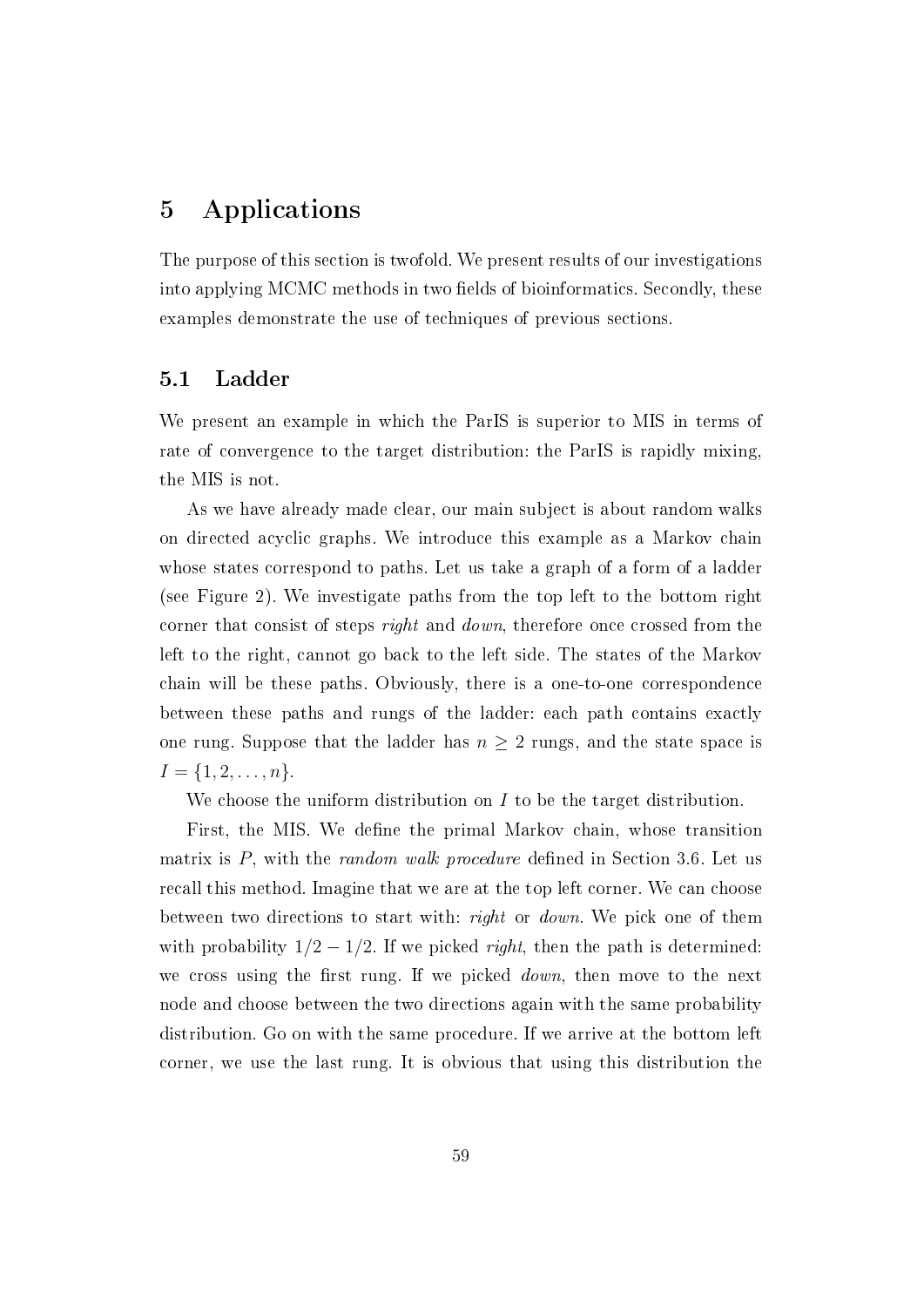

Figure 2: Ladder

probability of path i is

$$
\left(\frac{1}{2}\right)^{i\wedge (n-1)}.
$$

This is a natural approach from the viewpoint of somebody staying at the top left corner to the problem of defining a method to choose from the paths uniformly at random, without knowing anything about either the special structure or the number of paths. Of course we know everything about the paths and we also know that this distribution is far from being uniform. Remember that the states are not the nodes of the ladder, but the paths. As with every MIS method, this Markov chain also has the property that the probability distribution of its state at time  $t+1$  is independent from its state at time t: for each  $i, j \in I$ 

$$
p_{ij} = \left(\frac{1}{2}\right)^{j\wedge(n-1)}.
$$

Proposition 5.1.1 For the SLE of the transition matrix of this MIS method

$$
\lambda_2 \ge 1 - \frac{n}{2^{n-1}},
$$

hence this MIS method has exponential relaxation time.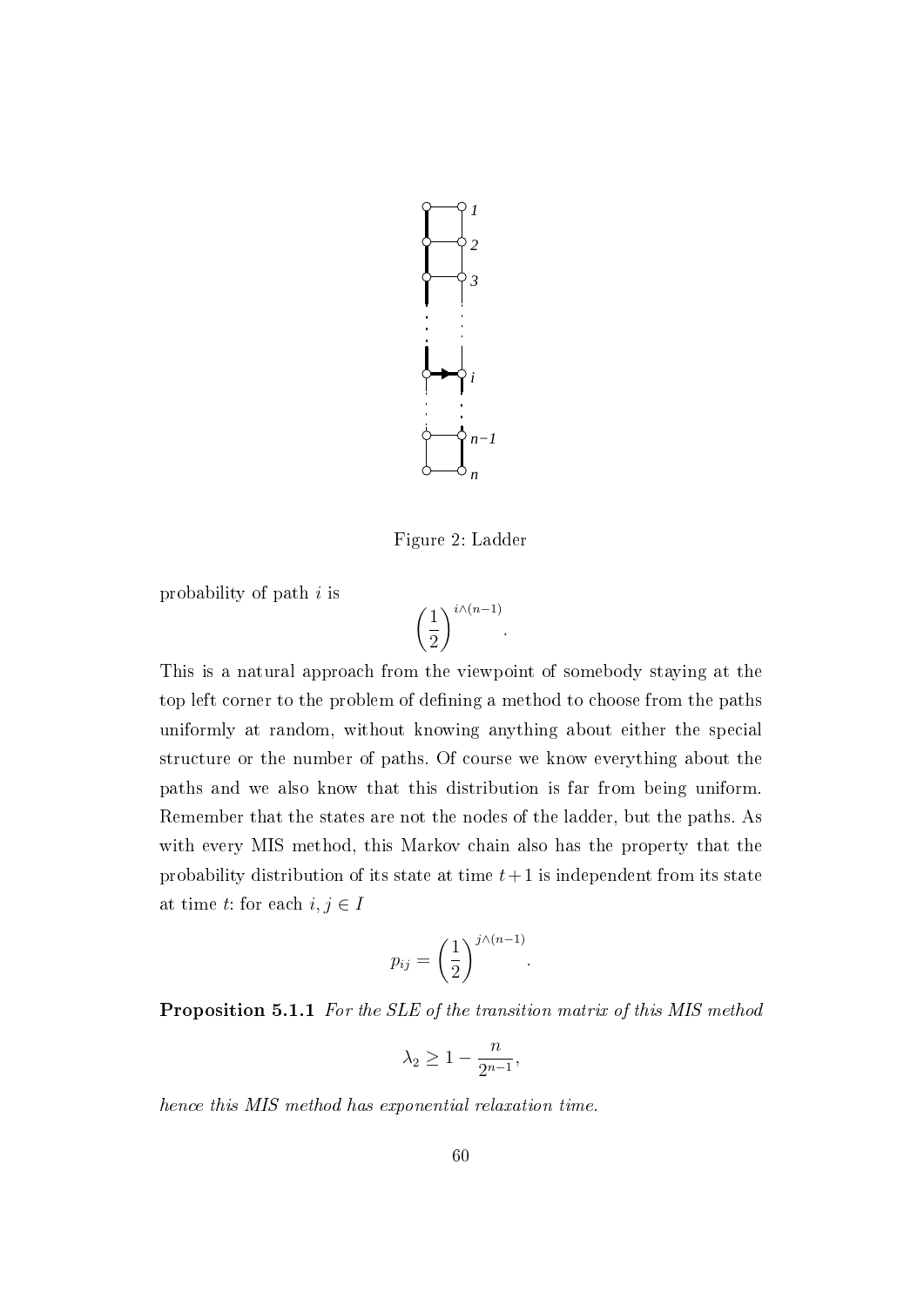PROOF We start with calculating the acceptance probabilities  $\alpha_{ij}$  (i, j  $\in$ I,  $i \neq j$ :

$$
\alpha_{ij} = \min\left\{1, \frac{\frac{1}{n} \left(\frac{1}{2}\right)^{i \wedge (n-1)}}{\frac{1}{n} \left(\frac{1}{2}\right)^{j \wedge (n-1)}}\right\} = \begin{cases} 1, & \text{if } i < j, \\ 1/2^{i-j}, & \text{if } j < i \leq n-1, \\ 1/2^{n-1-j}, & \text{if } j < i = n. \end{cases}
$$

We get the following transition matrix  $Q$   $(i \neq j)$ :

$$
q_{ij} = p_{ij}\alpha_{ij} = \begin{cases} 1/2^j, & \text{if } i < j \le n - 1, \\ 1/2^i, & \text{if } j < i \le n - 1, \\ 1/2^{n-1}, & \text{if } j < i = n, \\ 1/2^{n-1}, & \text{if } i < j = n, \end{cases}
$$

and with more calculation

$$
q_{ii} = p_{ii} + \sum_{j \neq i} p_{ij} (1 - \alpha_{ij}) = 1 - \frac{i \wedge (n-1)}{2^{i \wedge (n-1)}}.
$$
  
\n
$$
\begin{pmatrix}\n1 - \frac{1}{2} & 1/4 & 1/8 & \cdots & 1/2^{i} & \cdots & 1/2^{n-1} & 1/2^{n-1} \\
1/4 & 1 - \frac{2}{4} & 1/8 & 1/2^{i} & 1/2^{n-1} & 1/2^{n-1} \\
1/8 & 1/8 & 1 - \frac{3}{8} & 1/2^{i} & 1/2^{n-1} & 1/2^{n-1} \\
\vdots & \vdots & \vdots & \vdots & \vdots \\
1/2^{i} & 1/2^{i} & 1/2^{i} & 1 - \frac{i}{2^{i}} & 1/2^{n-1} & 1/2^{n-1} \\
\vdots & \vdots & \vdots & \vdots & \vdots \\
1/2^{n-1} & 1/2^{n-1} & 1/2^{n-1} & \cdots & 1/2^{n-1} & 1 - \frac{n-1}{2^{n-1}} & 1/2^{n-1} \\
1/2^{n-1} & 1/2^{n-1} & 1/2^{n-1} & \cdots & 1/2^{n-1} & 1 - \frac{n-1}{2^{n-1}}\n\end{pmatrix}
$$

Since this is our first example, we shall present calculations in detail. As we shall see, the structure of the transition matrix makes it possible to estimate the SLEM directly: we will not use theoretical results on Markov chains, only elementary linear algebra.

We give a lower bound of the second largest eigenvalue of  $Q$ ,  $\lambda_2$ . Let I denote the identity matrix. Eigenvalues of  $Q$  are exactly the roots of  $det(Q-xI)$ . If we subtract the last line of  $Q - xI$  from the preceding line componentwise,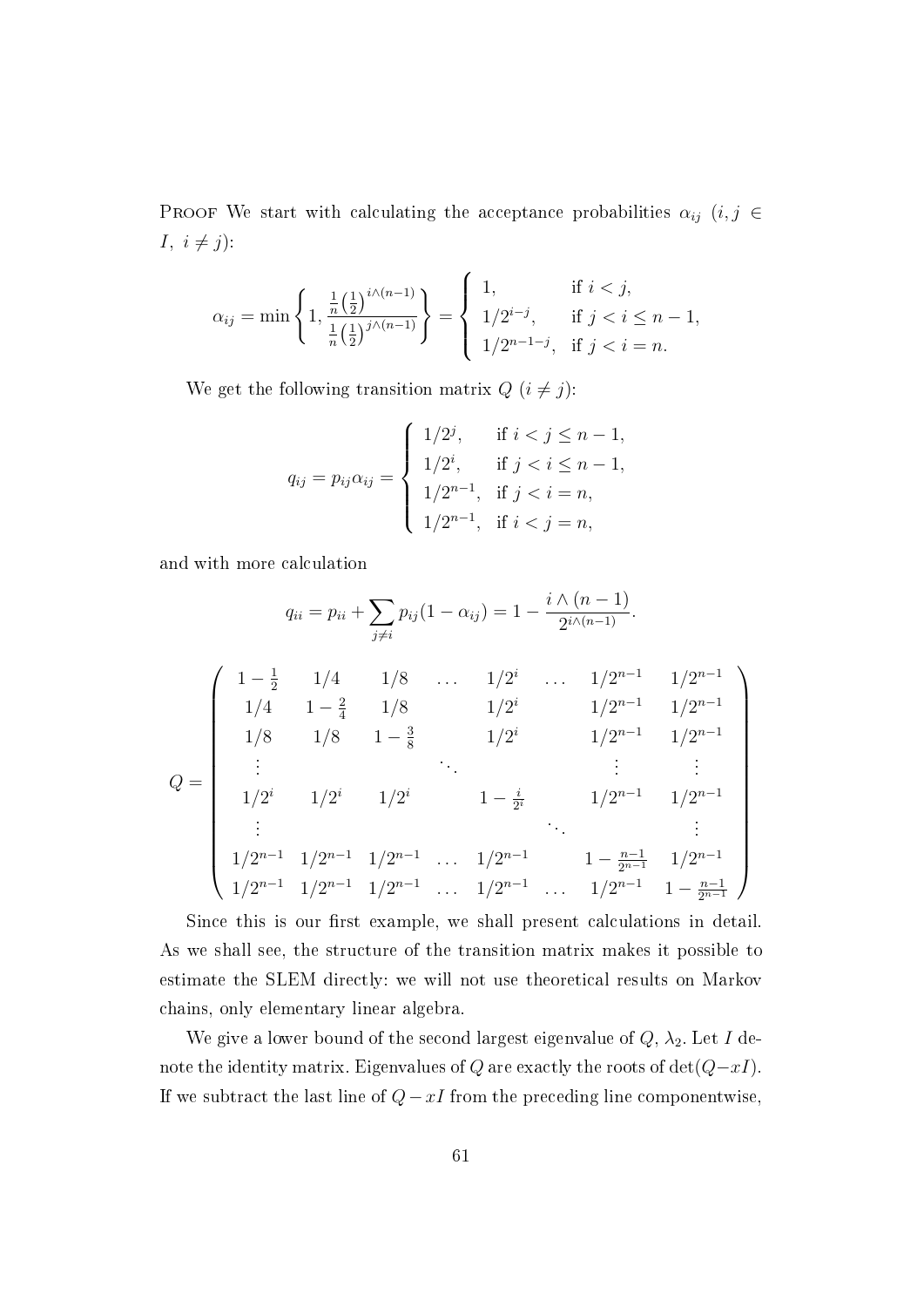we get

$$
\begin{pmatrix}\n1 - \frac{1}{2} - x & 1/4 & \dots & 1/2^{i} & \dots & 1/2^{n-1} & 1/2^{n-1} \\
1/4 & 1 - \frac{2}{4} - x & 1/2^{i} & 1/2^{n-1} & 1/2^{n-1} \\
\vdots & \vdots & \vdots & \vdots & \vdots \\
1/2^{i} & 1/2^{i} & 1 - \frac{i}{2^{i}} - x & 1/2^{n-1} & 1/2^{n-1} \\
\vdots & \vdots & \vdots & \vdots \\
0 & 0 & \dots & 0 & 1 - \frac{n}{2^{n-1}} - x & -1 + \frac{n}{2^{n-1}} + x \\
1/2^{n-1} & 1/2^{n-1} & \dots & 1/2^{n-1} & 1 - \frac{n-1}{2^{n-1}} - x\n\end{pmatrix}
$$

and the new determinant equals det( $Q - xI$ ). One can see that choosing  $x = 1 - n/2^{n-1}$  each entry of the line before the last one is zero. It means that  $1-n/2^{n-1}$  is a root of the characteristic polynomial, it is an eigenvalue, and this quantity is a lower bound of  $\lambda_2$ .

In fact, using Liu's result from Section 4.4, we can prove that  $1 - n/2^{n-1}$ is the SLEM itself:

$$
\rho = \lambda_2 = 1 - \left(\frac{1/n}{1/2^{n-1}}\right)^{-1} = 1 - \frac{n}{2^{n-1}}.
$$

This needs little and trivial calculation only, and it uses the trial distribution  $p_{ij}$  directly, without any need for modified transitions  $q_{ij}$ .

We will prove shortly that there is no polynomial  $p$  with the property that

$$
\lim_{n \to \infty} \left( 1 - \frac{n}{2^{n-1}} \right)^{p(n)} = 0.
$$

This means that there exists no polynomial upper bound of the time that this Markov chain needs to suitably approximate the target distribution.

To prove the former proposition note that for some  $n_0$  sufficiently large,

$$
1-\frac{n}{2^{n-1}}\geq 1-\frac{1}{1.9^{n-1}},
$$

if  $n_0 \leq n$ . Again, with any polynomial p given, of which the leading coefficient is positive, for a sufficiently large  $n_1$  (which is dependent on p and we choose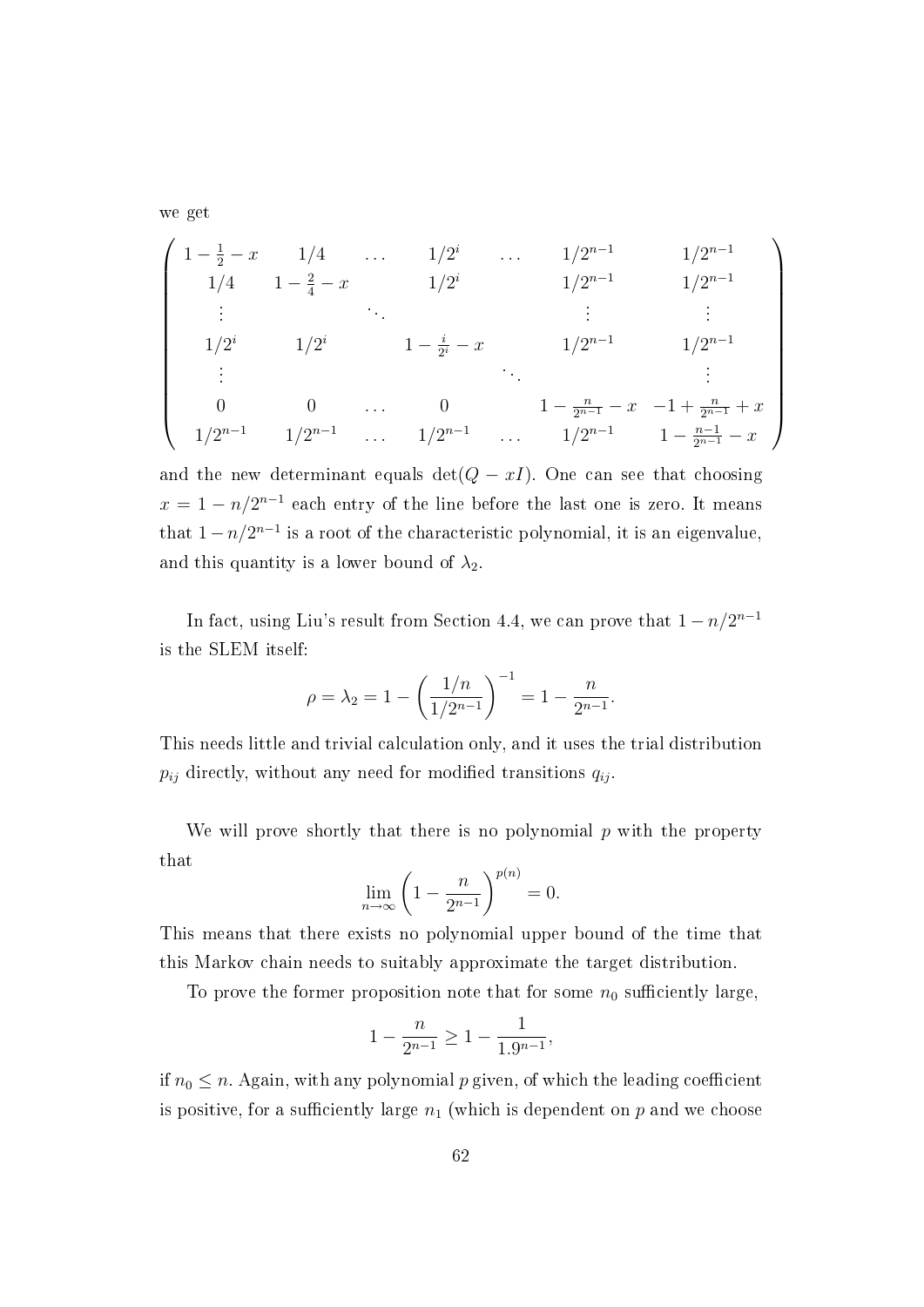it to satisfy  $n_0 \leq n_1$ ), if  $n_1 \leq n$ , then  $0 \leq p(n) \leq 1.9^{n-1}$  and

$$
\left(1 - \frac{n}{2^{n-1}}\right)^{p(n)} \ge \left(1 - \frac{1}{1.9^{n-1}}\right)^{p(n)} \ge \left(1 - \frac{1}{1.9^{n-1}}\right)^{1.9^{n-1}} \xrightarrow{n \to \infty} e^{-1} > 0.
$$

Now we turn our attention to the ParIS. The task is the same: sampling random elements from uniform distribution on the set of paths leading from the top left to the bottom right corner. Instead of choosing whole new paths in each step, we pick a (connected) part (a 'window') of the current path randomly and alter only this part with a certain probability. To keep calculations as easy as possible, we choose solely two-edge-long parts.

A path consists of  $n$  edges. If this path is state  $i$  of the Markov chain. in other words, it crosses from the left to the right on the ith rung, then the rung is its ith edge. Let us use the following algorithm. We pick two successive edges of the current path with uniform distribution on the set of these pairs:  $[j, j + 1]$   $(1 \le j \le n - 1)$ . If both j and  $j + 1$  are on the same side of the ladder, the path cannot be altered with replacing only these two edges. If one of them is a rung, then we alter the path with probability  $1/2$ . or leave it unchanged with probability  $1/2$ . If we alter the path, there is only one way to do this: if  $i = j$ , then the new path will have one more edge on the left side, and its  $i + 1$ st edge will cross from the left to the right, which means a transition from state i to state  $i + 1$ ; if  $i = j + 1$ , then the new path will have one edge less on the left side, and its  $i - 1$ st edge will cross from the left to the right, so we step from state i to state  $i-1$ .

Proposition 5.1.2 This ParIS method (with window size 2) has SLEM

$$
\rho \le 1 - \frac{1}{n^3},
$$

consequently, this chain has polynomial relaxation time.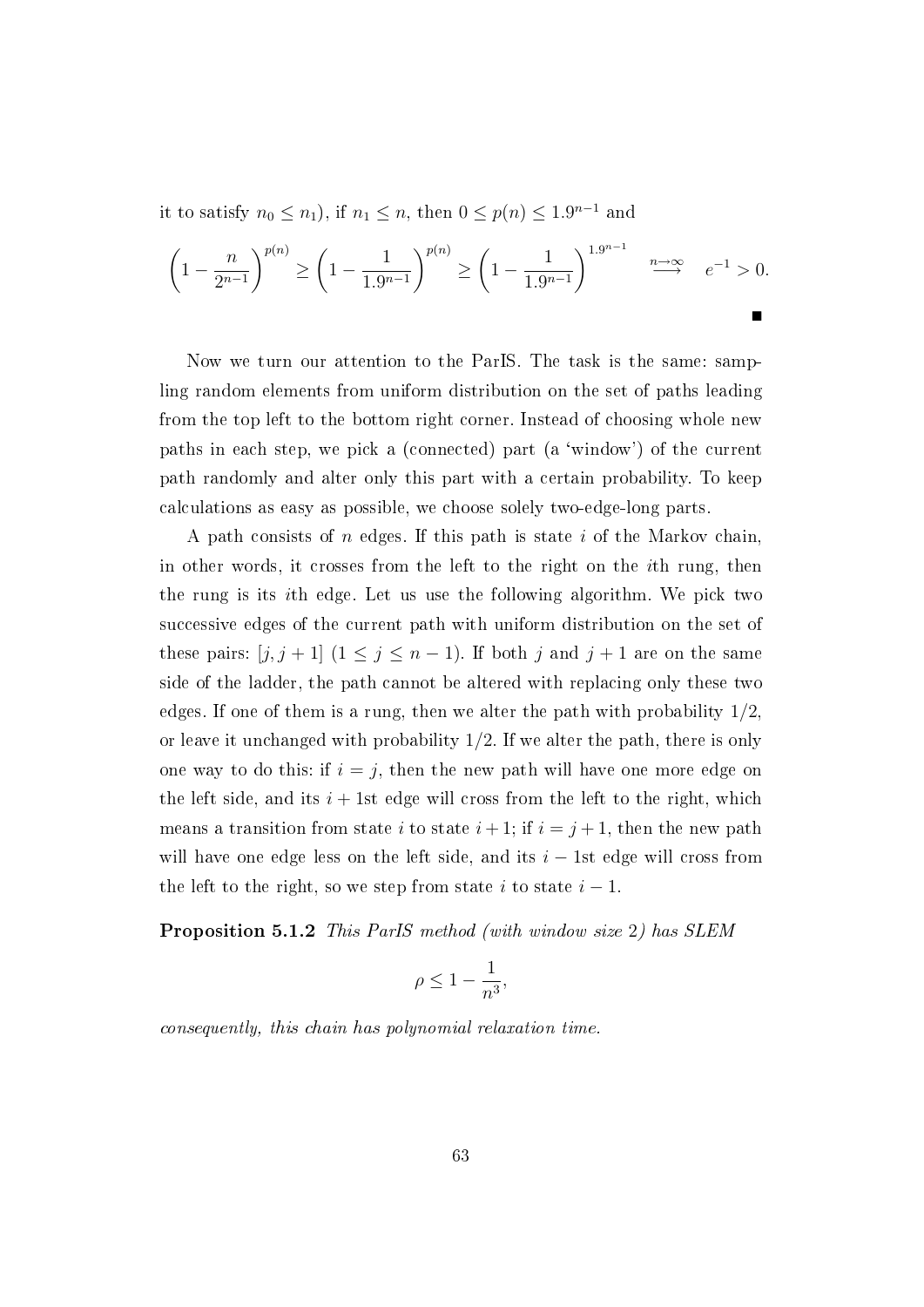PROOF The entries of the primal transition matrix are:

$$
p_{i,i+1} = \frac{1}{n-1} \frac{1}{2}, \quad \text{if } 1 \le i \le n-1,
$$
  
\n
$$
p_{i,i-1} = \frac{1}{n-1} \frac{1}{2}, \quad \text{if } 2 \le i \le n,
$$
  
\n
$$
p_{11} = p_{nn} = 1 - \frac{1}{n-1} \frac{1}{2},
$$
  
\n
$$
p_{ii} = 1 - \frac{1}{n-1}, \quad \text{if } 2 \le i \le n-1,
$$
  
\n
$$
p_{ij} = 0, \quad \text{otherwise.}
$$

The acceptance probabilities  $\alpha_{ij}$   $(i, j \in I, i \neq j)$  are:

$$
\alpha_{i,i+1} = \min\left\{1, \frac{\frac{1}{n}p_{i+1,i}}{\frac{1}{n}p_{i,i+1}}\right\} = \min\left\{1, \frac{\frac{1}{n}\frac{1}{2(n-1)}}{\frac{1}{n}\frac{1}{2(n-1)}}\right\} = 1, \text{ if } 1 \le i \le n-1,
$$
  

$$
\alpha_{i,i-1} = \min\left\{1, \frac{\frac{1}{n}p_{i-1,i}}{\frac{1}{n}p_{i,i-1}}\right\} = \min\left\{1, \frac{\frac{1}{n}\frac{1}{2(n-1)}}{\frac{1}{n}\frac{1}{2(n-1)}}\right\} = 1, \text{ if } 2 \le i \le n.
$$

We will not need to know any other acceptance probabilities.

The transition probabilities are  $(i \neq j)$ :

$$
q_{ij} = p_{ij}\alpha_{ij} = p_{ij},
$$

because either  $\alpha_{ij} = 1$  or  $p_{ij} = 0$ , and

$$
q_{ii} = p_{ii} + \sum_{j \neq i} p_{ij} (1 - \alpha_{ij}) = \begin{cases} (1 - \frac{1}{2(n-1)}) + 0 = 1 - \frac{1}{2(n-1)}, & \text{if } i \in \{1, n\}, \\ (1 - \frac{1}{n-1}) + 0 = 1 - \frac{1}{n-1}, & \text{if } 2 \leq i \leq n-1. \end{cases}
$$

Finally, one can observe that  $Q = P$ .

In order to prove fast convergence, we give a sufficiently good upper bound of the SLEM by the use of Theorem 4.6.3 and Theorem 4.6.4.

For  $i, j \in I$ ,  $i < j$ , let us choose the path  $i, i + 1, \ldots, j$ , and for  $i > j$ ,  $i, i-1, \ldots, j$ . Since the transition matrix Q is symmetric,  $\pi(1) = \cdots =$  $\pi(n) = 1/n$  is a stationary distribution. One can get

$$
|\gamma_{ij}|_Q = |j - i| n 2(n - 1),
$$
  

$$
\kappa = \max_{e} \sum_{\gamma_{ij}\ni e} |\gamma_{ij}|_Q \frac{1}{n^2}.
$$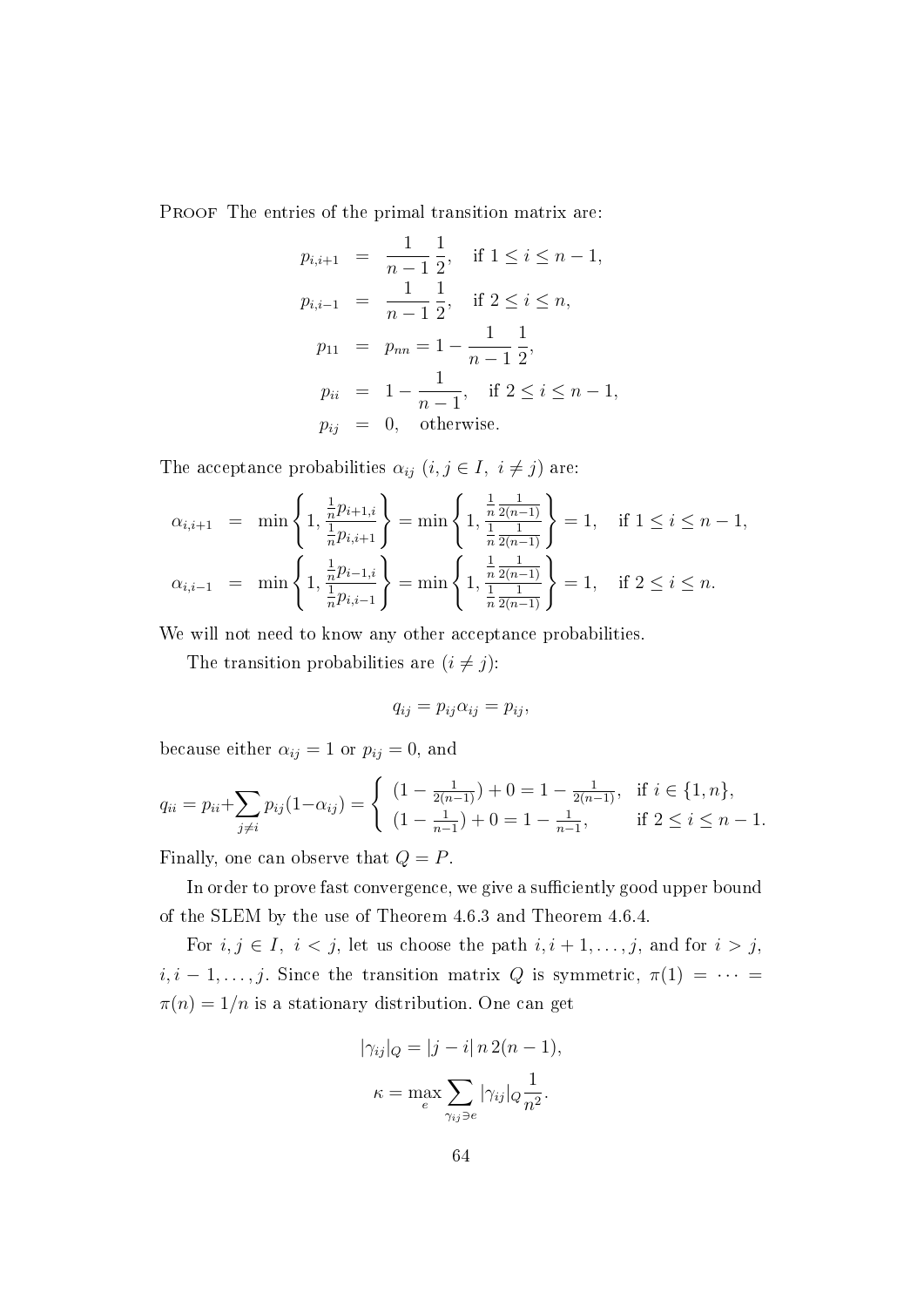For an oriented edge  $e = i \rightarrow i + 1$ ,

$$
\sum_{\gamma_{ij}\ni e} |\gamma_{ij}|_Q \frac{1}{n^2} = \bigg( \sum_{k=1}^i |\gamma_{k,i+1}|_Q + \sum_{k=1}^i |\gamma_{k,i+2}|_Q + \cdots + \sum_{k=1}^i |\gamma_{k,n}|_Q \bigg) \frac{1}{n^2},
$$

and in the following steps by summing arithmetical sequences,

$$
= \left(\frac{(i+1)i}{2} + \frac{(i+3)i}{2} + \dots + \frac{(2n-i-1)i}{2}\right)n \cdot 2(n-1) \cdot \frac{1}{n^2} =
$$
  
= 
$$
\frac{((i+1)+(2n-i-1))(n-i)}{2} \cdot \frac{i}{2} \cdot 2(n-1) \cdot \frac{1}{n} = (n-i)i(n-1).
$$

If  $e = j \rightarrow j - 1$ , then the quantity under consideration is equal to the quantity associated with the oriented edge  $1 + n - j \rightarrow 2 + n - j$ . Therefore, it is  $(j-1)(n-(j-1))(n-1)$ .

The function  $i \mapsto (n - i)i$  has its maximum among integers in  $n/2$ , if n is even, and in both  $(n-1)/2$  and  $(n+1)/2$ , if n is odd. One can get

$$
\kappa = \begin{cases} \frac{n^2}{4}(n-1), & \text{if } n \text{ is even} \\ \frac{n-1}{2} \frac{n+1}{2}(n-1), & \text{if } n \text{ is odd} \end{cases} \le \frac{n^2}{4}(n-1).
$$

By using Theorem 4.6.3,

$$
\lambda_2 \le 1 - \frac{4}{n^2(n-1)} \le 1 - \frac{1}{n^3}.
$$

Proceeding to eigenvalue  $\lambda_n$  we could use Proposition 4.6.5. As an alternative, to see another example, we use Theorem 4.6.4 directly. We choose the oriented edge  $i \rightarrow i$  by itself as a path  $\sigma_i$ .

$$
\sum_{\sigma_i \ni e} |\sigma_i|_Q \pi(i) = \begin{cases} 0, & \text{if } e \neq j \to j \text{ for any } j \in I, \\ |\sigma_j|_Q \pi(j) = \frac{1}{\pi(j)p_{jj}} \pi(j) = \frac{1}{p_{jj}}, & \text{if } e = j \to j \text{ for some } j \in I. \end{cases}
$$

 $1/p_{jj}$  is maximal if  $2 \le j \le n-1$ , so

$$
\alpha = \frac{1}{1 - \frac{1}{n-1}},
$$

and by Theorem 4.6.4,

$$
\lambda_n \ge -1 + 2\left(1 - \frac{1}{n-1}\right) = 1 - \frac{2}{n-1}.
$$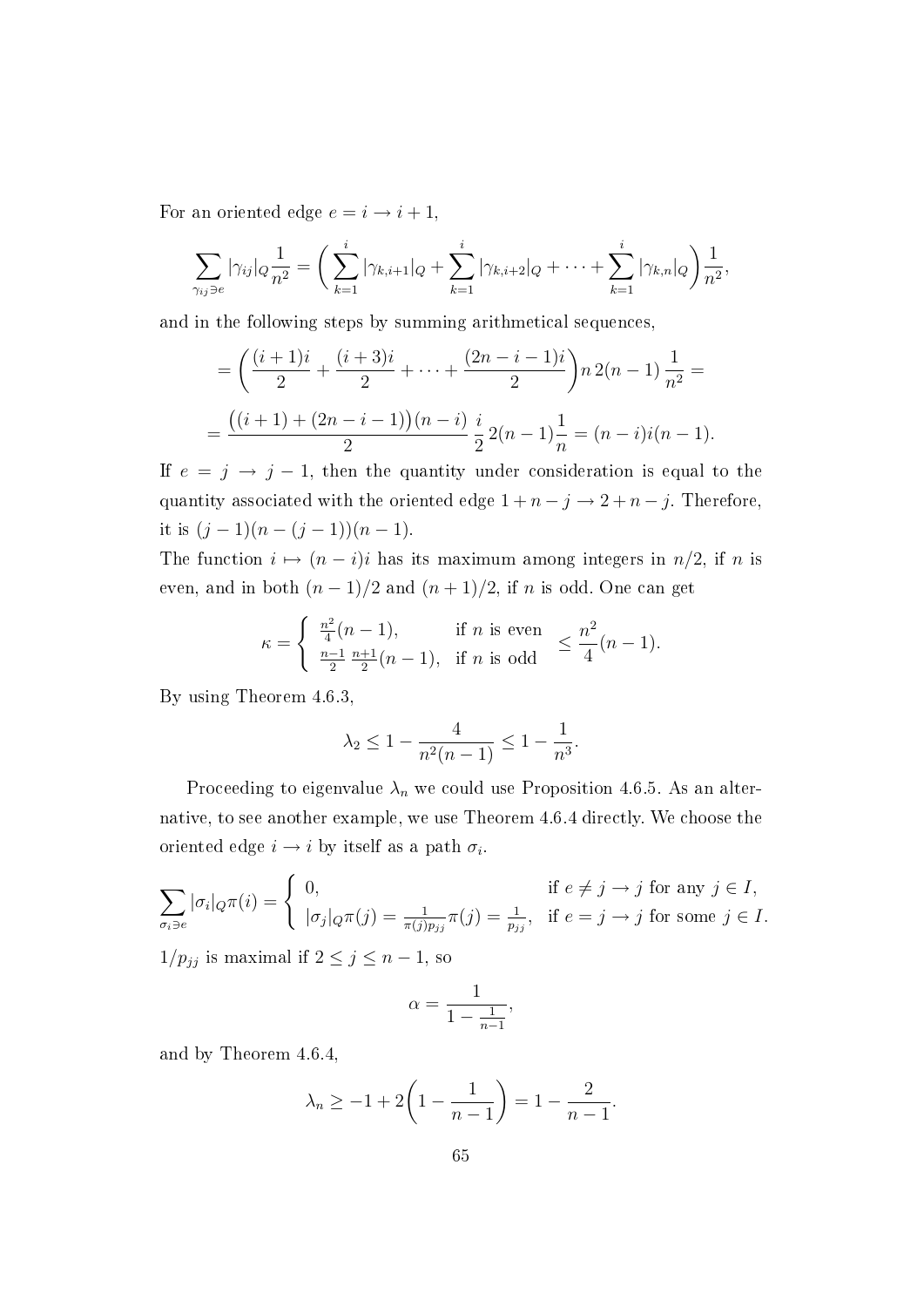These two bounds guarantee that the SLEM is  $\lambda_2$ . By defining the function  $p(n) = n^{3+\epsilon}$  (for any  $\epsilon > 0$ ),

$$
\lim_{n \to \infty} \left( 1 - \frac{1}{n^3} \right)^{p(n)} = 0.
$$

#### 5.2 MIS is slow at sorting by reversals

In this section we wish to introduce a signed permutation that has the property that sampling from its minimal sequences of sorting reversals the MIS has exponential relaxation time. From a certain viewpoint this improves the result with the Ladder, because it is not based on an artificially constructed graph, instead it shows explicitly that there are troublesome signed permutations which the MIS algorithm might encounter in everyday practice.

**Proposition 5.2.1** For every positive, even integer n there exists a signed permutation of size  $5n - 1$ , such that sampling from its minimal sequences of sorting reversals the MIS has a relaxation time exponential in input size  $5n - 1$ .

PROOF Let us consider the following signed permutation:

$$
(-4, +3, +2, +1).
$$

By the Hannenhalli–Pevzner theory there are exactly 26 different optimal sorting sequences of this signed permutation, that is, sequences of reversals to turn it into id. Each optimal sequence uses 4 reversals.

The first optimal reversal transforms  $(-4, +3, +2, +1)$  into one of the following six signed permutations:

$$
(-3, +4, +2, +1);
$$
  $(-4, -1, -2, -3);$   $(-4, +3, +2, -1);$   
 $(-1, -2, -3, +4);$   $(-4, +3, -2, +1);$   $(-4, -3, +2, +1).$ 

A common property of the first two  $((-3, +4, +2, +1), (-4, -1, -2, -3))$  is that both have unique optimal sorting sequences: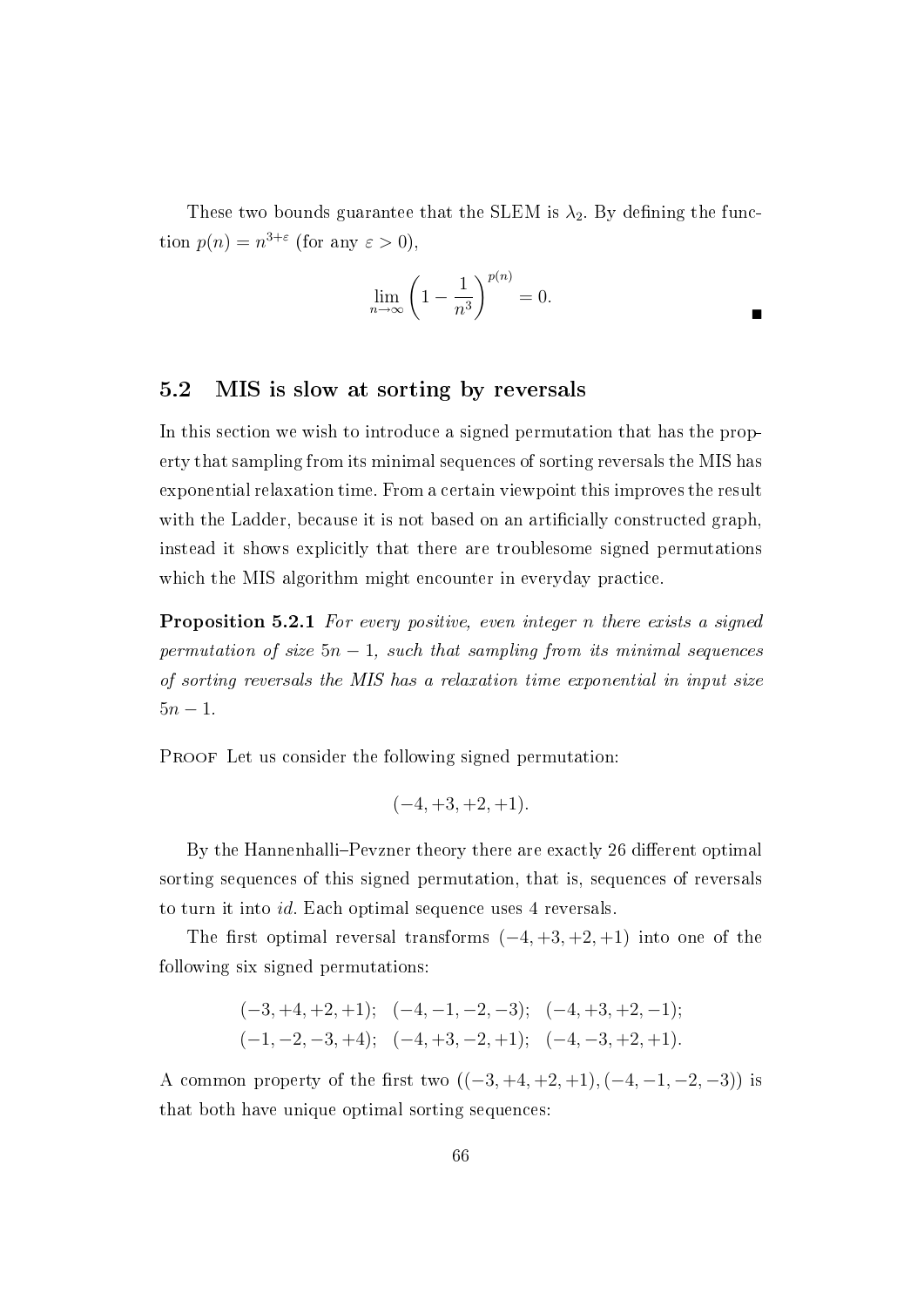$$
(-3, +4, +2, +1)
$$
  
\n $(-4, -1, -2, -3)$   
\n $(-4, -1, -2, -3)$   
\n $(+1, +4, -2, -3)$   
\n $(-3, -2, -1, +4)$   
\n $(+1, +2, -4, -3)$   
\n $(+1, +2, -4, -3)$ 

Each of the other four has six optimal sorting sequences. Each gives a diagram similar to this one:

$$
(-4, +3, +2, -1)
$$
\n
$$
(-4, +3, +2, -1)
$$
\n
$$
(-4, -3, +2, -1)
$$
\n
$$
(-4, +3, -2, -1)
$$
\n
$$
(-4, +3, -2, -1)
$$
\n
$$
(-4, +3, -2, -1)
$$
\n
$$
(-4, +3, -2, -1)
$$
\n
$$
(-4, -3, -2, -1)
$$
\n
$$
(-4, -3, -2, -1)
$$
\n
$$
(-4, -3, -2, -1)
$$
\n
$$
(-4, -3, -2, -1)
$$
\n
$$
(-4, +3, -2, -1)
$$
\n
$$
(-4, -3, -2, -1)
$$
\n
$$
(-4, +3, -2, -1)
$$
\n
$$
(-4, -3, -2, -1)
$$

So (−4, +3, +2, +1) has 26 optimal sorting sequences. Now, the real example is 'n instances of  $(-4, +3, +2, +1)$  placed one next to another with spacing':

$$
\left(-4, +3, +2, +1, +5, -9, +8, +7, +6, \ldots\right.
$$
  

$$
\ldots, +5(n-1), -(5n-1), +(5n-2), +(5n-3), +(5n-4)\right).
$$

To prove exponential relaxation time we shall use Liu's result from Section 4.4. Our target distribution  $\pi$  is the uniform distribution on all optimal sorting sequences. Therefore the largest importance ratio  $w(1) = \pi(1)/p(1)$ is given by the smallest proposal probability  $p(1)$ .

An optimal sorting sequence of reversals comprises independent optimal sorting sequences of the small, four-character-long blocks. One has to pick one of 26 sequences for every block and then carry out the reversals given by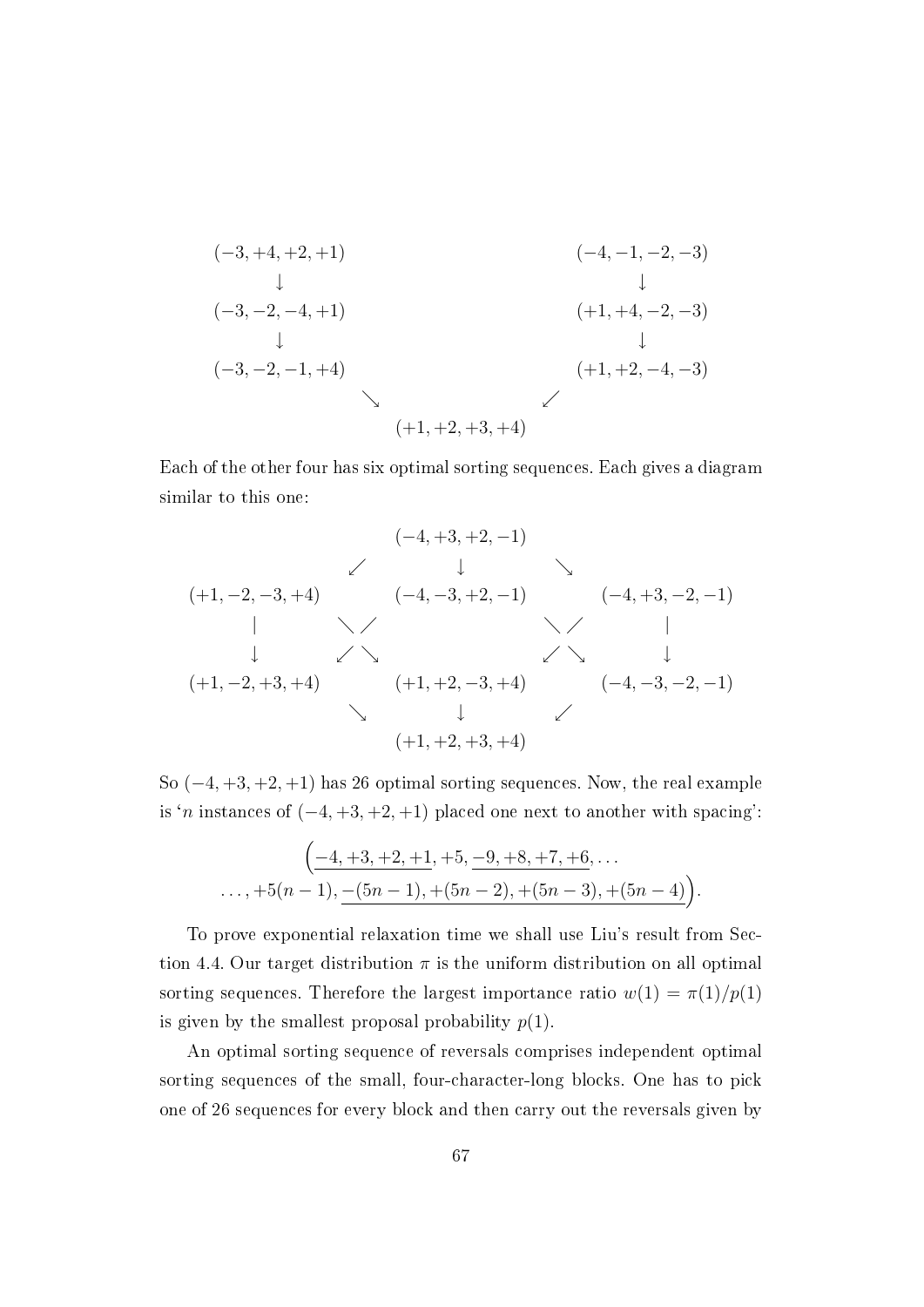these n sequences in arbitrary order (but obeying the chosen and thereafter xed order in every four-reversal-long sequence). As a result of this, there are

$$
\pi(1)^{-1} = \frac{(4n)!}{(4!)^n} 26^n
$$

optimal sorting sequences.

The least probable path of the random walk procedure yields the smallest proposal probability in the MIS. This probability is realized, for instance, when one chooses to sort small blocks one after another, sorting each by a sorting sequence of the 'branching type', that is, the case of  $(-4, +3, +2, -1)$ , where there were 3, then 2 possible choices for the next step. The probability of one such sorting sequence is

$$
p(1) = \frac{1}{6n} \frac{1}{6(n-1) + 3} \frac{1}{6(n-1) + 2} \frac{1}{6(n-1) + 1}.
$$
  

$$
\frac{1}{6(n-1)} \frac{1}{6(n-2) + 3} \frac{1}{6(n-2) + 2} \frac{1}{6(n-2) + 1} ... \frac{1}{6} \frac{1}{3} \frac{1}{2} \frac{1}{1} =
$$
  

$$
= \frac{(6n-1)(6n-2)(6n-7)(6n-8)...5 \cdot 4}{(6n)!},
$$

and consequently, assuming that  $n$  is even,

$$
(4n)! p(1) = \frac{(6n-1)(6n-2)\dots(3n+5)(3n+4)}{6n(6n-1)\dots(5n+2)(5n+1)} \cdot \frac{(3n-1)(3n-2)\dots5\cdot4}{5n(5n-1)\dots(4n+2)(4n+1)} < \frac{1}{1} \left(\frac{3}{5}\right)^n.
$$

The spectral gap is

$$
\frac{1}{w(1)} = \frac{p(1)}{\pi(1)} < \left(\frac{3}{5}\right)^n \frac{26^n}{(4!)^n} = \frac{1}{c^n} < \frac{1}{(c^{1/5})^{5n-1}},
$$

where

$$
c = \frac{5}{3} \frac{4!}{26} = 1.538 \dots > 1,
$$

and this means exponential relaxation time with respect to input size  $5n-1$ .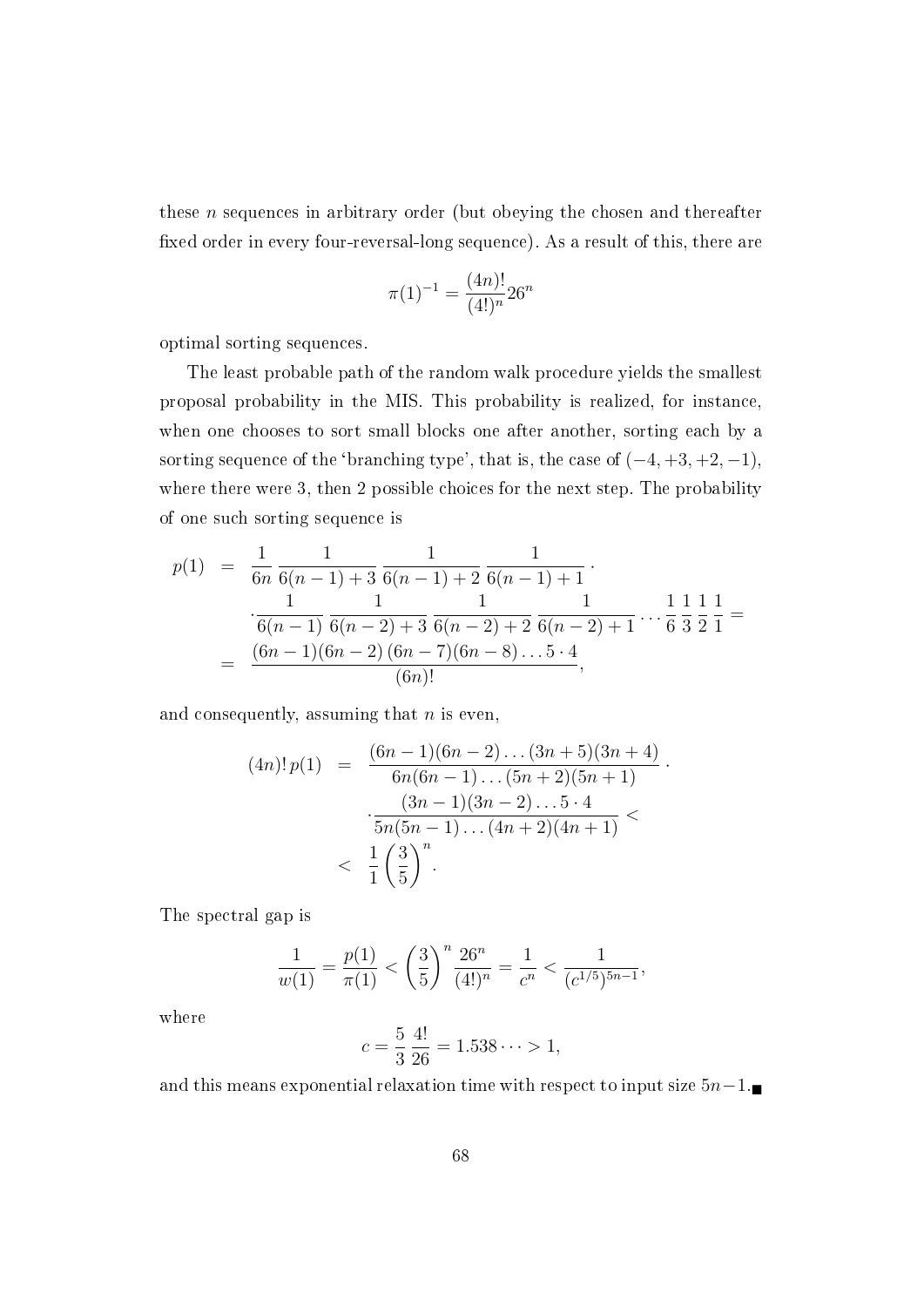## 5.3 Dragon's wing

Similarly to the example with the Ladder, the name was inspired by the shape of the defining graph, and secondly, by the attractiveness of this name. There are n paths and each path consists of n edges which lead from the top (the tip of the wing) to the bottom (the dragon's body). (See Figure 3.) The task is the same: sampling from the set of all paths, uniformly at random.



Figure 3: Dragon's wing

Proposition 5.3.1 The MIS applied to sample from the set of paths of the Dragon's wing has the same SLEM and relaxation time as it had with the Ladder (Section 5.1), therefore it has exponential relaxation time.

PROOF This is caused by the fact that the *random walk procedure* yields the same trial distribution. This does not seem symbolically at first glance because we change the order of the paths to satisfy Liu's condition for importance weights from Section 4.4:  $w(1) \ge w(2) \ge \cdots \ge w(n)$ . The trial distribution is as follows: for  $i, j \in \{1, \ldots, n\}$ 

$$
p_{ij} = p(j) = \left(\frac{1}{2}\right)^{(n+1-j)\wedge(n-1)}.
$$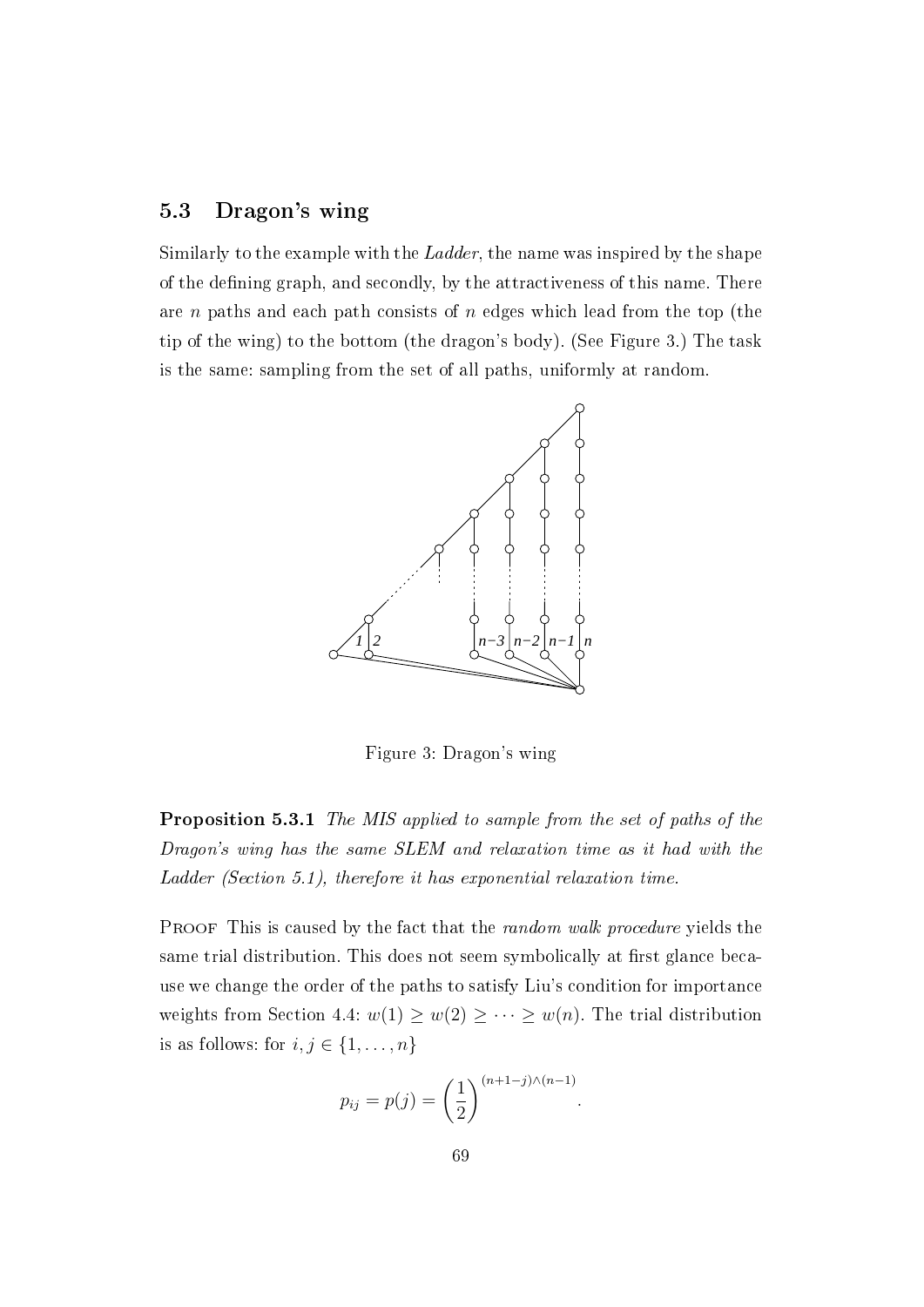Liu's theorem tells us that

$$
\rho = \lambda_2 = 1 - \frac{1}{w(1)} = 1 - \frac{n}{2^{n-1}}.
$$

However, we have a problem with the ParIS. If we fix a window size  $k$  $(2 \leq k \leq n-1)$ , then the Markov chain will not be irreducible: there will always be paths out of reach. If we fix the window size to be  $n$ , then we get the MIS.

To overcome this problem, we pick a random window size  $k \in \{2, 3, ..., n\}$ in every step independently with uniform distribution, and we take the ParIS step with this window size. That means, we pick a connected part of length k of the current path randomly and replace it with another one, using the random walk procedure starting from the starting node of the window, if the random walk ends up in the ending node of the window. If it ends up somewhere else, we do not change the path, so we stay in the same state of the Markov chain. (An obvious necessary condition to be able to leave state i is to draw  $k \geq i \vee 2$  and to have the last node of the path in the window.) This MCMC method turns out to be rapidly mixing.

Proposition 5.3.2 The ParIS with uniform window size distribution on the set  $\{2, 3, \ldots, n\}$  applied to the Dragon's wing has polynomial relaxation time.

PROOF Relying on the last formulae of Section 3.6, transition probabilities  $q_{ij}$  are

$$
q_{ij} = \sum_{k=j}^{n} \frac{1}{n-1} \frac{1}{n-k+1} \min\left\{ \left(\frac{1}{2}\right)^{k-j+1}, \left(\frac{1}{2}\right)^{(k-i+1)\wedge (k-1)} \right\}, \quad \text{if } i < j,
$$
  

$$
q_{ij} = \sum_{k=i}^{n} \frac{1}{n-1} \frac{1}{n-k+1} \min\left\{ \left(\frac{1}{2}\right)^{(k-j+1)\wedge (k-1)}, \left(\frac{1}{2}\right)^{(k-i+1)} \right\}, \quad \text{if } i > j,
$$

that is,

$$
q_{ij} = \frac{1}{n-1} \sum_{k=i \vee j}^{n} \frac{1}{n-k+1} \left(\frac{1}{2}\right)^{(k-(i \wedge j)+1)(k-1)}, \text{ if } i \neq j.
$$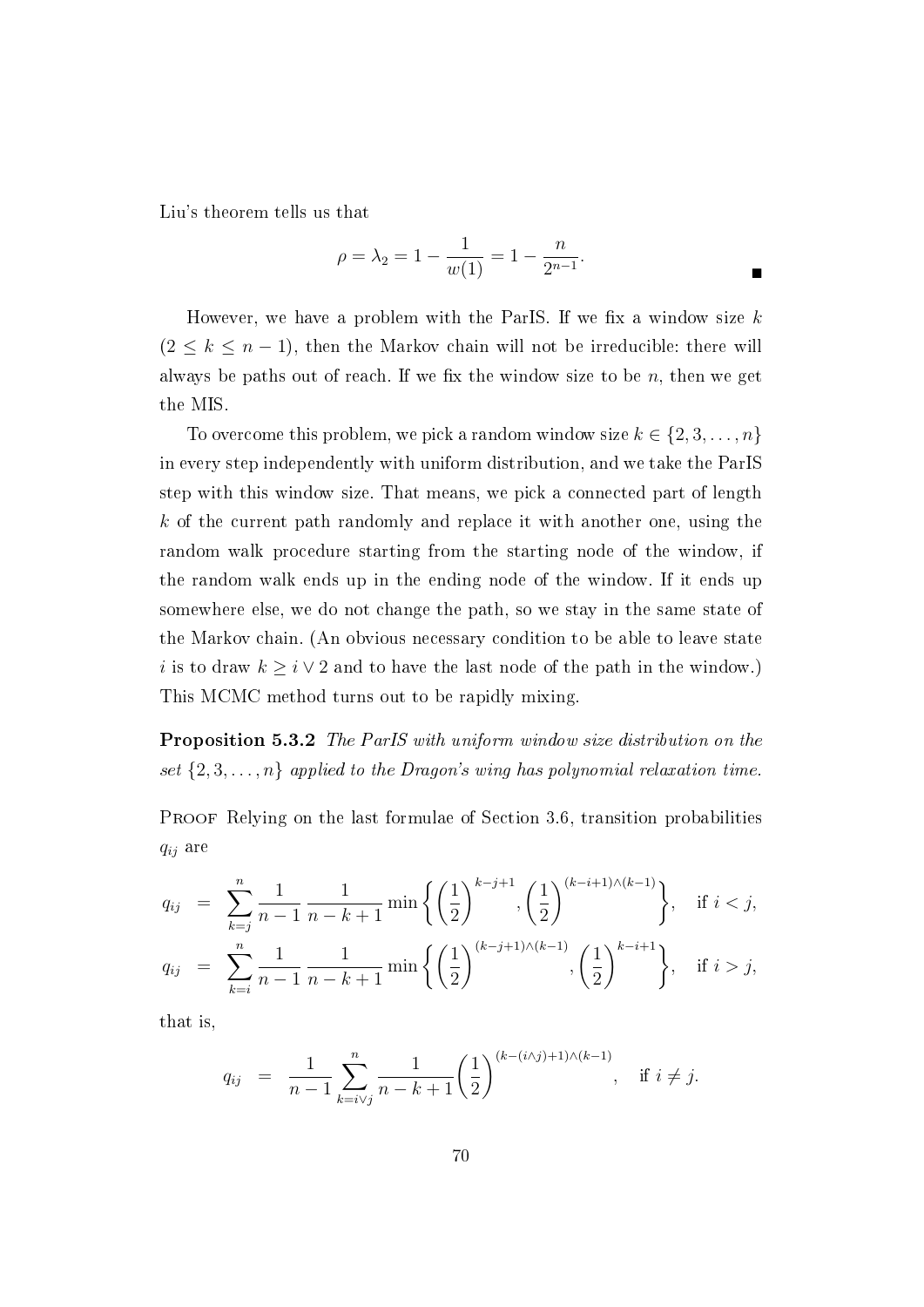We will prove shortly that  $q_{ii} \geq 1/2$ , if  $n \geq 6$ . Hence Proposition 4.6.5 gives that all eigenvalues of transition matrix  $Q$  are nonnegative.

Indeed, if  $i \neq j$ , then

$$
q_{ij} = \sum_{w} \min \left\{ p_{ij}^w, p_{ji}^w \right\} \le \min \left\{ \sum_{w} p_{ij}^w, \sum_{w} p_{ji}^w \right\} \le \sum_{w} p_{ij}^w.
$$

It is obvious by the definition of  $p_{ij}^w$  that

 $\sum$  $j\neq i$  $\sum$  $\omega$  $p_{ij}^w \leq P^{\text{proposal}}$  (the last node of the path is in the window).

These two observations yield

$$
q_{ii} = 1 - \sum_{j \neq i} q_{ij} \ge 1 - \sum_{j \neq i} \sum_{w} p_{ij}^w \ge
$$

 $\geq P^{\text{proposal}}$  (the last node of the path is *not* in the window).

With straightforward calculation one can get

 $q_{ii} \ge P^{\text{proposal}}$  (the last node of the path is *not* in the window) =

$$
= \frac{1}{n-1} \left( \frac{1}{2} + \frac{2}{3} + \frac{3}{4} + \dots + \frac{n-2}{n-1} \right) =
$$
  

$$
= \frac{1}{n-1} \left( \frac{1}{2} + \left( \frac{1}{2} + \frac{1}{6} \right) + \left( \frac{1}{2} + \frac{1}{6} + \frac{1}{12} \right) + \dots \right) \ge
$$
  

$$
\geq \frac{1}{n-1} \left( \frac{1}{2} (n-2) + \frac{1}{6} (n-3) \right),
$$

and the last term is greater than or equal to  $1/2$ , if  $n \geq 6$ .

Just as with the Ladder, we use Theorem 4.6.3 to prove polynomial relaxation time. We choose the same paths in the Markov chain: for  $i < j$ , we choose the path  $i, i + 1, \ldots, j$ , and for  $i > j, i, i - 1, \ldots, j$ .

To keep calculations easier, each sum in transition probabilities  $q_{ij}$  is replaced by its first summand. This is a lower bound of  $q_{ij}$  and therefore it yields an upper bound of  $\kappa$ .

$$
q_{ij} \geq \frac{1}{n-1} \frac{1}{n - (i \vee j) + 1} \left(\frac{1}{2}\right)^{(i \vee j) - (i \wedge j) + 1}, \text{ if } i \neq j.
$$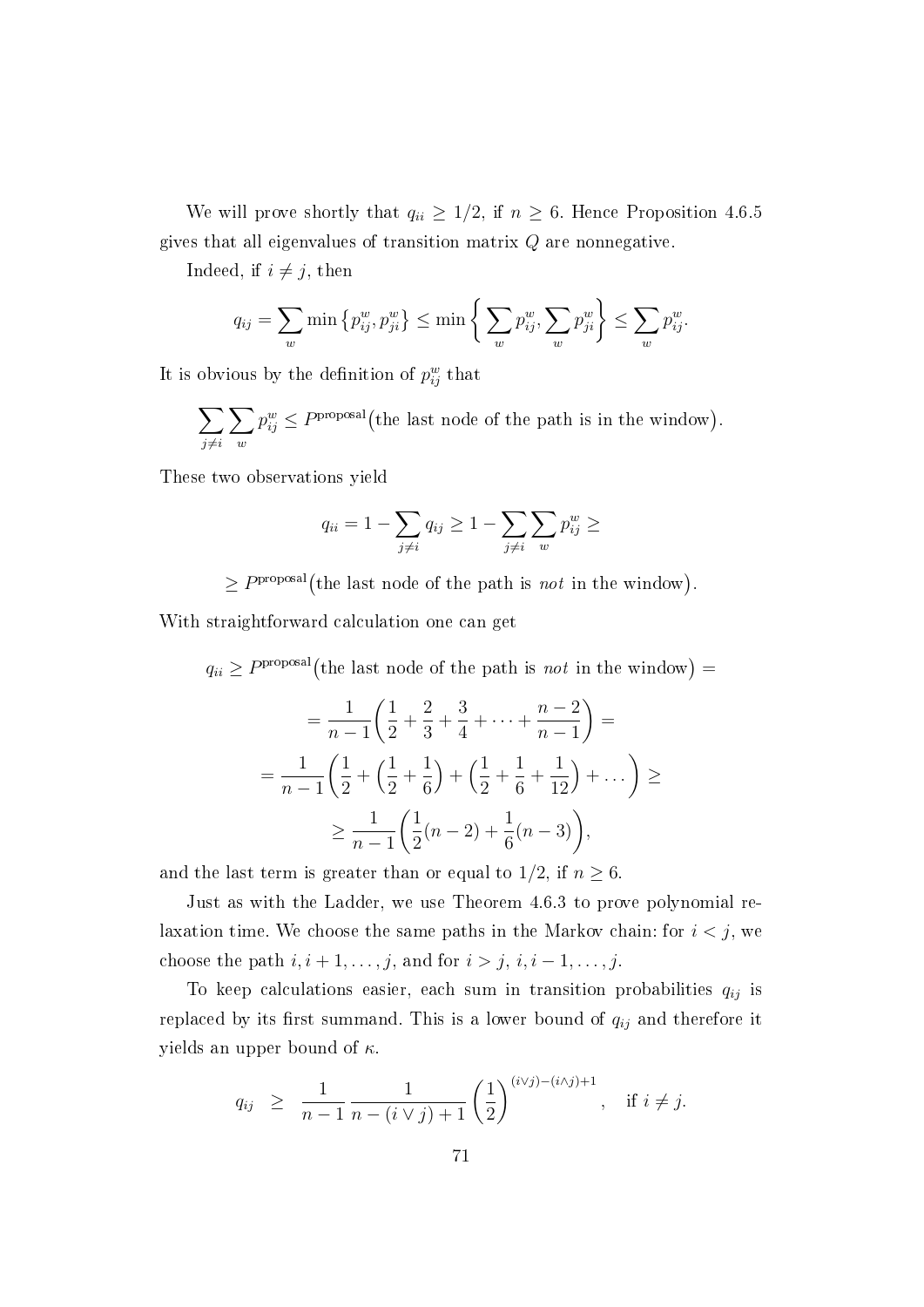With some calculation similar to that of the Ladder one can get

$$
\kappa \le \frac{1}{2}n^3(n-1),
$$

which means polynomial relaxation time.

#### 5.4 Another example

We describe a quite complicated graph. It can be seen as a far descendant of the Dragon's wing (Section 5.3) with the property that the ParIS method applied to sample from the set of its paths is not rapidly mixing even with uniform window size distribution. Figure 4 shows this graph.



Figure 4: The graph that defines this example. Here  $a = 3$ ,  $b = 4$ .

Suppose that *n* is even. Pick integers  $a, b \geq 2$ , with  $a \leq b$ . Every path starts at the top node and leads to the one at the bottom. We construct the set of all paths I as the disjoint union of three sets:  $I = A \cup B \cup C$ .

The top node has two neighbours. If we go and keep to the left, then there is a split in every step from the first node until the  $(n/2-2)$ nd one. In every step the current path splits into a paths. These new paths do not branch and they lead straight to the last node. They form set B. From the  $(n/2 - 1)$ st node until the  $(n - 2)$ nd one there is a split in every step into b branches. These new branches also continue branching into b branches in every step and they form set A.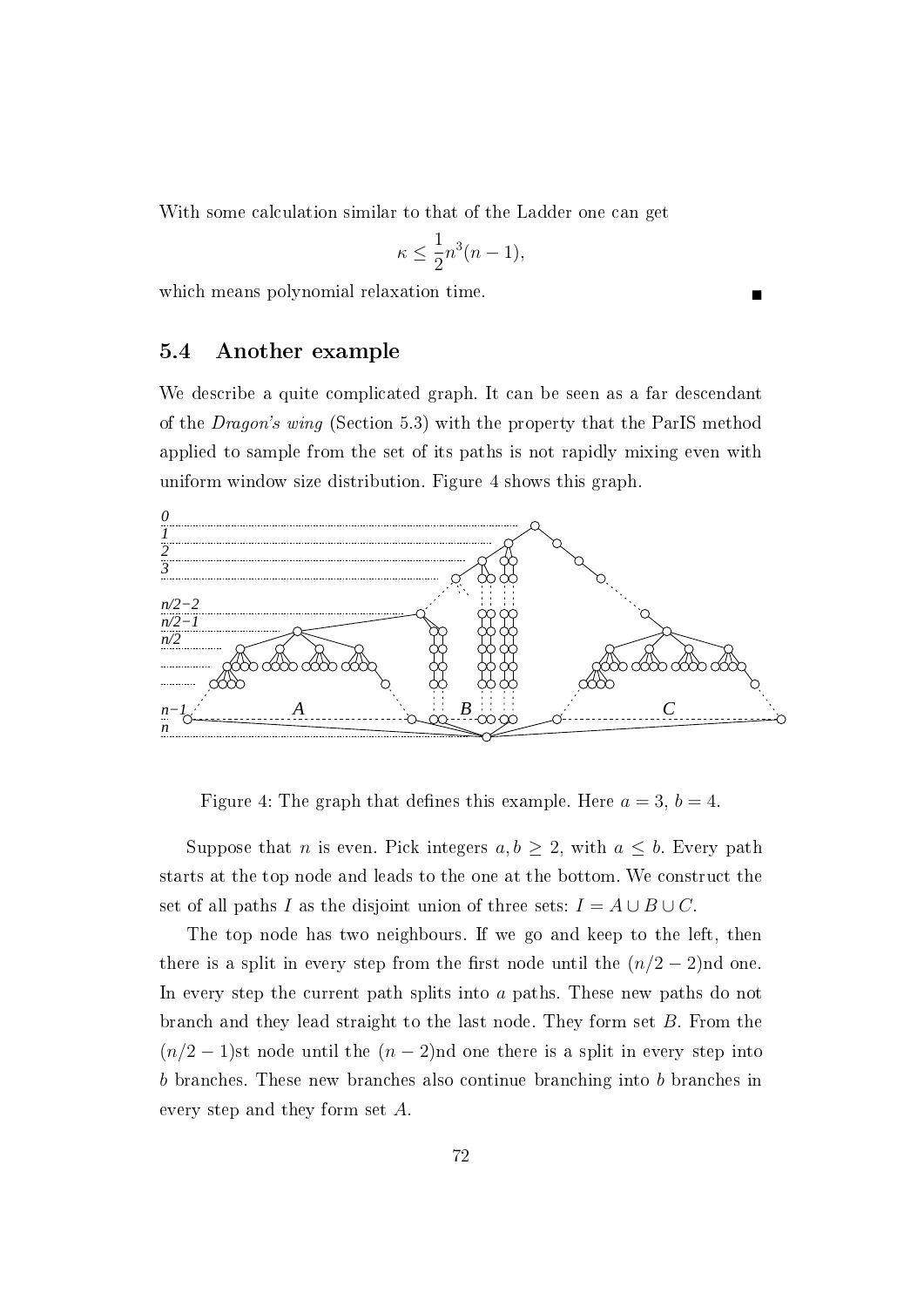If we start from the top node to the right, there is no branching until the  $(n/2-2)$ nd node. From the  $(n/2-1)$ st one, we create an exponentially branching part, identical to set A. We call this set of paths C.

Obviously,  $|A| = |C| = b^{n/2}$ ,  $|B| = (a-1)(n/2-2)$ .

Assume that we would like to sample random elements from the set of all directed paths leading from the top node to the bottom one, uniformly at random. Relying on what we learnt from the Dragon's wing, we use ParIS with uniform window size distribution on the set  $\{2, 3, \ldots, n\}$ . Unfortunately, we will find that the method has exponential relaxation time. In fact, one should not be surprised, since the underlying idea of the construction is the creation of a bottleneck between  $A \cup B$  and C.

Proposition 5.4.1 The ParIS method with uniform window size distribution on the set  $\{2, 3, \ldots, n\}$  applied to sample random elements from the set of all directed paths of this graph leading from the top node to the bottom one has exponential relaxation time.

PROOF We use the notion of conductance and Cheeger's inequality (Theorem 4.5.2) to prove slow mixing. The reader is advised to recall the notations of Section 4.5.

For the subset C of paths (or equivalently, subset of the state space of the Markov chain)  $\pi(C) \leq 1/2$ , therefore, by definition,  $\Phi \leq F(C)/\pi(C)$ . If one can show that

$$
\frac{F(C)}{\pi(C)} \le \frac{1}{c^n},
$$

for some constant  $c > 1$ , then, by Cheeger's inequality

$$
1 - 2\frac{1}{c^n} \le 1 - 2\frac{F(C)}{\pi(C)} \le 1 - 2\Phi \le \lambda_2,
$$

which means exponential relaxation time.

In the ParIS method, the transition probabilities are

$$
q_{ij} = q_{ji} = \sum_{w} \min \{ p_{ij}^w, p_{ji}^w \}.
$$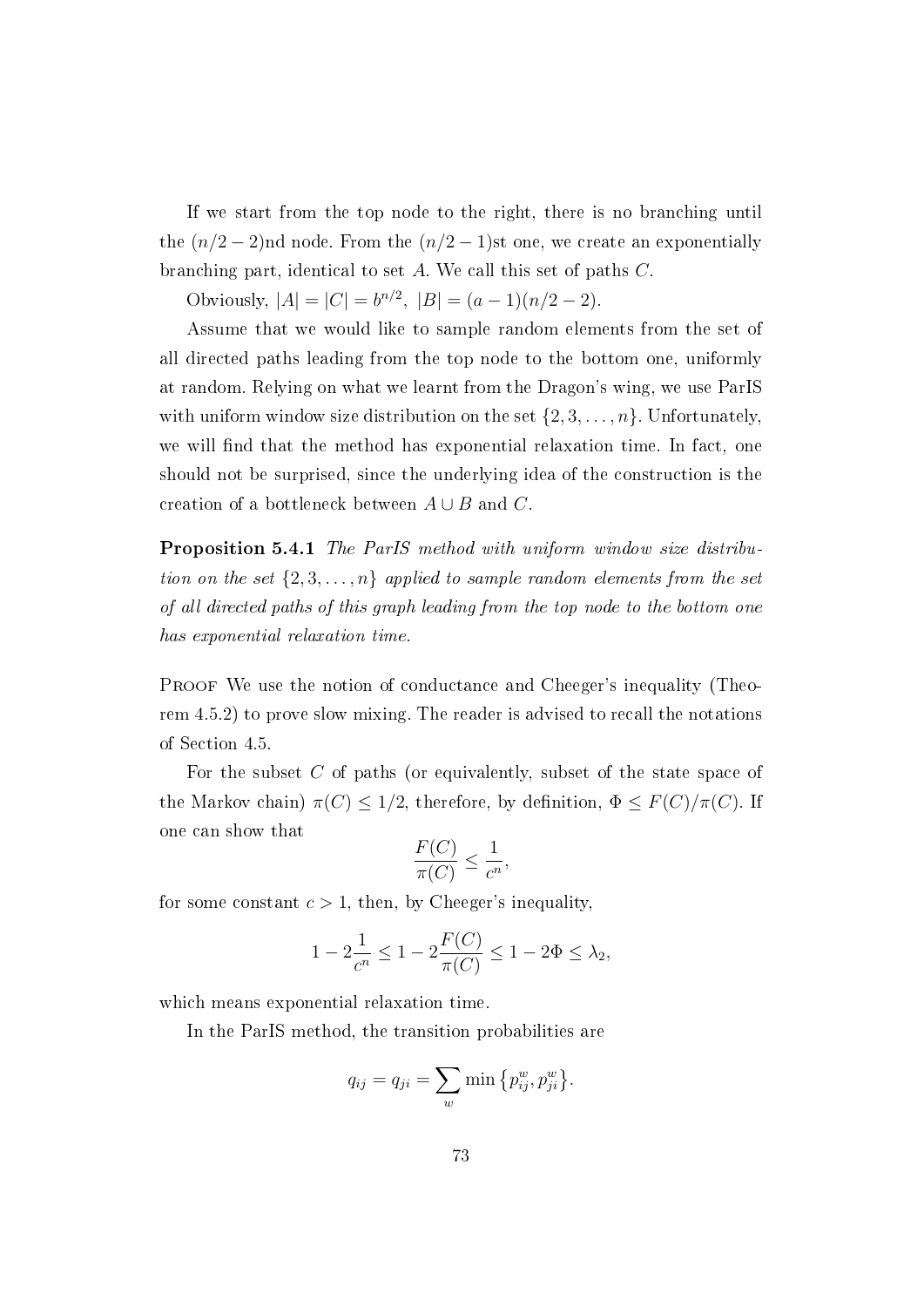With this specific graph, all transitions we need imply a unique window size and window location (that is, the whole path), hence these sums consist of one summand only. Values  $p_{ij}^w$  which will be needed are as follow:

$$
p_{ij}^w = \frac{1}{n-1} \cdot 1 \cdot \frac{1}{2b^{n/2}}, \quad \text{if } i \in A, \ j \in C,
$$
  
\n
$$
p_{ij}^w = \frac{1}{n-1} \cdot 1 \cdot \frac{1}{2 a^{n/2-2} b^{n/2}}, \quad \text{if } i \in C, \ j \in A,
$$
  
\n
$$
p_{ij}^w = \frac{1}{n-1} \cdot 1 \cdot \frac{1}{2 b^{n/2}}, \quad \text{if } i \in B, \ j \in C,
$$
  
\n
$$
p_{ij}^w \ge \frac{1}{n-1} \cdot 1 \cdot \frac{1}{2 a^{n/2-2}}, \quad \text{if } i \in C, \ j \in B.
$$

As a result,

$$
q_{ij} = q_{ji} = \frac{1}{n-1} \cdot 1 \cdot \frac{1}{2 a^{n/2 - 2} b^{n/2}}, \quad \text{if } i \in A, j \in C,
$$

and  $a \leq b$  implies

$$
q_{ij} = q_{ji} = \frac{1}{n-1} \cdot 1 \cdot \frac{1}{2b^{n/2}}, \quad \text{if } i \in B, \ j \in C.
$$

In our case,  $\pi$  is the uniform distribution. Consequently, for any  $S \subseteq I$ ,  $k \in I$ ,

$$
\frac{F(S)}{\pi(S)} = \frac{\sum_{i \in S, j \in I \setminus S} \pi(i) q_{ij}}{|S| \pi(k)} = \frac{\sum_{i \in S, j \in I \setminus S} q_{ij}}{|S|}.
$$

Specifically, for  $S = C$ ,

$$
\frac{F(C)}{\pi(C)} = \left(\sum_{i \in C, j \in A} q_{ij} + \sum_{i \in C, j \in B} q_{ij}\right) / |C|.
$$

The first summand is

$$
\frac{\sum_{i\in C,\ j\in A} q_{ij}}{|C|} = \frac{|C||A| q_{ij}}{|C|} = \frac{|A|}{(n-1) 2 a^{n/2-2} b^{n/2}} = \frac{1}{(n-1) 2 a^{n/2-2}},
$$

while the second one is

$$
\frac{\sum_{i \in C, j \in B} q_{ij}}{|C|} = \frac{|C||B| q_{ij}}{|C|} = \frac{|B|}{(n-1)2 b^{n/2}} = \frac{(a-1)(n/2-2)}{(n-1)2 b^{n/2}}.
$$

Hence  $F(C)/\pi(C) \leq 1/c^n$  for some constant  $c > 1$ , if n is big enough. This proves our statement.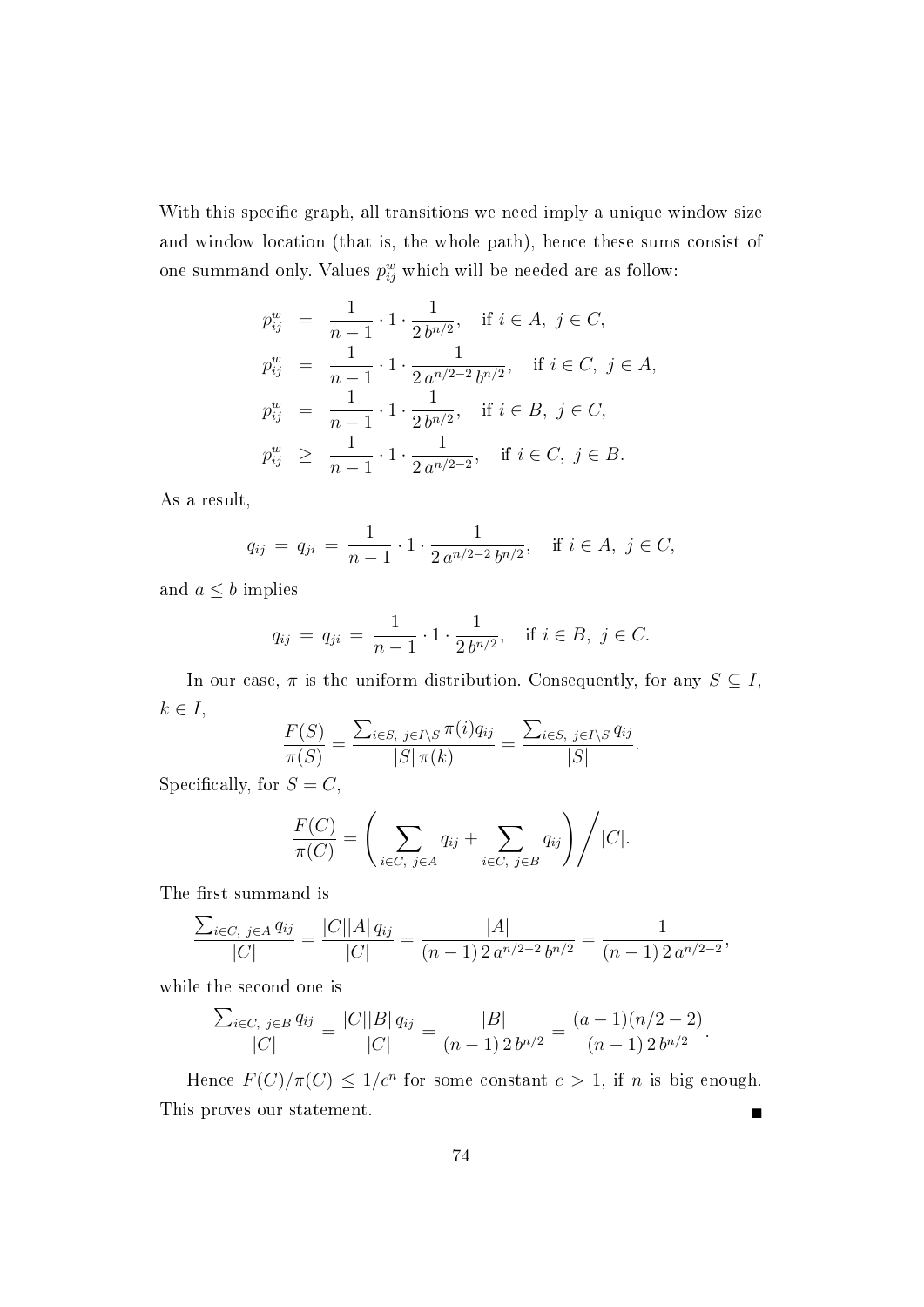The role of set  $B$  can be seen clearly now. It makes transitions from  $C$  to A very improbable, what is fruitful in the first summand, still it has relatively few elements, thus letting the second summand be small.

Note that the number of paths (i.e. the number of states of the Markov chain) is exponential in  $n$  and this fact has a great effect on the mixing rate. Exponentially many paths can indeed emerge in the problem of sorting by reversals. Therefore we need to cope with this situation if we try to find a fast algorithm to sample random elements from all optimal sorting sequences.

## 5.5 The ParIS needs to choose the whole sorting sequence with positive probability

In this section we show a signed permutation which proves that in the problem of sampling from optimal sequences of sorting reversals the ParIS needs to choose the whole sorting path as a window with positive probability to guarantee the irreducibility of the Markov chain.

We assume familiarity with the Hannenhalli–Pevzner theory. One can find introductions to the topic in [10, 19, 13, 5, 22].

Proposition 5.5.1 Let n be a positive integer. The set of optimal sorting sequences of reversals of any signed permutation  $\sigma$  whose breakpoint graph consists of two hurdles and an additional cycle as seen in Figure 5, can be partitioned into two disjoint subsets, such that signed permutations through which sorting sequences of one subset lead are disjoint from signed permutations of sorting sequences of the other subset, except for the two endpoints,  $\sigma$  and id.

Corollary 5.5.2 Any ParIS method to sample from the set of all optimal sequences of sorting reversals of  $\sigma$  has to cut the whole sequence out with positive probability to ensure that the Markov chain is irreducible.

To prove the proposition we will use an easy lemma, which is proved in [22].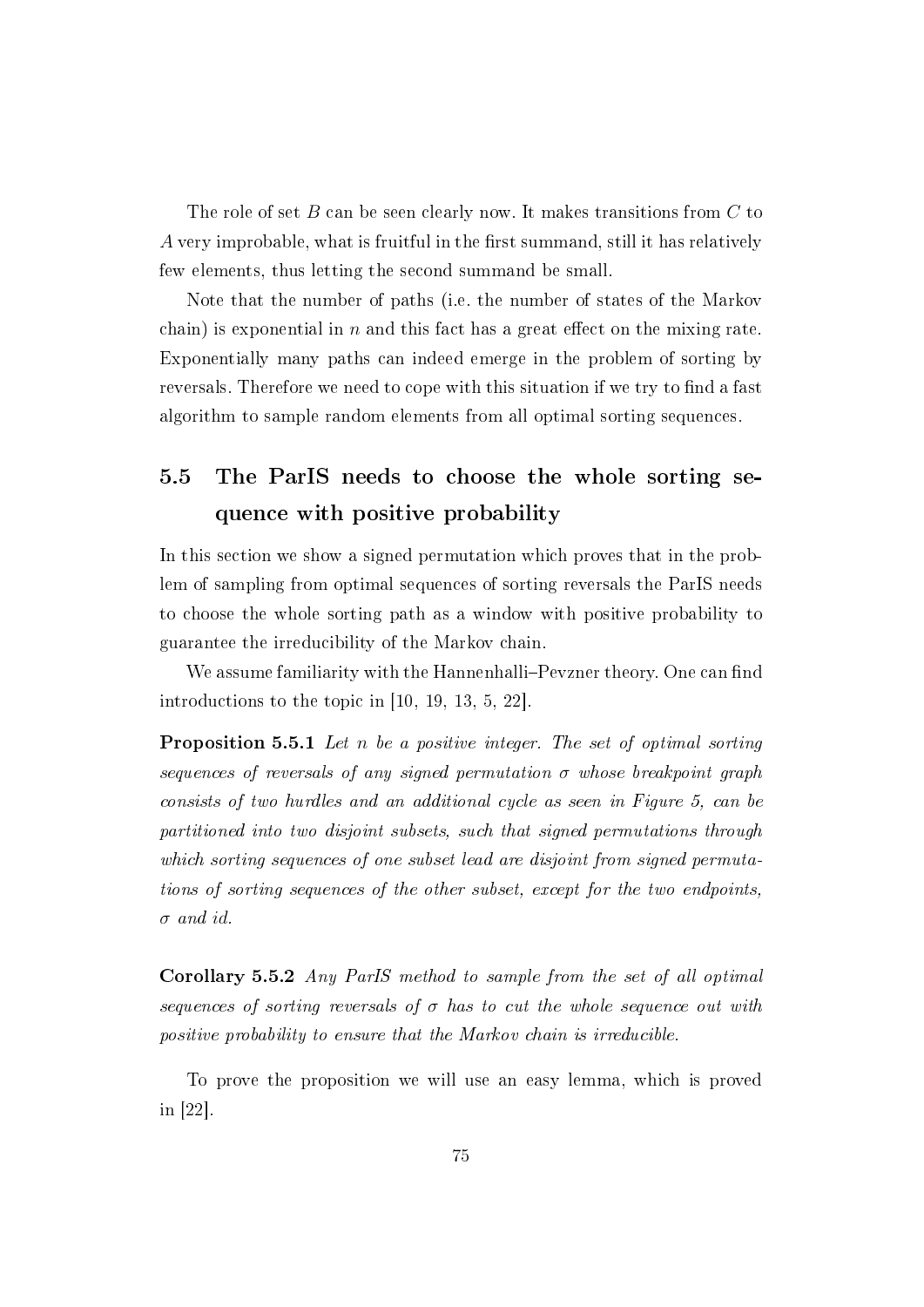

Figure 5: The breakpoint graph of the example,  $\sigma$ .

Lemma 5.5.3 If there is no fortress in the signed permutation, then a reversal is a sorting reversal if and only if, first, it does not introduce a new fortress, and secondly,  $\Delta c = -1$  and  $\Delta h = -2$ ; or  $\Delta c = 0$  and  $\Delta h = -1$ ; or  $\Delta c = 1$  and  $\Delta h = 0$ . Consequently, under the fortess-free assumption, a reversal that increases the number of hurdles cannot be a sorting reversal.

PROOF of the Proposition. Lemma 7 of [22] guarantees that all our permutations will be fortress-free. The structure of  $\sigma$  with the two hurdles implies that  $\sigma$  consists of integers with negative signs between the position of  $-k$ and  $-1$ , and integers with positive signs to the right from  $-1$ :

$$
\sigma = \Big(-k, \{ -2, -3, \ldots, -(k-1) \}, -1, \{ + (k+1), +(k+2), \ldots, +n \} \Big).
$$

There are three types of possible starting sorting reversals of permutation  $\sigma$ :

- 1. a hurdle merging,
- 2. the reversal that sorts the additional cycle, that is, that reverses the interval from  $-k$  to  $-1$ ,
- 3. a hurdle cutting: the cutting of either  $hurdle_1$  or  $hurdle_2$ .

We prove the Proposition by showing that optimal sorting sequences of Case 1 do not contain any permutations that any sequence of Case 2 or 3 contains, except for  $\sigma$  and id. The sorting sequences of Case 1 shall be the elements of the first set of the partition we are looking for, the second set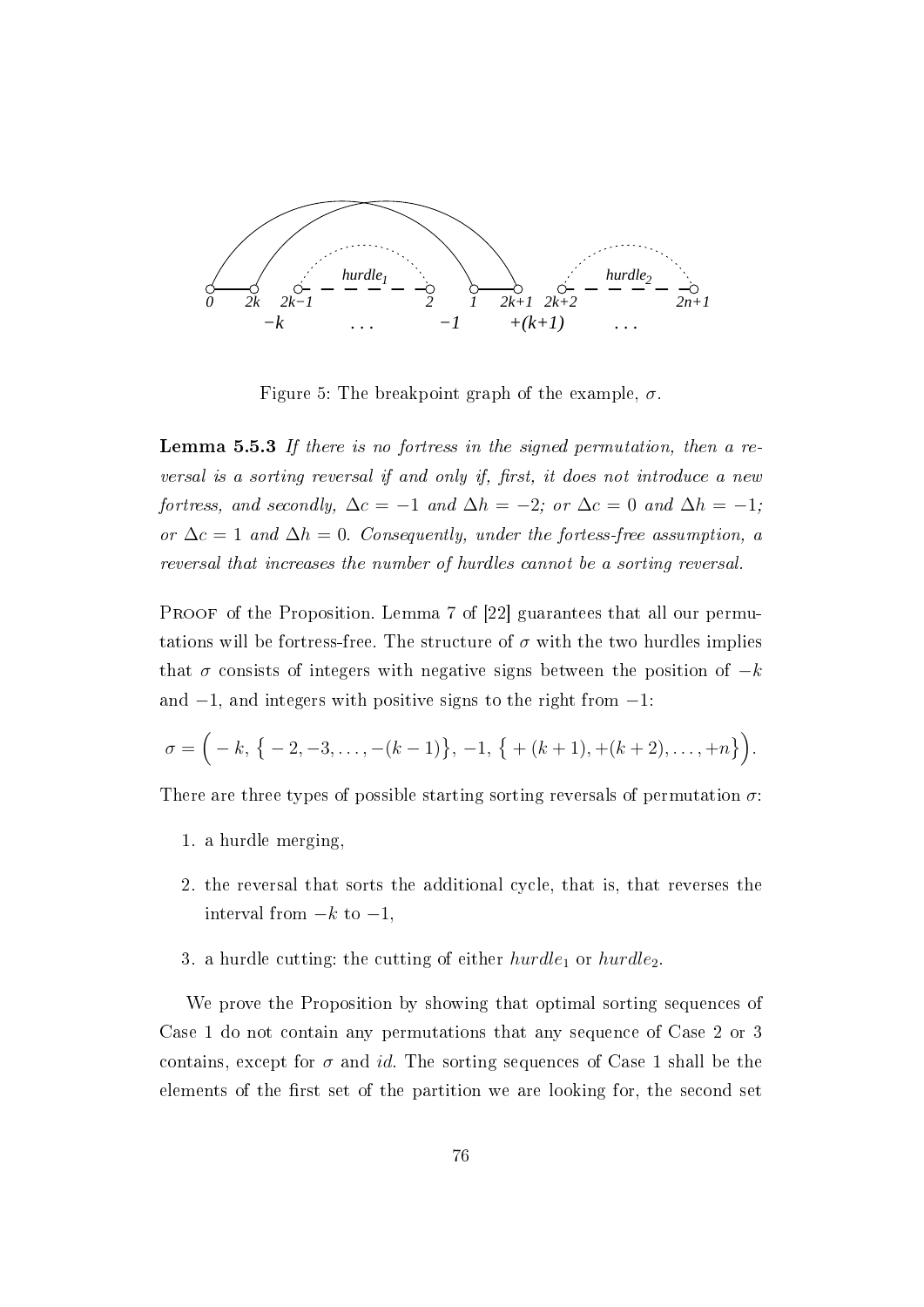shall consist of sequences of Case 2 and 3.

Case 1 We claim that if we start with a hurdle merging, the permutation will retain the following structure until the last reversal:

$$
\big(-,-,\dots,-,\,\pm 1,\,+,+,\dots,+ \big)
$$

(Claim 1). We also claim that the cycle formed by  $0, 2k, \ldots, 1, 2k+1, \ldots$  of the unsigned permutation will be in existence until the last reversal: either in this form (see Figure 6) or in the form  $0, 2k, \ldots, 2k+1, 1, \ldots$  (see Figure 7) (Claim 2). This implies that nothing but the last reversal will take  $\pm 1$  to the first position (Claim 3).



Figure 6: The additional cycle is oriented.



Figure 7: The additional cycle is unoriented.

Two reality edges of the same cycle are said to be convergent, if in a traversal of the cycle, they induce the same circular ordering of the vertices of the breakpoint graph, otherwise the edges are divergent. It is well-known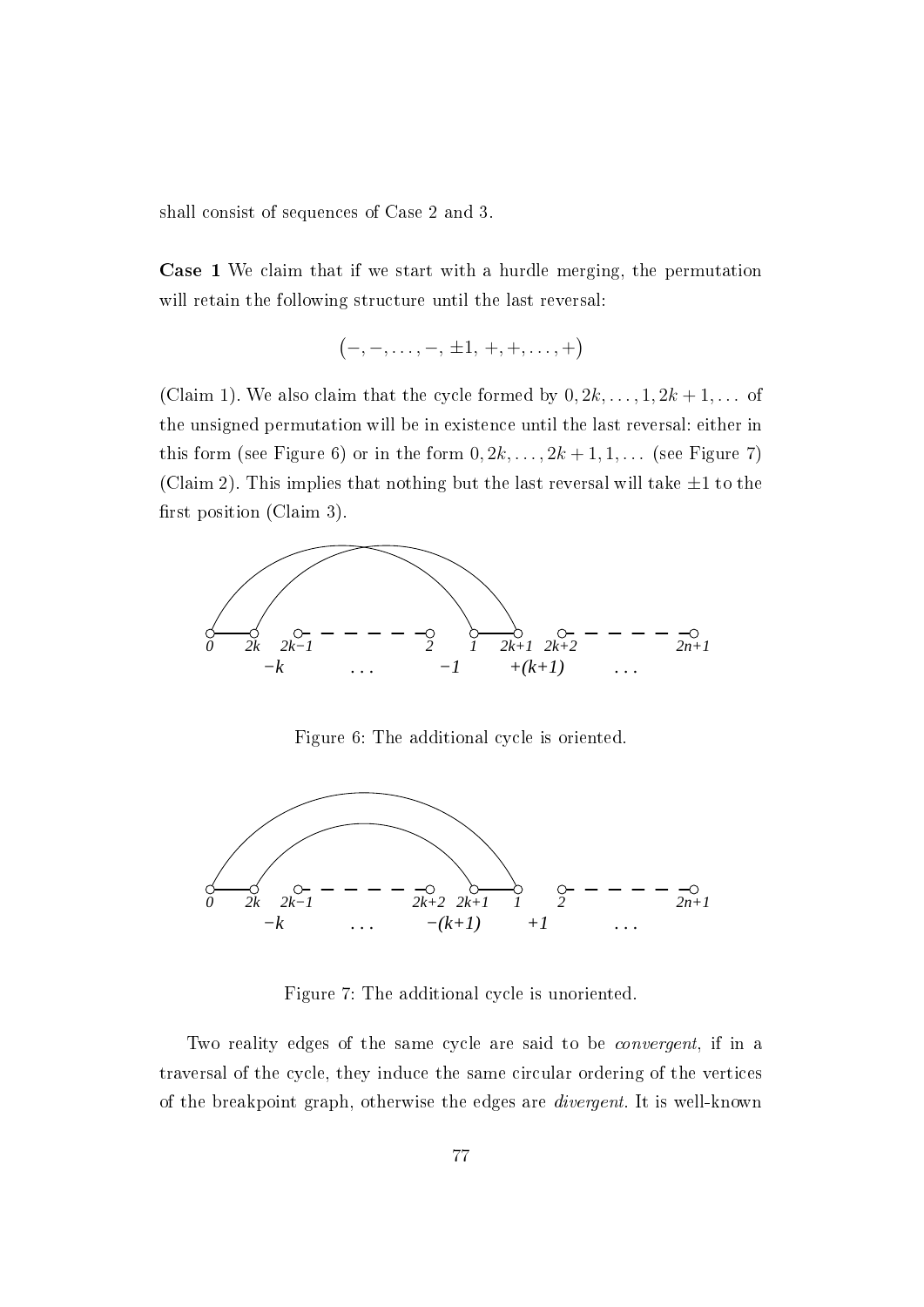that any reversal that acts on divergent reality edges will split the cycle to which the edges belong, and any reversal that acts on convergent edges will not split the cycle to which they belong.

Assume that desire edge  $2j$ ,  $2j + 1$   $(0 \le j \le n)$  of the unsigned permutation is oriented. Then the interval on which the corresponding sorting reversal acts is one of the following four:

$$
(\ldots, \underline{-j, \ldots}, +(j+1), \ldots),
$$
\n
$$
(\ldots, \underline{+(j+1), \ldots}, -j, \ldots),
$$
\n
$$
(\ldots, +j, \underline{\ldots}, -(j+1), \ldots),
$$
\n
$$
(\ldots, -(j+1), \underline{\ldots}, +j, \ldots).
$$
\n(5)

It can be seen that one endpoint of the interval and the neighbour of the other endpoint that does not belong to the interval have different signs (Claim 4).

Since we started with a hurdle merging, there are no hurdles left in the permutation. Lemma 5.5.3 guarantees that no hurdle will arise later and the permutation remains hurdle-free. The Lemma also implies that each reversal must increase the number of cycles, therefore must act on divergent edges of the same cycle. Claim 4 ensures that Claim 1 holds.

Indeed, a reversal reverses all signs on which it has an effect. If there are both positive and negative numbers in the reverted interval, then it is clear that the reversal transforms the permutation  $(-, \ldots, -, \pm 1, +, \ldots, +)$ to some permutation with the same structure. If there are not, then we can use Claim 4: there are both positive and negative numbers in or right next to the reverted interval. Nothing but these two cases can cause a problem:

$$
(-, \ldots, -, \underline{-, \ldots, -}, +1, +, \ldots, +) \rightarrow (-, \ldots, -, +, \ldots, +, +1, +, \ldots, +),
$$
  

$$
(-, \ldots, -, -1, \underline{+, \ldots, +}, +, \ldots, +) \rightarrow (-, \ldots, -, -1, -, \ldots, -, +, \ldots, +).
$$

But none of the four cases of Claim 4 fits any of these. The first one looks like (4), with  $j + 1 = 1$ , but then the interval should contain a virtual  $-0$  which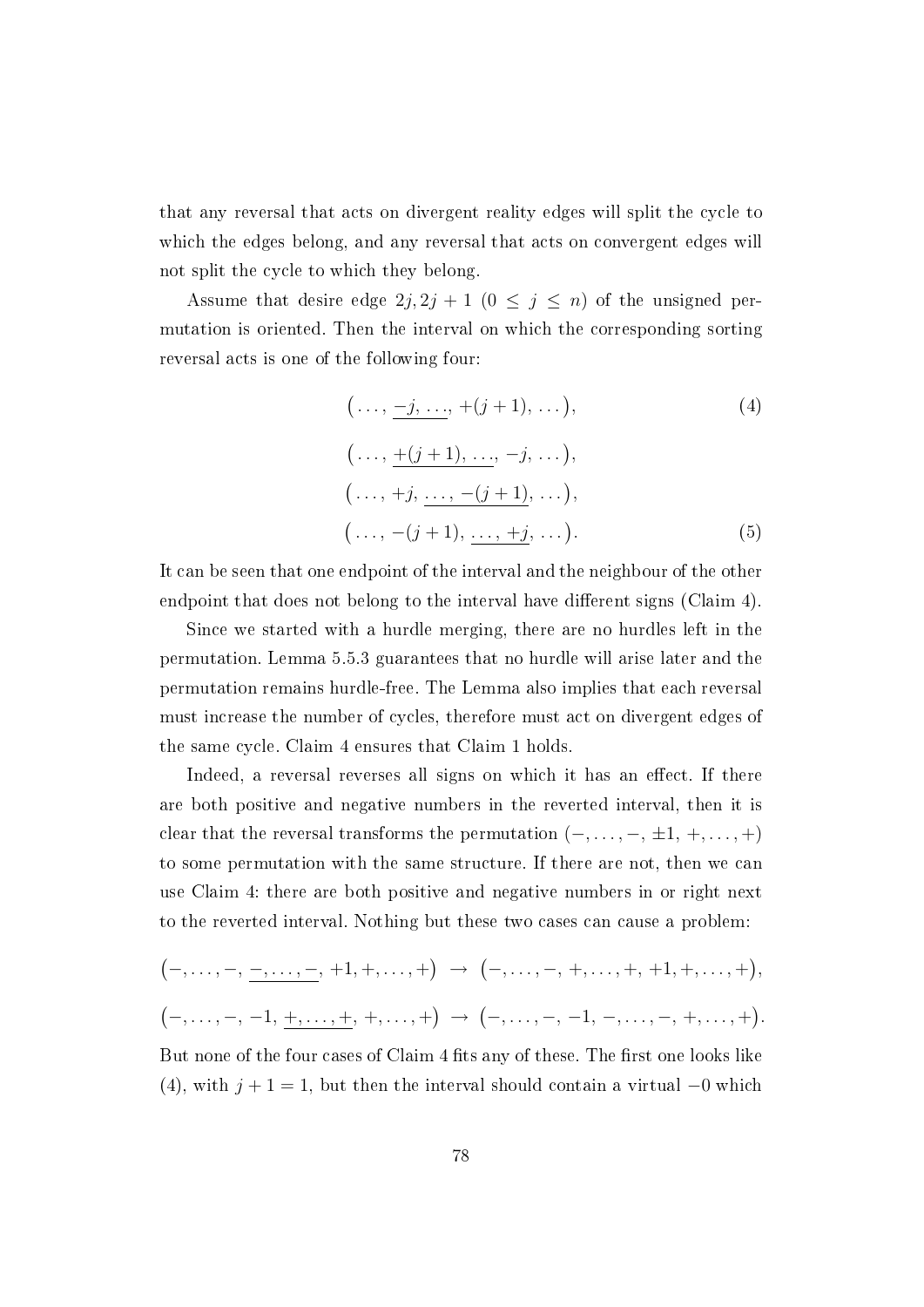is impossible. The second one looks like (5), with  $j+1=1$  again, but then 0 should be in the interval, which is also impossible. This proves Claim 1.

However, such a reversal might occur:

$$
(-, -, ..., -, \underline{-1}, +, +, ..., +)
$$
  $\longrightarrow (-, -, ..., -, +1).$ 

This is like  $(5)$ , with  $+j$  in the last position.

In contrast, sorting  $\sigma$  starting with a hurdle merging (that is, in Case 1), reversals like

$$
(-,-,\ldots,-,+1,+,+,\ldots,+)\longrightarrow (-1,+,+,\ldots,+)
$$
 (6)

cannot occur (Claim 5), no matter that this looks like (4), with  $-j$  in the first position.

Such a reversal can only be a sorting one if it acts on divergent edges of the same cycle. It is clear that since we are in Case 1 the first reversal is a hurdle merging and it leads to a configuration shown in Figure 7. The second reversal cannot be like (6), since if this was the case, then it would act on two different cycles, it would not be a sorting reversal. Therefore it must act on divergent reality edges that earlier belonged to the hurdles. As long as this cycle is unoriented, (6) is not a sorting reversal, and as a result,  $-k$  remains fixed in the first position.

After a number of reversals the additional cycle might become oriented again (Figure 6). It cannot happen that a sorting reversal sorts the additional cycle to get some permutation

$$
\big( +1, +, +, \ldots, + \big),
$$

because this permutation contains a hurdle, unless it is id. In the latter case we finished proving Claim 2. But if this is not the case, then the additional cycle remains. As long as it is oriented, it can only be turned into two trivial cycles, if this sorting reversal is the last reversal. Note that if the cycle is oriented, then  $(6)$  cannot happen, because the  $\pm 1$  has negative sign.

If the cycle becomes unoriented again (Figure 7), then (6) is not sorting for the same reason why the second sorting reversal was not of type (6),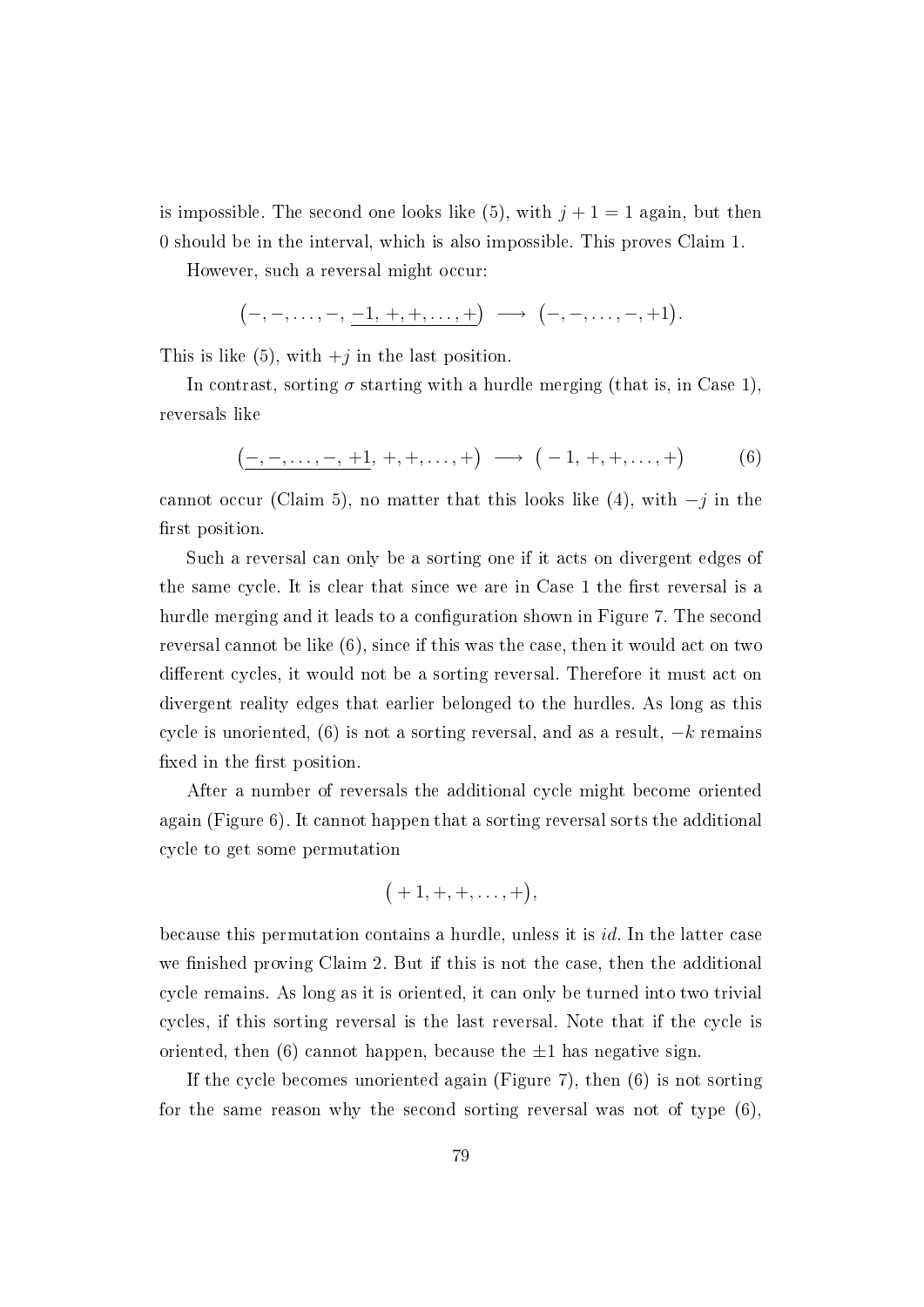either. If the cycle is unoriented, then the next reversal must act on reality edges distinct from both  $0, 2k$  and  $2k + 1, 1$  of the unsigned permutation. This proves both Claim 5 and Claim 2, consequently, Claim 3.

After any of the reversals, every nontrivial component intersects the additional cycle (Claim 6). This is an easy observation: otherwise there would be a component consisting of numbers with identical signs, therefore this component would be a hurdle. But the permutation is hurdle-free after merging the two hurdles.

Claim 3 will separate signed permutations of optimal sorting sequences of Case 1 from that of Case 2: Claim 3 will not be true for permutations of sorting sequences of Case 2. Claim 6 will make the same for Case 1 and Case 3.

**Case 2** After the specific first reversal of Case 2 we get

(a trivial cycle,  $hurdle_1$  reverted, a trivial cycle,  $hurdle_2$ ) =

 $= (+1, \ldots, +k, +(k+1), \ldots).$ 

The next reversal is either a hurdle merging or a hurdle cutting. In both cases it decreases the number of hurdles, to 0 or to 1. By Lemma 5.5.3, using sorting reversals the number of hurdles is nonincreasing.

We claim that all forthcoming reversals leave (both the position and the sign of)  $+1$  unchanged. Indirectly, if this was not the case, then the reversal which changes (the position or the sign of)  $+1$  would decrease the number of cycles by one. By Lemma 5.5.3, two hurdles must have been disappeared. This could only happen if there were two hurdles still present, which is only possible right after the very first reversal. This is the permutation shown above. But in this case, no hurdle merging affects  $+1$ . This is a contradiction.

Case 3 After cutting one hurdle, there will be at most one hurdle in forthcoming signed permutations, because there is no fortress in our permutations.

If the additional cycle is destroyed during sorting, then Claim 6 is trivially false. If in any step the additional cycle still existed, and, indirectly, a desire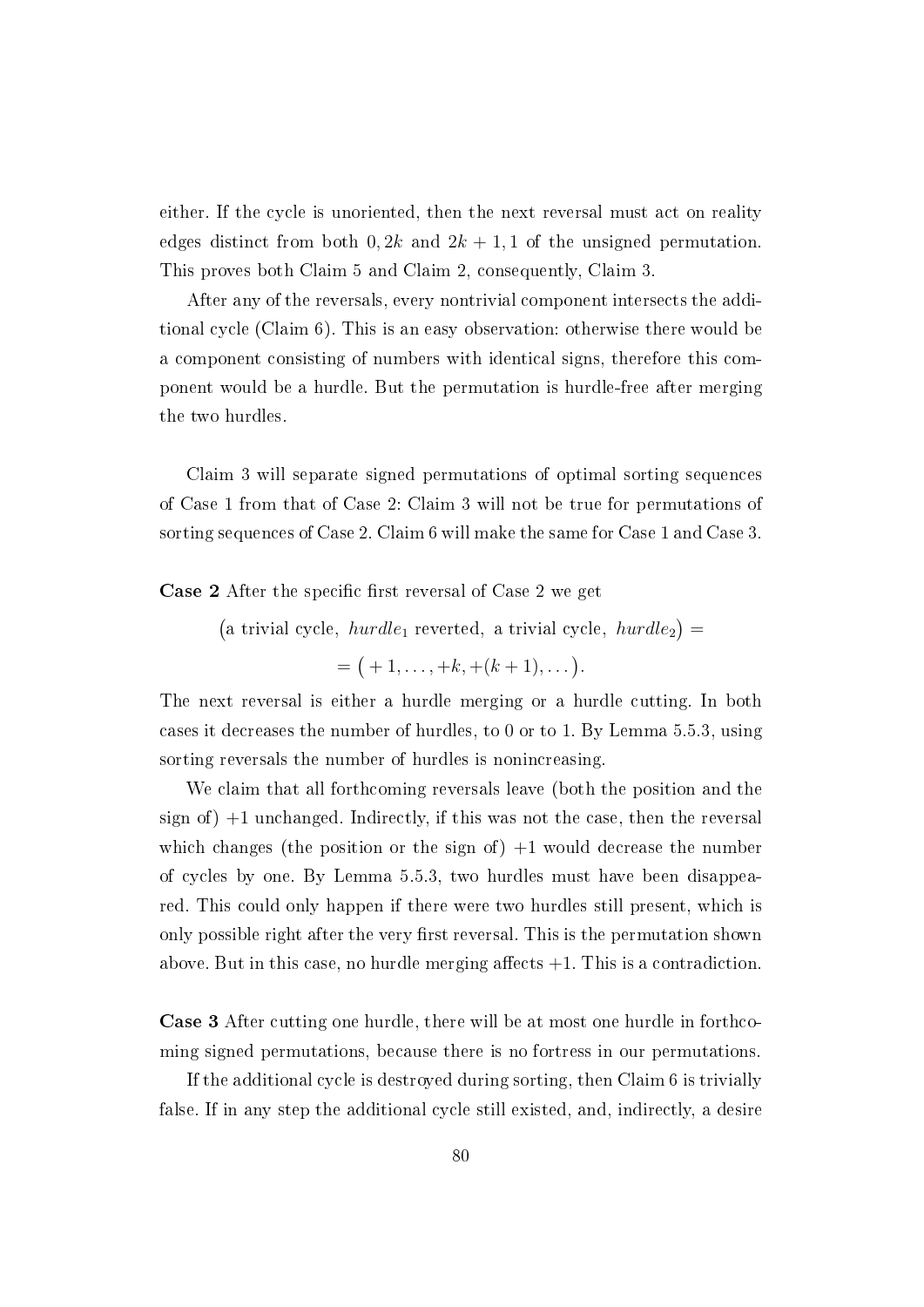edge intersected the additional cycle, then this intersecting edge would have come into existence by a reversal that had acted on both sides of the additional cycle and had connected two different components. Therefore it had decreased the number of cycles. By Lemma 5.5.3  $\Delta c < 0$  implies  $\Delta h = -2$ , which is a contradiction because the number of hurdles is strictly less than two.

#### 5.6 An application of the coupling method

In this section we give a coupling argument to prove that if  $d = 2$ , then the ParIS with window size 2, applied to sample from the set of simplied sequence alignments (or equivalently, to sample from paths on the square grid from bottom left to top right with steps  $\rightarrow$  or  $\uparrow$ ) has a polynomial  $(O(n^4))$ mixing time.

Pick the square in  $\mathbb{Z}^2$  with edge lengths n, and vertices  $(0, 0), (n, 0), (n, n)$ and  $(0; n)$ . We aim to sample uniform random elements from the set of paths connecting the bottom left corner  $(0,0)$  with the top right one  $(n;n)$  that start at  $(0,0)$  and consist of steps from a point in  $\mathbb{Z}^2$  to another one where each step is of the following two kinds:  $\rightarrow$ ,  $\uparrow$  (or equivalently, (+1;0), (0; +1)). Let I denote the set of such paths.

A path is composed of  $n \to$  steps and  $n \uparrow$  steps. We represent each path with a 2n-tuple: we write 1 instead of  $\rightarrow$  and 0 instead of  $\uparrow$ .

Since our main concern is a more complicated model of sequence alignments, we use a method which is admittedly not the most suitable for this one, but which can be generalized more easily. One should keep in mind that this problem can be solved by a direct method that is more efficient than MCMC simulation.

We define a Markov chain  $X = (X_k)$  with state space I whose stationary distribution  $\pi$  is the uniform distribution on I.

Suppose that  $\mathbf{x} = (x_1, \ldots, x_{2n}) \in I$  (that is,  $x_1, \ldots, x_{2n} \in \{0, 1\}$  and  $\sum_{i=1}^{2n} x_i = n$ ) is the current state of the chain. A transition of the chain is a possible swap of two neighbouring entries of x: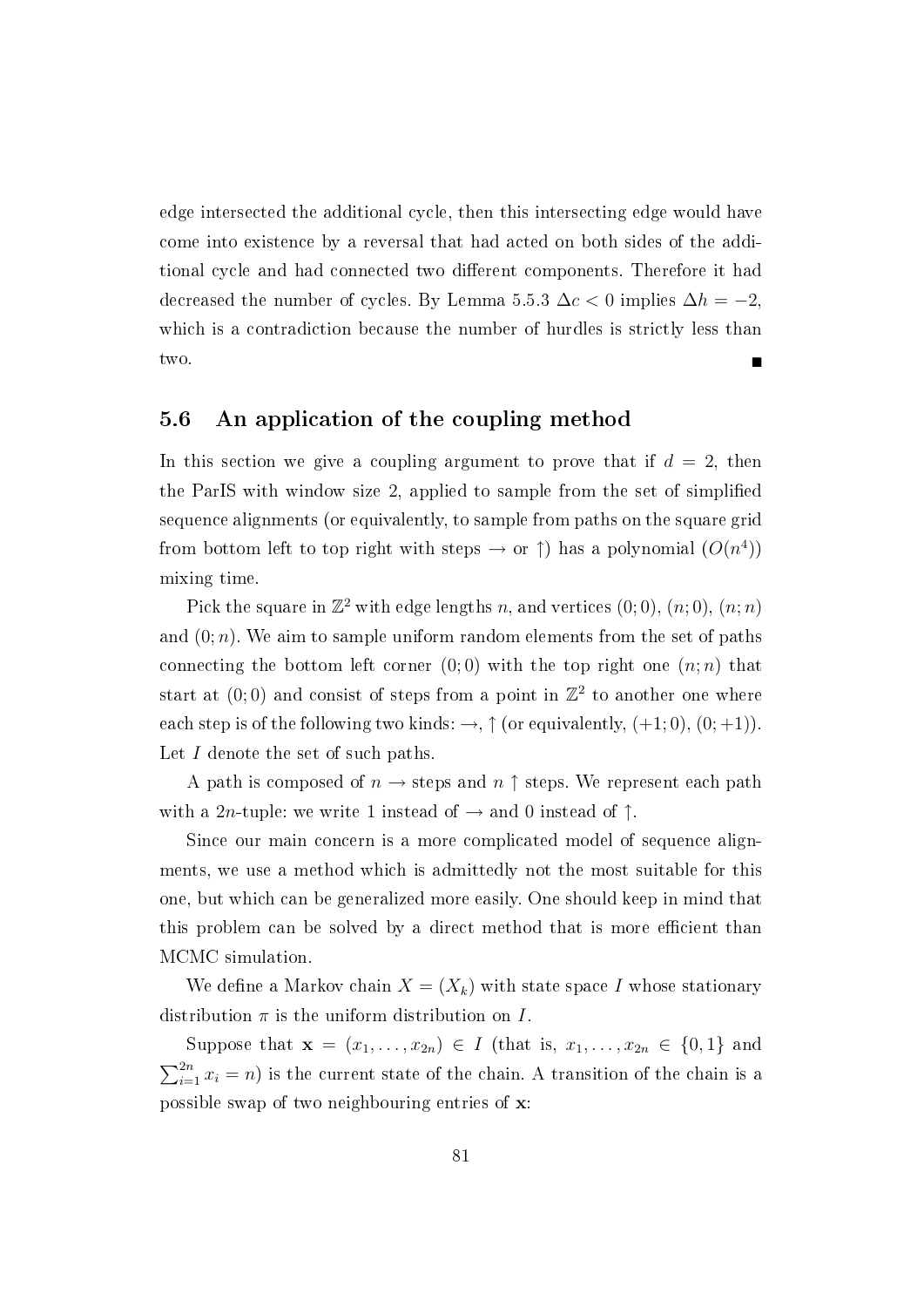Draw a pair of neighbouring coordinates of  $\bf{x}$  uniformly at random (there are  $2n-1$  possible choices) and swap them with probability  $1/2$ .

(Note that this is the ParIS with window size 2 on the set of paths.) If we get to a different state, say  $\mathbf{x}'$ , then we say that we made a  $flip$  on the path **x**. For neighbouring states **x** and **x'** (**x**  $\neq$  **x'**),

$$
p_{\mathbf{x}\mathbf{x}'} = \frac{1}{(2n-1)2}.
$$

Transition probabilities form the transition matrix  $P$ .  $P$  is symmetric, therefore  $\pi$  is the stationary distribution of this Markov chain indeed.

In Section 4.2 we defined the following function:

$$
\tau_i(\varepsilon) := \min\left\{k_0 \in \mathbb{N} : d_V(\delta_i^T P^k, \pi^T) \le \varepsilon \text{ for all } k \ge k_0\right\}.
$$

We are now ready to formulate the main result of this section.

**Proposition 5.6.1** There exists some  $c > 0$  such that

$$
\max_{i \in I} \tau_i(\varepsilon) \le \frac{cn^4}{\varepsilon}.
$$

PROOF We follow a similar argument to that of Aldous [1], and prove this bound via a coupling argument.

We construct two dependent versions  $(X^1, X^2)$  of X with arbitrary initial states and we show that  $X_k^1 = X_k^2$  for all  $k \geq \tau$  for some random time  $\tau$ , and then we give an upper bound of  $\tau$ .

One can choose  $X^2$  to start from the stationary distribution. This implies that  $(X_k^1)_{k \geq \tau}$  is also in equilibrium.

We start with constructing the chains. At time  $k$ 

$$
(X_k^1, X_k^2) = ((x_1^1, \ldots, x_{2n}^1), (x_1^2, \ldots, x_{2n}^2)).
$$

In each position  $i \in \{1, \ldots, 2n\}, x_i^1 = x_i^2$ , or not. If equality holds, we say that position  $i$  is marked:

$$
X_k^1 = \begin{pmatrix} 0 & 1 & 0 & 1 & 1 & 0 & \dots & 0 \\ 0 & 0 & 1 & 0 & 1 & 1 & 0 & \dots & 0 \\ 0 & 0 & 0 & 0 & 0 & 0 & \dots & 0 \end{pmatrix}.
$$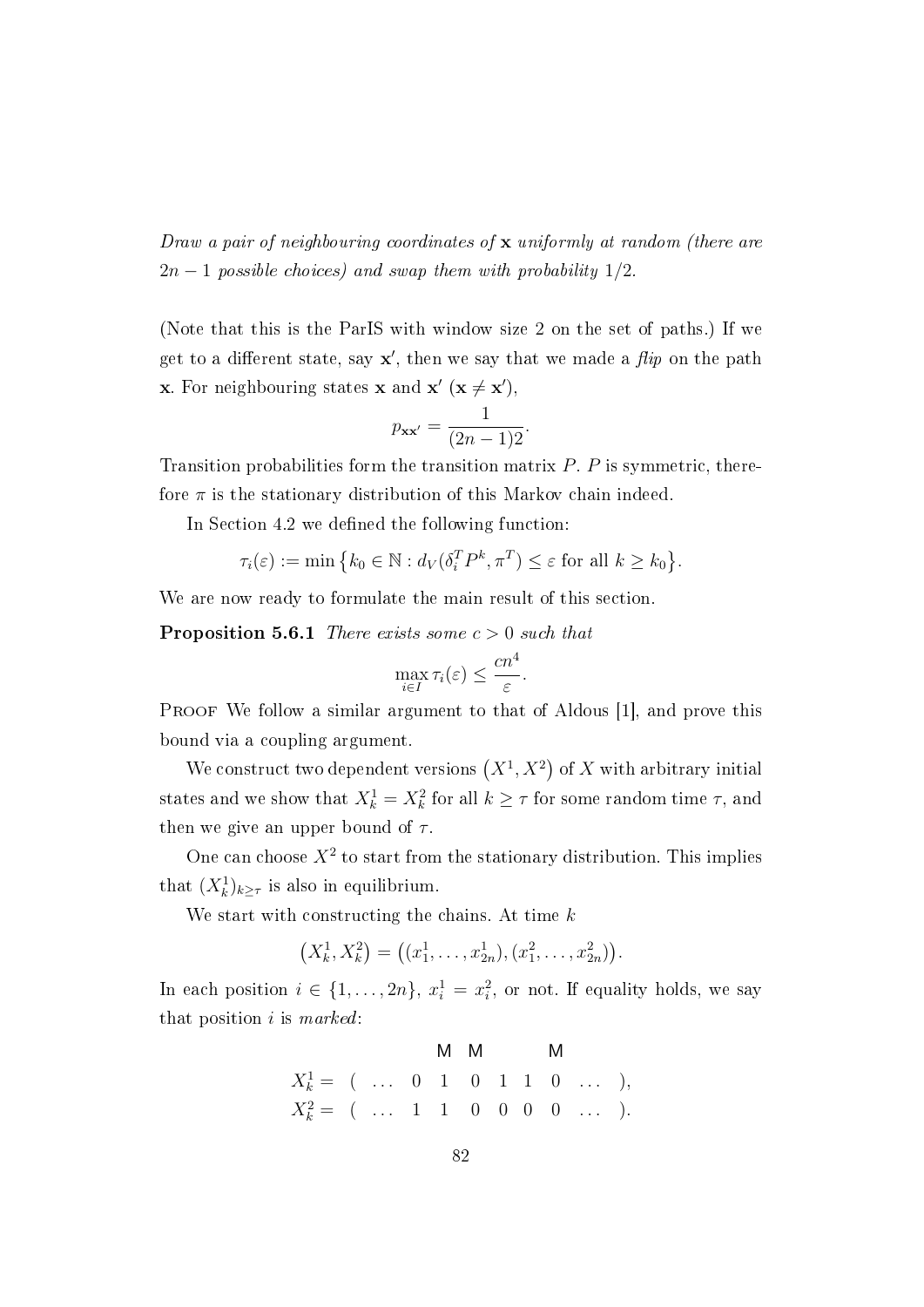We specify a transition of the coupled chain  $(X_k^1, X_k^2)$ . Pick  $i \in \{1, \ldots, 2n-1\}$ uniformly at random (i.e. choose neighbours  $i, i + 1$ ) and swap  $x_i^1$  for  $x_{i+1}^1$ with probability 1/2. Otherwise stay in state  $X_k^1$ . (If  $x_i^1 = x_{i+1}^1$ , then a swap also results in remaining in  $X_k^1$ .) If  $x_i^1 \neq x_{i+1}^1$ , then

$$
P\Big(X_{k+1}^1 = (x_1^1, \ldots, x_{i-1}^1, x_{i+1}^1, x_i^1, x_{i+2}^1, \ldots, x_{2n}^1) \Big| X_k^1 \Big) = \frac{1}{(2n-1)2}.
$$

We define the transition rule of  $X^2$  as follows:

- (1) If at least one of  $i, i+1$  is a marked position, then do the same transition in  $X^2$  as in  $X^1$ : swap the same two positions or do nothing. Note that in both cases the number of marks is preserved.
- (2) If none of  $i, i+1$  is a marked position, then draw one of the neighbouring positions which are both unmarked, uniformly at random (there is at least one:  $i, i + 1$ ), say  $j, j + 1$ , and

- if we made a flip in this step in  $X^1$ , then do nothing:  $X^2_{k+1} := X^2_k$ ;

- if we did not, then make a flip in  $X^2$ , that is, swap  $x_j^2$  for  $x_{j+1}^2$ .

In this case the number of marks remains the same or increases by 2.

This rule ensures that the number of marks is nondecreasing, moreover, no mark ever disappears. The more important observation is that each chain evolves according to the transition rule given by P.

Now we turn to bounding random time  $\tau$ .

Obviously, the marking rule is introduced to indicate that  $X_k^1 = X_k^2$ : when there are  $2n$  marks, then this is already the case. It is sufficient to count the number of marks only at positions where 1 is the common coordinate. There are  $2n$  marks if and only if this latter quantity is n.

We would like to track the movement of 1's to see when they get marked. Let us introduce nonnegative integer random times  $\tau_1, \tau_2, \ldots, \tau_n$ . We stress that they are lengths of time intervals, and they are not moments in time.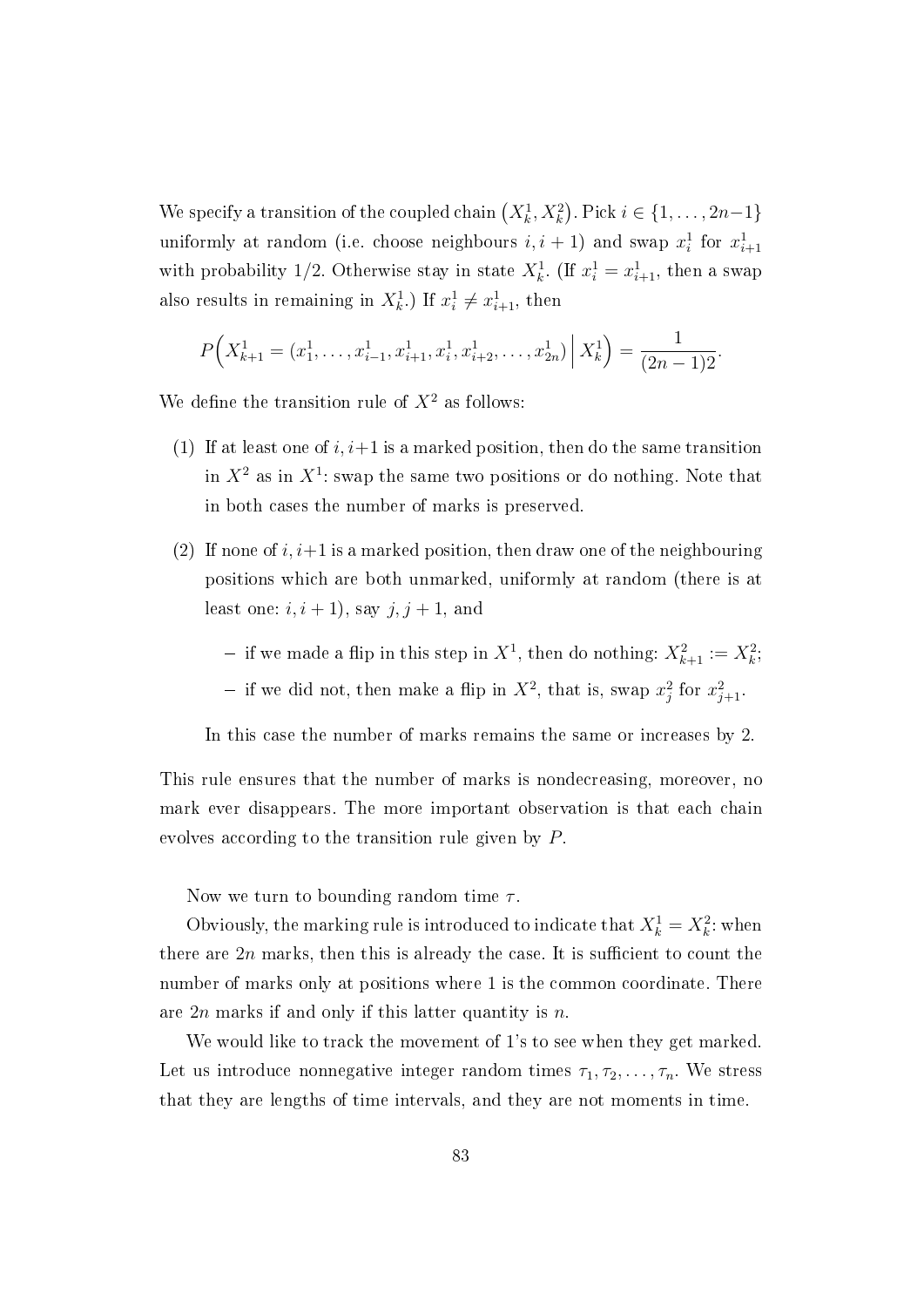When  $k = 0$ , there may already be marked 1's, let us say, there are i of them. Then define  $\tau_1 = \cdots = \tau_i = 0$ . Now we would like to track the movement (or, the random walk) of the leftmost unmarked 1. We call this the *candidate*, because it is a candidate to be the first 1 to become marked:

M M M C M  
\n
$$
X_k^1 =
$$
 ( 0 1 1 0 0 1 1 ... ),  
\n $X_k^2 =$  ( 0 1 1 1 1 1 0 ... ).

No matter which 1 will be the next to turn marked, we track this one. If this one becomes marked after k steps, we define  $\tau_{i+1} := k$ . At time k there are j  $(j \geq i + 1)$  marked 1's. If  $j \geq i + 2$ , then define  $\tau_{i+2} = \cdots = \tau_j = 0$ . Now we search for the leftmost unmarked 1 and do the same procedure again and again.

If each 1 is marked, then we have

$$
\sum_{i=1}^{n} \tau_i = \tau.
$$

Let us investigate a related problem. We use arguments of Feller's book [9].

Consider a symmetric random walk on  $\{1, 2, \ldots, 2n\}$ . Let us introduce the notation  $p := 1/(2n-1)2$ . If  $2 \leq i \leq 2n-1$ , the transition probabilities are given by

$$
p_{i,i-1} = p,
$$
  
\n
$$
p_{i,i+1} = p,
$$
  
\n
$$
p_{ii} = 1 - 2p,
$$
  
\n
$$
p_{12} = p,
$$
  
\n
$$
p_{11} = 1 - p,
$$
  
\n
$$
p_{2n,2n-1} = p,
$$
  
\n
$$
p_{2n,2n} = 1 - p.
$$

Let  $D_z$   $(z \in \{1, 2, ..., 2n\})$  denote the expectation of the time to first reach state 2n, if the random walk is started from z.  $D_z$   $(1 \le z \le 2n)$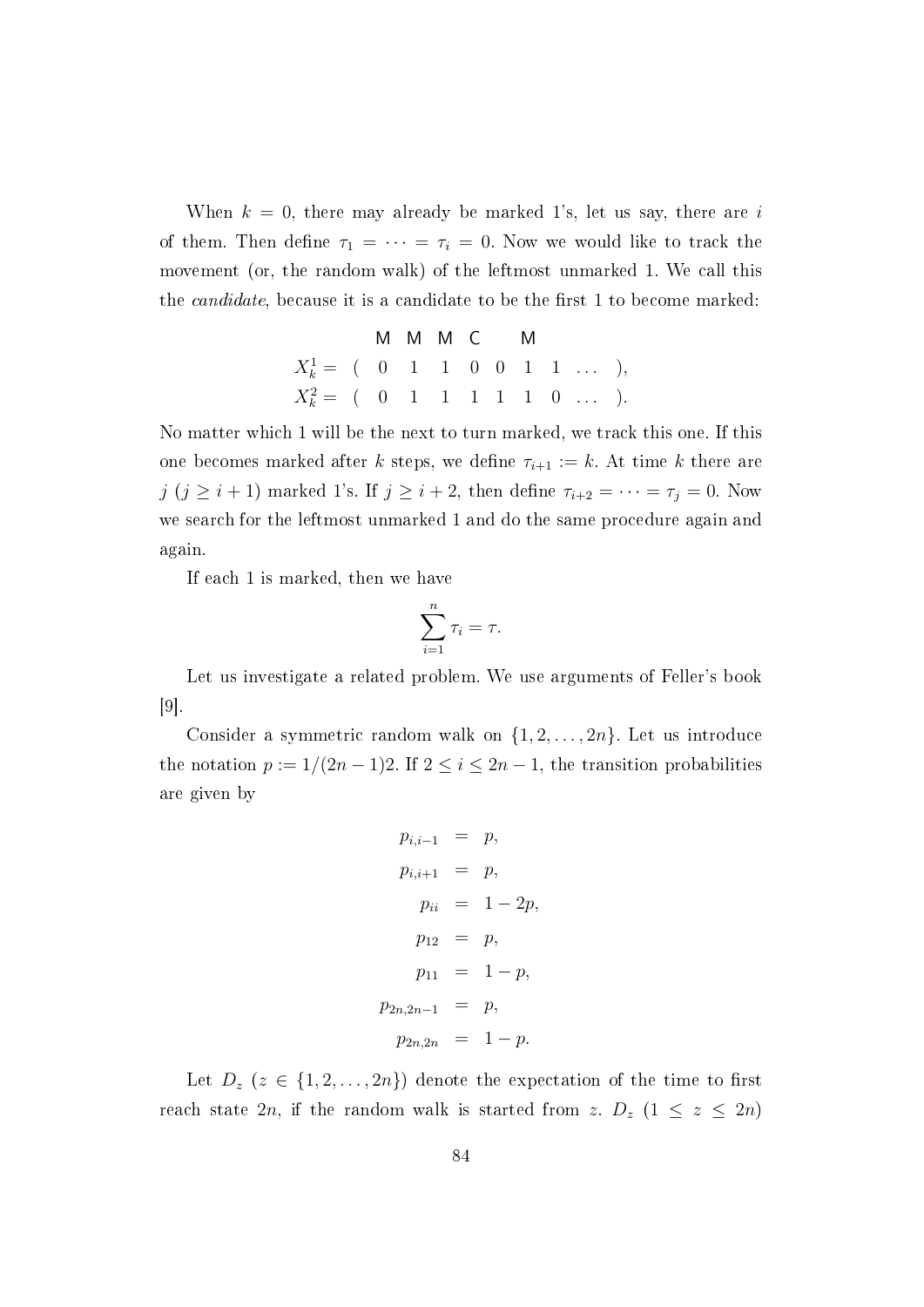satisfies the following equations:

$$
D_1 = (1 - p)D_1 + pD_2 + 1,
$$
  
\n
$$
D_z = pD_{z-1} + (1 - 2p)D_z + pD_{z+1} + 1, \text{ if } 2 \le z \le 2n - 1,
$$
  
\n
$$
D_{2n} = 0.
$$

This can be written in the form

$$
A(D_1,..., D_{2n})^T = \left(\frac{1}{p}, \ldots, \frac{1}{p}, 0\right)^T
$$

where

$$
A = \begin{pmatrix} 1 & -1 & & & & & \\ -1 & 2 & -1 & & & & \\ & -1 & 2 & -1 & & & \\ & & \ddots & \ddots & \ddots & & \\ & & & -1 & 2 & -1 & \\ & & & & -1 & 2 & -1 \\ & & & & & 0 & 1 \end{pmatrix}.
$$

One can easily check that

$$
A^{-1} = \begin{pmatrix} 2n-1 & 2n-2 & 2n-3 & 1 & 1 \\ 2n-2 & 2n-2 & 2n-3 & 1 & 1 \\ 2n-3 & 2n-3 & 2n-3 & 1 & 1 \\ & & & & & \vdots & \vdots \\ & 1 & 1 & 1 & \dots & 1 & 1 \\ 0 & 0 & 0 & \dots & 0 & 1 \end{pmatrix}.
$$

Finally, we get

$$
D_1 = 2n(2n - 1)^2 > D_2 > \cdots > D_{2n} = 0.
$$

We are interested in this because candidate 1's do such random walks. The expected time a candidate needs to turn marked is bounded by  $D_z$  if it started its route in z. If the candidate 1 is a coordinate of  $X^i$   $(i \in \{1,2\})$ , then it will become marked when it hits an unmarked 1 in  $X^{3-i}$ .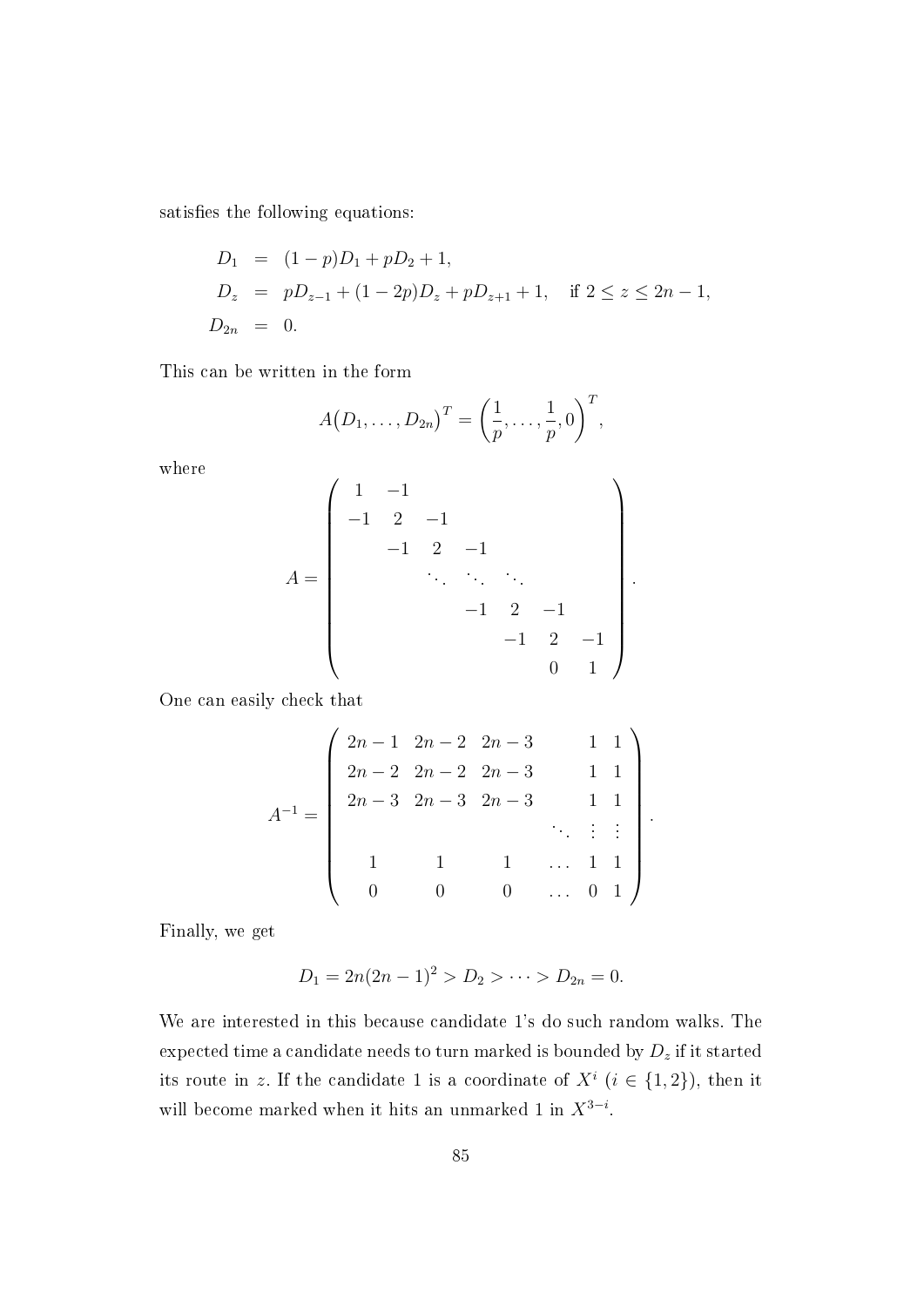We arranged in rule (2) that when there is a chance of turning marked, exactly one flip is made. We did it so to ensure that the candidate will not miss any other 1's, in other words, to avoid such situations:

$$
X_k^1 = \begin{pmatrix} 0 & 0 & 0 \\ 0 & \cdots & 1 & 0 \\ 0 & 1 & 0 & 0 \\ 0 & 0 & 1 & 0 \\ 0 & 0 & 0 & 1 \end{pmatrix} \longrightarrow X_{k+1}^1 = \begin{pmatrix} 0 & 0 & 0 \\ 0 & \cdots & 1 & 0 \\ 0 & 0 & 0 & 0 \\ 0 & 0 & 0 & 0 \\ 0 & 0 & 0 & 0 \\ 0 & 0 & 0 & 0 \end{pmatrix}
$$

Therefore, for the appropriate i,  $E(\tau_{i+1})$  is bounded above by a certain  $D_z$ , which is bounded by  $D_1$ . By the coupling inequality (Theorem 4.12.2) and the well-known Markov-inequality

$$
d_V\big(X_k^1, X_k^2\big) \le P(\tau > k) \le \frac{E(\tau)}{k}.
$$

By using the fact that  $\tau = \sum_{i=1}^n \tau_i$ ,

$$
\frac{E(\tau)}{k} = \sum_{i=1}^{n} \frac{E(\tau_i)}{k} \le \frac{nD_1}{k} = \frac{2n^2(2n-1)^2}{k},
$$

which proves the proposition.

This proof has a remarkable weakness. Namely, we sum all  $E(\tau_i)$ 's to get an upper bound of  $E(\tau)$ . It seems possible to prove an  $O(n^3)$  bound if we manage to take into account that random walks of 1's go on simultaneously.

#### 5.7 Conclusions and future work

We investigated Markov chains that converge asymptotically to the uniform distribution on the set of all optimal sequences of sorting reversals of a signed permutation. We proved that, in general, the MIS is not a fast algorithm. Our results with the Ladder and the Dragon's wing suggest that the ParIS might be faster than the MIS. We proved that the whole sorting sequence must be allowed to be cut out as a window to ensure the irreducibility of the Markov chain.

We hope that the ParIS turns out to be a fast algorithm with an appropriate window size distribution. Further investigations are needed whether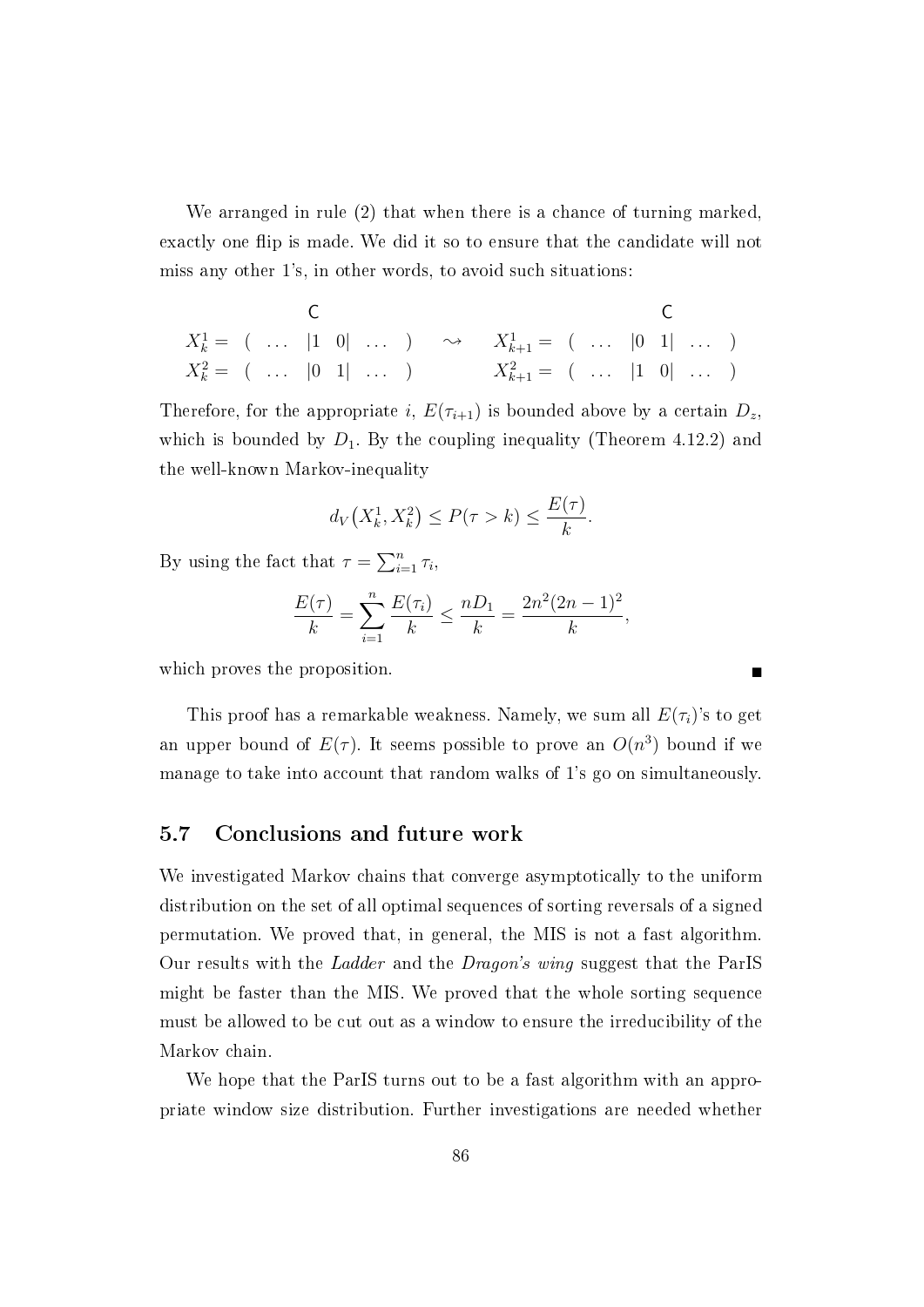some window size distribution exists that makes the ParIS applied to this problem a polynomially mixing MCMC method.

We proved that the ParIS with window size 2 has polynomial mixing time when sampling from the set of simplified sequence alignments, uniformly at random. We think that the proof is more important than the result. The proof may be a starting point for future investigations, because it might be developed to yield similar bounds for algorithms designed to solve problems of more biological relevance.

### Acknowledgements

The author would like to thank the enormous amount of work Miklós István did while supervising the making of this thesis. His ideas and inspiring enthusiasm became fundamental to our joint work. Márkus László made useful comments on the whole thesis and helped to give it a final form. The author is grateful to Arató Miklós, Lovász László, Michaletzky György, Móri Tamás and Tusnádi Gábor for helpful discussions, for bringing different articles and books to the author's attention.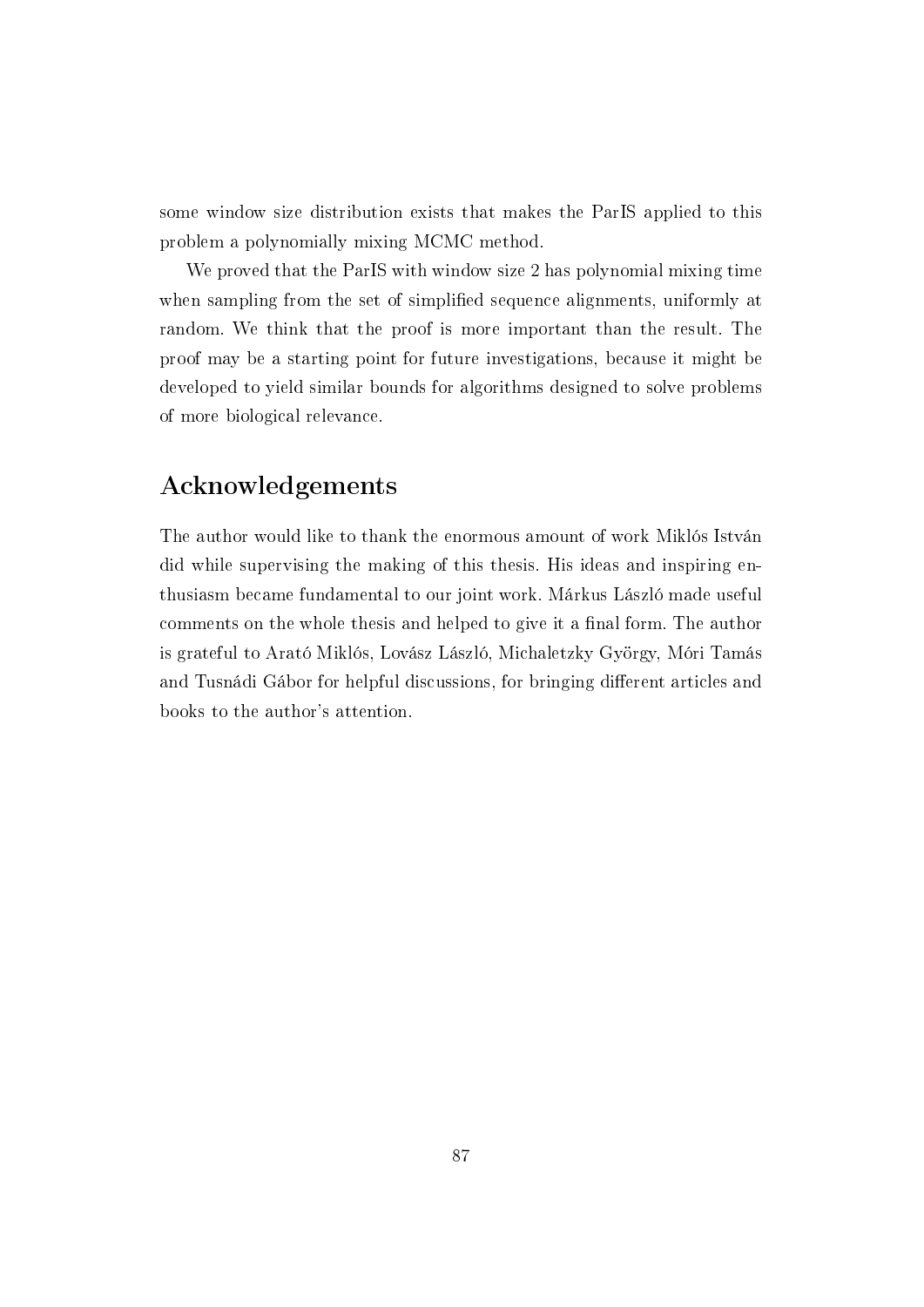### References

- [1] David J. Aldous, Mixing time for a Markov chain on cladograms, Combin. Probab. Comput. 9, pp. 191–204, 2000.
- [2] David J. Aldous, James A. Fill, Reversible Markov Chains and Random Walks on Graphs (monograph in preparation), available via http://www.stat.berkeley.edu/~aldous
- [3] David J. Aldous, Some inequalities for reversible Markov chains, Journal of the London Mathematical Society  $(2)$ , 25, pp. 564–576, 1982.
- [4] D. Bader, B. Moret, M. Yan, A linear-time algorithm for computing inversion distance between signed permutations with an experimental study. In F. Dehne, J.-R. Sack, R. Tamassia, editors, Algorithms and Data Structures: Seventh International Workshop, WADS 2001, Brown University, Providence, RI, August 8-10, 2001, Proceedings, volume 2125 of Lecture Notes in Computer Science, pp. 365–376, Springer, 2001. Alternatively, J. Comput. Biol. 8, 5, pp.  $483-491$ ,  $2001$ .
- [5] Anne Bergeron, A very elementary presentation of the Hannenhalli Pevzner Theory. In A. Amir, G. M. Landau, editors, Combinatorial Pattern Matching, 12th Annual Symposium, CPM 2001 Jerusalem, Israel, July 1-4, 2001 Proceedings, volume 2089 of Lecture Notes in Computer Science, pp.  $106-117$ , Springer, 2001.
- [6] Pierre Brémaud, Markov Chains: Gibbs Fields, Monte Carlo Simulation, and Queues, Texts in Applied Mathematics, Springer, New York, 1999.
- [7] Persi Diaconis, Daniel Stroock, Geometric bounds for eigenvalues of *Markov chains*, The Annals of Applied Probability,  $1, 1$ , pp. 36–61, 1991.
- [8] Richard Durbin, Sean R. Eddy, Anders Krogh, Graeme Mitchison, Biological sequence analysis, Probabilistic models of proteins and nucleic acids, Cambridge University Press, 1998.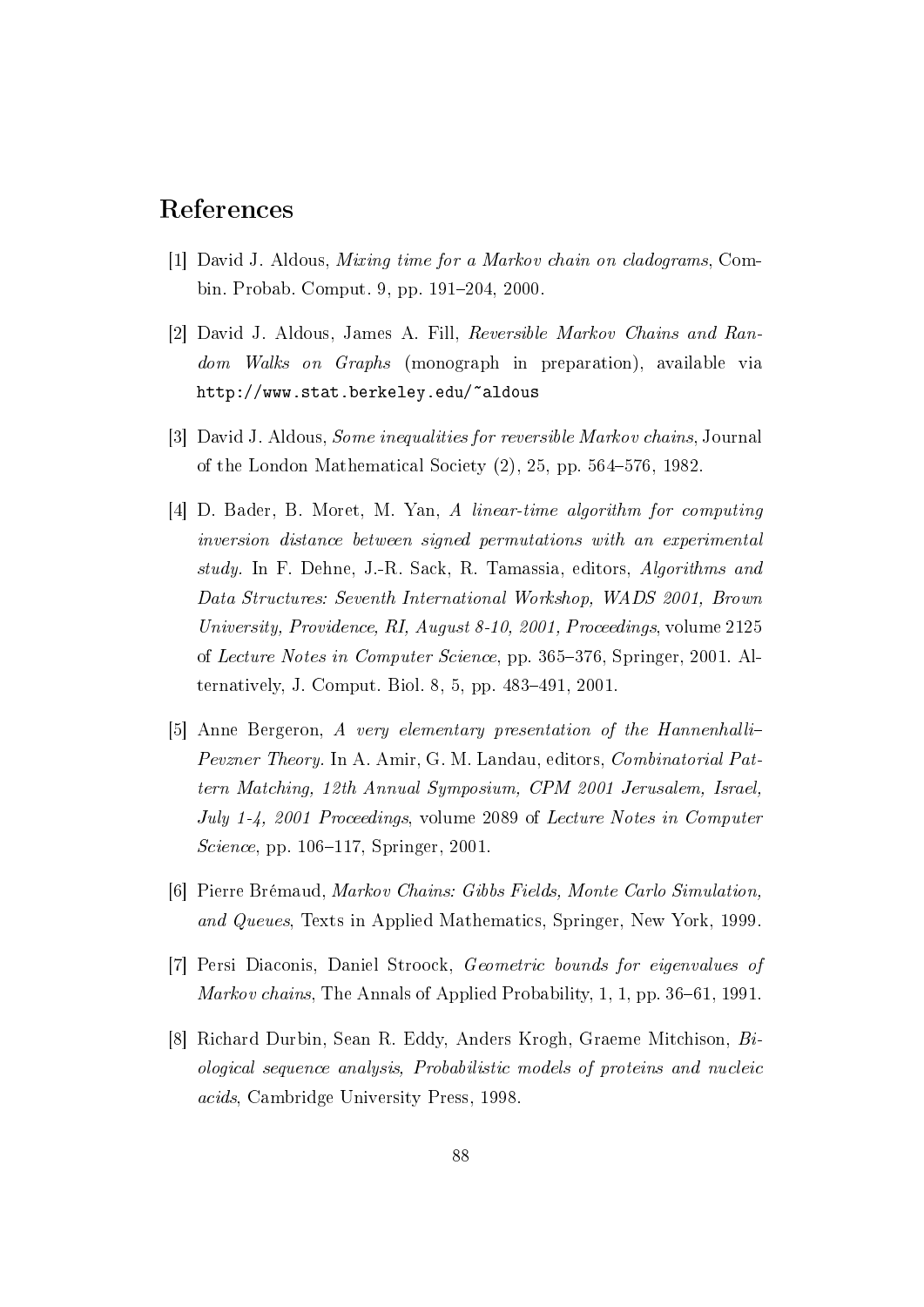- [9] William Feller: An Introduction to Probability Theory and its Applications, Wiley Series in Probability and Mathematical Statistics, John Wiley & Sons, Inc., 1966.
- [10] Sridhar Hannenhalli, Pavel A. Pevzner, Transforming cabbage into turnip (polynomial algorithm for sorting signed permutations by reversals), in Proceedings of the Twenty-Seventh Annual ACM Symposium on Theory of Computing, Las Vegas, Nevada, pp. 178–189, 29 May-1 June 1995. Full version in the JACM  $46(1)$ , pp. 1-27, 1999.
- [11] W. K. Hastings, Monte Carlo sampling methods using Markov chains and their applications, Biometrika  $57(1)$ , pp. 97-109, 1970.
- [12] Mark Jerrum, Alistair Sinclair, Approximating the permanent, SIAM Journal on Computing,  $18(6)$ , pp. 1149–1178, 1989.
- [13] Haim Kaplan, Ron Shamir, Robert E. Tarjan, A faster and simpler algorithm for sorting signed permutations by reversals, SIAM Journal of Computing,  $29(3)$ , pp. 880–892, 1999.
- [14] Bret Larget, Donald L. Simon, Joseph B. Kadane, Bayesian phylogenetic inference from animal mitochondrial genome arrangements, Journal of the Royal Statistical Society B  $64$ , Part 4, pp. 681–693, 2002.
- [15] Torgny Lindvall, Lectures on the Coupling Method, Wiley Series in Probability and Mathematical Statistics, Wiley-Interscience, 1992.
- [16] Jun S. Liu, Metropolized independent sampling with comparisons to rejection sampling and importance sampling, Statistics and Computing 6(2), pp. 113–119, 1996.
- [17] Jun S. Liu, Monte Carlo Strategies in Scientific Computing, Springer Series in Statistics, Springer, New York, 2001.
- [18] Nicholas Metropolis, Arianna W. Rosenbluth, Marshall N. Rosenbluth, Augusta H. Teller, Edward Teller, Equations of state calculations by fast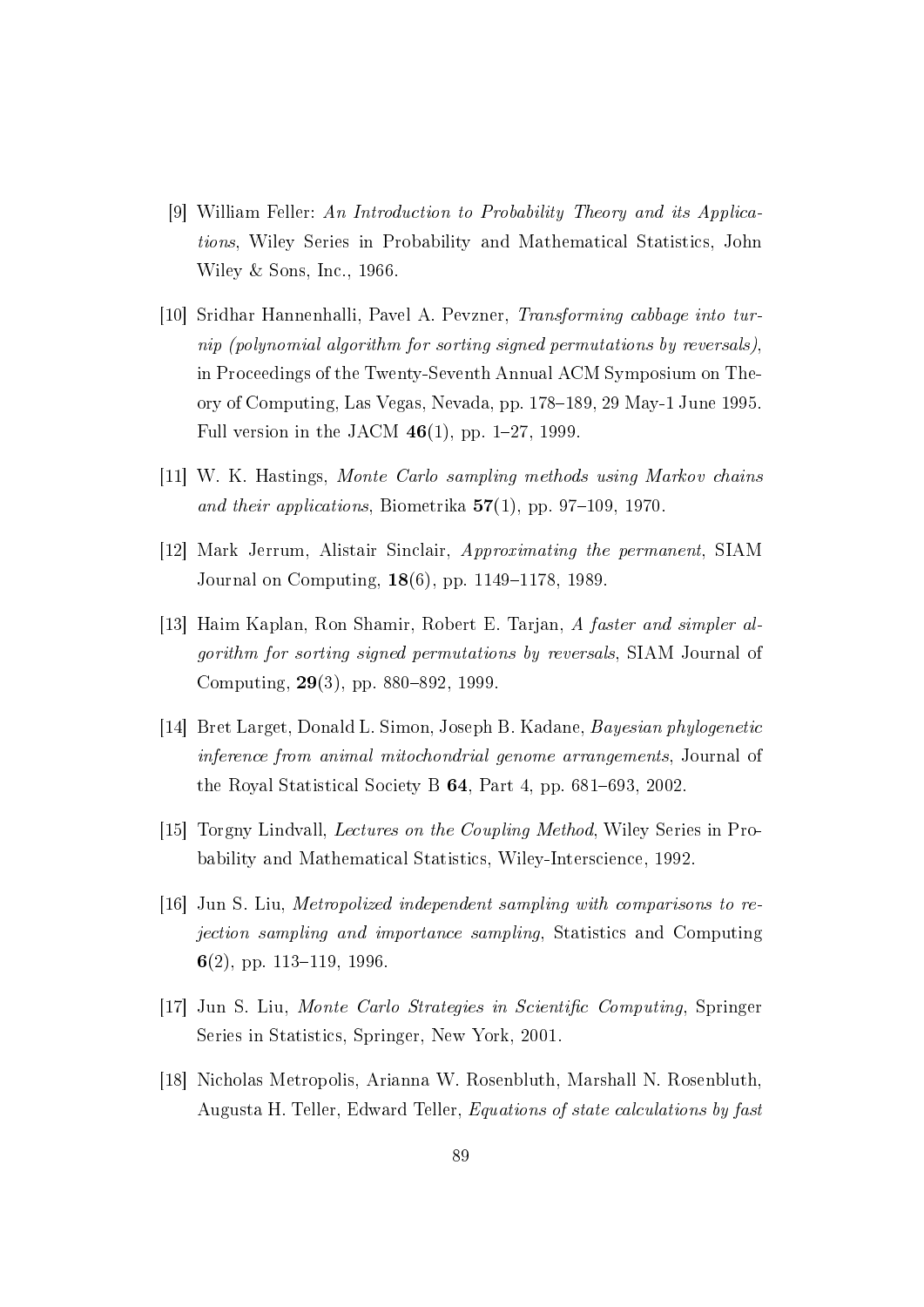*computing machines, Journal of Chemical Physics*  $21(6)$ , pp. 1087-1091, 1953.

- [19] Pavel Pevzner, Computational Molecular Biology, MIT Press, Cambridge, Massachusetts, 2000.
- [20] Jason Schweinsberg, An  $O(n^2)$  bound for the relaxation time of a Markov  $chain\; on\; cladograms, \; Random\; Structure, \; Alg.,\; 20, \; pp. \; 59-70, \; 2001.$
- [21] Eugene Seneta, Non-negative Matrices and Markov Chains, Second Edition, Springer Series in Statistics, Springer-Verlag, New York, 1981.
- [22] Adam C. Siepel, An algorithm to find all sorting reversals, Proceedings of the 6th Annual International Conference on Research in Computational Biology (RECOMB '02), pp. 281-290, 2002.
- [23] Alistair Sinclair, Improved bounds for mixing rates of Markov chains and multicommodity flow, Combinatorics, Probability & Computing 1, pp. 351-370, 1992.